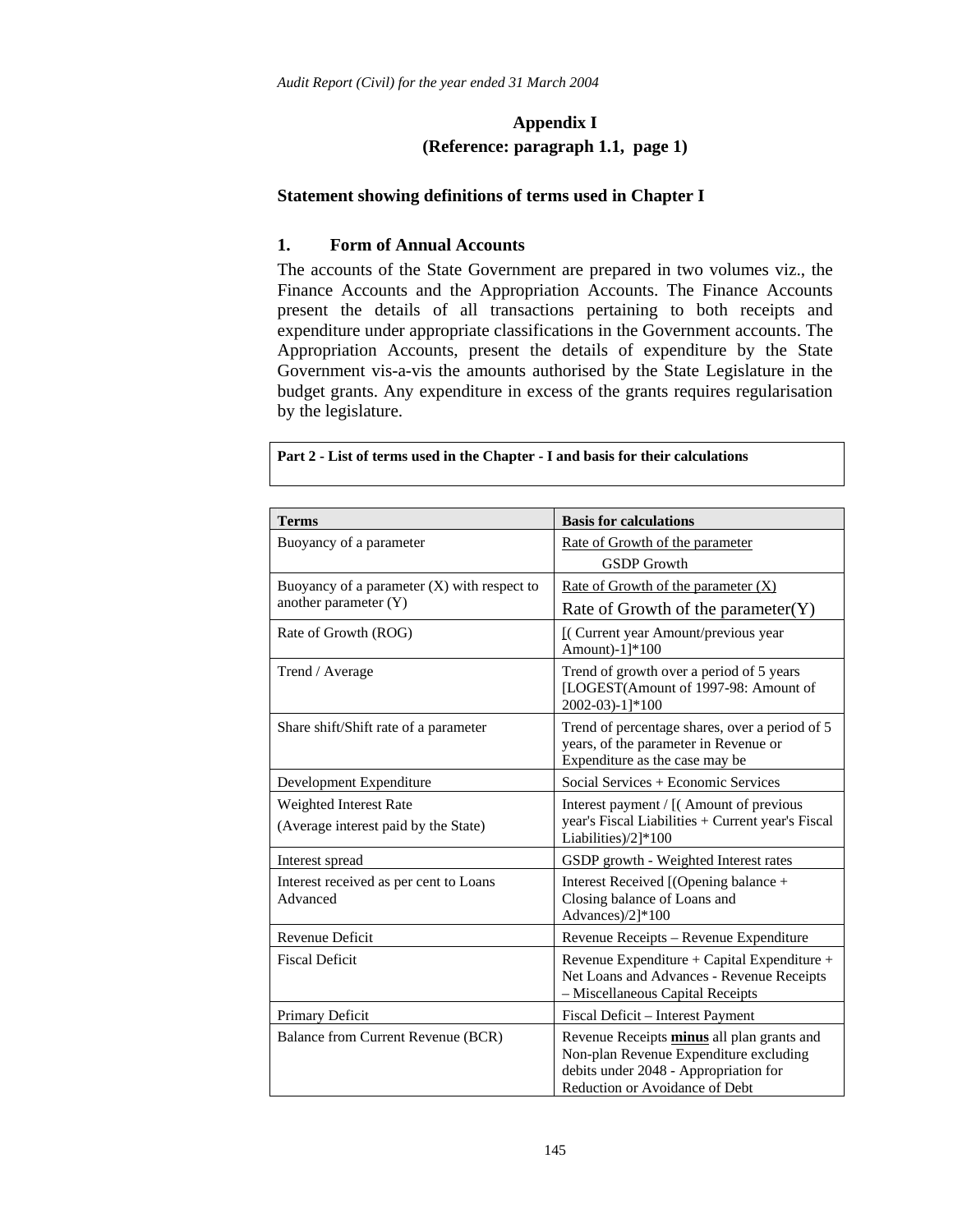#### **Appendix II**

#### **(Reference: paragraph 1.1, page 2)**

#### **Statement showing apportionment of assets and liabilities of the erstwhile State of Madhya Pradesh as on 31 March 2004 between successor States of**

#### **Madhya Pradesh and Chhattisgarh**

|                                                     |                                               |                                                |              |                                                                          | (Rupees in crore)                                                             |
|-----------------------------------------------------|-----------------------------------------------|------------------------------------------------|--------------|--------------------------------------------------------------------------|-------------------------------------------------------------------------------|
| <b>Items</b>                                        | <b>Balance</b><br>as on 31<br>October<br>2000 | <b>Apportioned to</b><br><b>Madhya Pradesh</b> | Chhattisgarh | <b>Balance</b><br>retained in MP<br>accounts<br>pending<br>apportionment | <b>Reference</b><br>to Finance<br><b>Accounts</b><br><b>Statements</b><br>No. |
| (1)                                                 | (2)                                           | (3)                                            | (4)          | (5)                                                                      | (6)                                                                           |
| <b>I-Liabilities-</b>                               |                                               |                                                |              |                                                                          |                                                                               |
| 1. Small savings,<br>provident funds,<br>etc.       | 7371.51                                       | 5570.57                                        | 1239.45      | 561.49                                                                   | 4, 16 and 17                                                                  |
| 2. Deposits                                         | 1872.19                                       | 1516.52                                        | 358.05       | $(-)2.38$                                                                | 4 and 16                                                                      |
| 3. Reserve Funds                                    | 657.94(a)                                     | 45.49                                          | 11.55        | 102.46(b)                                                                | 4 and 16                                                                      |
| 4. Suspense and<br>Miscellaneous<br><b>Balances</b> | 39.58                                         | 25.46                                          | 5.93         | 8.19(c)                                                                  | 16                                                                            |
| <b>II-Assets-</b>                                   |                                               |                                                |              |                                                                          |                                                                               |
| 1. Gross Capital<br>Outlay                          | 15760.57                                      | 4950.27                                        | 1484.59      | 9325.71                                                                  | 2 and 13                                                                      |
| 2. Loans and<br>Advances                            | 2883.18                                       | 559.83                                         | 135.91       | 2187.44(d)                                                               | 5 and 18                                                                      |
| Guarantees                                          | 9709.60                                       | 39.56                                          | 3.68         | 10836.32(e)                                                              | 6                                                                             |

**N.B.: For further details, see Finance Accounts.** 

- (a) Dropped Rs. 498.44 crore out of total of Rs. 657.94 crore, in terms of second proviso to Section 42(1) of M.P. Re-organisation Act, 2000.
- (b) Retained in M.P. pending decision of GOI.
- (c) Retained in M.P for want of details.
- (d) Retained in M.P due to non-receipt of decisions/details from successor States.
- (e) Differs from the figures of Rs.10480.65 crore of 2002-03 by Rs.355.67 crore due to (i) Allocated to MP Rs.39.56 crore (ii) Allocated to chhatisgarh Rs.3.68 crore (iii) old guarantee received Rs.425.33 crore (iv) Old guarantee cancelled Rs.26.42 crore.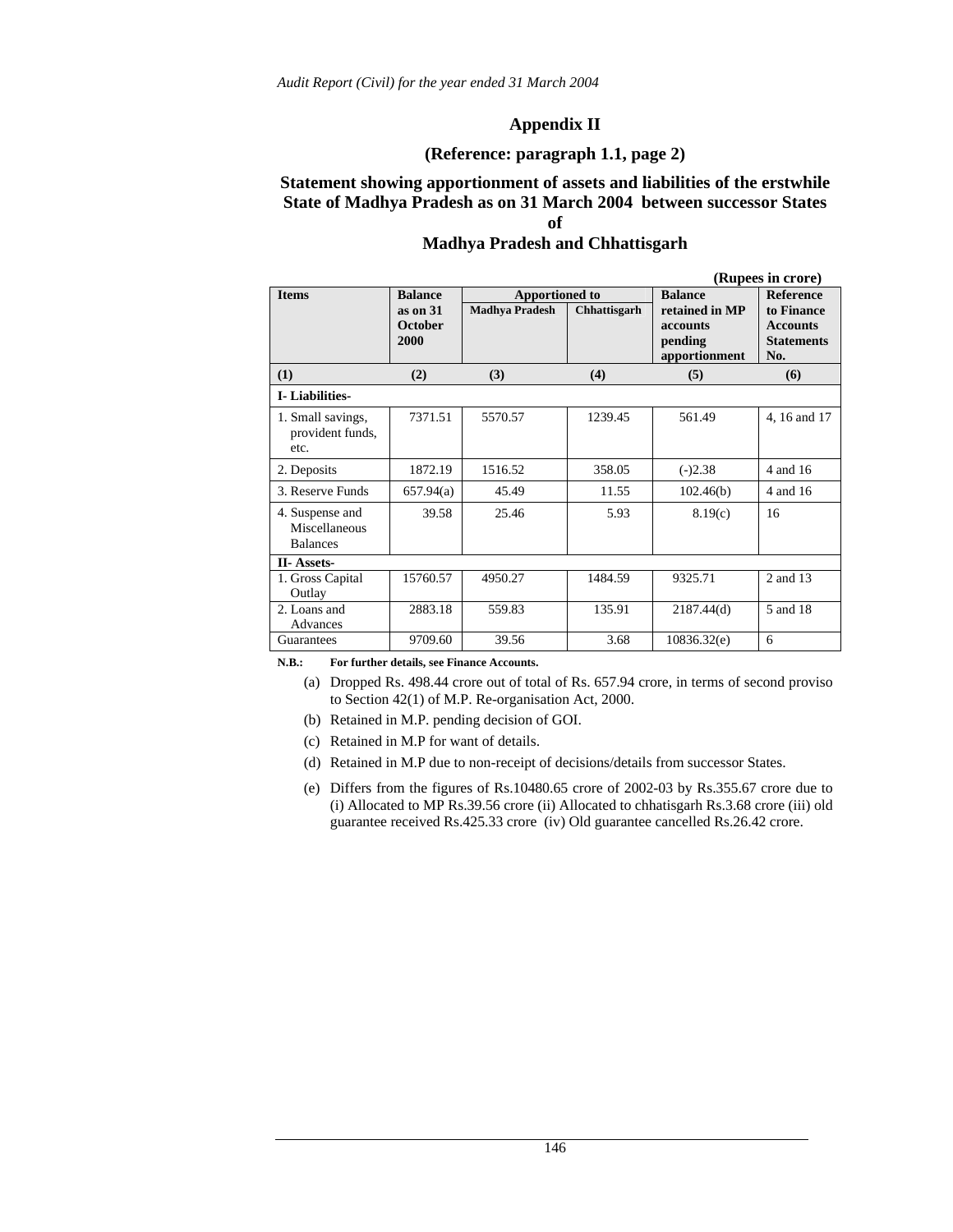#### **Appendix III (Reference: paragraph 1.4, page 4)**

#### **SUMMARISED FINANCIAL POSITION OF THE GOVERNMENT OF MADHYA PRADESH AS ON 31 MARCH 2004**

|                  |                                                              | (Rupees in crore) |
|------------------|--------------------------------------------------------------|-------------------|
| As on 31.03.2003 | <b>Liabilities</b>                                           | As on 31,03,2004  |
| 10664.24         | <b>Internal Debt-</b>                                        | 18601.89          |
| 5573.09          | Market Loans bearing interest                                | 7845.83           |
| 2.89             | Market Loans not bearing interest                            | 2.63              |
| 1153.73          | Loans from other Institutions                                | 4123.08           |
|                  | (Autonomous bodies)                                          |                   |
| $\overline{a}$   | Ways and Means Advances                                      | 266.78            |
|                  | Overdraft from Reserve Bank of India                         | $-$               |
| 3934.53          | Special Security issued to NSS fund of<br>Central Government | 6363.57           |
| 9483.05          | <b>Loans and Advances from Central</b><br>Government-        | 9208.75           |
| 291.53           | Pre 1984-85 Loans                                            | 255.31            |
| 1815.53          | Non-Plan Loans                                               | 299.90            |
| 7221.33          | Loans for State Plan Schemes                                 | 8500.96           |
| 39.10            | Loans for Central Plan Schemes                               | 36.20             |
| 115.56           | Loans for Centrally Sponsored Plan<br>Schemes                | 116.38            |
| 39.95            | <b>Contingency Fund</b>                                      | 39.00             |
| 7034.50          | Small Savings, Provident Funds, etc.                         | 6861.34           |
| 2631.20          | <b>Deposits</b>                                              | 2231.49           |
| 527.13           | <b>Reserve Funds</b>                                         | 881.86            |
| 69.11            | <b>Suspense and Miscellaneous Balances</b>                   | $(-)200.65$       |
| 30449.18         |                                                              | 37623.68          |

**Note: Apportionment of assets and liabilities except Public debt of the composite state of Madhya Pradesh immediately prior to the appointed day i.e. 1 November 2000, is yet to be finalized.**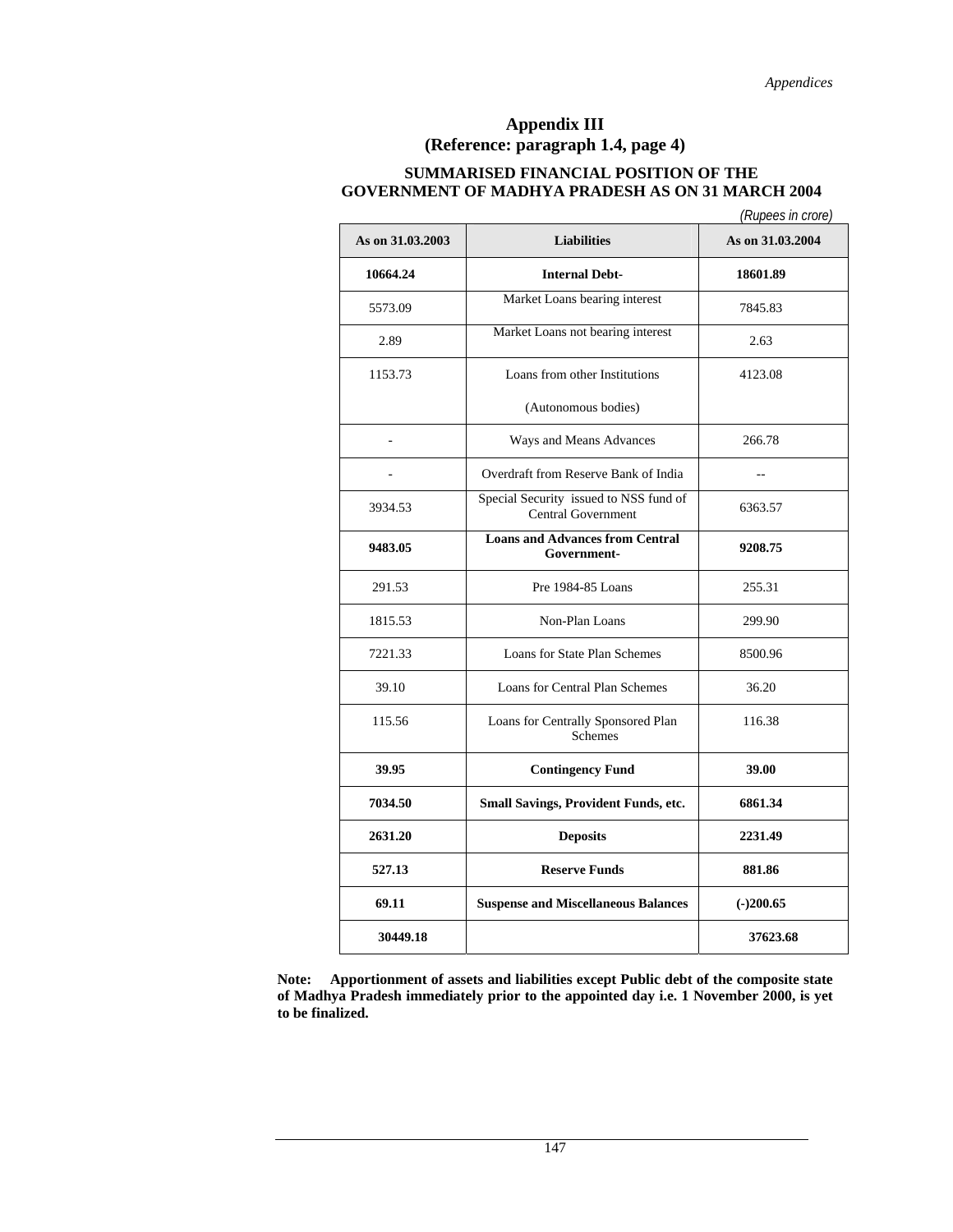| As on<br>31.03.2003 | <b>Assets</b>                                                 | As on 31.03.2004 |
|---------------------|---------------------------------------------------------------|------------------|
| 18787.69            | <b>Gross Capital Outlay on Fixed Assets -</b>                 | 21466.32         |
| 1702.38             | Investments in shares of Companies,<br>Corporations, etc.     | 1737.30          |
| 17085.31            | Other Capital Outlay                                          | 19729.02         |
| 2439.90             | <b>Loans and Advances -</b>                                   | 2608.42          |
| 858.08              | Loans for Power Projects                                      | 984.41           |
| 1531.37             | Other Development Loans                                       | 1583.21          |
| 50.45               | Loans to Government servants and<br>Miscellaneous loans       | 40.80            |
|                     | <b>Reserve Fund Investments</b>                               | --               |
| 4.14                | <b>Advances</b>                                               | 6.17             |
| 459.24              | <b>Remittance Balances</b>                                    | 457.61           |
| $(-)$ 91.30         | Cash -                                                        | 94.21            |
| $(-)$ 37.51         | Cash in Treasuries and Local Remittances                      | $(-)5.18$        |
| $(-) 113.41$        | Deposits with Reserve Bank                                    | 69.50            |
| 13.99               | Departmental Cash Balance including<br>permanent cash imprest | 11.69            |
| 45.63               | Cash Balance Investments and investment<br>of earmarked funds | 18.20            |
| 8849.51             | Deficit on Government account -                               | 12990.95         |
| 7679.47             | (i)<br>Accumulated deficit brought<br>forward                 | 8849.51          |
| 1169.40             | (ii) Revenue Deficit of the current<br>year                   | 4475.76          |
| ÷,                  | (iii) Inter-State Settlement                                  |                  |
| 0.64                | (iv) Amount closed to Government<br>account                   | $(-)$ 334.32 \$  |
| 30449.18            |                                                               | 37623.68         |

**\$ Includes Rs.(-)334.38 crore proforma Transfer to Chhatisgarh State (Rs.264.93 crore small saving & provident fund, Rs.69.45 crore Insurance and pension fund Rs.3.08crore of proforma Transfer in 2001-02.**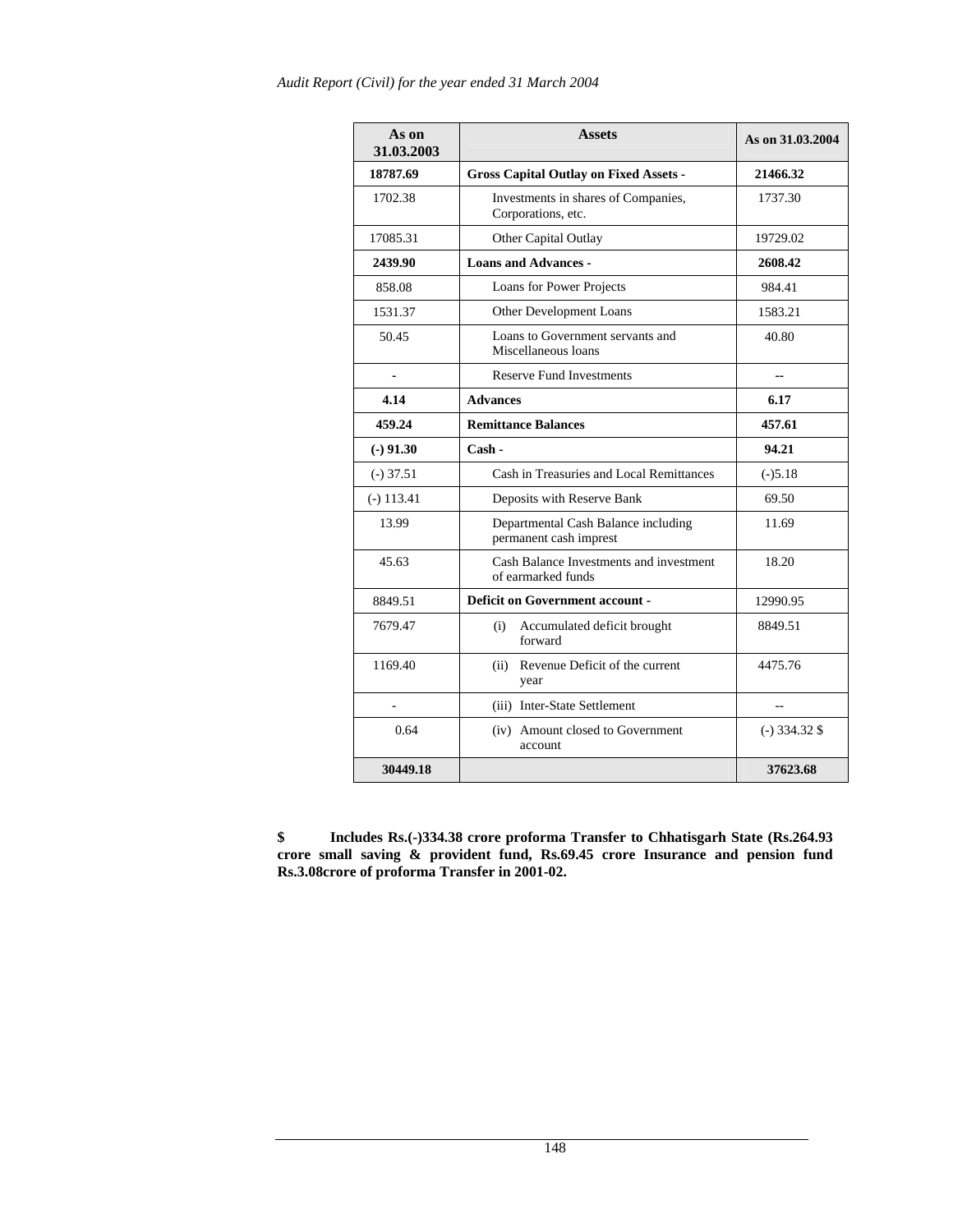## **Appendix IV**

## **(Reference: paragraph 1.4, page 4)**

## **ABSTRACT OF RECEIPTS AND DISBURSEMENTS FOR THE YEAR 2003-04**

|          |    |                                                                   |          |         |                                                                               |                                                     | 2003-04 | (Rupees in crore) |
|----------|----|-------------------------------------------------------------------|----------|---------|-------------------------------------------------------------------------------|-----------------------------------------------------|---------|-------------------|
| 2002-03  |    |                                                                   | 2003-04  | 2002-03 |                                                                               | Non-plan                                            | Plan    | <b>Total</b>      |
|          |    | Section-A:<br><b>Revenue</b>                                      |          |         |                                                                               |                                                     |         |                   |
| 13390.40 | I. | <b>Revenue</b><br>receipts                                        | 14288.96 |         | <b>I. Revenue</b><br>expenditure                                              |                                                     |         |                   |
| 6164.55  |    | - Tax Revenue                                                     | 6788.86  | 5444.68 | <b>General Services</b>                                                       | 6536.49                                             | 37.09   | 6573.58           |
|          |    |                                                                   |          | 5284.26 | <b>Social Services</b>                                                        | 3785.13                                             | 1536.52 | 5321.65           |
| 1635.48  |    | - Non tax revenue                                                 | 1479.82  | 2295.58 | -Education, Sports, Arts<br>and Culture                                       | 2021.65                                             | 333.69  | 2355.34           |
|          |    |                                                                   |          | 760.61  | -Health and Family<br>Welfare                                                 | 531.19                                              | 229.64  | 760.83            |
| 3728.73  |    | -State's share of<br><b>Union Taxes</b>                           | 4247.14  | 397.38  | -Water Supply, Sanitation<br>Housing and Urban<br>Development                 | 267.07                                              | 191.68  | 458.75            |
| 301.16   |    | -Non Plan grants                                                  | 376.38   | 24.31   | - Information and<br>Broadcasting                                             | 19.70                                               | 0.63    | 20.33             |
|          |    |                                                                   |          | 831.36  | -Welfare of Scheduled<br>Castes/Scheduled<br>Tribes/Other Backward<br>classes | 439.25                                              | 437.07  | 876.32            |
| 815.90   |    | -Grants for State<br>Plan Schemes                                 | 776.40   | 56.21   | -Labour and Labour<br>Welfare                                                 | 48.16                                               | 9.32    | 57.48             |
|          |    |                                                                   |          | 909.49  | -Social Welfare and<br>Nutrition                                              | 448.07                                              | 333.59  | 781.66            |
| 744.58   |    | -Grants for Central<br>and Centrally<br>Sponsored Plan<br>Schemes | 620.36   | 9.32    | -Others                                                                       | 10.04                                               | 0.90    | 10.94             |
|          |    |                                                                   |          | 3424.70 | <b>Economic</b><br><b>Services</b>                                            | 5036.06                                             | 1242.52 | 6278.58           |
|          |    |                                                                   |          | 1225.59 | -Agriculture and Allied<br>Activities                                         | 787.33                                              | 360.72  | 1148.05           |
|          |    |                                                                   |          | 632.31  | -Rural Development                                                            | 153.51                                              | 452.41  | 605.92            |
|          |    |                                                                   |          |         | -Special Areas<br>Programme                                                   | $\hspace{0.05cm} -\hspace{0.05cm} -\hspace{0.05cm}$ | --      | $\qquad \qquad -$ |
|          |    |                                                                   |          | 250.59  | -Irrigation and Flood<br>control                                              | 202.56                                              | 67.57   | 270.13            |
|          |    |                                                                   |          | 979.77  | -Energy                                                                       | 3661.26                                             | 293.08  | 3954.34           |
|          |    |                                                                   |          | 66.18   | -Industries and Minerals                                                      | 31.75                                               | 34.79   | 66.54             |
|          |    |                                                                   |          | 224.00  | -Transport                                                                    | 172.82                                              | 17.46   | 190.28            |
|          |    |                                                                   |          | 4.06    | -Science, Technology and<br>Environment                                       | 1.25                                                | 2.82    | 4.07              |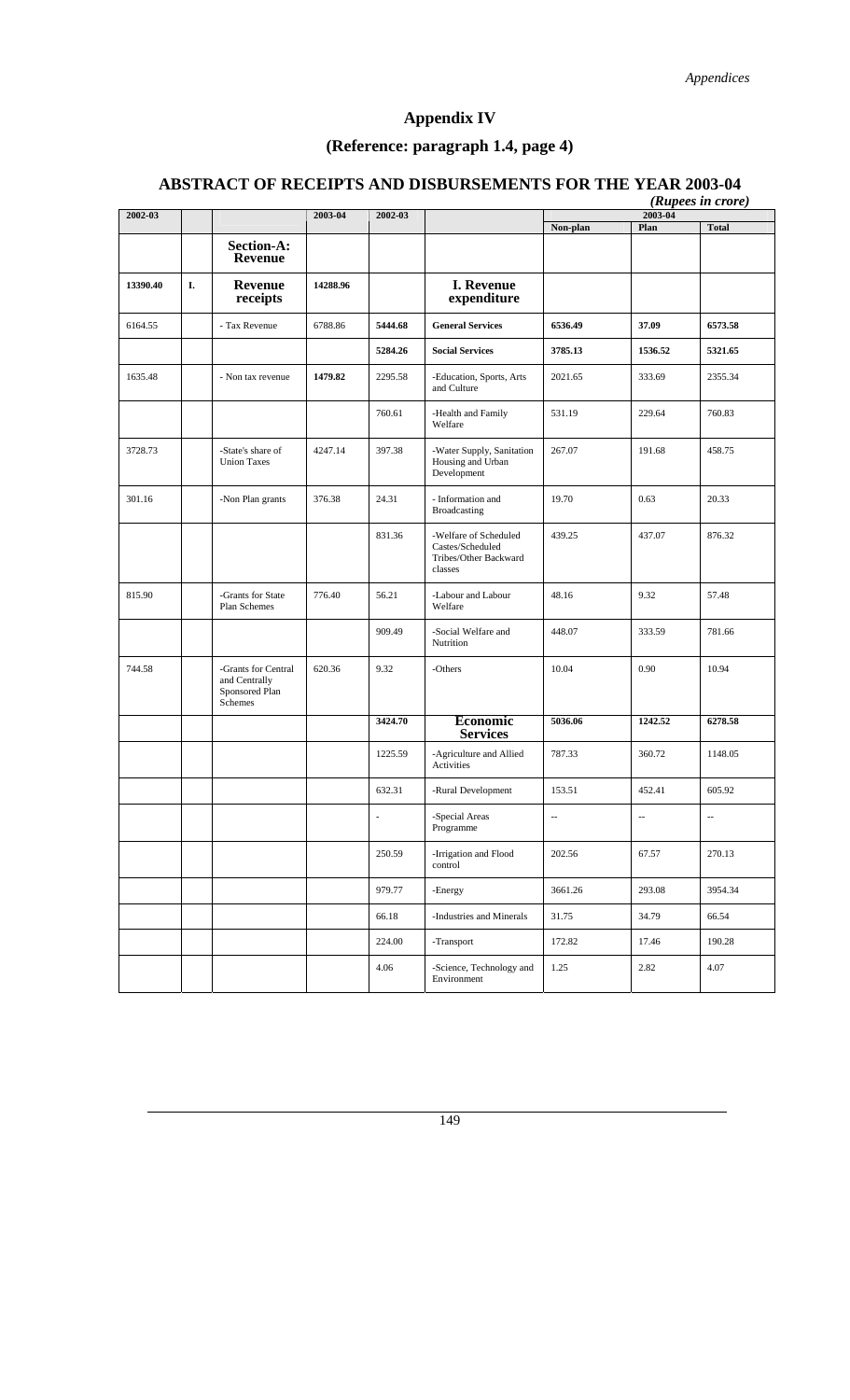| 2002-03  |    |                                                                                                                   | 2003-04  | 2002-03              |                                                                               |                          | 2003-04                  |              |
|----------|----|-------------------------------------------------------------------------------------------------------------------|----------|----------------------|-------------------------------------------------------------------------------|--------------------------|--------------------------|--------------|
|          |    |                                                                                                                   |          |                      |                                                                               | Non-plan                 | Plan                     | <b>Total</b> |
|          |    |                                                                                                                   |          | 42.20                | -General Economic<br>Services                                                 | 25.58                    | 13.67                    | 39.25        |
|          |    |                                                                                                                   |          | 406.16               | Grants-in-aid and<br>contributions                                            | 590.91                   | $\overline{\phantom{a}}$ | 590.91*      |
| 1169.40  | П. | <b>Revenue deficit</b><br>carried over to<br><b>Section B</b>                                                     | 4475.76  | ÷.                   | II-Revenue surplus carried<br>over to Section B                               |                          |                          |              |
| 14559.80 |    | <b>Total</b>                                                                                                      | 18764.72 | 14559.80             | <b>Total</b>                                                                  | 15948.59                 | 2816.13                  | 18764.72     |
|          |    | <b>Section-B</b>                                                                                                  |          |                      |                                                                               |                          |                          |              |
| 331.03   | Ш  | <b>Opening cash</b><br>balance including<br>Permanent<br><b>Advances</b> and<br><b>Cash Balance</b><br>investment | $-91.30$ | $\ddot{\phantom{a}}$ | <b>III.Opening overdraft</b><br>from RBI                                      | ш,                       | $\ddot{\phantom{a}}$     | ш,           |
|          |    |                                                                                                                   |          | 2454.90              | <b>IV.</b> Capital outlay                                                     | 5.99                     | 2672.65                  | 2678.64      |
|          | IV | <b>Miscellaneous</b><br><b>Capital receipts</b>                                                                   |          | 36.28                | <b>General Services</b>                                                       | -−                       | 36.25                    | 36.25        |
|          |    |                                                                                                                   |          | 535.84               | <b>Social services</b>                                                        | 1.94                     | 533.40                   | 535.34       |
|          |    |                                                                                                                   |          | 16.56                | -Education, Sports, Arts<br>and Culture                                       |                          | 20.43                    | 20.43        |
|          |    |                                                                                                                   |          | 18.29                | -Health and Family<br>Welfare                                                 | 0.37                     | 38.02                    | 38.39        |
|          |    |                                                                                                                   |          | 394.13               | -Water Supply, Sanitation<br>Housing and Urban<br>Development                 | 1.45                     | 359.75                   | 361.20       |
|          |    |                                                                                                                   |          | $\sim$               | - Information and<br>Broadcasting                                             | ц.                       | $\mathbb{Z}^2$           | ц.           |
|          |    |                                                                                                                   |          | 105.24               | -Welfare of Scheduled<br>Castes/Scheduled<br>Tribes/Other Backward<br>Classes | Ξ.                       | 102.99                   | 102.99       |
|          |    |                                                                                                                   |          | 1.21                 | -Social Welfare and<br>Nutrition                                              | 0.12                     | 11.98                    | 12.10        |
|          |    |                                                                                                                   |          | 0.41                 | -Other Social Services                                                        | ÷.                       | 0.23                     | 0.23         |
|          |    |                                                                                                                   |          | 1882.78              | Economic<br><b>Services</b>                                                   | 4.05                     | 2103.00                  | 2107.05      |
|          |    |                                                                                                                   |          | 33.86                | -Agriculture and Allied<br>Activities                                         | 3.80                     | 46.40                    | 50.20        |
|          |    |                                                                                                                   |          | 222.77               | -Rural Development                                                            | $\overline{\phantom{a}}$ | 226.59                   | 226.59       |
|          |    |                                                                                                                   |          | 950.14               | -Irrigation and Flood<br>control                                              | $\overline{\phantom{a}}$ | 1081.32                  | 1081.32      |
|          |    |                                                                                                                   |          | 347.54               | -Energy                                                                       | ω.                       | 328.22                   | 328.22       |
|          |    |                                                                                                                   |          | 9.62                 | -Industries and Minerals                                                      | 0.23                     | 7.79                     | 8.02         |
|          |    |                                                                                                                   |          | 314.92               | -Transport                                                                    | Ξ.                       | 407.37                   | 407.37       |
|          |    |                                                                                                                   |          | 3.93                 | -General Economic<br>Services                                                 | 0.02                     | 5.31                     | 5.33         |
|          |    | <b>Total</b>                                                                                                      |          | 2454.90              | Total                                                                         | 5.99                     | 2672.65                  | 2678.64      |

♠ Grants-in-aid of Rs.22.38 crore to local bodies/institutions was misclassified under Capital expenditure instead of non-plan Revenue Expenditure

150

 $\clubsuit$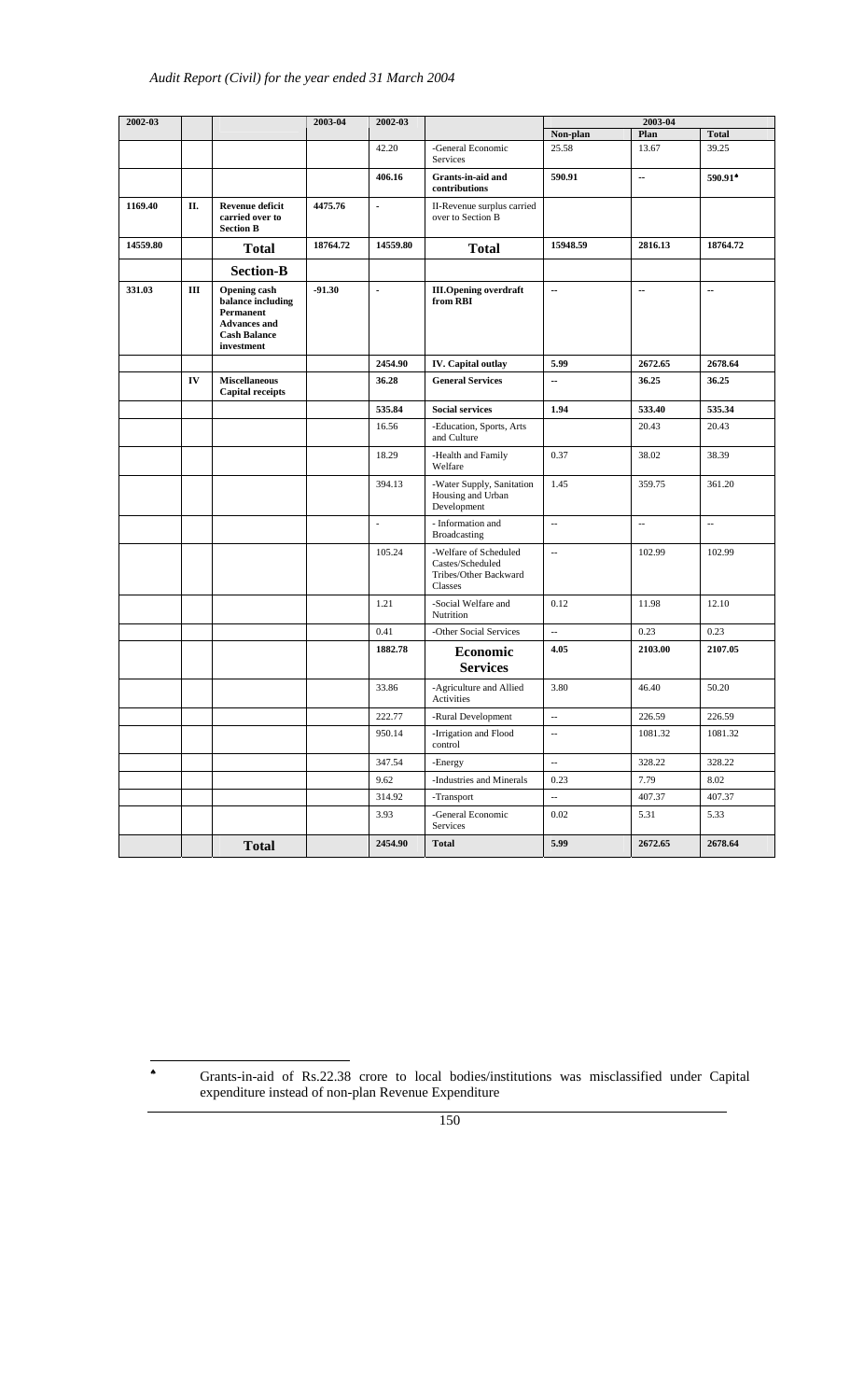#### *Appendices*

|                          |              |                                                                        |                           |                | (Rupees in crore)                                                      |                          |
|--------------------------|--------------|------------------------------------------------------------------------|---------------------------|----------------|------------------------------------------------------------------------|--------------------------|
| 2002-03                  |              |                                                                        | 2003-04                   | 2002-03        |                                                                        | 2003-04                  |
| 42.71                    | V            | <b>Recoveries of Loans and Advances</b>                                | 35.84                     | 480.70         | V. Loans and Advances disbursed                                        | 204.36                   |
| 1.34                     |              | -From Power Projects                                                   | $\mathbb{Z}^{\mathbb{Z}}$ | 181.66         | -For Power Projects                                                    | 126.33                   |
| 11.44                    |              | -From Government Servants                                              | 10.30                     | 1.35           | -To Government Servants                                                | 0.66                     |
| 29.93                    |              | -From others                                                           | 25.54                     | 297.69         | -To others                                                             | 77.37                    |
| $\overline{\phantom{a}}$ | <b>VI</b>    | <b>Inter-State Settlement</b>                                          |                           | $\blacksquare$ | <b>VI. Inter State Settlement</b>                                      | $\overline{\phantom{a}}$ |
| $\overline{a}$           | <b>VII</b>   | <b>Revenue Surplus brought down</b>                                    |                           | 1169.40        | VII. Revenue deficit brought down                                      | 4475.76                  |
| 4949.30                  | <b>VIII</b>  | Public debt receipt                                                    | 9938.42                   | 1493.61        | VIII. Repayment of Public debt                                         | 2275.08                  |
| 3168.69                  |              | -Internal debt other than ways and<br>means advances and overdraft     | 7948.72                   | 152.87         | -Internal debt other than ways and<br>means advances and overdraft     | 277.85                   |
| 1780.61                  |              | -Loans and advances from Central<br>Government                         | 1722.92                   | 1340.74        | -Repayment of loans and advances to<br><b>Central Government</b>       | 1997.23                  |
| ä,                       |              | -Net transactions under Ways and means<br>advances including overdraft | 266.78                    |                | -Net transactions under Ways and<br>means advances including overdraft | $\sim$ $\sim$            |
|                          | IX           | <b>Appropriation to Contingency Fund</b>                               | --                        |                | <b>IX. Appropriation to Contingency</b><br>Fund                        | $\overline{a}$           |
|                          | $\mathbf{x}$ | <b>Amount transferred to Contingency</b><br>Fund                       | 0.05                      | 0.05           | X. Expenditure from Contingency<br>Fund                                | 1.00                     |
| 20119.55                 | XI           | <b>Public Account receipts</b>                                         | 22285.06                  | 19935.23       | <b>XI. Public Account disbursements</b>                                | 22439.02                 |
| 1108.88                  |              | -Small Savings and Provident Funds                                     | 1200.18                   | 1016.81        | -Small Savings and Provident Funds                                     | 1108.41                  |
| 169.79                   |              | -Reserve funds                                                         | 366.51                    | 11.33          | -Reserve Funds                                                         | 11.78                    |
| 10763.80                 |              | -Suspense and Miscellaneous                                            | 12155.79                  | 10992.29       | -Suspense and Miscellaneous                                            | 12425.60                 |
| 4286.52                  |              | -Remittances                                                           | 4436.76                   | 4274.17        | -Remittances                                                           | 4435.12                  |
| 3790.56                  |              | -Deposits and Advances                                                 | 4125.82                   | 3640.63        | -Deposits and Advances                                                 | 4458.11                  |
|                          | <b>XII</b>   | <b>Closing Overdraft from Reserve Bank</b><br>of India                 |                           | $(-)$ 91.30    | XII. Cash Balance at end of the<br>year                                | 94.21                    |
|                          |              |                                                                        |                           | $(-)$ 37.51    | -Cash in Treasuries and Local<br>Remittances                           | $-5.18$                  |
|                          |              |                                                                        |                           | $(-)$ 113.41   | -Deposits with Reserve Bank                                            | 69.50                    |
|                          |              |                                                                        |                           | 13.99          | -Departmental Cash Balance<br>including permanent cash imprest         | 11.69                    |
|                          |              |                                                                        |                           | 45.63          | -Cash Balance Investment and<br><b>Investment of Earmarked Funds</b>   | 18.20                    |
| 25442.59                 |              | <b>Total</b>                                                           | 32168.07                  | 25442.59       | <b>Total</b>                                                           | 32168.07                 |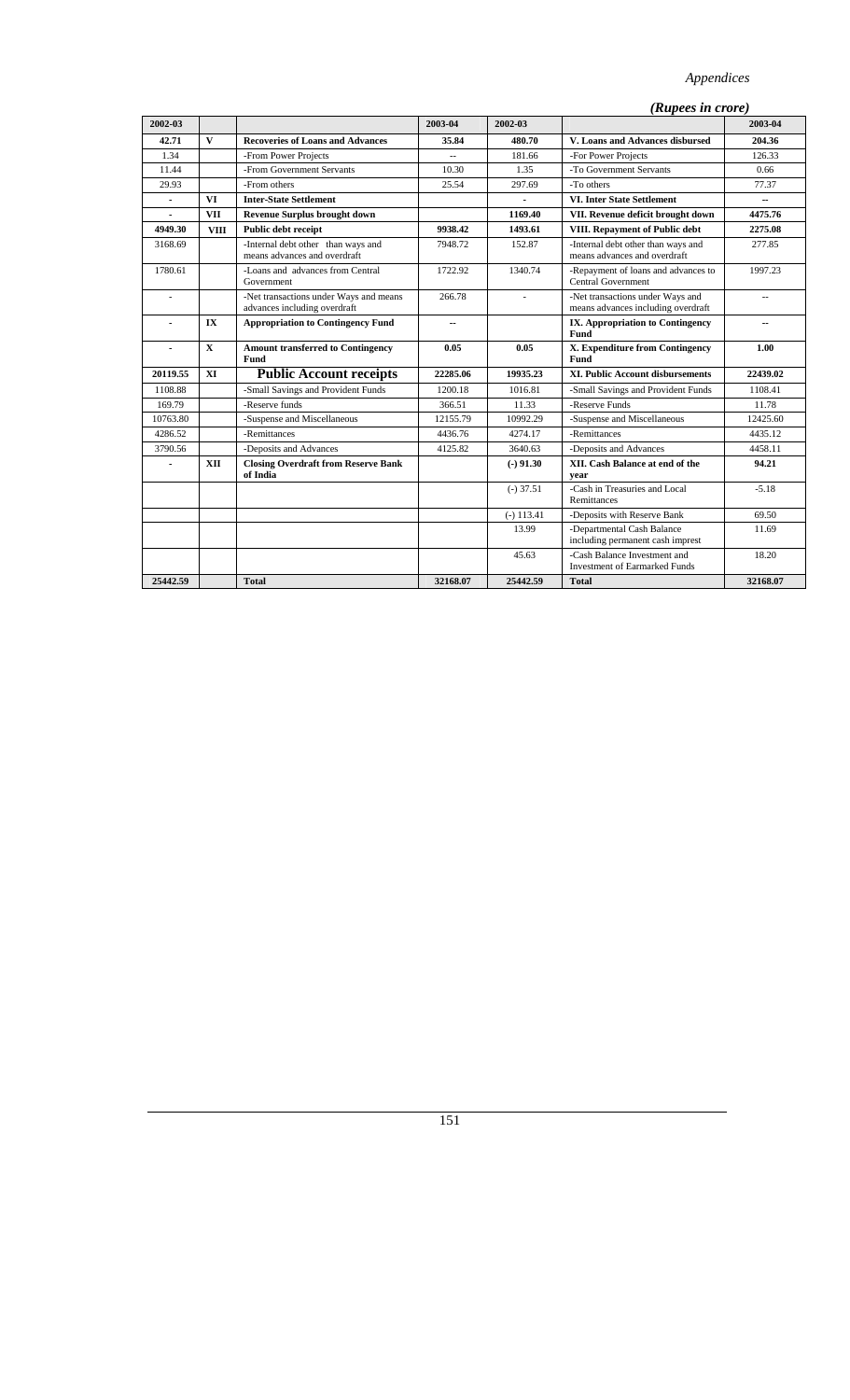#### **Appendix V (Reference: paragraph 1.4, page 4 )**

 *(Rupees in crore)* 

| 2002-03       |          | <b>Source</b>                                                  |                | 2003-04                  |  |  |
|---------------|----------|----------------------------------------------------------------|----------------|--------------------------|--|--|
| <b>Amount</b> | Per cent |                                                                | <b>Amount</b>  | Per cent                 |  |  |
| 13390.40      | 75.55    | Revenue receipts                                               | 14288.96       | 63.69                    |  |  |
| 42.71         | 0.24     | Recoveries of Loans and Advances                               | 35.84          | 0.16                     |  |  |
| 3455.69       | 19.50    | Increase in Public debt                                        | 7663.35        | 34.16                    |  |  |
| 412.81        | 2.33     | Receipts from Public account                                   | 448.14         | 1.99                     |  |  |
| 92.07         |          | a. Increase in Small Savings                                   | 91.78          | $\overline{a}$           |  |  |
| 149.93        |          | b. Increase in Deposits and<br>Advances                        | $\overline{a}$ | $\overline{a}$           |  |  |
| 158.46        |          | c. Increase in Reserve Funds<br>and Reserve Fund<br>Investment | 354.73         | $\overline{a}$           |  |  |
| 12.35         |          | d. Effect of Remittances<br>transactions                       | 1.63           | $\overline{a}$           |  |  |
| $-$           |          | e. Increase in suspense and<br>miscellaneous                   | $\overline{a}$ | $-$                      |  |  |
| 422.33        | 2.38     | Decrease in closing cash balance                               |                | $\overline{a}$           |  |  |
| 17723.94      | 100      | <b>Total</b>                                                   | 22436.29       | $\overline{\phantom{a}}$ |  |  |
|               |          | <b>Application</b>                                             |                |                          |  |  |
| 14559.80      | 82.15    | Revenue expenditure                                            | 18764.72       | 83.64                    |  |  |
| 480.70        | 2.71     | Lending for development and other<br>purposes                  | 204.36         | .91                      |  |  |
| 2454.90       | 13.85    | Capital expenditure                                            | 2678.64        | 11.94                    |  |  |
| 0.05          |          | Net effect of Contingency Fund<br>transactions                 | 0.95           | $-$                      |  |  |
|               |          | Net effect of Inter State settlement                           | $\overline{a}$ |                          |  |  |
| 228.49        | 1.29     | Application from Public Account-                               | 572.38         | 2.55                     |  |  |
| 228.49        |          | a. Net effect of Suspense and<br>Miscellaneous                 | 240.09         |                          |  |  |
|               |          | b. Miscellaneous Government<br>Account                         | $-$            |                          |  |  |
|               |          | c. Decrease in Deposits and<br>Advances                        | 332.29         |                          |  |  |
|               |          | d. Effect of Remittances<br>transactions                       | $\overline{a}$ |                          |  |  |
|               |          | Increase in closing cash balance                               | 215.24         | 0.96                     |  |  |
| 17723.94      | 100      | <b>Total</b>                                                   | 22436.29       |                          |  |  |

#### **SOURCES AND APPLICATION OF FUNDS**

#### **Explanatory Notes to Statements I, II and III:**

.

- 1. The abridged accounts in the foregoing statements have to be read with comments and explanations in the Finance Accounts
- 2. Government accounts being mainly on cash basis, the deficit on government account, as shown in Statement I, indicates the position on cash basis, as opposed to accrual basis in commercial accounting. Consequently, items payable or receivable or items like depreciation or variation in stock figures etc., do not figure in the accounts.
- 3. Suspense and Miscellaneous balances include cheques issued but not paid, payments made on behalf of the State and inter-departmental and inter-Government payments and others awaiting settlement.
- 4. Grants-in-aid of Rs.22.38 crore to local bodies/institutions was mis-classified under Capital (Plan) expenditure instead of non plan Revenue expenditure
- 5. There was a difference of Rs.371.75 lakh (credit) between the figures- Rs.6949.63 lakh (dedit)reflected in the Accounts and that intimated by Reserve Bank of India - Rs.7321.38 lakh (credit)- Under "Deposits with Reserve Bank". After close of June 2004 accounts, the net difference to be reconciled was Rs.171.20 lakh (credit)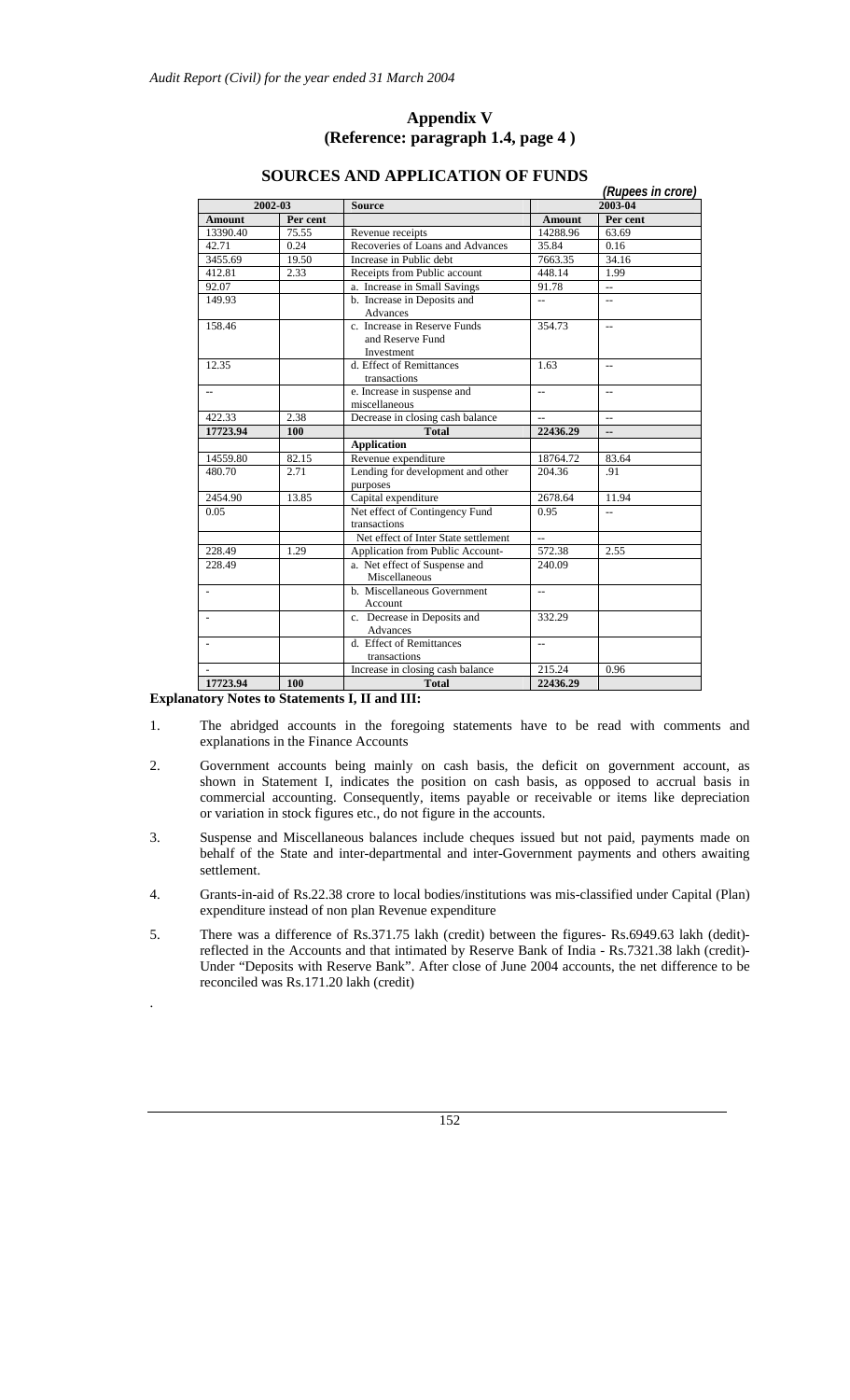#### **Appendix VI (Reference: paragraph 1.4, page 4) TIME-SERIES DATA ON STATE GOVERNMENT FINANCES**

|                                                                      |                        |                            |                                       |                       |           | (Rupees in crore) |                     |
|----------------------------------------------------------------------|------------------------|----------------------------|---------------------------------------|-----------------------|-----------|-------------------|---------------------|
|                                                                      | 1999-2000 <sup>8</sup> |                            | 2000-01                               |                       | 2001-02   | 2002-03           | 2003-04             |
|                                                                      |                        | April –<br>October<br>2000 | <b>November</b><br>2000-March<br>2001 | <b>Total</b>          |           |                   |                     |
| 1. Revenue Receipts                                                  | 13204                  | 7136                       | 5703                                  | 12839                 | 11211     | 13391             | 14289               |
| (i) Tax Revenue                                                      | 5795 (44)              | 3225                       | 2415                                  | 5640 (44)             | 4679(42)  | 6165(46)          | 6789(48)            |
| Taxes on Sales, Trade, etc.                                          | 2555 (44)              | 1568                       | 1198                                  | 2766 (49)             | 2361(50)  | 2906(47)          | 3293(49)            |
| <b>State Excise</b>                                                  | 1073 (19)              | 674                        | 301                                   | 975 (17)              | 705(15)   | 890(15)           | 1086(16)            |
| <b>Stamps and Registration fees</b>                                  | 470(8)                 | 298                        | 179                                   | 477(8)                | 445(10)   | 535(9)            | 614(9)              |
| <b>Taxes on Vehicles</b>                                             | 402(7)                 | 257                        | 149                                   | 406(7)                | 393(8)    | 429(7)            | 455(6)              |
| <b>Other Taxes</b>                                                   | 1295(22)               | 428                        | 588                                   | 1016(19)              | 775(17)   | 1405(22)          | 1341(20)            |
| (ii) Non Tax Revenue                                                 | 2469 (18)              | 1020                       | 704                                   | $\overline{1724(13)}$ | 1602(14)  | 1635(12)          | 1480(10)            |
| (iii) State's share in Union taxes<br>and duties                     | 3262 (25)              | 2318                       | 1637                                  | 3955 (31)             | 3439(31)  | 3729(28)          | 4247(30)            |
| (iv) Grants-in-aid from GOI                                          | 1678(13)               | 574                        | 946                                   | 1520(12)              | 1491(13)  | 1862(14)          | 1773(12)            |
| 2. Misc. Capital Receipts                                            |                        |                            |                                       |                       |           |                   |                     |
| 3. Total revenue and Non debt capital receipts $(1+2)$               | 13204                  | 7136                       | 5703                                  | 12839                 | 11211     | 13391             | 14289               |
| 4. Recovery of Loans and<br><b>Advances</b>                          | 314                    | $(-) 6$                    | 19                                    | 13                    | 1588      | 43                | 36                  |
| <b>4A Inter-State Settlement</b>                                     |                        |                            |                                       |                       |           |                   |                     |
| 5. Public Debt Receipts                                              | 3462                   | 2171                       | 930                                   | 3101                  | 3281      | 4949              | 9938                |
| Internal Debt (Excluding. Ways<br>& Means Advances and<br>Overdraft) | 2104(61)               | 1308                       | 568                                   | 1876(61)              | 1830(56)  | 3169(64)          | 7949(80)            |
| Loans and Advances from<br>Government of India <sup>S</sup>          | 1358(39)               | 632                        | 362                                   | 994(32)               | 1451(44)  | 1780(36)          | 1722(17)            |
| Net Transactions under Ways and<br>means advances and overdraft      | $\overline{a}$         | 231                        |                                       | 231(7)                | $-$       |                   | 267(3)              |
| 6. Total receipts in the<br>Consolidated fund $(3+4+5)$              | 16980                  | 9301                       | 6652                                  | 15953                 | 16080     | 18383             | 24263               |
| 7. Contingency Fund receipts                                         | $\overline{a}$         | 7                          |                                       | 7                     | --        | --                | --                  |
| 8. Public Account receipts                                           | 17170                  | 9882                       | 6638                                  | 16520                 | 15013     | 20120             | 22285               |
| 9. Total receipts of the<br>Government (6+7+8)                       | 34150                  | 19190                      | 13290                                 | 32480                 | 31093     | 38503             | 46548               |
| 10. Revenue expenditure                                              | 16136(93)              | 8938                       | 6047                                  | 14985 (91)            | 14369(87) | 14560(83)         | 18765(87)           |
| Plan                                                                 | 2727(17)               | 1217                       | 1466                                  | 2683 (18)             | 2516(18)  | 3520(24)          | 2816(15)            |
| Non-Plan                                                             | 13409(83)              | 7721                       | 4581                                  | 12302 (82)            | 11853(82) | 11040(76)         | 15949(85)           |
| General Services (including<br>interest, payments)                   | 5244(33)               | 3364                       | 1959                                  | 5323 (36)             | 5049(35)  | 5445(37)          | 6574(35)            |
| <b>Social Services</b>                                               | 6210(38)               | 3639                       | 2197                                  | 5836 (39)             | 4583(32)  | 5284(36)          | 5322(28)            |
| <b>Economic Services</b>                                             | 4033(25)               | 1585                       | 1713                                  | 3298 (22)             | 4364(30)  | 3425(24)          | 6278(34)            |
| Grants-in-aid and<br>contributions                                   | 648(4)                 | 350                        | 178                                   | 528(3)                | 373(3)    | 406(3)            | $\overline{591(3)}$ |
| 11. Capital Expenditure                                              | 950(5)                 | 524                        | 586                                   | 1110(7)               | 1471(9)   | 2455(14)          | 2679(12)            |
| Plan                                                                 | 946 (100)              | 518                        | 587                                   | 1105(100)             | 1466(100) | 2449(100)         | 2673(100)           |
| Non-Plan                                                             | $\overline{4}$         | 06                         | $(-) 01$                              | 05                    | 05        | 6                 | 6                   |
| General Services                                                     | 16(2)                  | 05                         | 11                                    | 16(2)                 | 22(1)     | 36(1)             | 36(1)               |
| Social Services                                                      | 195(20)                | 38                         | 98                                    | 136(12)               | 172(12)   | 536(22)           | 535(20)             |
| <b>Economic Services</b>                                             | 739(78)                | 481                        | 477                                   | 958(86)               | 1277(87)  | 1883(77)          | 2108(79)            |

*-contd..* 

 $\overline{\mathbf{s}}$ 

Includes ways and means advances from GOI.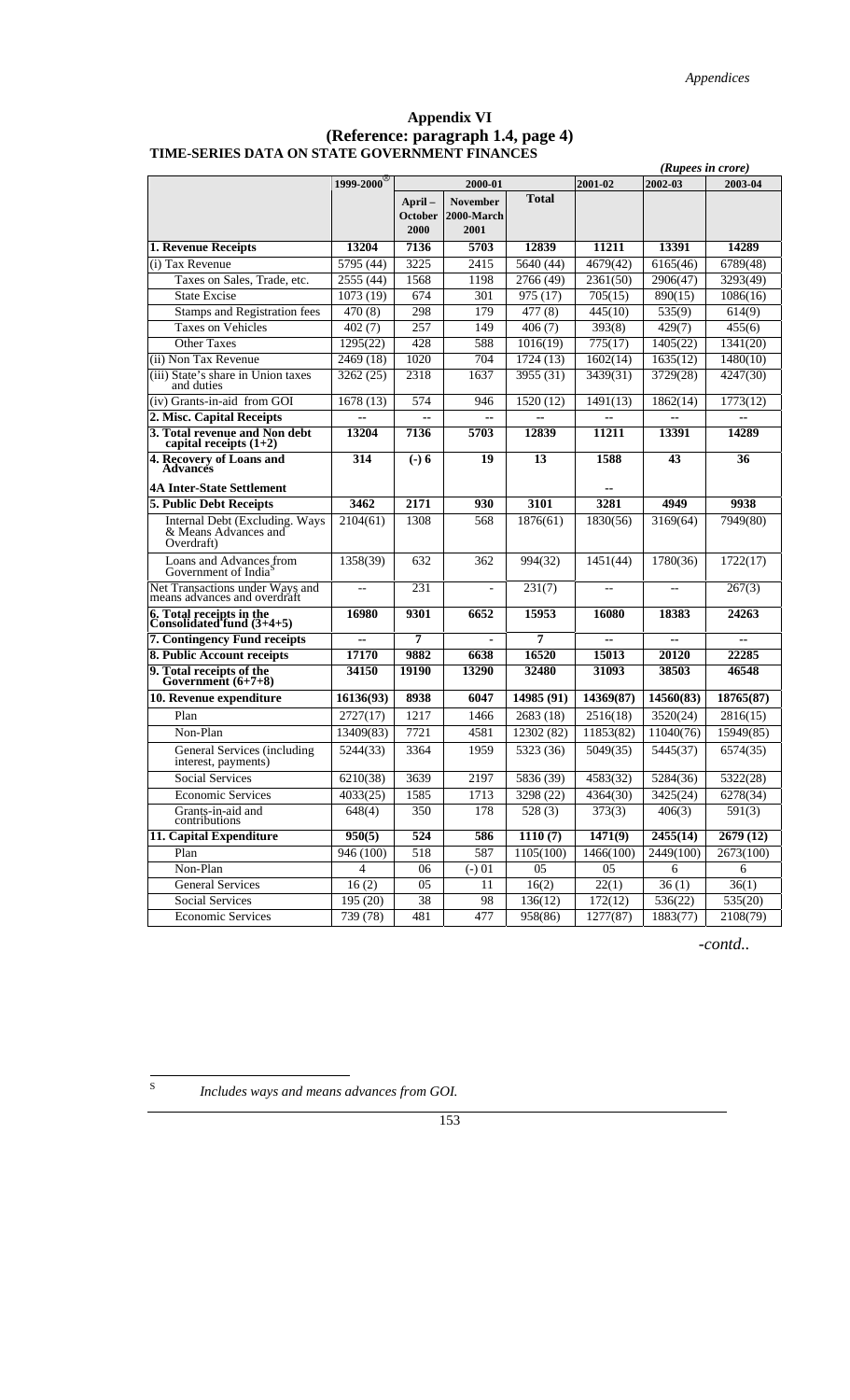|                                                                              |                |                                  |                                           |              |                   |                    | (Rupees in crore)    |
|------------------------------------------------------------------------------|----------------|----------------------------------|-------------------------------------------|--------------|-------------------|--------------------|----------------------|
|                                                                              | 1999-<br>2000* |                                  | 2000-01                                   |              | 2001-02           | 2002-03            | 2003-04              |
|                                                                              |                | April-<br><b>October</b><br>2000 | November<br>2000-<br><b>March</b><br>2001 | <b>Total</b> |                   |                    |                      |
| 12. Disbursement of Loans and<br><b>Advances</b>                             | 343(2)         | 33                               | 263                                       | 296(2)       | 599(4)            | 481 (3)            | 204(1)               |
| 12A Inter-State settlement                                                   |                |                                  |                                           |              | 5.                |                    | ۰.                   |
| 13. Total expenditure $(10+11+12)$                                           | 17429          | 9495                             | 6896                                      | 16391        | 16444             | 17496              | 21648                |
| 14. Repayment of Public Debt                                                 | 549            | 271                              | 547                                       | 818          | 522               | 1494               | 2275                 |
| Internal Debt (excluding Ways<br>& Means Advances and<br>Overdraft)          | 135            | 51                               | 72                                        | 123          | 150               | 153                | 278                  |
| Net transactions under Ways<br>and Means Advances and<br>Overdraft           | 21             | $\overline{a}$                   | 294                                       | 294          | Щ.                | $\overline{a}$     | $-$                  |
| Loans and Advances from<br>Government of India <sup>5</sup>                  | 393            | 220                              | 181                                       | 401          | 372               | 1341               | 1997                 |
| 15. Appropriation to<br><b>Contingency Fund</b>                              | $\sim$         | $\overline{\phantom{a}}$         |                                           |              | u.                |                    | --                   |
| 16. Total disbursement out of<br><b>Consolidated Fund</b><br>$(13+14+15)$    | 17978          | 9766                             | 7443                                      | 17209        | 16966             | 18990              | 23923                |
| <b>17. Contingency Fund<br/>disbursements</b>                                | 7              | 13                               | $(-) 13$                                  | --           | ш,                |                    | $\sim$               |
| 18. Public Account<br>disbursements                                          | 16040          | 9690                             | 6146                                      | 15836        | 13569             | 19935              | 22439                |
| 19. Total disbursements by the Government $(16+17+18)$                       | 34025          | 19469                            | 13576                                     | 33045        | 30535             | 38925              | 46362                |
| 20. Revenue Deficit (1-10)                                                   | 2932           | 1802                             | 344                                       | 2146         | 3158              | 1169               | 4476                 |
| 21. Fiscal Deficit (3+4-13)                                                  | 3911           | 2365                             | 1174                                      | 3539         | 3645              | 4062               | 7323                 |
| 22. Primary Deficit (21-23)                                                  | 1772           | 858                              | 270                                       | 1128         | 1391              | 1560               | 4117                 |
| Part D. Other data                                                           |                |                                  |                                           |              |                   |                    |                      |
| 23. Interest payments (included<br>in revenue expenditure)                   | 2139           | 1507                             | 904                                       | 2411         | 2254              | 2502               | 3206                 |
| 24. Arrears of Revenue<br>(percentage of Tax & non-<br>Tax Revenue receipts) | 465(6)         |                                  |                                           | 347(5)       | 204(3)            | 839 (11)           | 758 <sup>§</sup> (9) |
| 25. Financial assistance to local<br>bodies etc.                             | 1505           | 224                              | 589                                       | 813          | 2304              | 525                | 3324                 |
| 26. Ways and Means Advances/<br><b>Overdraft availed (days)</b>              | 165/100        | 70/9                             | 95/38                                     | 165/47       | 117/172           | 103/176            | 200/60               |
| 27. Interest on WMA/Overdraft                                                | 10/3           | 6/2                              | 2/1                                       | 8/3          | 11/5              | 11/7               | 13/4                 |
| 28. Gross State Domestic Product<br>(GSDP)                                   | 98768(P)       | $\blacksquare$                   |                                           |              | 88445(@) 81286(Q) | 83011(Q)           | 1010270              |
| 29. Outstanding debt (year-end)                                              | 25948          | $\blacksquare$                   | 22548                                     | 22548        | 26487             | 30340              | 37785                |
| 30. Outstanding guarantees<br>(year-end)                                     | 142            | ٠                                |                                           | 467          | 472               | 585                | 974                  |
| 31. Maximum amount<br>guaranteed (year-end)                                  | 9671           | $\blacksquare$                   | $\blacksquare$                            | 9673         | 9701              | 11572              | 12131                |
| 32. Number of incomplete<br>projects                                         | 237            | $\blacksquare$                   | $\blacksquare$                            | 185          | 180               | 301                | 453                  |
| 33. Capital blocked in incomplete<br>projects                                | 5957           | $\blacksquare$                   | $\blacksquare$                            | 4983         | 5589              | $\overline{6}$ 459 | 7447                 |

### **Appendix VI (continued)**

*(Q) Quick estimates for the successor State of Madhya Pradesh.* 

*(P)- Provisional* 

*(@) Provisional figures of GSDP for the full year (Rs.73165 crore) for the successor State of Madhya Pradesh plus pro-rata figures of that for Chhattisgarh (Rs.15280 crore) for April-October 2000.*<br>
<sup>(\*)</sup> In respect of compos<br>
(\$) Revenue figure of som

*(\*) In respect of composite state of Madhya Pradesh* 

*(\$) Revenue figure of some principal heads of revenue*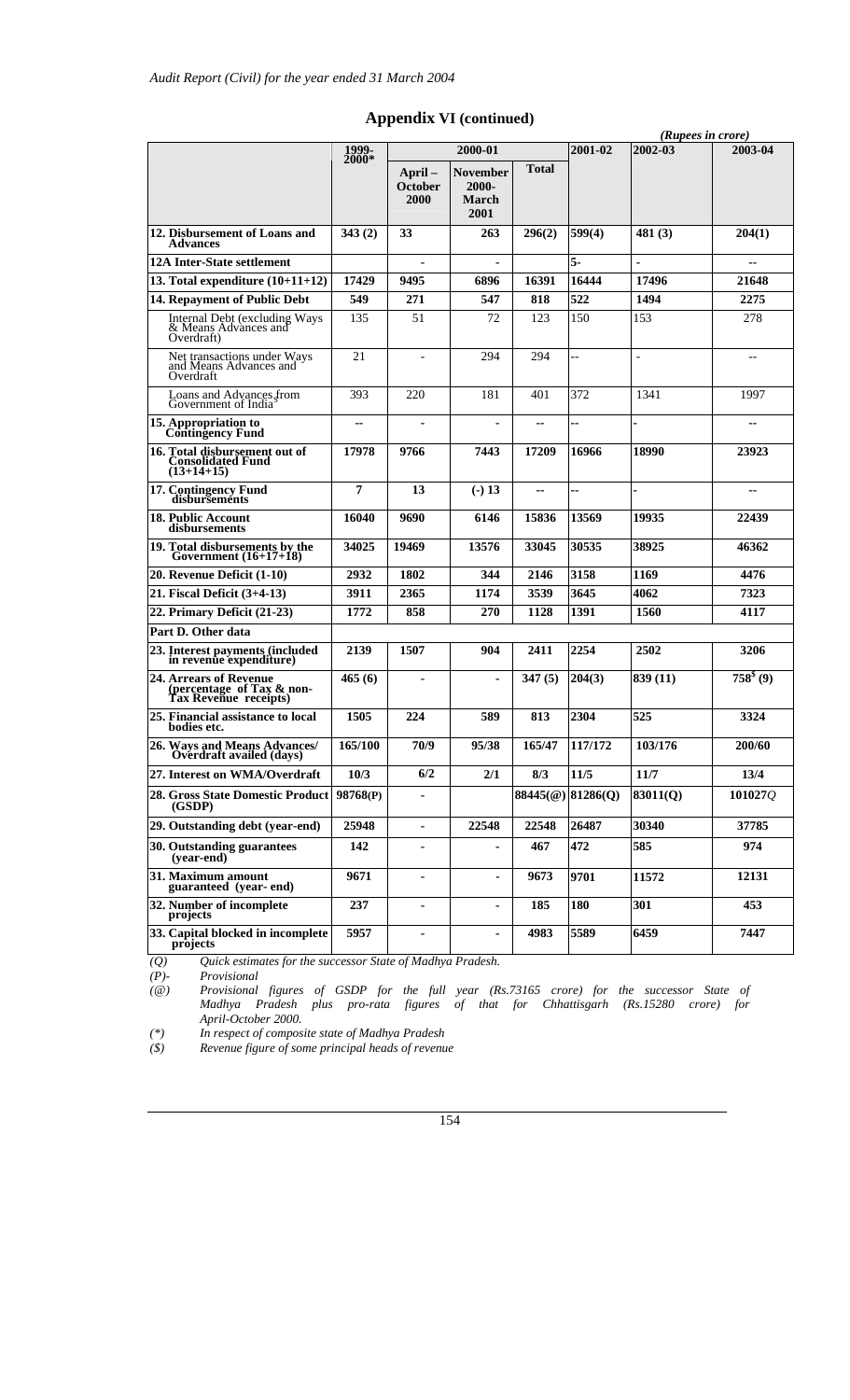## **Appendix VII**

## **(Reference: paragraph 1.6.2 (f), page 12 )**

#### **Statement showing unauthorised retention of funds by keeping these in bank account/post office**

|  | (Rupees in lakh) |  |
|--|------------------|--|
|--|------------------|--|

| SI.            | Name of the Unit          | <b>Amount</b> | <b>Purpose</b>  | <b>Unutilised</b> | <b>Reasons</b>                        | <b>Remarks</b>   |
|----------------|---------------------------|---------------|-----------------|-------------------|---------------------------------------|------------------|
| No.            |                           | drawn         |                 | amount            | furnished by the                      |                  |
|                |                           |               |                 |                   | department                            |                  |
| $\mathbf{1}$   | Assistant                 | 599.39        | For             | 599.39            | Under the orders                      | Department did   |
|                | Commissioner              |               | construction    | (Bank)            | of Collector, after                   | not produce the  |
|                | Tribal<br>Development     |               | works           |                   | due approval of<br>Finance            | sanction of F.D. |
|                | <b>DHAR</b>               | 233.26        |                 |                   | Department.                           |                  |
|                | (May 2003)                |               | $---do---$      |                   | After approval of                     |                  |
|                |                           |               |                 | 233.26            | the Collector,                        |                  |
|                |                           |               |                 | (Post Office)     | would be                              |                  |
|                |                           |               |                 |                   | deposited in P.D.                     |                  |
|                |                           |               |                 |                   | account                               |                  |
| $\overline{2}$ | District Organiser        | 112.25        | For             | 112.25            | To avoid the lapse                    |                  |
|                | <b>Tribal Welfare</b>     |               | construction    | (Banks &Post      | of budget at the                      |                  |
|                | <b>SATNA</b>              |               | works and       | offices)          | end of financial                      |                  |
|                | (June 2004)               |               | development     |                   | year. Department                      |                  |
|                |                           |               | schemes<br>for  |                   | noted it for future.                  |                  |
| 3              | Assistant<br>Commissioner | 219.77        | electrification | 61.87<br>(Bank)   | As per the orders<br>of the collector |                  |
|                | Tribal                    |               | in rural areas, |                   | due to non receipt                    |                  |
|                | Development               |               | single point    |                   | of the proposal                       |                  |
|                | <b>SEONI</b>              |               | connection      |                   | from MPSEB.                           |                  |
|                | (February 2003)           |               | for SC          |                   |                                       |                  |
|                |                           |               | localities,     |                   |                                       |                  |
|                |                           |               | Majra Tola,     |                   |                                       |                  |
|                |                           |               | Erection/deve   |                   |                                       |                  |
|                |                           |               | lopment of      |                   |                                       |                  |
|                |                           |               | electric lines  |                   |                                       |                  |
|                |                           |               | up to wells of  |                   |                                       |                  |
|                |                           |               | SC/ST           |                   |                                       |                  |
| $\overline{4}$ | Assistant                 | 238.51        | farmers<br>For  | 45.91             | Irregularity was                      |                  |
|                | Commissioner              |               | construction    | (Bank)            | noted by the                          |                  |
|                | Tribal                    |               | works and       |                   | department for                        |                  |
|                | Development               |               | advance for     |                   | compliance in                         |                  |
|                | <b>CHHINDWARA</b>         |               | the schemes.    |                   | future.                               |                  |
|                | (April 2003)              |               |                 |                   |                                       |                  |
|                | <b>Total</b>              | 1403.18       |                 | 1052.68           |                                       |                  |
|                |                           | <sub>or</sub> |                 | <sub>or</sub>     |                                       |                  |
|                |                           | Rs. 14.03     |                 | Rs. 10.53         |                                       |                  |
|                |                           | crore         |                 | crore             |                                       |                  |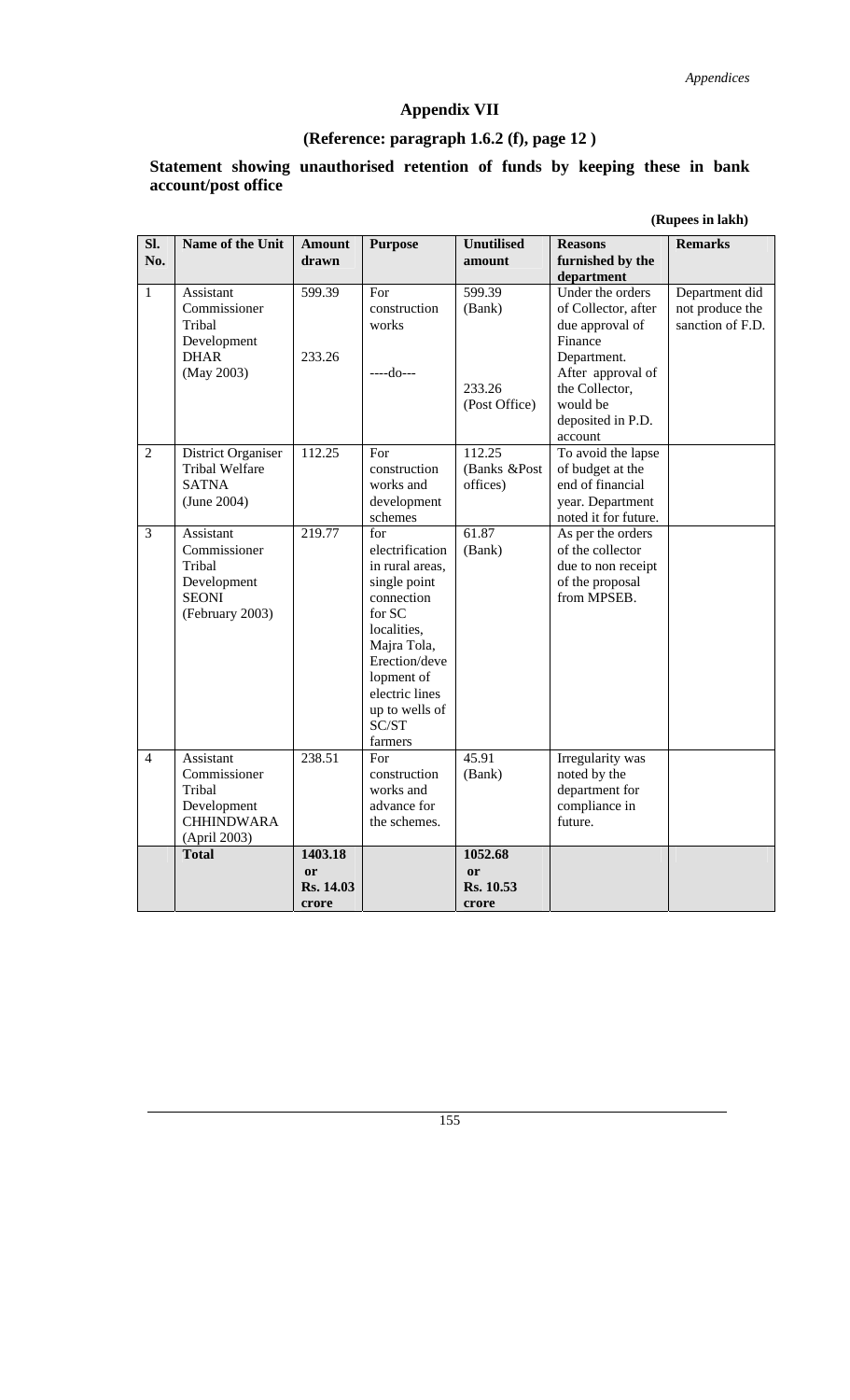## **Appendix VIII**

## **(Reference: paragraph 1.7.2, page 16)**

## **Department wise figures of Misappropriation, Defalcations, etc.**

| SI.<br>No. | Major head and name of the<br>department                | No. of<br>cases | Amount<br>(in Rupees) | Category                                      | <b>Remarks</b> |
|------------|---------------------------------------------------------|-----------------|-----------------------|-----------------------------------------------|----------------|
| 1.         | 2210-Medical & Public Health<br>Department              | 136             | 1,19,32,260.80        | Misappropriation,<br>defalcation, losses etc. |                |
| 2.         | 2245-Natural Calamities &<br>Assistance.                | $\overline{2}$  | 46,83,536.05          |                                               |                |
| 3.         | 2051-Public Service Commission                          | $\mathbf{1}$    | 23,109.71             |                                               |                |
| 4.         | 2040-Sales Tax                                          | $\mathbf{1}$    | 85,518.50             |                                               |                |
| 5.         | 2014 - Administration of Justice                        | 27              | 12,40,429.22          | -------"-------                               |                |
| 6.         | 2054-Treasury and Accounts<br>(Finance Deptt.)          | 11              | 33,13,906.85          | -------"-------                               |                |
| 7.         | 2029-Land Record & Settlements                          | 24              | 8,52,504.24           | -------"-------                               |                |
| 8.         | 2053-Finance & General<br>Administration                | 9               | 3,48,291.94           | -------"-------                               |                |
| 9.         | 2058-Printing and Stationery                            | $\mathbf{1}$    | 66,739.00             |                                               |                |
| 10.        | 2211-Family Welfare Department                          | 69              | 16,65,668.06          |                                               |                |
| 11.        | 2853-Non-ferros mining                                  | 3               | 58,923.30             |                                               |                |
| 12.        | 2403-Animal Husbandry Deptt.                            | 20              | 1,16,2076.01          | -------"-------                               |                |
| 13.        | 2225-Welfare of SC/ST & OBC                             | 51              | 25, 22, 661. 51       | --------"-------                              |                |
| 14.        | 2030-Stamp & Registration                               | 1               | 95,980.00             |                                               |                |
| 15.        | 2055-Police                                             | 217             | 73, 27, 675. 78       | Losses                                        |                |
| 16.        | 2041-Transport                                          | 1               | 5,63,756.00           | Misappropriation,<br>defalcation, losses etc. |                |
| 17.        | 2235-Panchayat & Social Welfare                         | $\tau$          | 1,63,666.85           |                                               |                |
| 18.        | 2235-Women and Child Welfare                            | 8               | 3,20,521.00           | -------"-------                               |                |
| 19.        | 2235- Rehabilitation Department                         | 5               | 30,460.49             |                                               |                |
| 20.        | 2401-Agriculture Deptt.                                 | 23              | 8,89,033.88           |                                               |                |
| 21.        | 2402.-------"--------                                   | 11              | 2,15,089.57           |                                               |                |
| 22.        | 2851-Gramodyog                                          | 8               | 3,67,212.40           |                                               |                |
| 23.        | 2230-Labour                                             | 14              | 9,63,470.36           |                                               |                |
| 24.        | 2039-State Excise                                       | 13              | 5,10,303.72           |                                               |                |
| 25.        | 2408-Food & Civil Supply                                | $\overline{2}$  | 58,419.85             |                                               |                |
| 26.        | 2425-Co-operative                                       | $\overline{2}$  | 1,11,774.00           |                                               |                |
| 27.        | 2202-School Education Deptt.                            | 144             | 5,47,5724.90          | ________"_______                              |                |
| 28.        | 2202-Higher Education Deptt.                            | 23              | 13,11,198.49          | ________"_______                              |                |
| 29.        | 2203-Technical Education Deptt.                         | 5               | 3,22,931.67           | -------"-------                               |                |
| 30.        | 2205-Art & Culture Deptt.                               | 1               | 13, 12, 117. 70       |                                               |                |
| 31.        | 2405-Fisheries Deptt.                                   | $\overline{2}$  | 63,323.09             | Misappropriation,<br>defalcation, losses etc. |                |
| 32.        | 2501, 2505, 2515 Rural<br><b>Development Department</b> | 16              | 8,18,981.77           | ________"________                             |                |
|            | <b>Total</b>                                            | 858             | 4,88,77,266.71        |                                               |                |
|            |                                                         |                 |                       |                                               |                |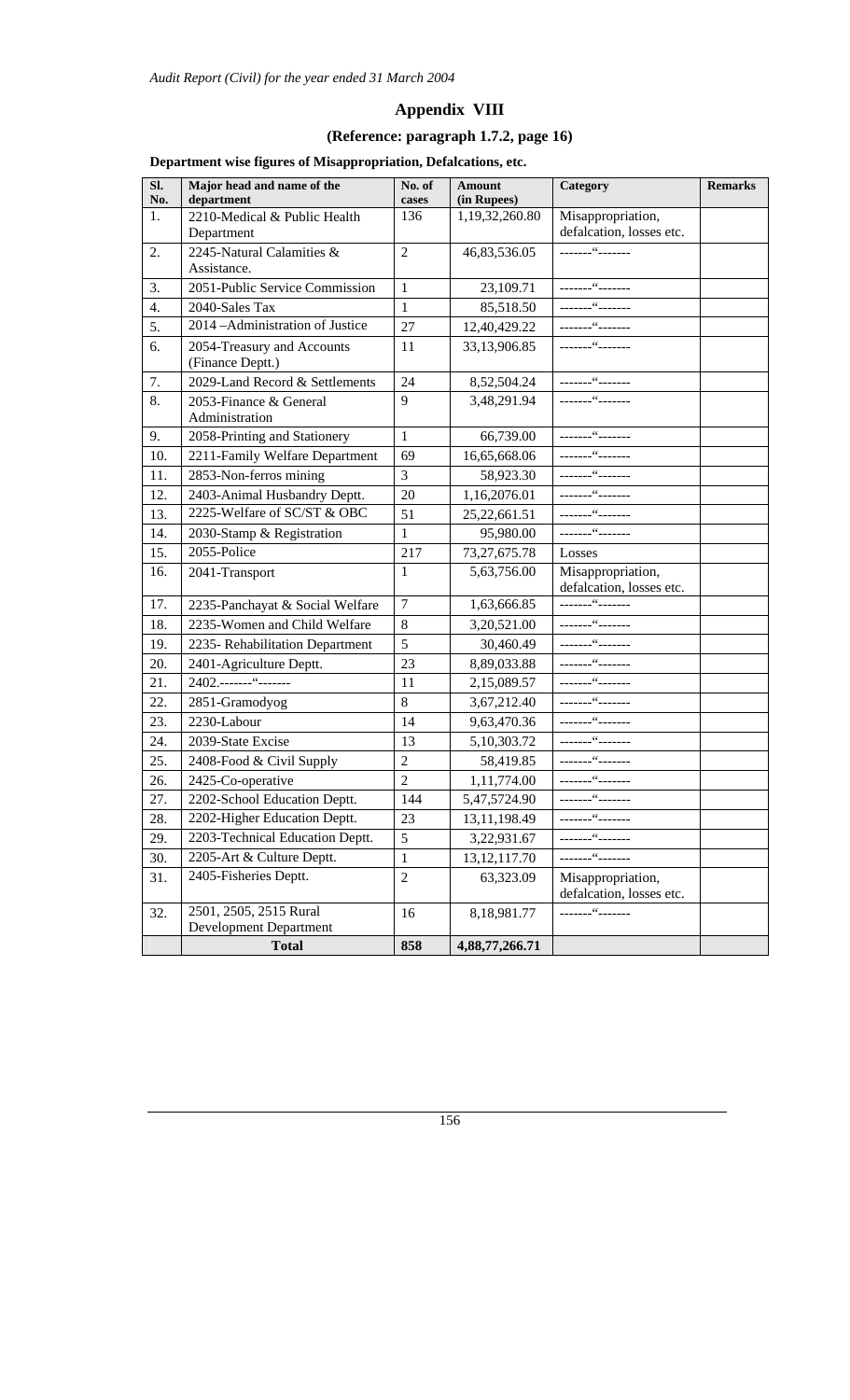*Appendices* 

## **Appendix IX**

## **(Reference: paragraph 1.7.2, page 16)**

## **Department/year-wise break-up of Misappropriation, Defalcations etc.**

**(Amount in Rupees)** 

| Sl. | Major head and name of the                     | <b>Upto 1999-2000</b> |                            | 2000-2001                 |                                                     | 2001-2002       |                             | 2002-2003                |                   | 2003-04                                             |                                                     | <b>Grand Total</b> |                |
|-----|------------------------------------------------|-----------------------|----------------------------|---------------------------|-----------------------------------------------------|-----------------|-----------------------------|--------------------------|-------------------|-----------------------------------------------------|-----------------------------------------------------|--------------------|----------------|
| No. | department                                     | No. of<br>cases       | <b>Amounts</b>             | No. of<br>cases           | <b>Amounts</b>                                      | No. of<br>cases | <b>Amounts</b>              | No. of<br>cases          | <b>Amounts</b>    | No. of<br>cases                                     | <b>Amounts</b>                                      | No. of<br>cases    | <b>Amounts</b> |
| 1.  | 2210-Medical & Public Health<br>Department     | 134                   | 11769770.8<br>$\mathbf{0}$ | 2                         | 162490.00                                           | $\overline{a}$  | $\overline{\phantom{a}}$    |                          | $-$               | $-$                                                 | $\overline{\phantom{a}}$                            | 136                | 11932260.80    |
| 2.  | 2245-Natural Calamities &<br>Assistance.       | $\overline{2}$        | 4683536.05                 | $\overline{a}$            | $-$                                                 | $-$             | $\overline{\phantom{a}}$    | $-$                      | $-$               | $-$                                                 | $\overline{\phantom{a}}$                            | 2                  | 4683536.05     |
| 3.  | 2051-Public Service<br>Commission              |                       | 23109.71                   | $\overline{\phantom{a}}$  | $-$                                                 | $-$             | $\overline{\phantom{a}}$    | $\qquad \qquad -$        | $-$               | $\sim$                                              | $\overline{\phantom{a}}$                            |                    | 23109.71       |
| 4.  | 2040-Sales Tax                                 |                       | 85518.50                   | $\mathbb{L}^{\mathbb{L}}$ | $\overline{\phantom{a}}$                            | $-$             | $\overline{\phantom{a}}$    | $\qquad \qquad -$        | $\qquad \qquad -$ | $\overline{\phantom{a}}$                            | $\overline{\phantom{a}}$                            |                    | 85518.50       |
| 5.  | 2014 - Administration of Justice               | 24                    | 695338.91                  | 3                         | 545090.31                                           | $-$             | $-$                         | $\overline{\phantom{a}}$ | $-$               | $\overline{a}$                                      | $\overline{\phantom{a}}$                            | 27                 | 1240429.22     |
| 6.  | 2054-Treasury and Accounts<br>(Finance Deptt.) | 11                    | 3313906.85                 | $\overline{\phantom{a}}$  | $\overline{\phantom{a}}$                            | $-$             | $\overline{\phantom{m}}$    | $-$                      | $-$               | $-$                                                 | $\hspace{0.05cm} -\hspace{0.05cm} -\hspace{0.05cm}$ | 11                 | 3313906.85     |
| 7.  | 2029-Land Record &<br>Settlements              | 23                    | 772504.24                  |                           | 80000.00                                            | $-$             | $\overline{\phantom{a}}$    | $-$                      | $-$               | $-$                                                 | $\overline{\phantom{a}}$                            | 24                 | 852504.24      |
| 8.  | 2053-Finance & General<br>Administration       | 8                     | 236791.94                  |                           | 111500.00                                           | $\overline{a}$  | $\overline{\phantom{a}}$    | $\qquad \qquad -$        | $-$               | $\overline{\phantom{a}}$                            | $\hspace{0.05cm} -\hspace{0.05cm} -\hspace{0.05cm}$ | 9                  | 348291.94      |
| 9.  | 2058-Printing and Stationery                   |                       | 66739.00                   | $\mathbb{L}^{\mathbb{L}}$ | $\overline{\phantom{a}}$                            | $-$             | $\overline{\phantom{a}}$    | $\qquad \qquad -$        | $-$               | $\overline{\phantom{a}}$                            | $\overline{\phantom{a}}$                            |                    | 66739.00       |
| 10. | 2211-Family Welfare<br>Department              | 69                    | 1665668.06                 | $\overline{\phantom{a}}$  | $\overline{\phantom{a}}$                            | $-$             | $\overline{\phantom{a}}$    | $-$                      | $\qquad \qquad -$ | $\overline{\phantom{a}}$                            | $\overline{\phantom{a}}$                            | 69                 | 1665668.06     |
| 11. | 2853-Non-ferros mining                         |                       | 1669.30                    | $\overline{2}$            | 57254.00                                            | $\overline{a}$  | $\overline{\phantom{a}}$    | $\overline{a}$           | $-$               | $\hspace{0.05cm} -\hspace{0.05cm} -\hspace{0.05cm}$ |                                                     | 3                  | 58923.30       |
| 12. | 2403-Animal Husbandry<br>Deptt.                | 17                    | 1126850.38                 |                           | $\sim$                                              |                 | 609.00                      |                          | 24853.00          | $\mathbf{1}$                                        | 9763.63                                             | 20                 | 1162076.01     |
| 13. | 2225-Welfare of SC/ST &<br><b>OBC</b>          | 51                    | 2522661.51                 | $\overline{\phantom{a}}$  | $\hspace{0.05cm} -\hspace{0.05cm} -\hspace{0.05cm}$ | $-$             | $\overline{\phantom{a}}$    | $\overline{\phantom{m}}$ | $-$               | $\overline{\phantom{a}}$                            | $\hspace{0.05cm} -\hspace{0.05cm} -\hspace{0.05cm}$ | 51                 | 2522661.51     |
| 14. | 2030-Stamp & Registration                      |                       | 95980.00                   | $\overline{\phantom{a}}$  | $-$                                                 | $-$             | $\overline{\phantom{a}}$    | $\qquad \qquad -$        | $-$               | $-$                                                 | $\overline{\phantom{a}}$                            |                    | 95980.00       |
| 15. | 2055-Police                                    | 114                   | 3856159.98                 | 17                        | 789521.30                                           | 41              | 1165949.0<br>$\overline{0}$ | 40                       | 1112444.50        | 5                                                   | 403601.00                                           | 217                | 7327675.78     |
| 16. | 2041-Transport                                 |                       | 563756.00                  | $\overline{\phantom{a}}$  | $\overline{\phantom{a}}$                            | $-$             | $\overline{\phantom{a}}$    | $\overline{\phantom{m}}$ | $--$              | $-$                                                 | $\overline{\phantom{a}}$                            |                    | 563756.00      |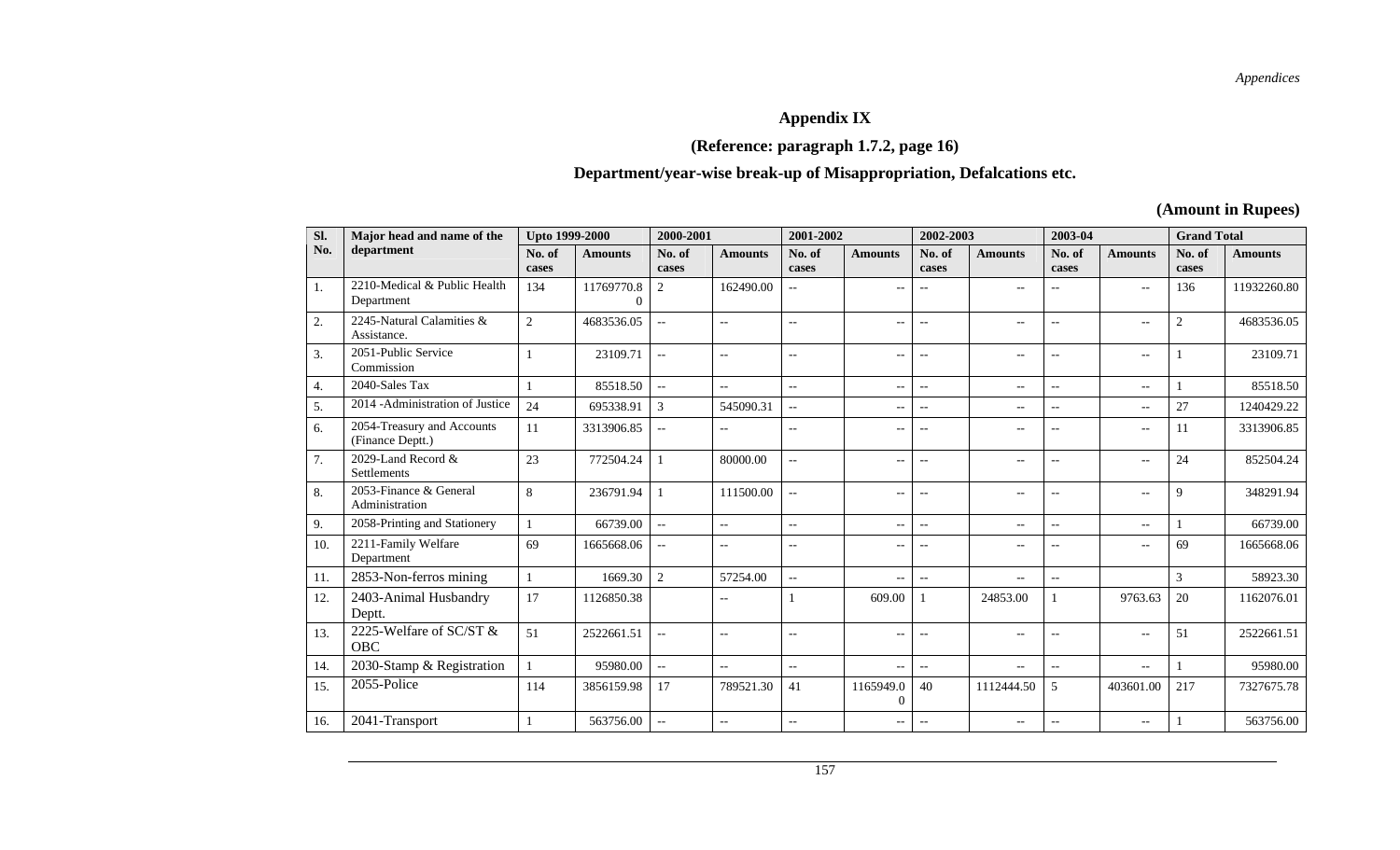### *Audit Report (Civil) for the year ended 31 March 2004*

| Sl.<br>Major head and name of the |                                                         | <b>Upto 1999-2000</b> |                | 2000-2001                |                                                     | 2001-2002                |                                                     | 2002-2003                                           |                          | 2003-2004                |                          | <b>Grand Total</b> |                |
|-----------------------------------|---------------------------------------------------------|-----------------------|----------------|--------------------------|-----------------------------------------------------|--------------------------|-----------------------------------------------------|-----------------------------------------------------|--------------------------|--------------------------|--------------------------|--------------------|----------------|
| No.                               | department                                              | No. of<br>cases       | <b>Amounts</b> | No. of<br>cases          | <b>Amounts</b>                                      | No. of<br>cases          | <b>Amounts</b>                                      | No. of<br>cases                                     | <b>Amounts</b>           | No. of<br>cases          | <b>Amounts</b>           | No. of<br>cases    | <b>Amounts</b> |
| 17.                               | 2235-Panchayat & Social<br>Welfare                      | $\overline{7}$        | 163666.85      |                          | $-$                                                 | $\overline{\phantom{m}}$ | $\overline{\phantom{a}}$                            |                                                     | $-$                      |                          | $\overline{\phantom{m}}$ | $\overline{7}$     | 163666.85      |
| 18.                               | 2235-Women and Child<br>Welfare                         | 8                     | 320521.00      | $\overline{\phantom{a}}$ | $\overline{\phantom{a}}$                            | $\overline{\phantom{a}}$ | $\overline{\phantom{a}}$                            |                                                     |                          |                          | $\overline{\phantom{a}}$ | 8                  | 320521.00      |
| 19.                               | 2235-Rehabilitation<br>Department                       | 5                     | 30460.49       | $\overline{a}$           | $\overline{\phantom{a}}$                            | $\overline{\phantom{a}}$ | $\overline{\phantom{a}}$                            | $-$                                                 | $\overline{\phantom{a}}$ | $\overline{\phantom{a}}$ | $\overline{\phantom{a}}$ | 5                  | 30460.49       |
| 20.                               | 2401-Agriculture Deptt.                                 | 18                    | 522863.88      | $\overline{\phantom{a}}$ | $\overline{a}$                                      |                          | 95000.00                                            |                                                     | 4292.00                  | 3                        | 266878.00                | 23                 | 889033.88      |
| 21.                               | 2402.-------"--------                                   | 8                     | 116201.57      | $-$                      | $\overline{\phantom{a}}$                            |                          | 5388.00                                             |                                                     | 90000.00                 |                          | 3500.00                  | 11                 | 215089.57      |
| 22.                               | 2851-Gramodyog                                          | $\overline{2}$        | 18605.05       |                          | 274682.35                                           | $\overline{c}$           | 11400.00                                            |                                                     | 1525.00                  | $\overline{2}$           | 61000.00                 | $\,8\,$            | 367212.40      |
| 23.                               | 2230-Labour                                             | $\overline{4}$        | 136725.76      | 5                        | 737152.00                                           | $\overline{\phantom{a}}$ | $\overline{\phantom{a}}$                            | $\overline{4}$                                      | 26126.00                 |                          | 63466.60                 | 14                 | 963470.36      |
| 24.                               | 2039-State Excise                                       | 8                     | 449160.72      |                          | 22083.00                                            | $\overline{2}$           | 30431.00                                            | 2                                                   | 8629.00                  |                          | $-$                      | 13                 | 510303.72      |
| 25.                               | 2408-Food & Civil Supply                                | $\overline{2}$        | 58419.85       | $-$                      | $- -$                                               | $\overline{\phantom{a}}$ | $\hspace{0.05cm} -\hspace{0.05cm} -\hspace{0.05cm}$ | $-$                                                 | $-$                      |                          | $\overline{\phantom{a}}$ | $\overline{2}$     | 58419.85       |
| 26.                               | 2425-Co-operative                                       |                       |                | 2                        | 111774.00                                           | $\overline{\phantom{a}}$ | $\overline{\phantom{a}}$                            | $\overline{\phantom{a}}$                            | $\overline{\phantom{a}}$ | $\overline{\phantom{a}}$ | $\overline{\phantom{a}}$ | $\sqrt{2}$         | 111774.00      |
| 27.                               | 2202-School Education<br>Deptt.                         | 130                   | 3782023.69     |                          | 44276.00                                            | $\overline{2}$           | 425287.00                                           | $\mathbf{Q}$                                        | 772559.21                | $\overline{2}$           | 451579.00                | 144                | 5475724.90     |
| 28.                               | 2202-Higher Education<br>Deptt.                         | 20                    | 1288638.49     | $-$                      | $-$                                                 | $\overline{2}$           | 16130.00                                            | $\overline{\phantom{a}}$                            | $\overline{\phantom{a}}$ |                          | 6430.00                  | 23                 | 1311198.49     |
| 29.                               | 2203-Technical Education<br>Deptt.                      |                       | 63710.47       | $\overline{a}$           | $\hspace{0.05cm} -\hspace{0.05cm} -\hspace{0.05cm}$ | $\overline{4}$           | 259221.20                                           | $\overline{\phantom{a}}$                            | $\overline{\phantom{m}}$ |                          | $\sim$ $\sim$            | 5                  | 322931.67      |
| 30.                               | 2205-Art & Culture Deptt.                               |                       | 1312117.70     | $\overline{a}$           | $\overline{\phantom{a}}$                            | $\overline{\phantom{a}}$ | $\overline{\phantom{m}}$                            | $\hspace{0.05cm} -\hspace{0.05cm} -\hspace{0.05cm}$ | $\overline{a}$           | $\overline{\phantom{a}}$ | $\overline{a}$           | $\mathbf{1}$       | 1312117.70     |
| 31.                               | 2405-Fisheries Deptt.                                   |                       | 2723.09        | $\overline{\phantom{a}}$ | $\overline{a}$                                      | $\overline{\phantom{a}}$ | $\overline{\phantom{a}}$                            | $\overline{\phantom{a}}$                            | $\overline{\phantom{a}}$ |                          | 60600.00                 | $\sqrt{2}$         | 63323.09       |
| 32.                               | 2501, 2505, 2515 Rural<br><b>Development Department</b> | 14                    | 678950.77      | $-$                      | $\overline{\phantom{a}}$                            |                          | 7031.00                                             |                                                     | 133000.00                | $\overline{\phantom{m}}$ | $\overline{\phantom{a}}$ | 16                 | 818981.77      |
|                                   | <b>TOTAL</b>                                            | 688                   | 40424750.61    | 36                       | 2936822.96                                          | 57                       | 2016446.20                                          | 60                                                  | 2173428.71               | 17                       | 1326818.23               | 858                | 48877266.71    |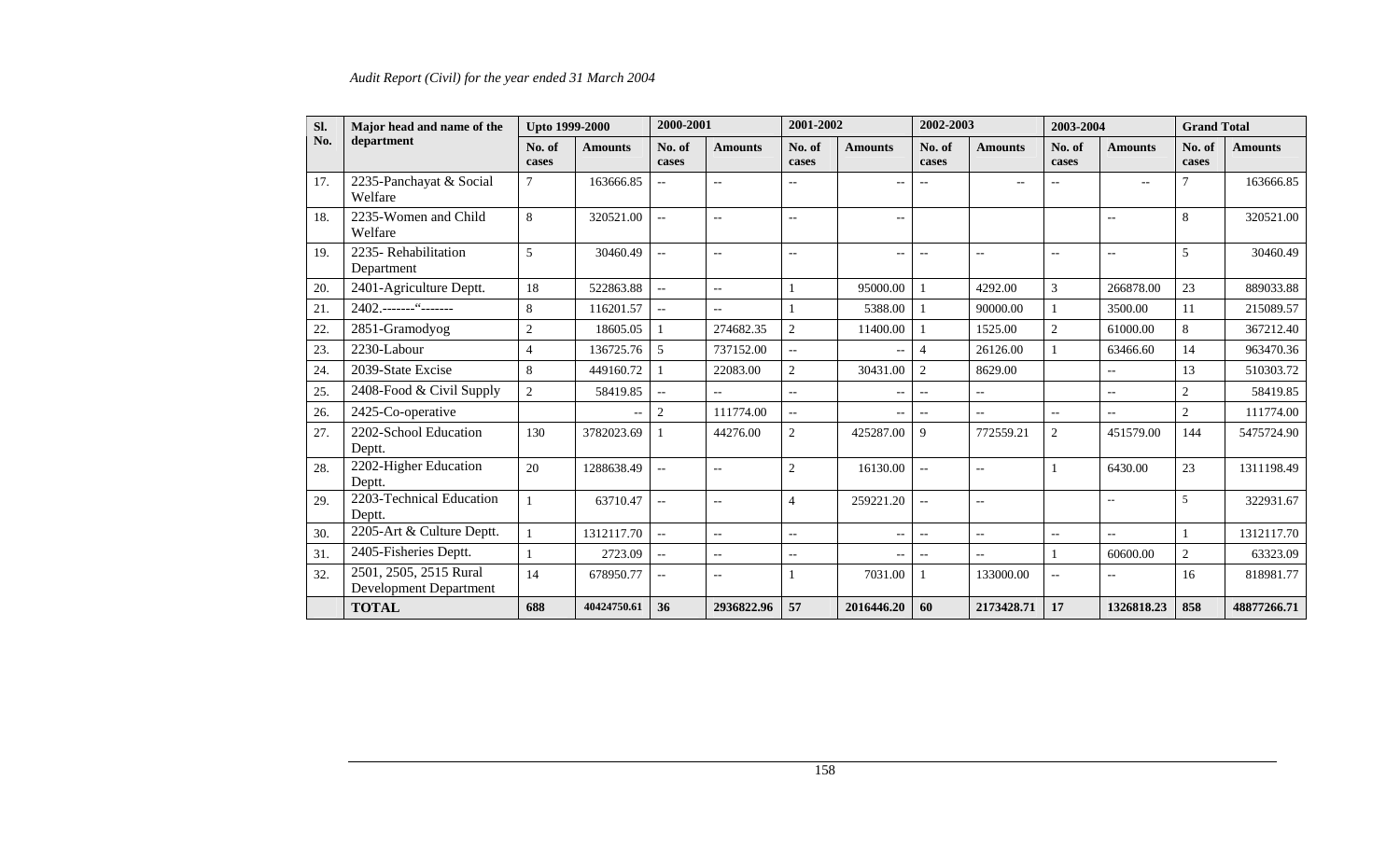# **Appendix X**

# **(Reference: paragraph 1.7.3, page 16 )**

## **Write off of losses, etc.**

| Sl.<br>No. | <b>Department</b>            | <b>Number of cases</b> | <b>Amount (in rupees)</b> |
|------------|------------------------------|------------------------|---------------------------|
| 1.         | Sales Tax                    | $\overline{2}$         | 27570.00                  |
| 2.         | Mining                       | 1                      | 80442.00                  |
| 3.         | Welfare of SC, ST & OBC      | 12                     | 286867.01                 |
| 4.         | Police                       | 20                     | 411271.90                 |
| 5.         | Transport                    | 1                      | 18019.20                  |
| 6.         | Panchayat and Social Welfare | 3                      | 12507.80                  |
| 7.         | Rehablitation                | 1                      | 12617.00                  |
| 8.         | Gramodyog                    | $\overline{2}$         | 10000.00                  |
| 9.         | Industries                   | 1                      | 52611.00                  |
| 10.        | Agriculture                  |                        | 2340.00                   |
| 11.        | <b>School Education</b>      | 25                     | 189004.02                 |
| 12.        | <b>Rural Development</b>     | 3                      | 132425.95                 |
| 13.        | Fisheries                    | 1                      | 36803.26                  |
| 14.        | <b>Higher Education</b>      |                        | 14800.00                  |
|            | <b>TOTAL</b>                 | 74                     | 1287279.14                |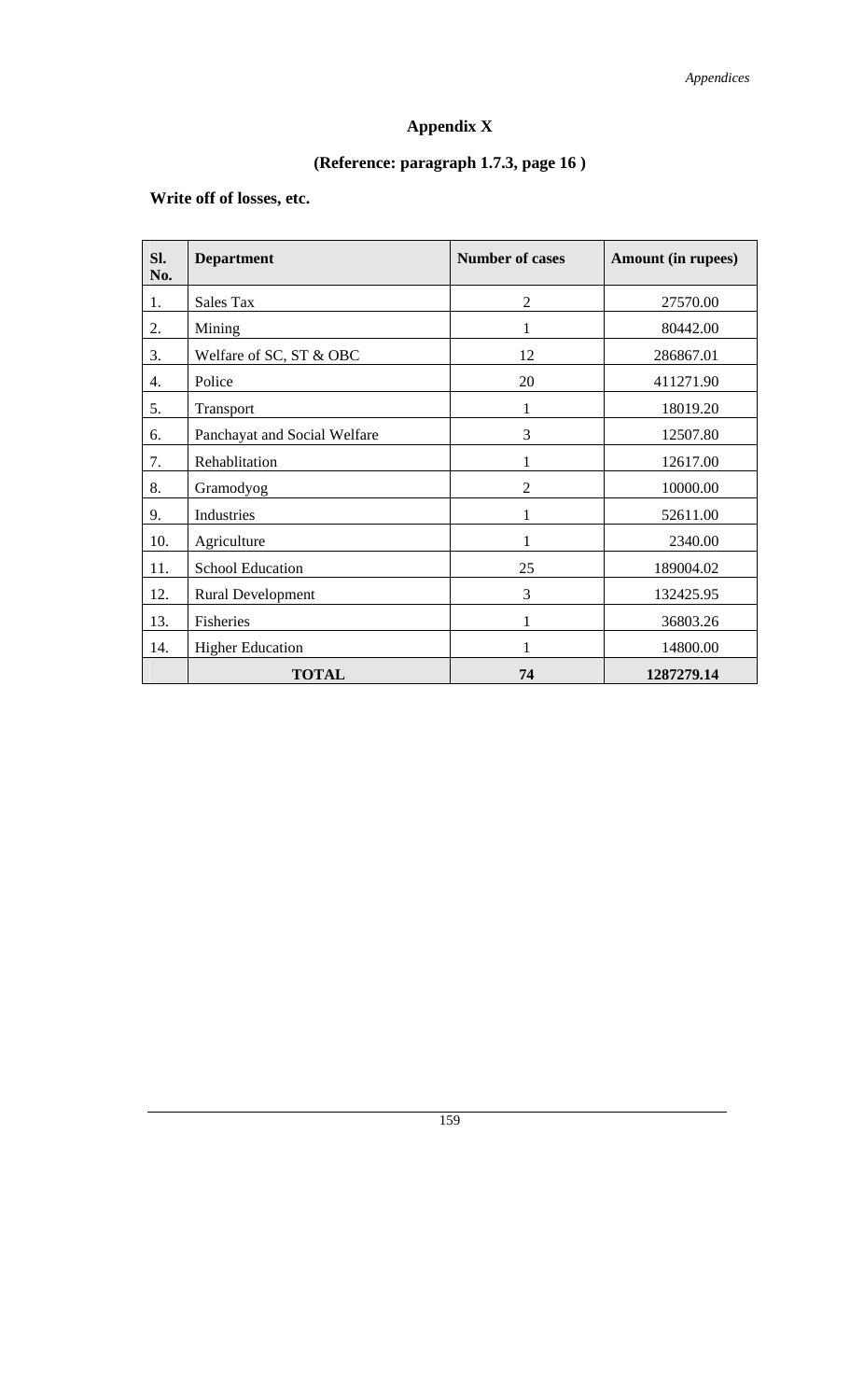#### **Appendix – XI (Reference: paragraph 1.8.3, page 17)**

#### **Financial position of Statutory Corporation/Government Companies as on 15-12-2004 running in loss at the end of March 31st of the financial year 2003-04**

| SI.<br>No.   | Name of the Company/ Corporation                                          |                | Amount invested (paid-up-capital) at the end of the Year |                          | Accumulated loss (-) at the<br>end of 31 <sup>st</sup> March of the year | Years upto which<br>accounts furnished | <b>Remarks</b>                   |    |
|--------------|---------------------------------------------------------------------------|----------------|----------------------------------------------------------|--------------------------|--------------------------------------------------------------------------|----------------------------------------|----------------------------------|----|
|              |                                                                           | <b>State</b>   | <b>Central</b>                                           | <b>Others</b>            | <b>Total</b>                                                             |                                        |                                  |    |
|              |                                                                           |                |                                                          | (Rupees in lakh)         |                                                                          |                                        |                                  |    |
| 1.           | 2.                                                                        | 3.             | $\overline{4}$ .                                         | 5.                       | 6.                                                                       | 7.                                     | 8.                               | 9. |
| A.           | <b>Companies</b>                                                          |                |                                                          |                          |                                                                          |                                        |                                  |    |
| 1.           | MP State Agro Industries Development<br><b>Corporation Limited Bhopal</b> | 209.50         | 120.00                                                   | $\overline{\phantom{a}}$ | 329.50                                                                   | $(-)32.15$                             | 2001-02                          |    |
| 2.           | MP Hastashilp Evam Hathkargha Vikas Nigam<br><b>Limited Bhopal</b>        | 1.70           | 52.00                                                    | 72.46                    | 126.16                                                                   | $(-)208.63$                            | 2000-01                          |    |
| 3.           | MP Police Housing Corporation Limited<br>Bhopal                           | 600.00         | $\overline{\phantom{a}}$                                 | $\overline{\phantom{a}}$ | 600.00                                                                   | $(-)$ 94.68                            | 2002-03                          |    |
| 4.           | MPAKVN (Rewa) Limited Rewa                                                | $\overline{a}$ | $\overline{a}$                                           | 80.00                    | 80.00                                                                    | $(-)$ 464.33                           | 2001-02                          |    |
| 5.           | MP Pichhra Varg Tatha alpsankhyak Vitta<br>Evam Vikas Nigam Bhopal        | 644.85         | $\overline{\phantom{a}}$                                 | $\overline{\phantom{a}}$ | 644.85                                                                   | $(-)16.44$                             | 1997-98                          |    |
| 6.           | MP State Tourism development Corporation<br><b>Limited Bhopal</b>         | 2497.29        | $- -$                                                    | $\overline{\phantom{a}}$ | 2497.29                                                                  | $(-)41.23$                             | 2001-02                          |    |
| 7.           | MP State Industrial Development Corporation<br><b>Limited Bhopal</b>      | 8109.18        | $\overline{\phantom{a}}$                                 | $\overline{\phantom{a}}$ | 8109.18                                                                  | $(-)31064.18$                          | 2002-03                          |    |
| 8.           | MP Urja Vikas Nigam Limited Bhopal                                        | 68.92          | $\overline{\phantom{a}}$                                 | $\overline{\phantom{a}}$ | 68.92                                                                    | $(-)131.75$                            | 2002-03                          |    |
| <b>B.</b>    | <b>Defunct Companies</b>                                                  |                |                                                          |                          |                                                                          |                                        |                                  |    |
| 9.           | MP Lift Irrigation Corporation Limited Bhopal                             | 592.29         |                                                          | $\overline{a}$           | 592.29                                                                   | $(-)623.76$                            | 1991-92                          |    |
| 10.          | Optel Telecommunications Ltd<br>District-Raisen.                          | $\overline{a}$ | Private Share<br>Holder                                  | 1500.00<br>896.71        | 2396.71                                                                  | $(-)6480.94$                           | 2002-03                          |    |
| 11.          | MP State Industries Corporation Limited<br>Bhopal                         | 1511.67        |                                                          |                          | 1511.67                                                                  | $(-)6990.35$                           | 2001-02                          |    |
| 12.          | MP State Textiles Corporation limited Bhopal                              | 685.95         | $\overline{a}$                                           | $-$                      | 685.95                                                                   | $(-)9528.80$                           | 2002-03                          |    |
| 13.          | MP Rajya Setu Nirman Nigam Limited                                        | 500.00         | $\overline{\phantom{a}}$                                 | $\overline{\phantom{a}}$ | 500.00                                                                   | $(-)205.04$                            | 1989-90                          |    |
| $\mathbf{C}$ | $619 - B$ -Companies.                                                     |                |                                                          |                          |                                                                          |                                        |                                  |    |
| 14.          | MP Vidyut Yantra Limited Bhopal                                           | 126.00         | 24.00                                                    | $\overline{\phantom{a}}$ | 150.00                                                                   | $(-)378.00$                            | 1989-90                          |    |
| D            | Corporations.                                                             |                |                                                          |                          |                                                                          |                                        |                                  |    |
| 15.          | MP State Electricity Board                                                | 16961.71       |                                                          | $\overline{a}$           | 16961.71                                                                 | $(-)221998.00$                         | 2002-03                          |    |
| 16.          | MP Road Transport Corporation.                                            | 14140.34       | 4096.38                                                  | $\overline{\phantom{a}}$ | 18236.72                                                                 | $(-)86452.81$                          | 2002-03 (upto 31-12-<br>$2002$ ) |    |
| 17.          | MP Financial Corporation                                                  | 6253.91        | $-$                                                      | 2554.45                  | 8808.36                                                                  | $(-)23871.51$                          | 2002-03                          |    |
|              | <b>Total</b>                                                              | 52903.31       | 4292.38                                                  | 5103.62                  | 62299.31                                                                 | $(-)388582.6$                          |                                  |    |

**Note:** 1. Column 5 represents the investment made by the holding Government Companies.<br>2. Latest position of uncertified accounts cannot be given by this wing as no provision Latest position of uncertified accounts cannot be given by this wing as no provisional accounts are received in this wing.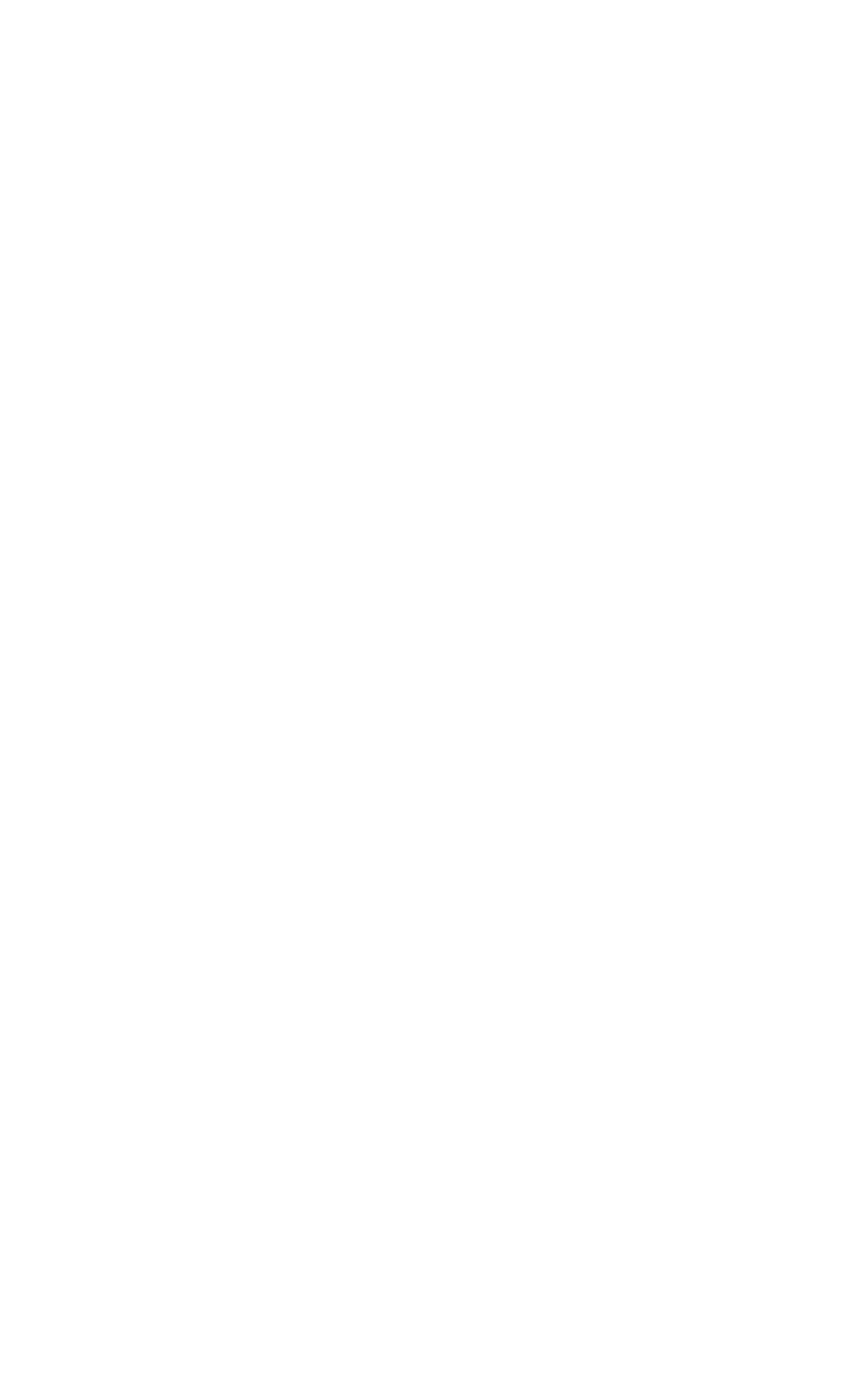## **Appendix XII**

#### **(Reference: paragraph 2.3.1, page 29)**

### **Cases where expenditure fell short by more than Rupees one crore and also by more than 10 per cent of the total provision**

| <b>Amount of saving</b><br>Sl.<br>Number and name of grant/appropriation<br><b>Total</b><br><b>Provision</b><br>No.<br>(percentage<br>of provision)<br>(1)<br>(2)<br>(3)<br>(4)<br><b>A-Revenue-Voted</b><br>01- General Administration<br>84.47<br>18.38<br>(21.8)<br>1<br>03-Police<br>$\overline{2}$<br>987.59<br>124.14<br>(12.6)<br>3<br>04- Other expenditure pertaining to Home Department<br>10.98<br>3.76<br>(34.2)<br>05-Jails<br>$\overline{4}$<br>69.80<br>10.67<br>(15.3)<br>5<br>08- Land Revenue and District Administration<br>320.58<br>55.24<br>(17.2)<br>09-Expenditure pertaining to Revenue Department<br>6<br>23.92<br>3.95<br>(16.5)<br>$\tau$<br>11- Expenditure pertaining to Commerce and Industry<br>(28.9)<br>55.71<br>16.12<br>Department<br>$\,8\,$<br>13- Agriculture<br>324.18<br>92.59 (28.6)<br>9<br>15- Financial Assistance to Three Tier Panchayati Raj<br>192.66<br>25.92 (13.5)<br>Institutions under Special Component Plan for<br><b>Scheduled Castes</b><br>10<br>16- Fisheries<br>11.47<br>(21.2)<br>2.43<br>49.20<br>16.90 (34.3)<br>11<br>17- Co-operation<br>18-Labour<br>47.53<br>12<br>13.96 (29.4)<br>13<br>19- Public Health and Family Welfare<br>626.75<br>137.30 (21.9)<br>20- Public Health Engineering<br>220.76<br>26.58 (12)<br>14<br>15<br>21- Expenditure pertaining to Housing and<br>52.04<br>22.13(42.5)<br><b>Environment Department</b><br>24-Public Works-Roads and Bridges<br>16<br>249.13<br>$\overline{80.54}$ (32.3)<br>17<br>25-Expenditure pertaining to Mineral Resources<br>9.67<br>2.80(29)<br>Department<br>26-Expenditure pertaining to Culture Department<br>18<br>19.59<br>3.66 (18.7)<br>19<br>28-State Legislature<br>24.42<br>(20.1)<br>4.91<br>29-Administration of Justice and Elections<br>20<br>185.99<br>(32.3)<br>60.11<br>31-Expenditure pertaining to Planning, Economics and<br>16.95<br>(14.5)<br>21<br>2.45<br><b>Statistics Department</b><br>32- Expenditure pertaining to Public Relations<br>22<br>41.13<br>5.64 (13.7)<br>Department<br>34- Social Welfare<br>23.30<br>23<br>$\overline{3.93}$ (16.9)<br>24<br>2.80(13.5)<br>20.77<br>36-Transport<br>$\overline{25}$<br>37-Tourism<br>5.81<br>$1.84$ (31.7)<br>26<br>40- Expenditure pertaining to Water Resources<br>3.51(69)<br>5.09<br>Department-Command Area Development<br>43-Sports and Youth Welfare<br>10.99<br>27<br>(34.8)<br>3.82<br>$28\,$<br>44-Higher Education<br>318.12<br>52.61<br>(16.5) |
|---------------------------------------------------------------------------------------------------------------------------------------------------------------------------------------------------------------------------------------------------------------------------------------------------------------------------------------------------------------------------------------------------------------------------------------------------------------------------------------------------------------------------------------------------------------------------------------------------------------------------------------------------------------------------------------------------------------------------------------------------------------------------------------------------------------------------------------------------------------------------------------------------------------------------------------------------------------------------------------------------------------------------------------------------------------------------------------------------------------------------------------------------------------------------------------------------------------------------------------------------------------------------------------------------------------------------------------------------------------------------------------------------------------------------------------------------------------------------------------------------------------------------------------------------------------------------------------------------------------------------------------------------------------------------------------------------------------------------------------------------------------------------------------------------------------------------------------------------------------------------------------------------------------------------------------------------------------------------------------------------------------------------------------------------------------------------------------------------------------------------------------------------------------------------------------------------------------------------------------------------------------------------------------------------------------------------------------------------------------------------------------------------------------------------------------------------------------|
|                                                                                                                                                                                                                                                                                                                                                                                                                                                                                                                                                                                                                                                                                                                                                                                                                                                                                                                                                                                                                                                                                                                                                                                                                                                                                                                                                                                                                                                                                                                                                                                                                                                                                                                                                                                                                                                                                                                                                                                                                                                                                                                                                                                                                                                                                                                                                                                                                                                               |
|                                                                                                                                                                                                                                                                                                                                                                                                                                                                                                                                                                                                                                                                                                                                                                                                                                                                                                                                                                                                                                                                                                                                                                                                                                                                                                                                                                                                                                                                                                                                                                                                                                                                                                                                                                                                                                                                                                                                                                                                                                                                                                                                                                                                                                                                                                                                                                                                                                                               |
|                                                                                                                                                                                                                                                                                                                                                                                                                                                                                                                                                                                                                                                                                                                                                                                                                                                                                                                                                                                                                                                                                                                                                                                                                                                                                                                                                                                                                                                                                                                                                                                                                                                                                                                                                                                                                                                                                                                                                                                                                                                                                                                                                                                                                                                                                                                                                                                                                                                               |
|                                                                                                                                                                                                                                                                                                                                                                                                                                                                                                                                                                                                                                                                                                                                                                                                                                                                                                                                                                                                                                                                                                                                                                                                                                                                                                                                                                                                                                                                                                                                                                                                                                                                                                                                                                                                                                                                                                                                                                                                                                                                                                                                                                                                                                                                                                                                                                                                                                                               |
|                                                                                                                                                                                                                                                                                                                                                                                                                                                                                                                                                                                                                                                                                                                                                                                                                                                                                                                                                                                                                                                                                                                                                                                                                                                                                                                                                                                                                                                                                                                                                                                                                                                                                                                                                                                                                                                                                                                                                                                                                                                                                                                                                                                                                                                                                                                                                                                                                                                               |
|                                                                                                                                                                                                                                                                                                                                                                                                                                                                                                                                                                                                                                                                                                                                                                                                                                                                                                                                                                                                                                                                                                                                                                                                                                                                                                                                                                                                                                                                                                                                                                                                                                                                                                                                                                                                                                                                                                                                                                                                                                                                                                                                                                                                                                                                                                                                                                                                                                                               |
|                                                                                                                                                                                                                                                                                                                                                                                                                                                                                                                                                                                                                                                                                                                                                                                                                                                                                                                                                                                                                                                                                                                                                                                                                                                                                                                                                                                                                                                                                                                                                                                                                                                                                                                                                                                                                                                                                                                                                                                                                                                                                                                                                                                                                                                                                                                                                                                                                                                               |
|                                                                                                                                                                                                                                                                                                                                                                                                                                                                                                                                                                                                                                                                                                                                                                                                                                                                                                                                                                                                                                                                                                                                                                                                                                                                                                                                                                                                                                                                                                                                                                                                                                                                                                                                                                                                                                                                                                                                                                                                                                                                                                                                                                                                                                                                                                                                                                                                                                                               |
|                                                                                                                                                                                                                                                                                                                                                                                                                                                                                                                                                                                                                                                                                                                                                                                                                                                                                                                                                                                                                                                                                                                                                                                                                                                                                                                                                                                                                                                                                                                                                                                                                                                                                                                                                                                                                                                                                                                                                                                                                                                                                                                                                                                                                                                                                                                                                                                                                                                               |
|                                                                                                                                                                                                                                                                                                                                                                                                                                                                                                                                                                                                                                                                                                                                                                                                                                                                                                                                                                                                                                                                                                                                                                                                                                                                                                                                                                                                                                                                                                                                                                                                                                                                                                                                                                                                                                                                                                                                                                                                                                                                                                                                                                                                                                                                                                                                                                                                                                                               |
|                                                                                                                                                                                                                                                                                                                                                                                                                                                                                                                                                                                                                                                                                                                                                                                                                                                                                                                                                                                                                                                                                                                                                                                                                                                                                                                                                                                                                                                                                                                                                                                                                                                                                                                                                                                                                                                                                                                                                                                                                                                                                                                                                                                                                                                                                                                                                                                                                                                               |
|                                                                                                                                                                                                                                                                                                                                                                                                                                                                                                                                                                                                                                                                                                                                                                                                                                                                                                                                                                                                                                                                                                                                                                                                                                                                                                                                                                                                                                                                                                                                                                                                                                                                                                                                                                                                                                                                                                                                                                                                                                                                                                                                                                                                                                                                                                                                                                                                                                                               |
|                                                                                                                                                                                                                                                                                                                                                                                                                                                                                                                                                                                                                                                                                                                                                                                                                                                                                                                                                                                                                                                                                                                                                                                                                                                                                                                                                                                                                                                                                                                                                                                                                                                                                                                                                                                                                                                                                                                                                                                                                                                                                                                                                                                                                                                                                                                                                                                                                                                               |
|                                                                                                                                                                                                                                                                                                                                                                                                                                                                                                                                                                                                                                                                                                                                                                                                                                                                                                                                                                                                                                                                                                                                                                                                                                                                                                                                                                                                                                                                                                                                                                                                                                                                                                                                                                                                                                                                                                                                                                                                                                                                                                                                                                                                                                                                                                                                                                                                                                                               |
|                                                                                                                                                                                                                                                                                                                                                                                                                                                                                                                                                                                                                                                                                                                                                                                                                                                                                                                                                                                                                                                                                                                                                                                                                                                                                                                                                                                                                                                                                                                                                                                                                                                                                                                                                                                                                                                                                                                                                                                                                                                                                                                                                                                                                                                                                                                                                                                                                                                               |
|                                                                                                                                                                                                                                                                                                                                                                                                                                                                                                                                                                                                                                                                                                                                                                                                                                                                                                                                                                                                                                                                                                                                                                                                                                                                                                                                                                                                                                                                                                                                                                                                                                                                                                                                                                                                                                                                                                                                                                                                                                                                                                                                                                                                                                                                                                                                                                                                                                                               |
|                                                                                                                                                                                                                                                                                                                                                                                                                                                                                                                                                                                                                                                                                                                                                                                                                                                                                                                                                                                                                                                                                                                                                                                                                                                                                                                                                                                                                                                                                                                                                                                                                                                                                                                                                                                                                                                                                                                                                                                                                                                                                                                                                                                                                                                                                                                                                                                                                                                               |
|                                                                                                                                                                                                                                                                                                                                                                                                                                                                                                                                                                                                                                                                                                                                                                                                                                                                                                                                                                                                                                                                                                                                                                                                                                                                                                                                                                                                                                                                                                                                                                                                                                                                                                                                                                                                                                                                                                                                                                                                                                                                                                                                                                                                                                                                                                                                                                                                                                                               |
|                                                                                                                                                                                                                                                                                                                                                                                                                                                                                                                                                                                                                                                                                                                                                                                                                                                                                                                                                                                                                                                                                                                                                                                                                                                                                                                                                                                                                                                                                                                                                                                                                                                                                                                                                                                                                                                                                                                                                                                                                                                                                                                                                                                                                                                                                                                                                                                                                                                               |
|                                                                                                                                                                                                                                                                                                                                                                                                                                                                                                                                                                                                                                                                                                                                                                                                                                                                                                                                                                                                                                                                                                                                                                                                                                                                                                                                                                                                                                                                                                                                                                                                                                                                                                                                                                                                                                                                                                                                                                                                                                                                                                                                                                                                                                                                                                                                                                                                                                                               |
|                                                                                                                                                                                                                                                                                                                                                                                                                                                                                                                                                                                                                                                                                                                                                                                                                                                                                                                                                                                                                                                                                                                                                                                                                                                                                                                                                                                                                                                                                                                                                                                                                                                                                                                                                                                                                                                                                                                                                                                                                                                                                                                                                                                                                                                                                                                                                                                                                                                               |
|                                                                                                                                                                                                                                                                                                                                                                                                                                                                                                                                                                                                                                                                                                                                                                                                                                                                                                                                                                                                                                                                                                                                                                                                                                                                                                                                                                                                                                                                                                                                                                                                                                                                                                                                                                                                                                                                                                                                                                                                                                                                                                                                                                                                                                                                                                                                                                                                                                                               |
|                                                                                                                                                                                                                                                                                                                                                                                                                                                                                                                                                                                                                                                                                                                                                                                                                                                                                                                                                                                                                                                                                                                                                                                                                                                                                                                                                                                                                                                                                                                                                                                                                                                                                                                                                                                                                                                                                                                                                                                                                                                                                                                                                                                                                                                                                                                                                                                                                                                               |
|                                                                                                                                                                                                                                                                                                                                                                                                                                                                                                                                                                                                                                                                                                                                                                                                                                                                                                                                                                                                                                                                                                                                                                                                                                                                                                                                                                                                                                                                                                                                                                                                                                                                                                                                                                                                                                                                                                                                                                                                                                                                                                                                                                                                                                                                                                                                                                                                                                                               |
|                                                                                                                                                                                                                                                                                                                                                                                                                                                                                                                                                                                                                                                                                                                                                                                                                                                                                                                                                                                                                                                                                                                                                                                                                                                                                                                                                                                                                                                                                                                                                                                                                                                                                                                                                                                                                                                                                                                                                                                                                                                                                                                                                                                                                                                                                                                                                                                                                                                               |
|                                                                                                                                                                                                                                                                                                                                                                                                                                                                                                                                                                                                                                                                                                                                                                                                                                                                                                                                                                                                                                                                                                                                                                                                                                                                                                                                                                                                                                                                                                                                                                                                                                                                                                                                                                                                                                                                                                                                                                                                                                                                                                                                                                                                                                                                                                                                                                                                                                                               |
|                                                                                                                                                                                                                                                                                                                                                                                                                                                                                                                                                                                                                                                                                                                                                                                                                                                                                                                                                                                                                                                                                                                                                                                                                                                                                                                                                                                                                                                                                                                                                                                                                                                                                                                                                                                                                                                                                                                                                                                                                                                                                                                                                                                                                                                                                                                                                                                                                                                               |
|                                                                                                                                                                                                                                                                                                                                                                                                                                                                                                                                                                                                                                                                                                                                                                                                                                                                                                                                                                                                                                                                                                                                                                                                                                                                                                                                                                                                                                                                                                                                                                                                                                                                                                                                                                                                                                                                                                                                                                                                                                                                                                                                                                                                                                                                                                                                                                                                                                                               |
|                                                                                                                                                                                                                                                                                                                                                                                                                                                                                                                                                                                                                                                                                                                                                                                                                                                                                                                                                                                                                                                                                                                                                                                                                                                                                                                                                                                                                                                                                                                                                                                                                                                                                                                                                                                                                                                                                                                                                                                                                                                                                                                                                                                                                                                                                                                                                                                                                                                               |
|                                                                                                                                                                                                                                                                                                                                                                                                                                                                                                                                                                                                                                                                                                                                                                                                                                                                                                                                                                                                                                                                                                                                                                                                                                                                                                                                                                                                                                                                                                                                                                                                                                                                                                                                                                                                                                                                                                                                                                                                                                                                                                                                                                                                                                                                                                                                                                                                                                                               |
|                                                                                                                                                                                                                                                                                                                                                                                                                                                                                                                                                                                                                                                                                                                                                                                                                                                                                                                                                                                                                                                                                                                                                                                                                                                                                                                                                                                                                                                                                                                                                                                                                                                                                                                                                                                                                                                                                                                                                                                                                                                                                                                                                                                                                                                                                                                                                                                                                                                               |
| 29<br>45-Minor Irrigation Works<br>58.28<br>20.89<br>(35.8)                                                                                                                                                                                                                                                                                                                                                                                                                                                                                                                                                                                                                                                                                                                                                                                                                                                                                                                                                                                                                                                                                                                                                                                                                                                                                                                                                                                                                                                                                                                                                                                                                                                                                                                                                                                                                                                                                                                                                                                                                                                                                                                                                                                                                                                                                                                                                                                                   |
| 30<br>47-Technical Education and Man-Power Planning<br>137.42<br>33.88<br>(24.7)<br>Department                                                                                                                                                                                                                                                                                                                                                                                                                                                                                                                                                                                                                                                                                                                                                                                                                                                                                                                                                                                                                                                                                                                                                                                                                                                                                                                                                                                                                                                                                                                                                                                                                                                                                                                                                                                                                                                                                                                                                                                                                                                                                                                                                                                                                                                                                                                                                                |
| 48-Narmada Valley Development<br>31<br>9.21<br>(43.1)<br>3.97                                                                                                                                                                                                                                                                                                                                                                                                                                                                                                                                                                                                                                                                                                                                                                                                                                                                                                                                                                                                                                                                                                                                                                                                                                                                                                                                                                                                                                                                                                                                                                                                                                                                                                                                                                                                                                                                                                                                                                                                                                                                                                                                                                                                                                                                                                                                                                                                 |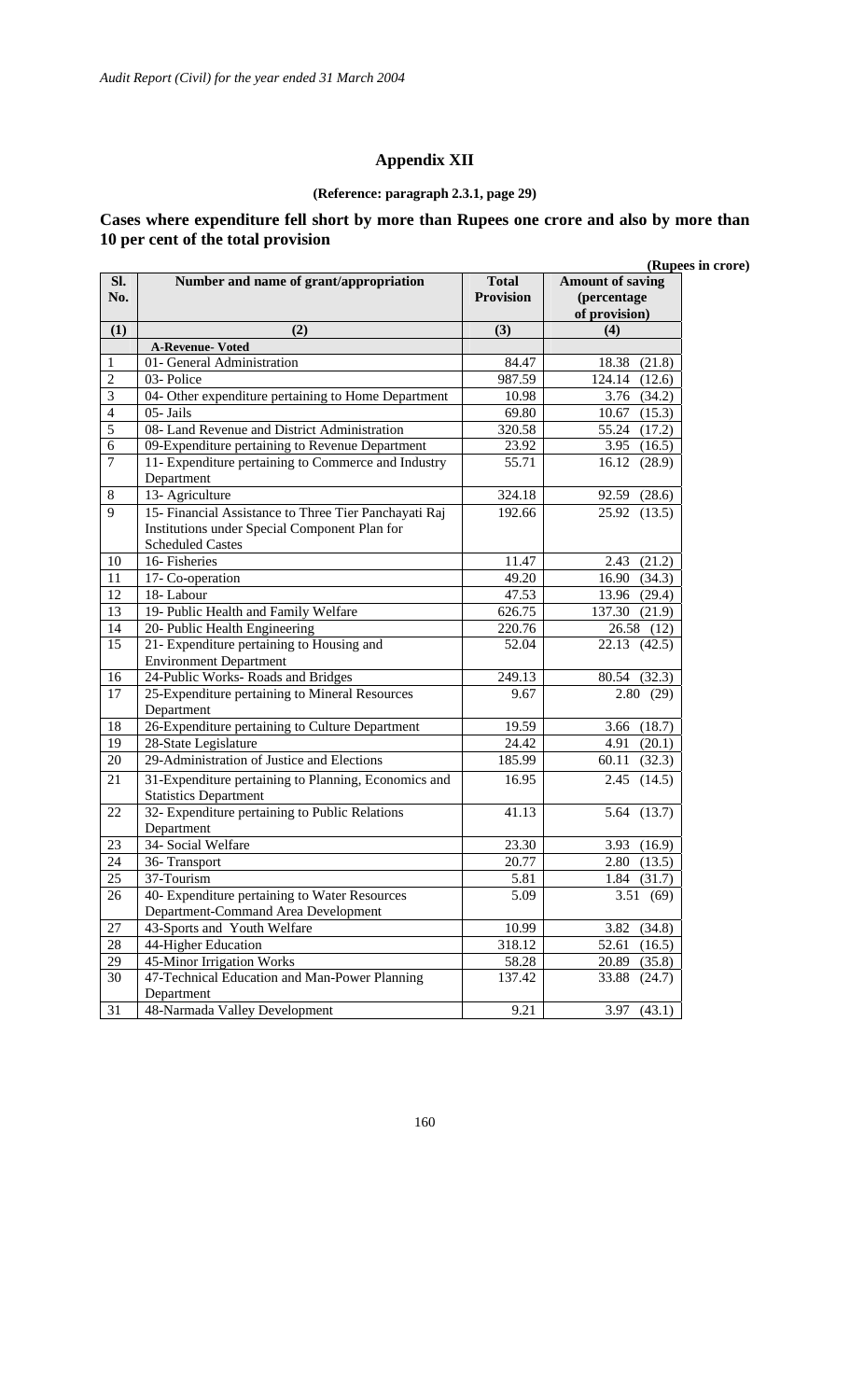| (1) | (2)                                                               | (3)     | (4)              |
|-----|-------------------------------------------------------------------|---------|------------------|
| 32  | 49-Scheduled Caste Welfare                                        | 42.12   | 6.75(16)         |
| 33  | 50-Expenditure pertaining to 20 Point Implementation              | 3.06    | (39.5)<br>1.21   |
|     | Department                                                        |         |                  |
| 34  | 51- Religious Trusts and Endowments                               | 10.09   | 2.10(20.8)       |
| 35  | 52- Externally Aided Projects pertaining to Agriculture           | 5.23    | 1.29<br>(24.7)   |
|     | Department                                                        |         |                  |
| 36  | 55- Expenditure pertaining to Women and Child Welfare             | 321.26  | 89.74<br>(27.9)  |
| 37  | 56- Rural Industries                                              | 29.98   | 7.44<br>(24.8)   |
| 38  | 59-Externally Aided Projects pertaining to Rural                  | 8.00    | (100)<br>8.00    |
|     | <b>Development Department</b>                                     |         |                  |
| 39  | 64-Special Component Plan for Scheduled Castes                    | 401.15  | 118.07<br>(29.4) |
| 40  | 66-Welfare of Backward Classes                                    | 68.78   | 8.43<br>(12.3)   |
| 41  | 71-Expenditure pertaining to Biodiversity and                     | 5.00    | 4.61<br>(92.2)   |
|     | <b>Biotechnology Department</b>                                   |         |                  |
| 42  | 72- Expenditure pertaining to Gas Tragedy Relief Works            | 38.91   | 18.32<br>(47.1)  |
| 43  | 74- Externally Aided Projects pertaining to Finance               | 22.17   | 22.17<br>(100)   |
|     | Department                                                        |         |                  |
| 44  | 79-Expenditure pertaining to Medical Education                    | 179.22  | 20.22<br>(11.3)  |
| 45  | Department<br>80-Financial assistance to Three Tier Panchayti Raj | 718.03  | 89.97<br>(12.5)  |
|     | Institutions                                                      |         |                  |
| 46  | 81-Financial assistance to Urban Bodies                           | 886.44  | 160.33<br>(18.1) |
| 47  | 82-Financial assistance to Tribal Area Sub-Plan-Three Tier        | 300.88  | 50.44<br>(16.8)  |
|     | Panchayati Raj Institutions                                       |         |                  |
| 48  | 85-Upgradation of Standards of Administration                     | 7.62    | (93.8)<br>7.15   |
|     | recommended by the Eleventh Finance Commission-Police             |         |                  |
| 49  | 88- Upgradation of Standards of Administration                    | 4.83    | (65.8)<br>3.18   |
|     | recommended by the Eleventh Finance Commission-                   |         |                  |
|     | Judicial                                                          |         |                  |
| 50  | 90- Upgradation of Standards of Administration                    | 6.60    | 6.60<br>(100)    |
|     | recommended by the Eleventh Finance Commission--                  |         |                  |
|     | Public Health and Family Welfare                                  |         |                  |
| 51  | 91-Upgradation of Standards of Administration                     | 11.05   | $1.86$ $(16.8)$  |
|     | recommended by the Eleventh Finance Commission-                   |         |                  |
|     | <b>School Education</b>                                           |         |                  |
| 52  | 92- Upgradation of Standards of Administration                    | 10.98   | 8.56 (78)        |
|     | recommended by the Eleventh Finance Commission-                   |         |                  |
|     | Culture                                                           |         |                  |
| 53  | 93- Expenditure Pertaining to Accelerated Energy                  | 52.50   | 28.98<br>(55.2)  |
| 54  | Development                                                       | 47.37   | 7.93<br>(16.7)   |
|     | 94-Expenditure pertaining to Sinhasth Mela, 2004                  |         |                  |
|     |                                                                   | 7394.78 | 1530.78          |
|     | Total (A)                                                         |         |                  |
|     | <b>B-Revenue-charged</b>                                          |         |                  |
| 55  | 01-General Administration                                         | 6.64    | (16)<br>1.06     |
| 56  | 06-Expenditure pertaining to Finance Department                   | 1.70    | (88.8)<br>1.51   |
|     | Total (B)                                                         | 8.34    | 2.57             |
|     | <b>C-Capital Voted</b>                                            |         |                  |
| 57  | 03-Police                                                         | 9.76    | 2.51<br>(25.7)   |
| 58  | 06- Expenditure Pertaining to Finance Department                  | 16.71   | 8.71<br>(52.1)   |
| 59  | 07-Expenditure pertaining to Commercial Tax Department            | 10.15   | 6.38<br>(62.9)   |
| 60  | 08- Land Revenue and District Administration                      | 7.41    | 5.64<br>(76.1)   |
| 61  | 11-Expenditure pertaining to Commerce and Industry                | 17.59   | 12.00<br>(68.2)  |
|     | Department                                                        |         |                  |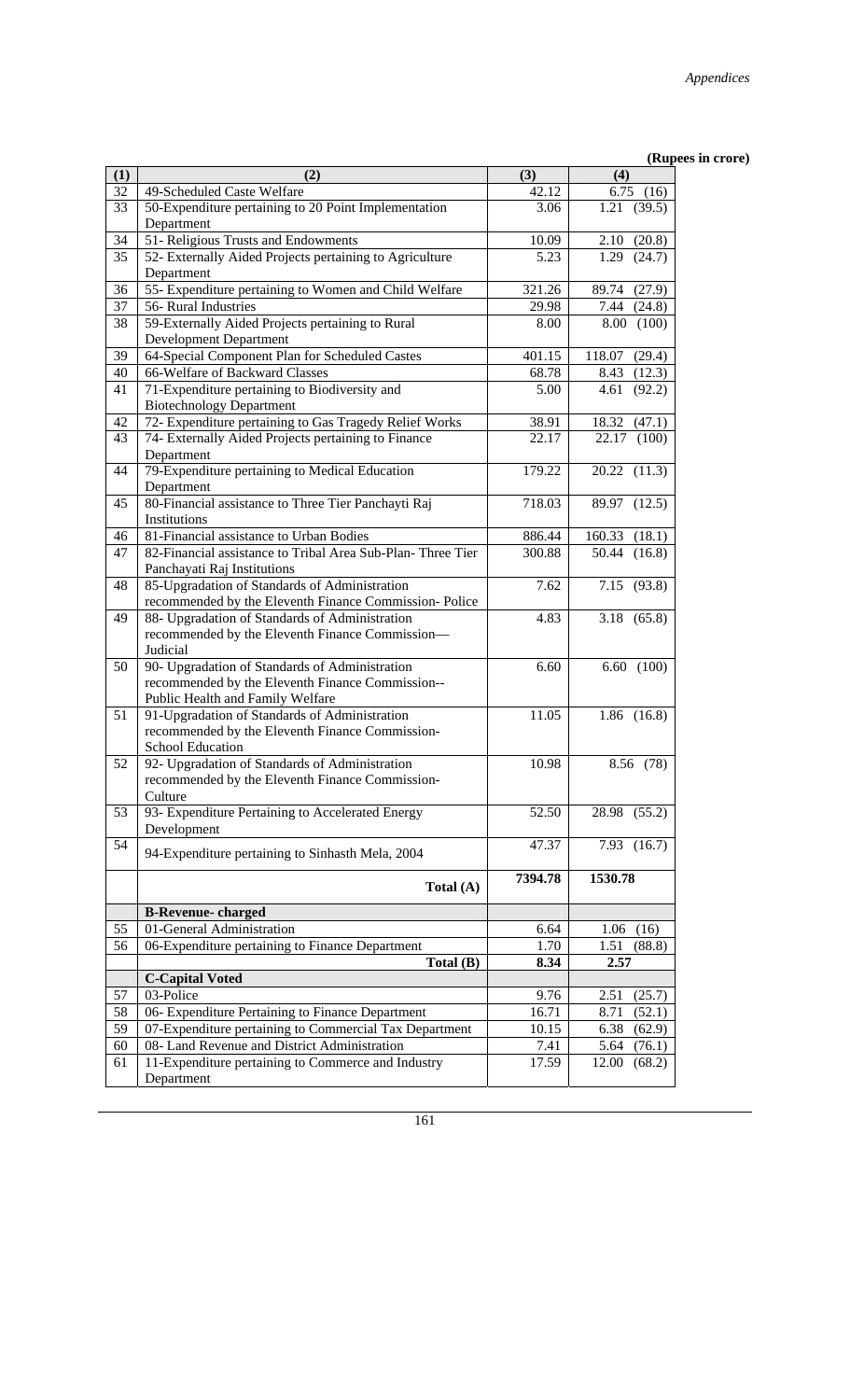#### **(Rs. in crore)**

| (1)             | (2)                                                    | (3)                 | (4)                          |
|-----------------|--------------------------------------------------------|---------------------|------------------------------|
| 62              | 17- Co-operation                                       | 110.81              | 53.53 (48.3)                 |
| 63              | 19- Public Health and Family Welfare                   | 24.76               | 5.11<br>(20.6)               |
| 64              | 21- Expenditure pertaining to Housing and              | 14.17               | 2.75<br>(19.4)               |
|                 | <b>Environment Department</b>                          |                     |                              |
| 65              | 23- Water Resources Department                         | 446.27              | 84.01<br>(18.8)              |
| 66              | 27- School Education                                   | 14.13               | (100)<br>14.13               |
| 67              | 37-Tourism                                             | 9.74                | 4.43<br>(45.5)               |
| 68              | 39- Expenditure pertaining to Food, Civil Supplies and | 40.01               | (48.1)<br>19.26              |
|                 | <b>Consumer Protection Department.</b>                 |                     |                              |
| 69              | 40-Expenditure pertaining to Water Resources           | 8.25                | (31.4)<br>2.59               |
|                 | Department- Command area Development                   |                     |                              |
| 70              | 41-Tribal areas sub-plan                               | 367.47              | 44.76 (12.2)                 |
| 71              | 42- Public Works relating to Tribal Areas Sub-plan-    | 96.60               | 34.85<br>(36.1)              |
|                 | Roads and Bridges                                      |                     |                              |
| 72              | 45-Minor Irrigation Works                              | 36.89               | (53.2)<br>19.61              |
| 73              | 55-Expenditure pertaining to Women and Child           | 25.90               | 14.42<br>(55.7)              |
|                 | Welfare                                                |                     |                              |
| 74              | 56-Rural Industries                                    | 2.10                | 1.71<br>(81.4)               |
| $\overline{75}$ | 57-Externally Aided Projects pertaining to Water       | $\overline{104.50}$ | $\overline{25.48}$<br>(24.4) |
|                 | <b>Resources Department</b>                            |                     |                              |
| 76              | 59- Externally Aided Projects pertaining to Rural      | 84.00               | 41.01<br>(48.8)              |
|                 | <b>Development Department</b>                          |                     |                              |
| 77              | 64- Special Component Plan for Scheduled Castes        | 186.80              | 39.88<br>(21.3)              |
| 78              | 66-Welfare of Backward Classes                         | 1.70                | 1.07<br>(62.9)               |
| 79              | 67- Public Works-Buildings                             | 54.87               | 29.94 (54.6)                 |
| 80              | 72-Expenditure pertaining to Gas Tragedy Relief        | 3.27                | 2.78 (85)                    |
|                 | Works                                                  |                     |                              |
| 81              | 73- Externally Aided Projects pertaining to Housing    | 25.00               | $\overline{2.61}$ (10.4)     |
|                 | and Environment Department                             |                     |                              |
| 82              | 75- NABARD Aided Projects pertaining to Water          | 127.10              | $14.57$ $(11.5)$             |
|                 | <b>Resources Department</b>                            |                     |                              |
| 83              | 80-Financial assistance to Three Tier Panchayti Raj    | 5.38                | 1.34(24.9)                   |
|                 | Institutions                                           |                     |                              |
| 84              | 81-Financial assistance to Urban Bodies                | 20.26               | 8.53(42.1)                   |
| 85              | 84-Upgradation of Standards of Administration          | 23.90               | 14.13<br>(59.1)              |
|                 | recommended by the Eleventh Finance Commission-        |                     |                              |
|                 | Revenue                                                |                     |                              |
| 86              | 85- Upgradation of Standards of Administration         | 9.49                | 3.96 (41.7)                  |
|                 | recommended by the Eleventh Finance Commission-        |                     |                              |
|                 | Police                                                 |                     |                              |
| 87              | 86-Upgradation of Standards of Administration          | 3.33                | 1.10(33)                     |
|                 | recommended by the Eleventh Finance Commission-        |                     |                              |
|                 | Jail                                                   |                     |                              |
| 88              | 87-Externally Aided Projects pertaining to Technical   | 9.50                | (81.6)<br>7.75               |
|                 | <b>Education and Manpower Planning Department</b>      |                     |                              |
| 89              | 93- Expenditure Pertaining to Accelerated Energy       | 52.50               | 28.98<br>(55.2)              |
|                 | Development                                            |                     |                              |
|                 | Total $(C)$                                            | 1970.32             | 559.53                       |
|                 | Grand Total $(A+B+C)$                                  | 9373.44             | 2092.88                      |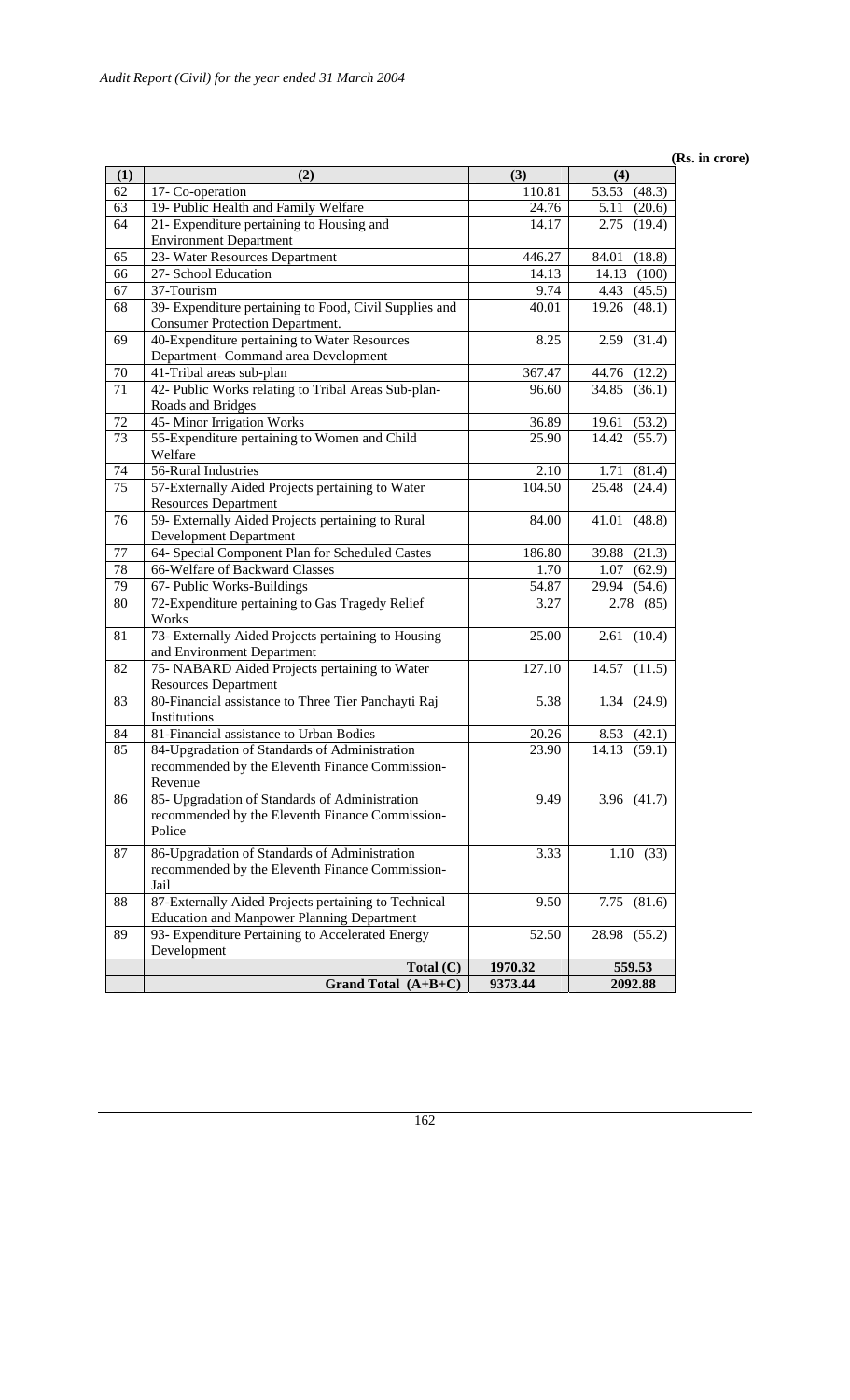## **Appendix XIII**

# **(Reference : paragraph 2.3.1, page 29 )**

# **Cases where entire budget provision under Central schemes remained unutilized**

|                |                                                                                         |                                                                                                                                         | (Rupees in crore)                          |
|----------------|-----------------------------------------------------------------------------------------|-----------------------------------------------------------------------------------------------------------------------------------------|--------------------------------------------|
| SI.<br>No.     | Number and name of grant                                                                | <b>Head of account</b>                                                                                                                  | <b>Budget</b><br>provision not<br>utilized |
| (1)            | (2)                                                                                     | (3)                                                                                                                                     | (4)                                        |
|                | <b>A-- Centrally Sponsored Schemes</b>                                                  |                                                                                                                                         |                                            |
| 1              | 20-Public Health Engineering                                                            | 4215-01-102-0701-7557-Sector<br>Reforms Scheme.                                                                                         | 1.00                                       |
| $\overline{c}$ | 24-Public Works-Roads and<br><b>Bridges</b>                                             | 5054-03-337-0701-7085-Roads<br>Construction Works (A.D.B.)                                                                              | 40.00                                      |
| $\overline{3}$ | 27-School Education                                                                     | 2202-02-109-0701-7817-Computer<br>arrangement under CLASS project.                                                                      | 3.25                                       |
| 4              | 40-Expenditure pertaining to<br>Water Resources Department-<br>Command area Development | 2705-207-0701-6305-Grant to<br><b>Irrigation Participatory Management</b><br>Societies.                                                 | 1.00                                       |
| 5              | 56-Rural Industries                                                                     | 2851-108-0701-6611-T.C.I.D.S.<br>Project (Textile Centre Infrastructure<br>Development Scheme) Burhanpur                                | 3.68                                       |
| 6              | 64-Special Component Plan<br>for Scheduled Castes                                       | 25-Scheduled Tribe, Scheduled Caste<br>Welfare Department<br>4059-60-789-800-0703-5172-<br>Establishment of Police Station for<br>SC/ST | 1.14                                       |
| 7              | 67-Public Works-Buildings                                                               | 2059-80-001-0701-7090-Payment to<br>Staff under V.R.S.(A.D.B.)                                                                          | 1.00                                       |
| 8              | 67-Public Works-Buildings                                                               | 4059-01-051-0701-7716-Building<br>Construction in Subordinate Courts.<br>(Family Courts)                                                | 1.40                                       |
| 9              | 80-Financial assistance to<br>Three Tier Panchayti Raj<br>Institutions                  | 2216-01-800-0701-5198-Indira Awas<br>Yojna.                                                                                             | 1.08                                       |
| 10             | 81-Financial assistance to<br><b>Urban Bodies</b>                                       | 2217-01-001-0701-9106-Golden<br>Jubilee Urban Employment Scheme.                                                                        | 10.78                                      |
|                |                                                                                         | $Total-(A)$                                                                                                                             | 64.33                                      |
|                | <b>B</b> - Central Sector Schemes.                                                      |                                                                                                                                         |                                            |
| 11             | 08-Land Revenue and District<br>Administration                                          | 2029-103-0801-5917-Extension of<br>Computerization Scheme of Land<br>Records.                                                           | 9.00                                       |
| 12             | 08-Land Revenue and District<br>Administration                                          | 2029-103-0801-8717-Sixteenth Animal<br>Census.                                                                                          | 1.00                                       |
| 13             | 11-Expenditure pertaining to<br>Commerce and Industry<br>Department                     | 2852-80-800-0801-705-Development<br>and Construction Work in Industrial<br>Areas/Institutes.                                            | 3.00                                       |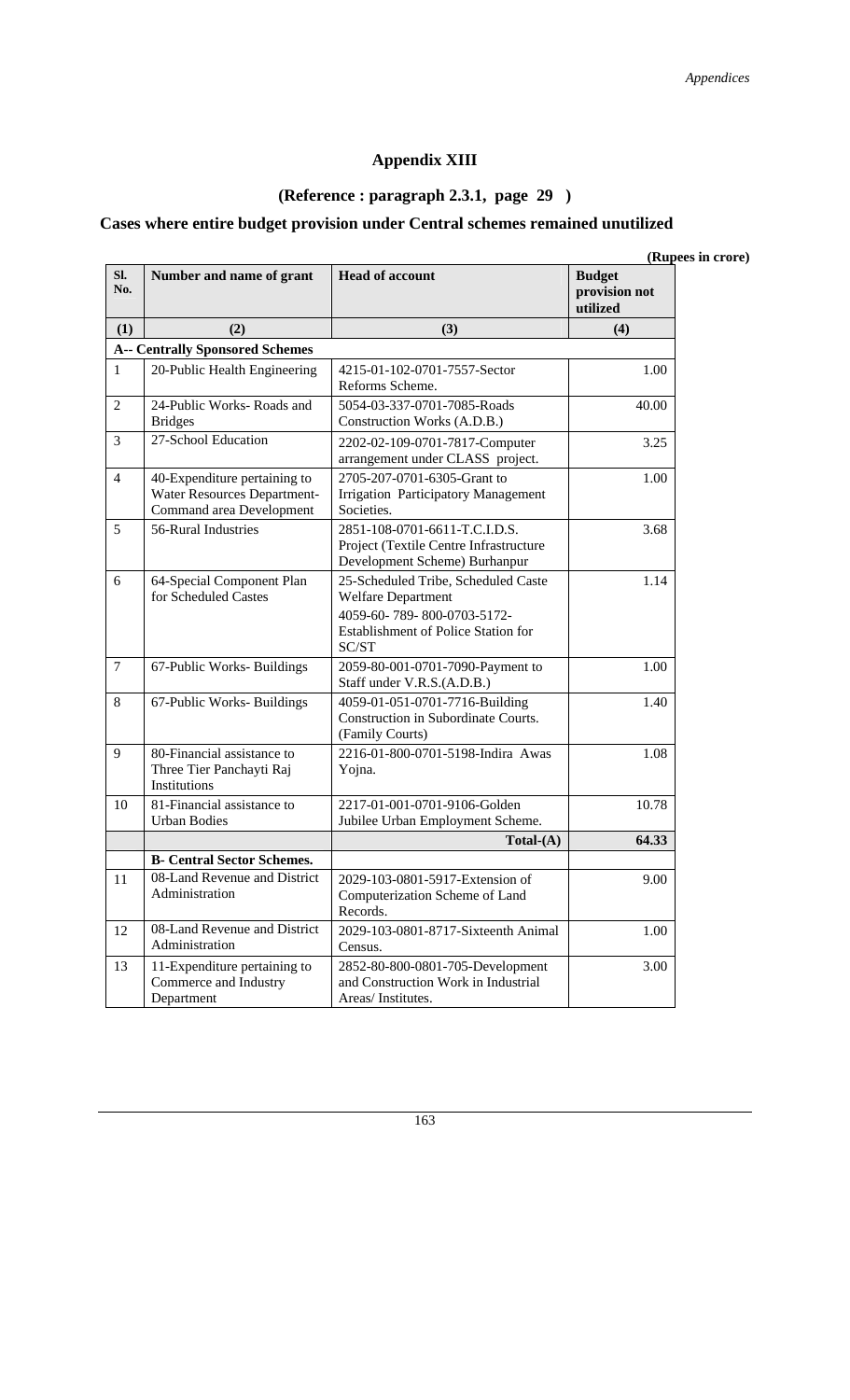| (1) | (2)                                                                                               | (3)                                                                                                                                                                                    | (4)    |
|-----|---------------------------------------------------------------------------------------------------|----------------------------------------------------------------------------------------------------------------------------------------------------------------------------------------|--------|
| 14  | 19-Public Health and Family Welfare                                                               | 2211-800-0801-2498-Supply of<br>Conventional Contraceptives.                                                                                                                           | 7.00   |
| 15  | 19-Public Health and Family Welfare                                                               | 2211-800-0801-6106-Universal<br>Immunization.                                                                                                                                          | 10.00  |
| 16  | 19-Public Health and Family Welfare                                                               | 3606-237-0801-2498-Supply of<br>Conventional Contraceptives.                                                                                                                           | 13.34  |
| 17  | 19-Public Health and Family Welfare                                                               | 3606-237-0801-4244-Malaria.                                                                                                                                                            | 9.64   |
| 18  | 19-Public Health and Family Welfare                                                               | 3606-237-0801-8282-Child life and<br>Safe Maternity Programme.                                                                                                                         | 26.97  |
| 19  | 21-Expenditure pertaining to<br>Housing and Environment<br>Department                             | 2215-02-106-0801-8872-National<br>River Conservation Scheme.                                                                                                                           | 1.00   |
| 20  | 24-Public Works-Roads and Bridges                                                                 | 5054-04-800-0801-8803-Saras<br>Khedi Dhakoni Road from Ashok<br>Nagar to Ishagarh.                                                                                                     | 1.00   |
| 21  | 27-School Education                                                                               | 2202-01-101-0801-7515-Grant to<br>Madarsa Board.                                                                                                                                       | 4.60   |
| 22  | 27-School Education                                                                               | 2202-01-102-0801-6344-<br>Modernisation of Madarsa.                                                                                                                                    | 6.41   |
| 23  | 27-School Education                                                                               | 4202-01-201-0801-8742-Pradhan<br>Mantri Gramodaya Yojna.                                                                                                                               | 8.37   |
| 24  | 39-Expenditure pertaining to Food,<br>Civil Supplies and Consumer<br><b>Protection Department</b> | 2408-01-102-0801-8844-Grant from<br>Central Government Under<br>Decentralized Procurement<br>Scheme.                                                                                   | 150.00 |
| 25  | 41-Tribal areas sub-plan                                                                          | 25-Scheduled Tribe, Scheduled<br>Caste Welfare Department.<br>2225-02-796-277-0802-7769-<br>Special Repairs in Departmental<br><b>Educational Institutions.</b> [Article<br>$275(i)$ ] | 3.54   |
| 26  | 55-Expenditure pertaining to Women<br>and Child Welfare                                           | 2235-02-102-0801-5356-<br>Supervision of Integrated Child<br>Development Services (Under<br>Externally Aided Scheme)                                                                   | 8.08   |
| 27  | 55-Expenditure pertaining to Women<br>and Child Welfare                                           | 2235-02-102-0801-7543-<br>Communication Strategy.                                                                                                                                      | 3.05   |
| 28  | 55-Expenditure pertaining to Women<br>and Child Welfare                                           | 2235-02-102-0801-8808-Work<br>related to Information Technology.                                                                                                                       | 4.95   |
| 29  | 66-Welfare of Backward Classes                                                                    | 2225-03-277-0801-9026-Post<br>Metric Scholarships.                                                                                                                                     | 2.00   |
| 30  | 66-Welfare of Backward Classes                                                                    | 2225-03-800-0801-3673-State<br>Scholarships.                                                                                                                                           | 1.00   |
|     |                                                                                                   | Total $-$ (B)                                                                                                                                                                          | 273.95 |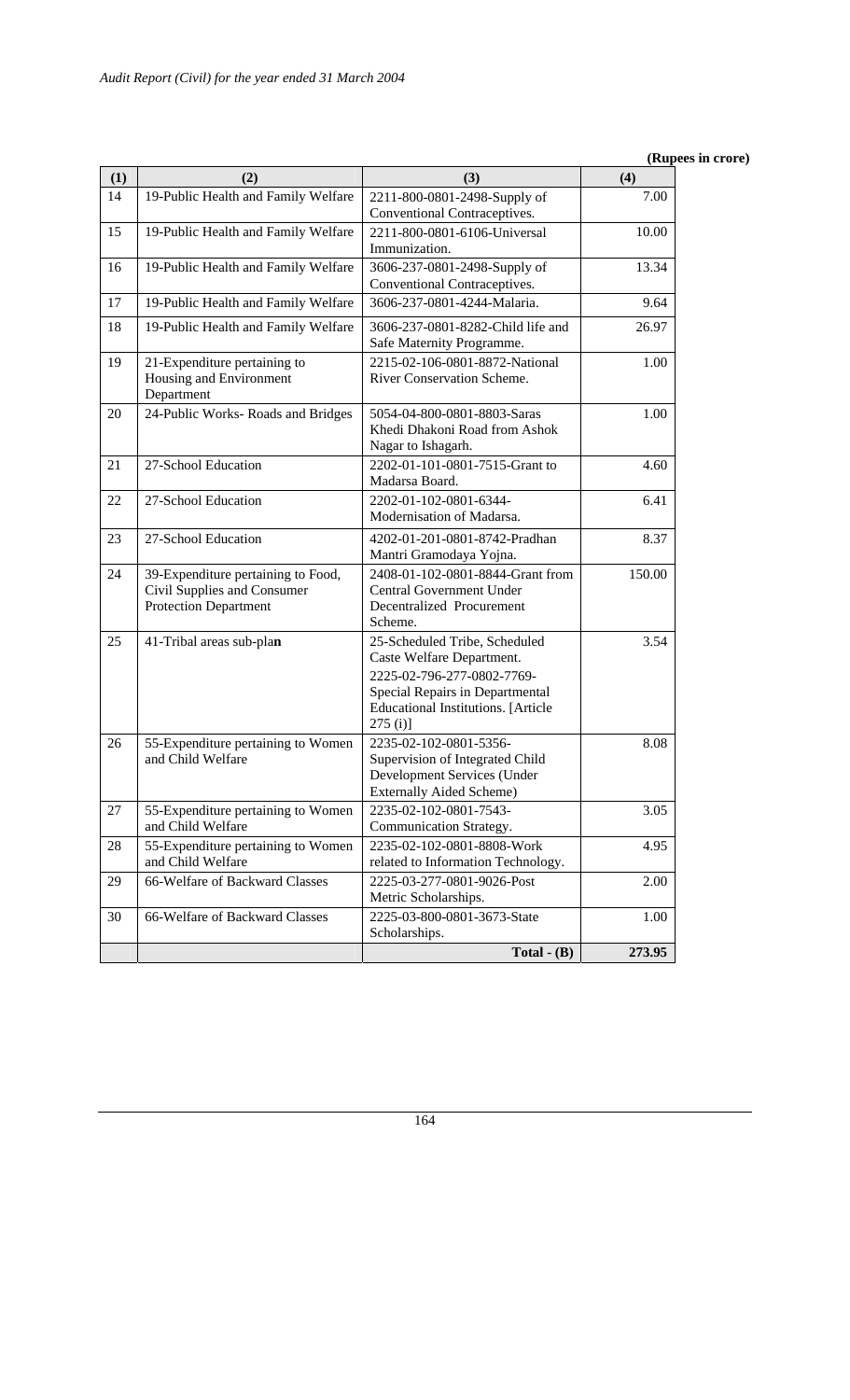| (1)   | (2)                      | (3)                                                                                                                                                                                                        | (4)  |
|-------|--------------------------|------------------------------------------------------------------------------------------------------------------------------------------------------------------------------------------------------------|------|
| $C -$ | Sub-plan                 | Schemes Financed out of Additive Funds of Government of India for Tribal Area                                                                                                                              |      |
| 31    | 41-Tribal areas sub-plan | 14-Agriculture Department.<br>2401-794-103-0602-5081- Suraj Dhara Scheme.                                                                                                                                  | 1.25 |
| 32    | 41-Tribal areas sub-plan | 25- Scheduled Tribe, Scheduled Caste Welfare<br>Department.<br>2225-02-794-277-0602-8836-Madhya Pradesh<br>Residential School Committee.                                                                   | 3.10 |
| 33    | 41-Tribal areas sub-plan | 25- Scheduled Tribe, Scheduled Caste Welfare<br>Department.<br>2225-02-794-800-0602-7771-Useful Extension<br>Services on Tribal's Land.                                                                    | 3.45 |
| 34    | 41-Tribal areas sub-plan | 25- Scheduled Tribe, Scheduled Caste Welfare<br>Department.<br>2225-02-794-800-0602-7772-Training cum<br>Demonstration Programme for Tribal Farmers.                                                       | 1.15 |
| 35    | 41-Tribal areas sub-plan | 25- Scheduled Tribe, Scheduled Caste Welfare<br>Department.<br>2225-02-794-800-0602-7773-Distribution of<br>Seeds, Fertilizers, Minikits and Pesticides to<br>Tribal families under Agriculture Programme. | 2.30 |
| 36    | 41-Tribal areas sub-plan | 25- Scheduled Tribe, Scheduled Caste Welfare<br>Department.<br>2225-02-794-800-0602-7774-Vocational Crop<br>Programme on Tribal Farmer's fields.                                                           | 1.15 |
| 37    | 41-Tribal areas sub-plan | 25- Scheduled Tribe, Scheduled Caste Welfare<br>Department.<br>2225-02-794-800-0602-7775- Land reform on<br>the land of Scheduled Tribe Farmers.                                                           | 1.75 |
| 38    | 41-Tribal areas sub-plan | 25- Scheduled Tribe, Scheduled Caste Welfare<br>Department.<br>2225-02-794-800-0602-7776-Plantation of fruits<br>and vegetables on the land of Tribal<br>beneficiaries.                                    | 1.15 |
| 39    | 41-Tribal areas sub-plan | 25- Scheduled Tribe, Scheduled Caste Welfare<br>Department.<br>2225-02-794-800-0602-7777-Training to Tribal<br>people for production, processing and marketing<br>Of fruits and vegetables.                | 1.15 |
| 40    | 41-Tribal areas sub-plan | 25- Scheduled Tribe, Scheduled Caste Welfare<br>Department.<br>2225-02-794-800-0602-7778-Minor Plantation<br>and Seed Farm.                                                                                | 1.15 |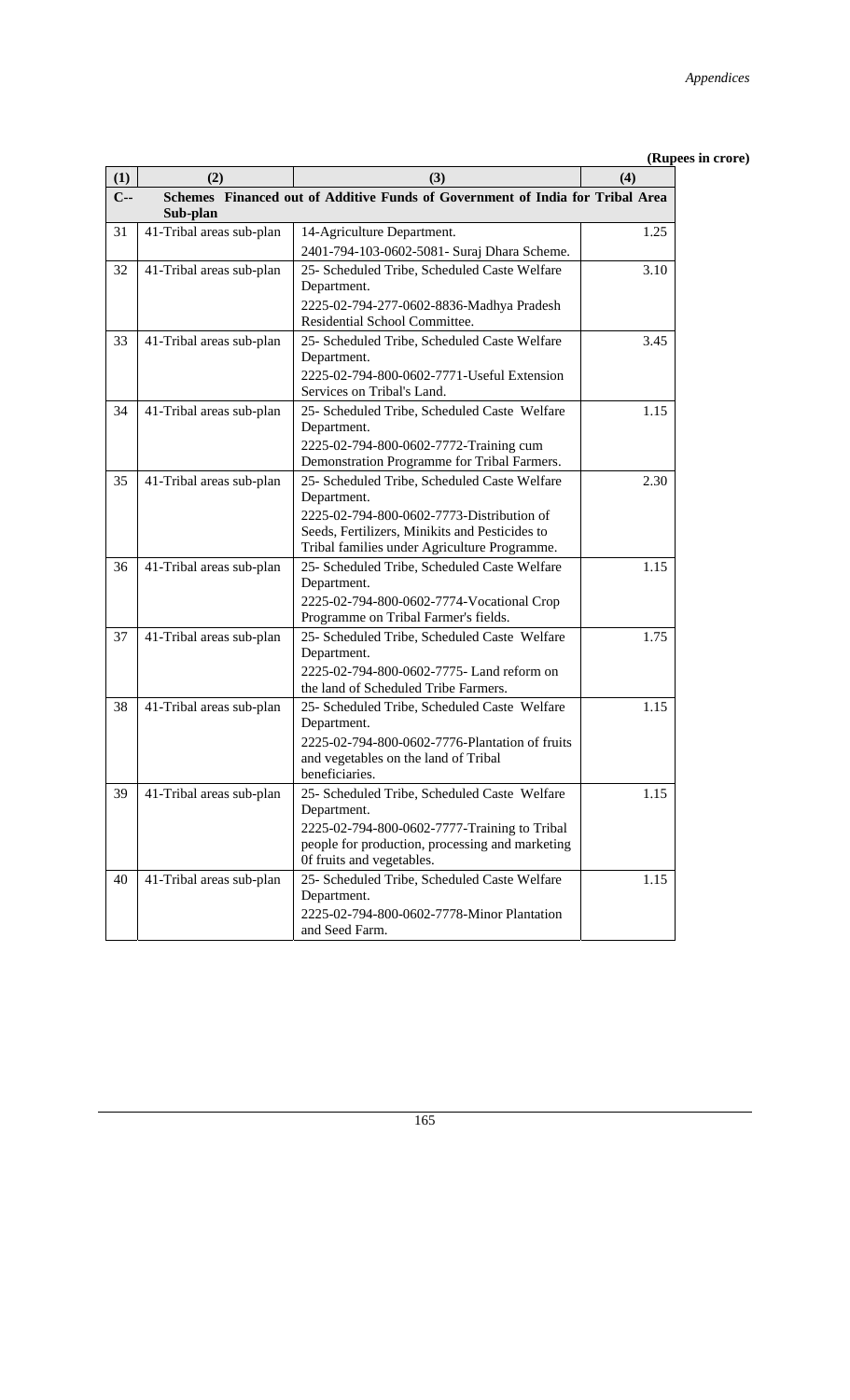| (1) | (2)                          | (3)                                                                                       | (4)    |
|-----|------------------------------|-------------------------------------------------------------------------------------------|--------|
| 41  | 41-Tribal areas sub-<br>plan | 25- Scheduled Tribe, Scheduled Caste Welfare<br>Department.                               | 12.24  |
|     |                              | 2225-02-794-800-0602-7782-Assistance to Tribal                                            |        |
|     |                              | people for restoration of Agricultural land.                                              |        |
| 42  | 41-Tribal areas sub-<br>plan | 25- Scheduled Tribe, Scheduled Caste Welfare<br>Department.                               | 11.49  |
|     |                              | 2225-02-794-800-0602-7783-Check Dam, Wells,                                               |        |
|     |                              | Tube Wells, Diversion Channels, Water                                                     |        |
|     |                              | harvesting Structure etc. for Tribal Community.                                           |        |
| 43  | 41-Tribal areas sub-<br>plan | 25- Scheduled Tribe, Scheduled Caste Welfare<br>Department.                               | 10.10  |
|     |                              | 2225-02-794-800-0602-7784-Assistance to tribal                                            |        |
|     |                              | beneficiaries for Wells, Tube Wells, Irrigation                                           |        |
|     |                              | Pumps and Agriculture Ponds.                                                              |        |
| 44  | 41-Tribal areas sub-         | 25- Scheduled Tribe, Scheduled CasteWelfare                                               | 10.90  |
|     | plan                         | Department.                                                                               |        |
|     |                              | 2225-02-794-800-0602-7785-Plantation of grain<br>and fruits species as a measures of Soil |        |
|     |                              | Conservation on the land of Tribals.                                                      |        |
| 45  | 41-Tribal areas sub-         | 25- Scheduled Tribe, Scheduled Caste Welfare                                              | 3.45   |
|     | plan                         | Department.                                                                               |        |
|     |                              | 2225-02-794-800-0602-7786-Supply of Milk                                                  |        |
|     |                              | giving animals, Hen, Goat, Sheep, Piggery and<br>Ducks etc. to Tribal families.           |        |
| 46  | 41-Tribal areas sub-         | 25- Scheduled Tribe, Scheduled Caste Welfare                                              | 1.15   |
|     | plan                         | Department.                                                                               |        |
|     |                              | 2225-02-794-800-0602-7789-Assistance to Milk                                              |        |
|     |                              | and Poultry Farming Co-operative Societies of                                             |        |
|     |                              | Tribal members.                                                                           |        |
| 47  | 41-Tribal areas sub-<br>plan | 25- Scheduled Tribe, Scheduled Caste Welfare<br>Department.                               | 8.09   |
|     |                              | 2225-02-794-800-0602-7790-Plantation of                                                   |        |
|     |                              | Minor Forest Produce and collection of roots and<br>herbs in Tribal Areas.                |        |
| 48  | 41-Tribal areas sub-         | 25- Scheduled Tribe, Scheduled Caste Welfare                                              | 1.03   |
|     | plan                         | Department.                                                                               |        |
|     |                              | 2225-02-794-800-0602-7793-Enterprenureship                                                |        |
|     |                              | Development in Tribal Youths.                                                             |        |
| 49  | 64-Special Component         | 14-Agriculture Department.                                                                | 2.25   |
|     | Plan for Scheduled           | 2401-793-103-0603-8769-Annapurna Yojna.                                                   |        |
|     | Castes                       | Total- $(C)$                                                                              | 78.30  |
|     |                              | Grand Total (A+B+C)                                                                       | 416.58 |
|     |                              |                                                                                           |        |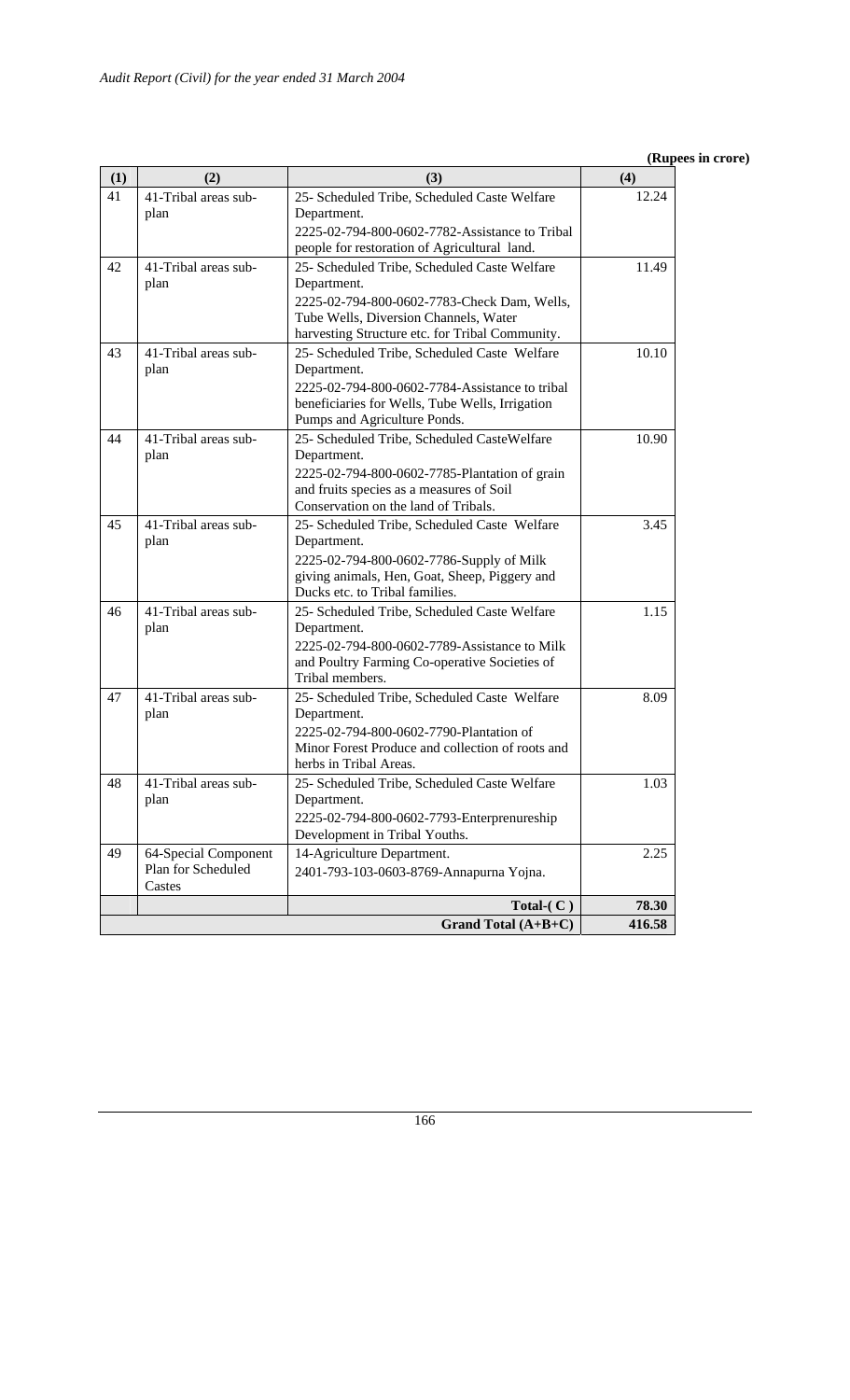## **Appendix XIV**

# **(Reference : paragraph 2.3.1, page 29)**

## **Cases involving substantial excesses under the schemes**

#### **(Rupees in crore)**

| SI.<br>No.     | Number and name of<br><b>Grant</b> /appropriation                               | Name of scheme                                                                                                                                                        | <b>Amount of</b><br>excess | Percentage<br>of excess                                |
|----------------|---------------------------------------------------------------------------------|-----------------------------------------------------------------------------------------------------------------------------------------------------------------------|----------------------------|--------------------------------------------------------|
| $\mathbf{1}$   | 2                                                                               | 3                                                                                                                                                                     | 4                          | 5                                                      |
|                | <b>A-Revenue Voted</b>                                                          |                                                                                                                                                                       |                            |                                                        |
| 1              | 07-Expenditure<br>pertaining to<br><b>Commercial Tax</b><br>Department          | 2039-001-122-Superintendance.                                                                                                                                         | 168.50                     | 10657.7                                                |
| $\overline{2}$ | 58-Expenditure on<br>Relief on account of<br>Natural Calamities and<br>Scarcity | 2245-02-101-2018-Cash Doles.                                                                                                                                          | 37.45                      | 749                                                    |
| 3              | 58-Expenditure on<br>Relief on account of<br>Natural Calamities and<br>Scarcity | 2245-02-101-747-Relief to Hail<br>Storm Sufferers.                                                                                                                    | 15.25                      | 305                                                    |
| 4              | 64-Special Component<br>Plan for Scheduled<br>Castes                            | 25-Scheduled Tribe, Scheduled<br>Caste Welfare Department.<br>2225-01-789-800-0803-5089-<br>Dignity Scheme of Releasing and<br>Rehabilitation of scavangers.          | 8.29                       | 82895900<br>(Excess)<br>against<br>token<br>provision) |
| 5              | 67-Public Works-<br><b>Buildings</b>                                            | 2216-80-001-2300-Direction and<br>Administration (Prorata Share of<br><b>Establishment Charges</b><br>transferred from Grant No. 67-<br>Major Head 2059-Public Works) | 6.18                       | 123.5                                                  |
|                |                                                                                 | $Total-(A)$                                                                                                                                                           | 235.67                     |                                                        |
|                | <b>B-Revenue- Charged</b>                                                       |                                                                                                                                                                       |                            |                                                        |
| 6              | --Interest Payments<br>and Servicing of Debt                                    | 2049-01-101-6417-8.50% M.P.<br><b>State Development Loan</b><br>(auction)-2011.                                                                                       | 22.24                      | 608.5                                                  |
| 7              | --Interest Payments<br>and Servicing of Debt                                    | 2049-01-101-6419-New Market<br>Loan.                                                                                                                                  | 254.28                     | 2382.4                                                 |
| 8              | --Interest Payments<br>and Servicing of Debt                                    | 2049-01-101-7110-6.94% M.P.<br>state Development Loan 2012.                                                                                                           | 13.16                      | 329                                                    |
| 9              | --Interest Payments<br>and Servicing of Debt                                    | 2049-01-200-6235-Interest on<br>Loans from National Capital<br>Region Planning Board.                                                                                 | 11.64                      | 837.3                                                  |
|                |                                                                                 | Total (B)                                                                                                                                                             | 301.32                     |                                                        |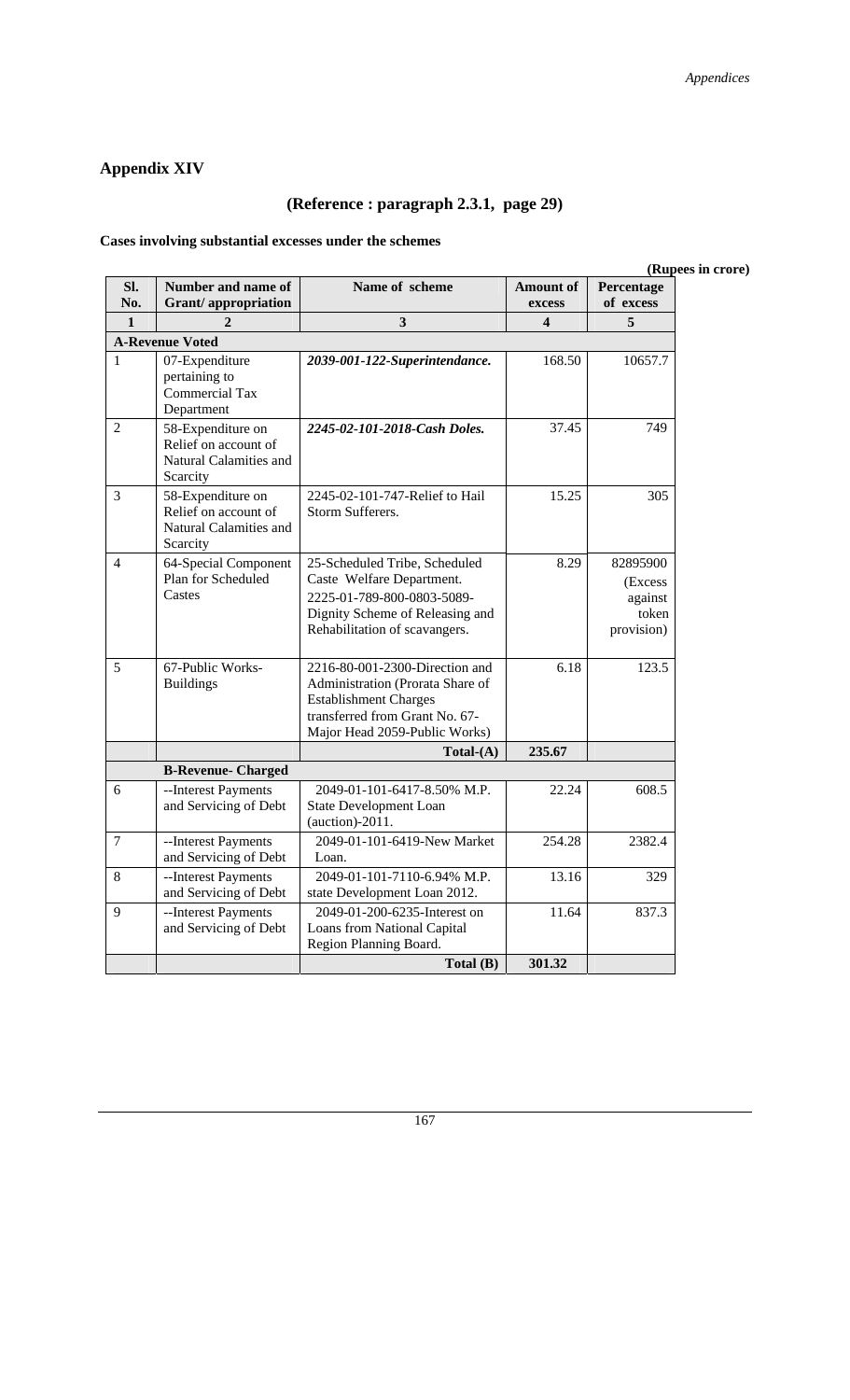|    |                            | 3                                       | 4      | 5     |
|----|----------------------------|-----------------------------------------|--------|-------|
|    | (C) Capital Voted-         |                                         |        |       |
| 10 | 41-Tribal areas sub-       | 27-Narmada Valley Development-          | 7.25   | 164.9 |
|    | plan                       | 4701-03-796-201-0102-5223-Man           |        |       |
|    |                            | project (NABARD).                       |        |       |
| 11 | 48-Narmada Valley          | 4801-01-206-0101-7058-Payment of        | 39.06  | 100.3 |
|    | Development                | share of Indira Sagar Project Unit I to |        |       |
|    |                            | N.H.D.C.                                |        |       |
|    |                            | Total $(C)$                             | 46.31  |       |
|    | <b>D- Capital- Charged</b> |                                         |        |       |
| 12 | -Public Debt               | 6003-109-6236-Loans from National       | 12.16  | 905.6 |
|    |                            | Capital Region Planning Board           |        |       |
|    | Total(D)                   |                                         |        |       |
|    |                            | Grant Total $(A+B+C+D)$                 | 595.46 |       |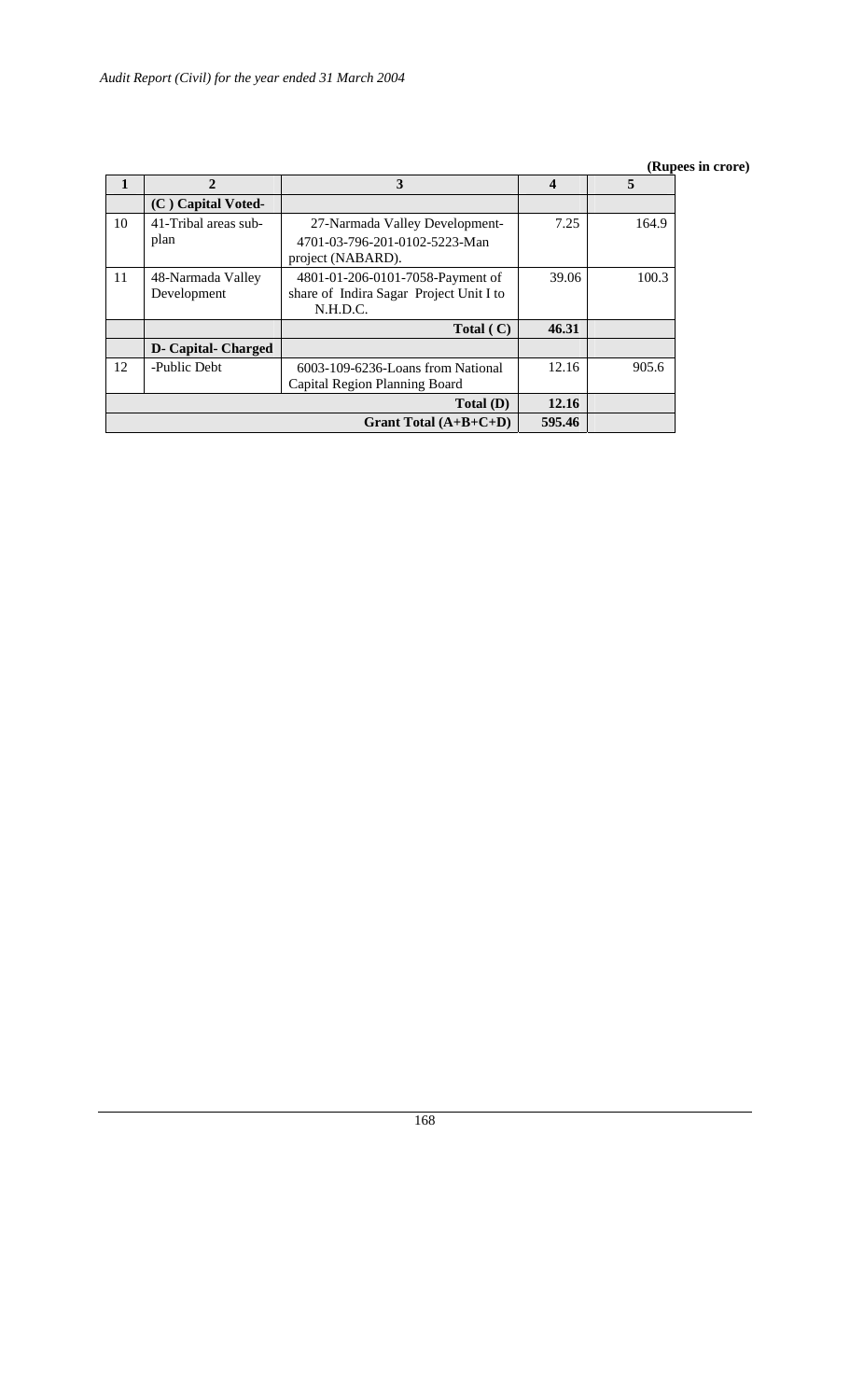## **Appendix XV**

# **(Reference: paragraph 2.3.1, page 29 )**

**Cases involving substantial savings under the schemes** 

| SI.<br>No.     | Number and name of<br><b>Grant/Appropriation</b>            | Name of scheme                                                                      | <b>Amount</b><br><sub>of</sub> | $\mathbf{u}$<br>Percentage<br>of savings |
|----------------|-------------------------------------------------------------|-------------------------------------------------------------------------------------|--------------------------------|------------------------------------------|
|                |                                                             |                                                                                     | savings                        |                                          |
| (1)            | (2)                                                         | (3)                                                                                 | (4)                            | (5)                                      |
|                | <b>A-Revenue- Voted</b>                                     |                                                                                     |                                |                                          |
| 1              | 3-Police                                                    | 2055-109-1816-Anti Decoity<br>Operations.                                           | 8.99                           | 83.6                                     |
| 2              | 6-Expenditure pertaining<br>to Finance Department           | 2070-800-224- Other Expenditure.                                                    | 97.56                          | 100                                      |
| 3              | 6-Expenditure pertaining<br>to Finance Department           | 2070-800-6409-Lump-sum<br><b>Provision for Voluntary</b><br>Retirement.             | 10.00                          | 100                                      |
| $\overline{4}$ | 6-Expenditure pertaining<br>to Finance Department           | 2070-800-7735-Recommendation<br>of Brahama Swarup Committee.                        | 75.00                          | 100                                      |
| 5              | 6-Expenditure pertaining<br>to Finance Department           | 2070-800-7738-Relief on Pension.                                                    | 33.28                          | 100                                      |
| 6              | 6-Expenditure pertaining<br>to Finance Department           | 2070-800-7859-Administrative<br>arrangements due to formation of<br>new Districts.  | 30.00                          | 100                                      |
| $\tau$         | 6-Expenditure pertaining<br>to Finance Department           | 2071-01-102-3080-Payment of<br>Commuted Value of Pensions in<br>India.              | 117.90                         | 93.6                                     |
| 8              | 7-Expenditure pertaining<br>to Commercial Tax<br>Department | 2039-800-4034-Running of<br>Departmental Liquor Shops.                              | 176.12                         | 99.5                                     |
| 9              | 8-Land Revenue and<br><b>District Administration</b>        | 2029-103-0801-5917-Extension of<br>Computerization Scheme of Land<br>Records.       | 9.00                           | 100                                      |
| 10             | 8-Land Revenue and<br><b>District Administration</b>        | 2029-103-0101-5045-Digitisation of<br>Cedestral Survey Maps.                        | 7.68                           | 100                                      |
| 11             | 12-Expenditure<br>pertaining to Energy<br>Department        | 2801-80-101-0101-7656- Prime<br>Minister Gramodaya Yojna.                           | 5.00                           | 100                                      |
| 12             | 19-Public Health and<br>Family Welfare                      | 2210-01-110-1201-7099-Rajiv<br>Gandhi Community Health Mission.                     | 22.86                          | 100                                      |
| 13             | 19-Public Health and<br>Family Welfare                      | 2210-06-800-0801-1801-Cost of<br>Material and Decoration under<br>T.C.A. Programme. | 9.73                           | 100                                      |
| 14             | 19-Public Health and<br>Family Welfare                      | 2211-101-0801-1200- Rural Family<br>Welfare Services.- Direct<br>Expenditure.       | 34.31                          | 86.3                                     |
| 15             | 19-Public Health and<br>Family Welfare                      | 2211-200-0801-6216-District Level<br>Post Maternity Centres.                        | 5.36                           | 85.1                                     |
| 16             | 19-Public Health and<br>Family Welfare                      | 2211-800-0801-2498-Supply of<br>Conventional Contraceptives.                        | 7.00                           | 100                                      |

#### **(Rupees in crore)**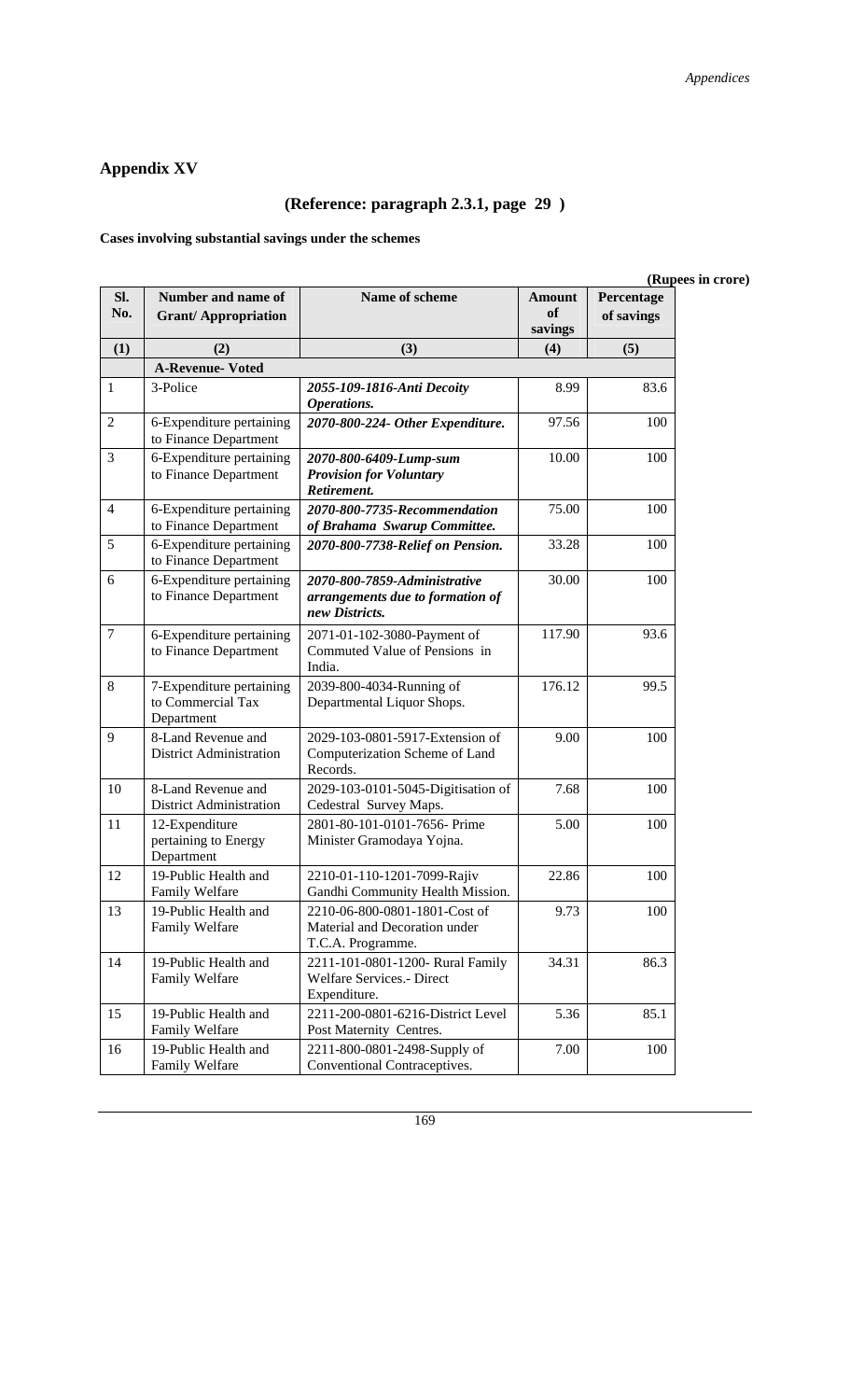| (1) | (2)                                                                                                     | (3)                                                                                                                                                                                                          | (4)    | (5)  |
|-----|---------------------------------------------------------------------------------------------------------|--------------------------------------------------------------------------------------------------------------------------------------------------------------------------------------------------------------|--------|------|
| 17  | 19-Public Health and<br>Family Welfare                                                                  | 2211-800-0801-6106-Universal<br>Immunization.                                                                                                                                                                | 10.00  | 100  |
| 18  | 19-Public Health and<br>Family Welfare                                                                  | 3606-237-0801-2498-Supply of<br>Conventional Contraceptives.                                                                                                                                                 | 13.34  | 100  |
| 19  | 19-Public Health and<br>Family Welfare                                                                  | 3606-237-0801-4244-Malaria.                                                                                                                                                                                  | 9.64   | 100  |
| 20  | 19-Public Health and<br>Family Welfare                                                                  | 3606-237-0801-8282-Child Life<br>and Safe Maternity Programme.                                                                                                                                               | 26.97  | 100  |
| 21  | 23-Water Resources<br>Department                                                                        | 2701-01-800-6360-Arrangement of<br><b>Funds for Elected Farmers</b><br>Institutions.                                                                                                                         | 5.75   | 88.5 |
| 22  | 27-School Education                                                                                     | 2202-01-102-0801-6344-<br>Modernisation of Madarsa.                                                                                                                                                          | 6.41   | 100  |
| 23  | 27-School Education                                                                                     | 2202-02-105-0801-3504-Integrated<br><b>Education Scheme for Disabled</b><br>Children (I.E.D.)                                                                                                                | 24.28  | 83   |
| 24  | 39-Expenditure<br>pertaining to Food,<br>Civil Supplies and<br><b>Consumer Protection</b><br>Department | 2408-01-102-0801-8844-Grant<br>from Central Government under<br><b>Decentralized Procurement</b><br>Scheme.                                                                                                  | 150.00 | 100  |
| 25  | 41-Tribal areas sub-<br>plan                                                                            | 25-Scheduled Tribe, Scheduled<br>Caste Welfare Department-<br>2225-02-794-800-0602-7782-<br>Assistance to Tribal people for<br>restoration of Agriculture Land.                                              | 12.24  | 100  |
| 26  | 41-Tribal areas sub-<br>plan                                                                            | 25-Scheduled Tribe, Scheduled<br>Caste Welfare Department-<br>2225-02-794-800-0602-7783-<br>Check Dam, Wells, Tube Wells,<br>Diversion Channels, Water<br>Harvesting Structure etc. for Tribal<br>Community. | 11.49  | 100  |
| 27  | 41-Tribal areas sub-<br>plan                                                                            | 25-Scheduled Tribe, Scheduled<br>Caste Welfare Department-<br>2225-02-794-800-0602-7784-<br>Assistance to Tribal beneficiaries<br>for Wells, Tube wells, Irrigation<br>Pumps and Agriculture Ponds.          | 10.10  | 100  |
| 28  | 41-Tribal areas sub-<br>plan                                                                            | 25-Scheduled Tribe, Scheduled<br>Caste Welfare Department-<br>2225-02-794-800-0602-7785-<br>Plantation of grain and fruits<br>species as a measures of Soil<br>Conservation on the land of<br>Tribals.       | 10.90  | 100  |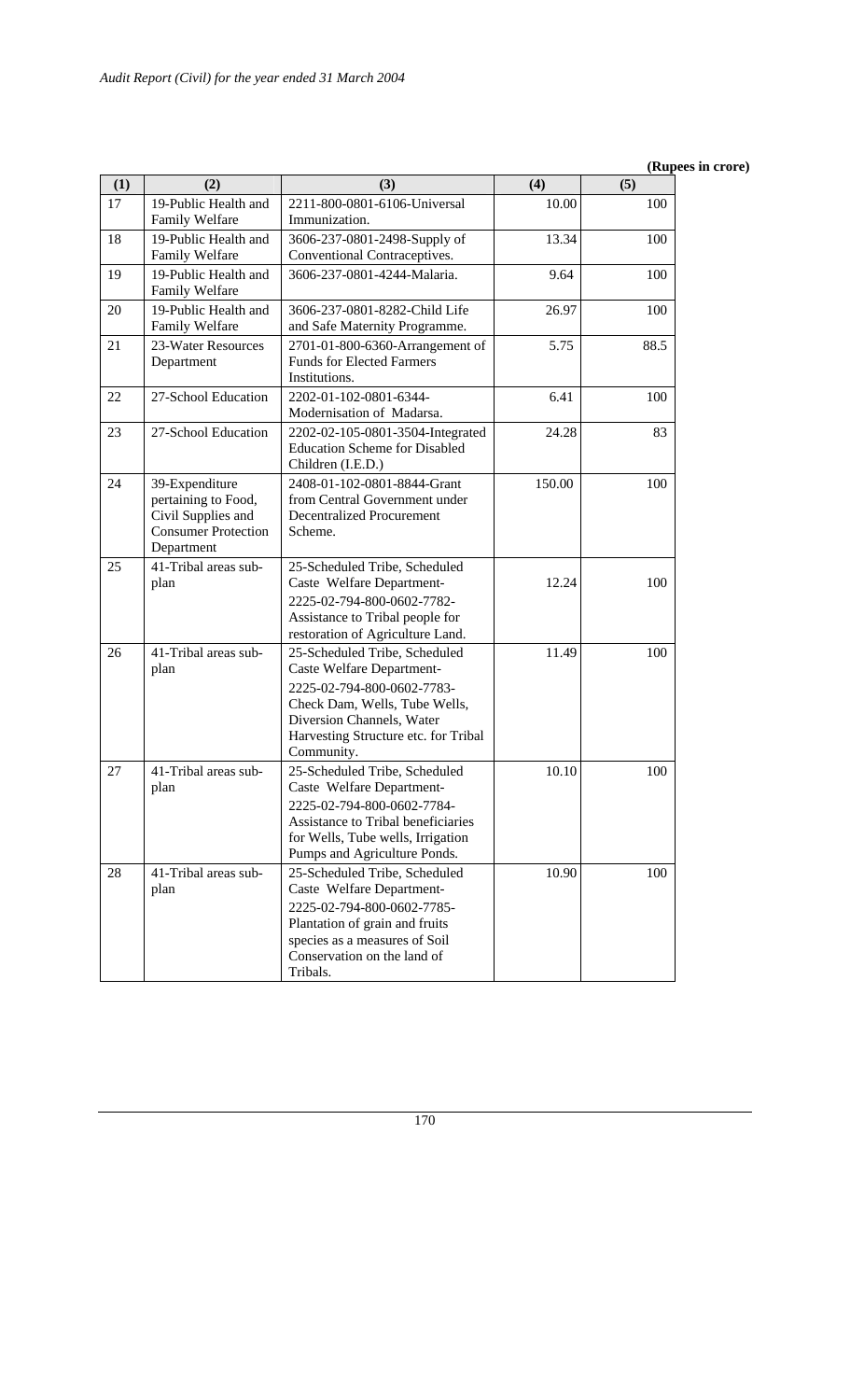| (1) | (2)                                                                                                                                                              | (3)                                                                                                                      | (4)     | (5)  |
|-----|------------------------------------------------------------------------------------------------------------------------------------------------------------------|--------------------------------------------------------------------------------------------------------------------------|---------|------|
| 29  | 41-Tribal areas sub-plan                                                                                                                                         | 25-Scheduled Tribe, Scheduled Caste<br>Welfare Department-                                                               | 8.09    | 100  |
|     |                                                                                                                                                                  | 2225-02-794-800-0602-7790-Plantation<br>of Minor Forest Produce and collection<br>of roots and herbs in Tribal Areas.    |         |      |
| 30  | 45-Minor Irrigation<br>Works                                                                                                                                     | 2702-80-800-7051-Dam Safety                                                                                              | 22.86   | 91.4 |
| 31  | 55-Expenditure pertaining<br>to Women and Child<br>Welfare                                                                                                       | 2235-02-102-0801-5356-Supervision of<br><b>Integrated Child Development Services</b><br>(Under Externally Aided Scheme). | 8.08    | 100  |
| 32  | 55-Expenditure pertaining<br>to Women and Child<br>Welfare                                                                                                       | 2235-02-103-0801-8687-Balika<br>Samriddhi Yojna.                                                                         | 5.25    | 87.5 |
| 33  | 55-Expenditure pertaining<br>to Women and Child<br>Welfare                                                                                                       | 2236-02-101-0801-7098-National<br>Supplementary Nutrition Mission.                                                       | 7.19    | 89.9 |
| 34  | 58-Expenditure on relief<br>on Account of Natural<br>Calamities and Scarcity.                                                                                    | 2245-01-800-7024-Amount received<br>from National Contingent Calamity<br>Relief Fund.                                    | 23.78   | 100  |
| 35  | 59-Externally Aided<br>Projects pertaining to<br><b>Rural Development</b><br>Department                                                                          | 2501-01-800-1201-7755-M.P. Rural<br>Livelihood Project.                                                                  | 8.00    | 100  |
| 36  | 74-Externally Projects<br>pertaining to Finance<br>Department                                                                                                    | 2052-091-0101-8451-Establishment of<br><b>State Reconstruction Fund (State</b><br>Revival Fund)                          | 22.17   | 100  |
| 37  | 81-Financial assistance to<br><b>Urban Bodies</b>                                                                                                                | 2217-01-001-0701-9106-Golden Jubilee<br>Urban Employment Scheme.                                                         | 10.78   | 100  |
| 38  | 90-Upgradation of<br>Standards of<br>Administration<br>recommended by the<br><b>Eleventh Finance</b><br><b>Commission-Public</b><br>Health and Family<br>welfare | 2210-01-800-1301-5049-Health<br>Services.                                                                                | 5.28    | 100  |
|     |                                                                                                                                                                  | Total (A)                                                                                                                | 1062.39 |      |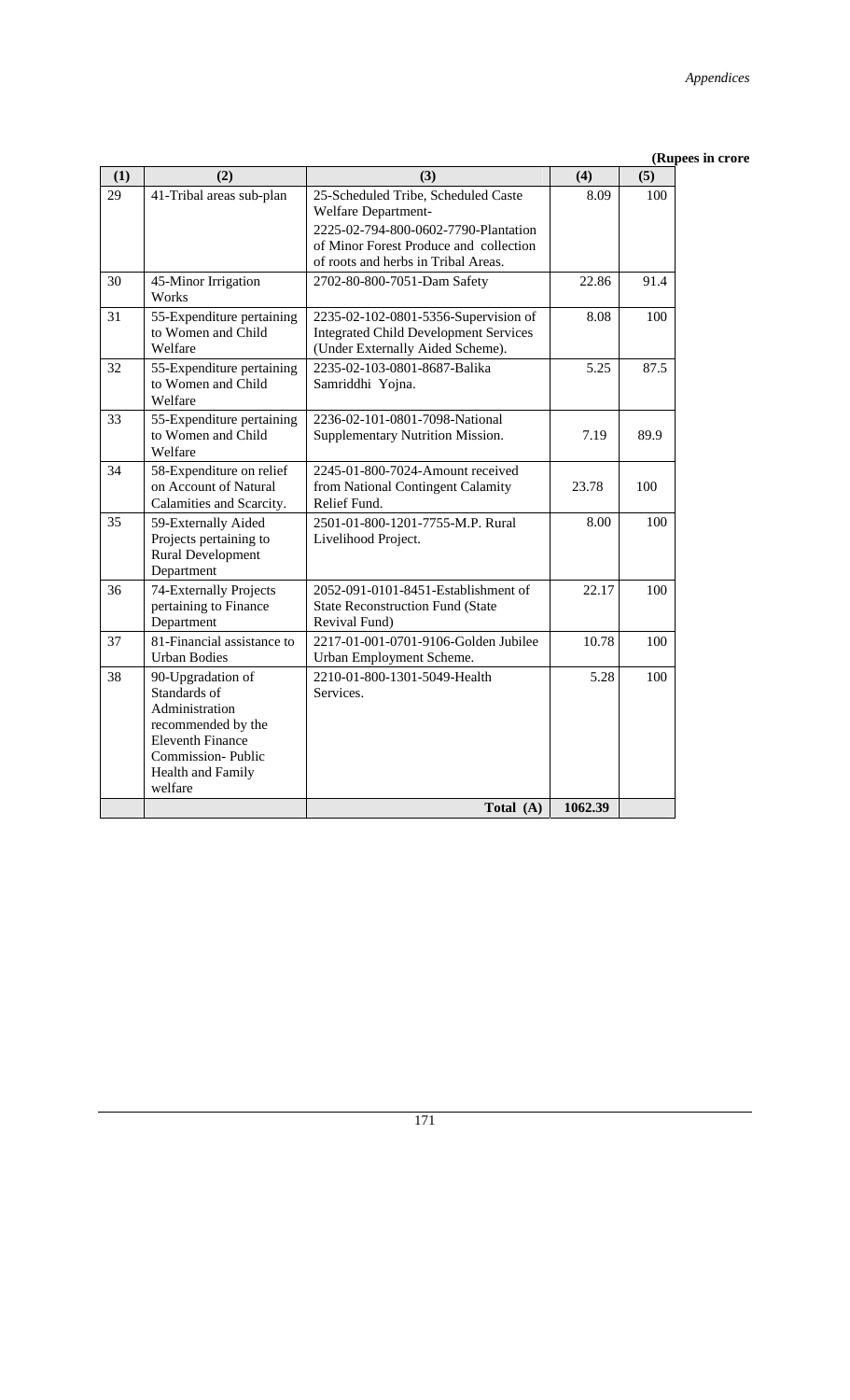|    |                                            | Total $-$ (B)                                                                                        | 130.74 |      |
|----|--------------------------------------------|------------------------------------------------------------------------------------------------------|--------|------|
| 43 | Interest Payments<br>and Servicing of Debt | 2049-60-701-4209- Interest on<br>Government Servants Family<br>benefit (Welfare) Fund.               | 25.98  | 100  |
| 42 | Interest Payments<br>and Servicing of Debt | 2049-60-701-4198-Government<br><b>Employees Group Insurance</b><br>Scheme. (Interest on Saving Fund) | 67.81  | 100  |
| 41 | Interest Payments<br>and Servicing of Debt | 2049-03-104-807-Interest on<br>Workmen's Contributory Provident<br>Funds.                            | 5.81   | 100  |
| 40 | Interest Payments<br>and Servicing of Debt | 2049-03-104-4033-Interest on<br>Departmental Provident Funds.                                        | 13.93  | 87.6 |
| 39 | Interest Payments<br>and Servicing of Debt | 2049-01-200-3752-Interest on<br>Loans from the National Co-<br>operative Development<br>Corporation. | 17.21  | 95.6 |
|    | <b>B- Revenue Charged</b>                  |                                                                                                      |        |      |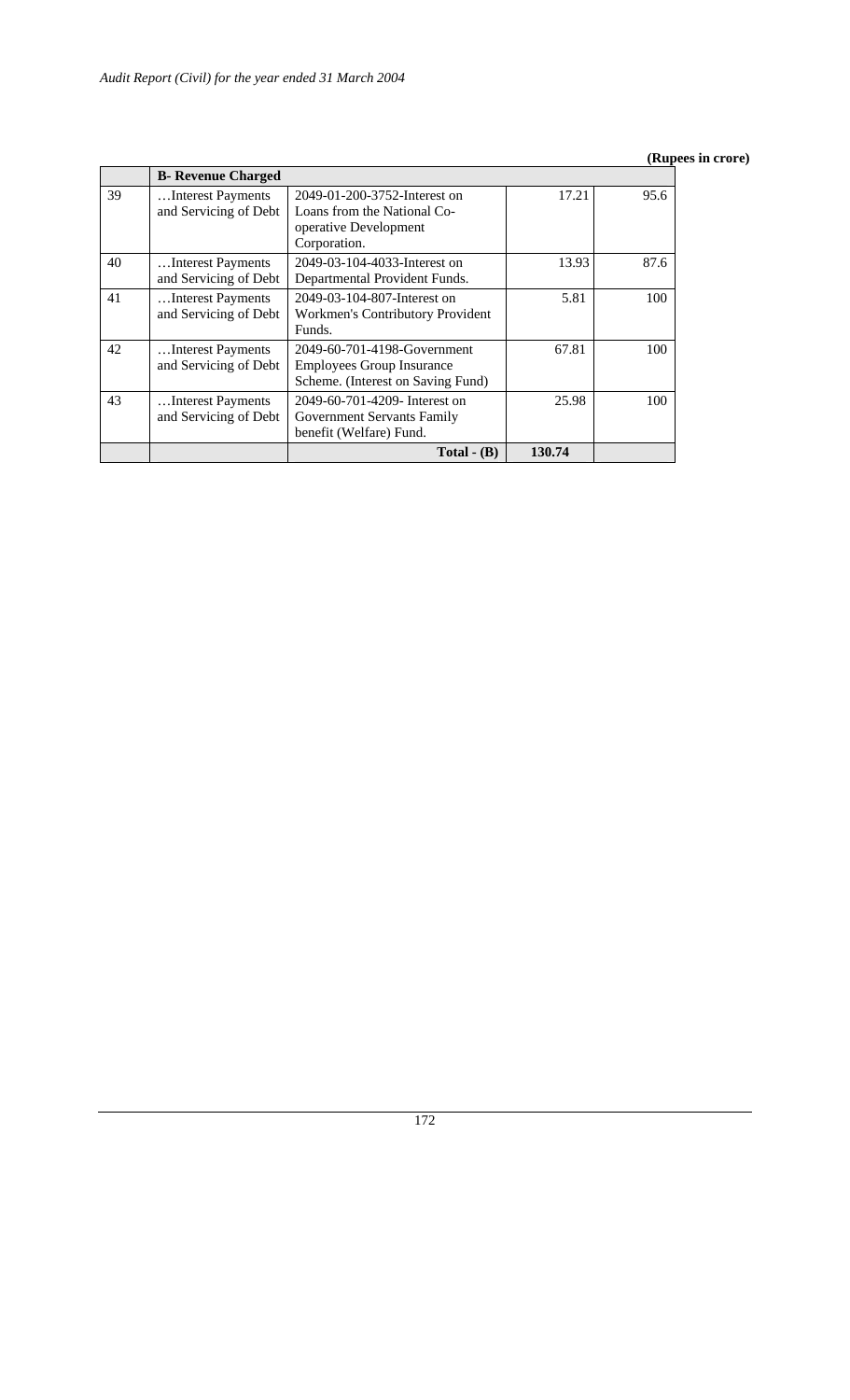| (1) | (2)                                                                               | (3)                                                                                                                                                                 | (4)     | $\mu$<br>(5) |
|-----|-----------------------------------------------------------------------------------|---------------------------------------------------------------------------------------------------------------------------------------------------------------------|---------|--------------|
|     | <b>C-Capital-Voted</b>                                                            |                                                                                                                                                                     |         |              |
| 44  | 11-Expenditure<br>pertaining to Commerce<br>and Industry Department               | 6860-01-190-0101-6777-Payment of<br>outstanding Electricity Bills to M.P.E.B.                                                                                       | 10.09   | 100          |
| 45  | 12-Expenditure<br>pertaining to Energy<br>Department                              | 4801-06-190-1201-7697-Payment of<br><b>Grants Portion in the form of Share</b><br>Capital in project loans received from<br><b>Asian Development Bank.</b>          | 120.00  | 100          |
| 46  | 12-Expenditure<br>pertaining to Energy<br>Department                              | 6801-800-0101-2967-Other Loans to<br>Electricity Boards.                                                                                                            | 512.19  | 83           |
| 47  | 17-Co-operation                                                                   | 4425-107-0101-2754-Investment in Share<br>Capital of Primary Agriculture Credit<br>Societies/Farmers Service/Large Scale<br>Multipurpose<br>Co operative Societies. | 32.41   | 133.3*       |
| 48  | 23-Water Resources<br>Department                                                  | 4701-01-215-0101-2884- Canal and<br>Appurtenant Works.                                                                                                              | 6.28    | 83           |
| 49  | 23-Water Resources<br>Department                                                  | 4701-03-800-0101-2339-Direction and<br>Administration.                                                                                                              | 22.04   | 98           |
| 50  | 24-Public Works-Roads<br>and Bridges                                              | 5054-03-337-0701-7085-Roads<br>Construction Works(A.D.B.)                                                                                                           | 40.00   | 100          |
| 51  | 27-School Education                                                               | 4202-01-201-0801-8742-Pradhan Mantri<br>Gramodaya Yojna.                                                                                                            | 8.37    | 100          |
| 52  | 27-School Education                                                               | 4202-01-201-0101-8742-Pradhan Mantri<br>Gramodaya Yojna.                                                                                                            | 5.76    | 100          |
| 53  | 30-Expenditure<br>pertaining to Panchayat<br>and Rural Development<br>Department  | 4515-800-0701-6655- Grant to M.P.<br>Rural Road Development Authority.                                                                                              | 250.90  | 80           |
| 54  | 41-Tribal areas sub-plan                                                          | 34-Public Health Engineering.<br>4215-01-796-102-0702-9489- Fluorosis<br>Control Programme in the State.                                                            | 7.25    | 90           |
| 55  | 45-Minor Irrigation<br>Works                                                      | 4702-800-0101-2339-Direction and<br>Administration                                                                                                                  | 17.97   | 99           |
| 56  | 48-Narmada Valley<br>Development                                                  | 4701-01-233-2428-Executive<br>Establishment (Unit I and II)                                                                                                         | 90.00   | 100          |
| 57  | 48-Narmada Valley<br>Development                                                  | 4701-80-800-0101-6399-Indira Sagar<br>Project Unit- I                                                                                                               | 100.93  | 92           |
| 58  | 48-Narmada Valley<br>Development                                                  | 4801-01-203-0101-6401- Indira Sagar<br>Canal-Bed Power House.                                                                                                       | 11.97   | 98           |
| 59  | 75-NABARD Aided<br>Projects pertaining to<br><b>Water Resources</b><br>Department | 4702-101-0101-2339- Direction and<br>Administration.                                                                                                                | 8.00    | 100          |
|     |                                                                                   | Total $(C)$                                                                                                                                                         | 1244.16 |              |
|     |                                                                                   | Grand Total $(A+B+C)$                                                                                                                                               | 2437.29 |              |

\*Due to minus expenditure.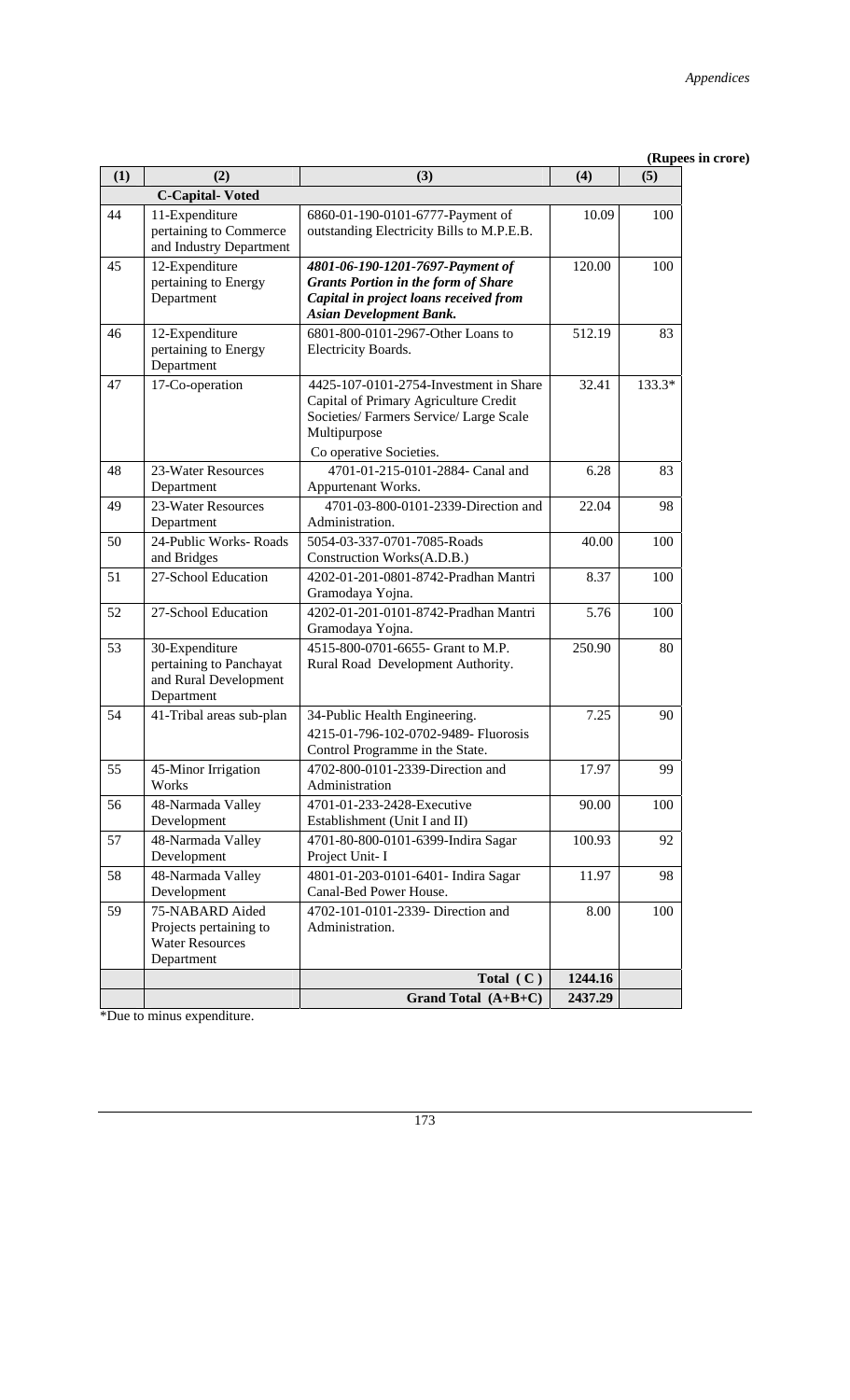### **Appendix XVI**

## **(Reference : Paragraph 2.3.2, page 29 )**

## **Cases of persistent savings**

| SI.<br>No.     | Number and name of<br>Amount of saving (percentage of saving in<br><b>Grant/Appropriation</b><br>brackets) |                 |                 |                |  |
|----------------|------------------------------------------------------------------------------------------------------------|-----------------|-----------------|----------------|--|
|                |                                                                                                            | 2001-02         | 2002-03         | 2003-04        |  |
| (1)            | (2)                                                                                                        | (3)             | (4)             | (5)            |  |
|                | <b>A-Revenue Voted</b>                                                                                     |                 |                 |                |  |
| 1.             | 04- Other expenditure pertaining to<br>Home Department                                                     | 2.59 (33.9)     | 2.16(30.9)      | 3.76 (34.2)    |  |
| 2              | 11-Expenditure pertaining to<br>Commerce and Industry Department                                           | 9.16(27.1)      | 12.19 (28.6)    | 16.12 (28.9)   |  |
| 3              | 16-Fisheries                                                                                               | 2.41<br>(20.6)  | $2.45$ $(20.2)$ | (21.2)<br>2.43 |  |
| $\overline{4}$ | 17-Co-operation                                                                                            | 7.82<br>(20.7)  | 14.19 (29)      | 16.90(34.3)    |  |
| 5              | 18-Labour                                                                                                  | (29.3)<br>12.73 | 11.35(24.6)     | 13.96 (29.4)   |  |
| 6              | 25-Expenditure pertaining to Mineral<br><b>Resources Department</b>                                        | (22.8)<br>1.82  | 1.79<br>(20.8)  | 2.80(29)       |  |
| $\overline{7}$ | 29-Administration of Justice and<br>Elections                                                              | 28.24 (25.3)    | 48.64 (33.4)    | 60.11 (32.3)   |  |
| $8\,$          | 39-Expenditure pertaining to Food,<br>Civil Supplies and Consumer<br><b>Protection Department</b>          | 42.73 (23.2)    | 58.93 (22)      | 171.17 (73)    |  |
| 9              | 40-Expenditure pertaining to Water<br><b>Resources Department-Command</b><br>Area Development              | 3.90(45.3)      | 3.56 (69)       | 3.51(69.1)     |  |
| 10             | 41-Tribal areas sub-plan                                                                                   | 104.31 (28.8)   | 159.53 (32.1)   | 268.41 (41.5)  |  |
| 11             | 48-Narmada Valley Development                                                                              | (90.8)<br>8.17  | 3.81<br>(45.7)  | 3.97<br>(43.1) |  |
| 12             | 51-Religious Trusts and Endowments                                                                         | (40.7)<br>2.13  | (20.7)<br>1.12  | 2.10(20.8)     |  |
| 13             | 52-Externally Aided Projects<br>pertaining to Agriculture Department                                       | (32.5)<br>1.86  | (37.1)<br>1.93  | (24.7)<br>1.29 |  |
| 14             | 55-Expenditure pertaining to Women<br>and Child Welfare                                                    | 76.38 (31.5)    | 69.99 (23.8)    | 89.74 (27.9)   |  |
| 15             | 64-Special Component Plan for<br><b>Scheduled Castes</b>                                                   | 85.51 (32.6)    | 70.55(22)       | 118.07 (29.4)  |  |
| 16             | 72-Expenditure pertaining to Gas<br><b>Tragedy Relief Works</b>                                            | 13.05(40)       | 16.51(45.2)     | 18.32(47.1)    |  |
| 17             | 74-Externally Projects pertaining to<br><b>Finance Department</b>                                          | 83.68 (33.5)    | 56.72 (37.8)    | 22.17 (100)    |  |

## **(Rupees in crore)**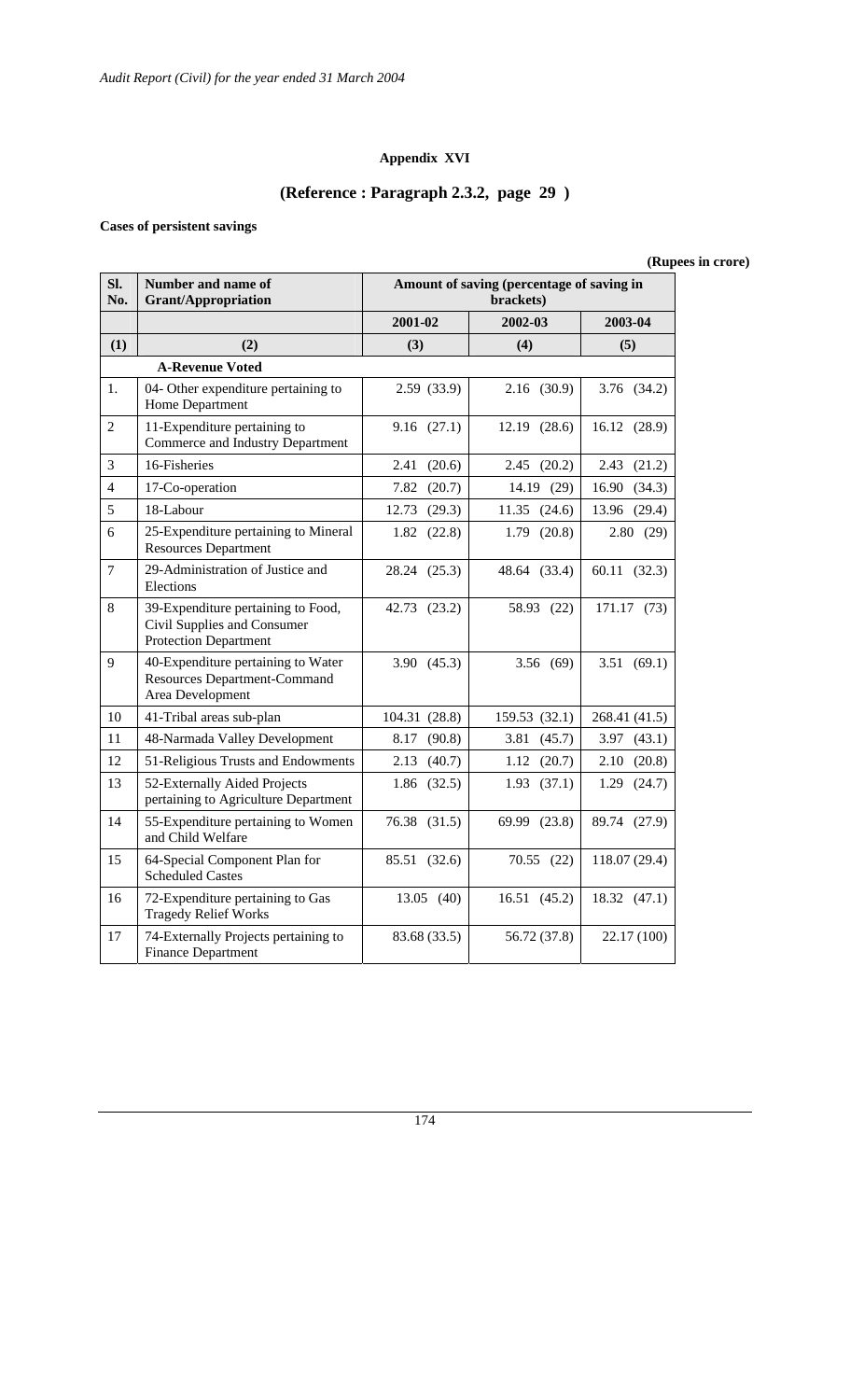| (1) | (2)                                                                                                                                    | (3)             | (4)             | (vapc<br>(5)    |
|-----|----------------------------------------------------------------------------------------------------------------------------------------|-----------------|-----------------|-----------------|
| 18  | 88-Upgradation of Standards of<br>Administration recommended by the<br>Eleventh Finance Commission- Judicial                           | 9.52 (100)      | 3.05(64.1)      | 3.18 (65.9)     |
| 19  | 90-Upgradation of Standards of<br>Administration recommended by the<br>Eleventh Finance Commission-Public<br>Health and Family Welfare | 6.60(50)        | 6.60(100)       | 6.60(100)       |
| 20  | 92-Upgradation of Standards of<br>Administration recommended by the<br><b>Eleventh Finance Commission-Culture</b>                      | 3.48(50.1)      | 3.37(87.1)      | 8.56 (78)       |
|     | <b>B-</b> Capital Voted                                                                                                                |                 |                 |                 |
| 21  | 06-Expenditure pertaining to Finance<br>Department                                                                                     | 12.50(62.1)     | 4.22(66.8)      | 8.71 (52.1)     |
| 22  | 08-Land Revenue and District<br>Administration                                                                                         | 5.76<br>(73.2)  | 4.97 (67.2)     | 5.64(76.1)      |
| 23  | 11-Expenditure pertaining to Commerce<br>and Industry Department                                                                       | 6.46 (30.9)     | 3.80<br>(23.6)  | 12.00(68.2)     |
| 24  | 17-Co-operation                                                                                                                        | 66.58<br>(85)   | 22.63<br>(56.5) | 53.53 (48.3)    |
| 25  | 19-Public Health and Family Welfare                                                                                                    | 13.04<br>(98)   | (87.4)<br>76.64 | 5.11(20.6)      |
| 26  | 24-Public Works-Roads and Bridges                                                                                                      | 178.20(52.1)    | (20.2)<br>57.13 | 178.81 (37.5)   |
| 27  | 30-Expenditure pertaining to Panchayat<br>and Rural Development Department                                                             | 252.78 (94.9)   | 254.88 (84.6)   | 250.91 (80.9)   |
| 28  | 39-Expenditure pertaining to Food, Civil<br>Supplies and Consumer Protection<br>Department                                             | $6.04$ $(23.9)$ | $6.36$ $(20.5)$ | 19.26 (48.1)    |
| 29  | 40-Expenditure pertaining to Water<br>Resources Department- Command Area<br>Development                                                | 3.11 (50.9)     | $6.09$ $(63.6)$ | $2.59$ $(31.4)$ |
| 30  | 42-Public Works relating to Tribal Areas<br>Sub-Plan - Roads and Bridges                                                               | 25.22 (36.5)    | 46.04 (47.4)    | 34.85 (36.1)    |
| 31  | 45-Minor Irrigation Works                                                                                                              | 30.00<br>(58.1) | 27.13 (53.4)    | 19.61 (53.2)    |
| 32  | 48-Narmada Valley Development                                                                                                          | 164.40 (31.2)   | 476.52 (42.5)   | 507.32 (39.8)   |
| 33  | 59-Externally Aided Projects pertaining<br>to Rural Development Department                                                             | 58.98 (77.6)    | 39.78 (47.4)    | 41.01 (48.8)    |
| 34  | 64-Special Component plan for<br><b>Scheduled Castes</b>                                                                               | 87.00 (56.7)    | 58.48 (28.3)    | 39.88 (21.3)    |
| 35  | 67-Public Works-Building                                                                                                               | 35.30<br>(51.4) | 37.95<br>(68.6) | 29.94<br>(54.6) |
| 36  | 84-Upgradation of Standards of<br>Administration recommended by the<br><b>Eleventh Finance Commission- Revenue</b>                     | (98.7)<br>12.44 | 9.22(44.2)      | 14.13<br>(59.1) |
| 37  | 86-Upgradation of Standards of<br>Administration recommended by the<br>Eleventh Finance Commission- Jail                               | 1.77(83.4)      | 3.83(84)        | 1.10(33)        |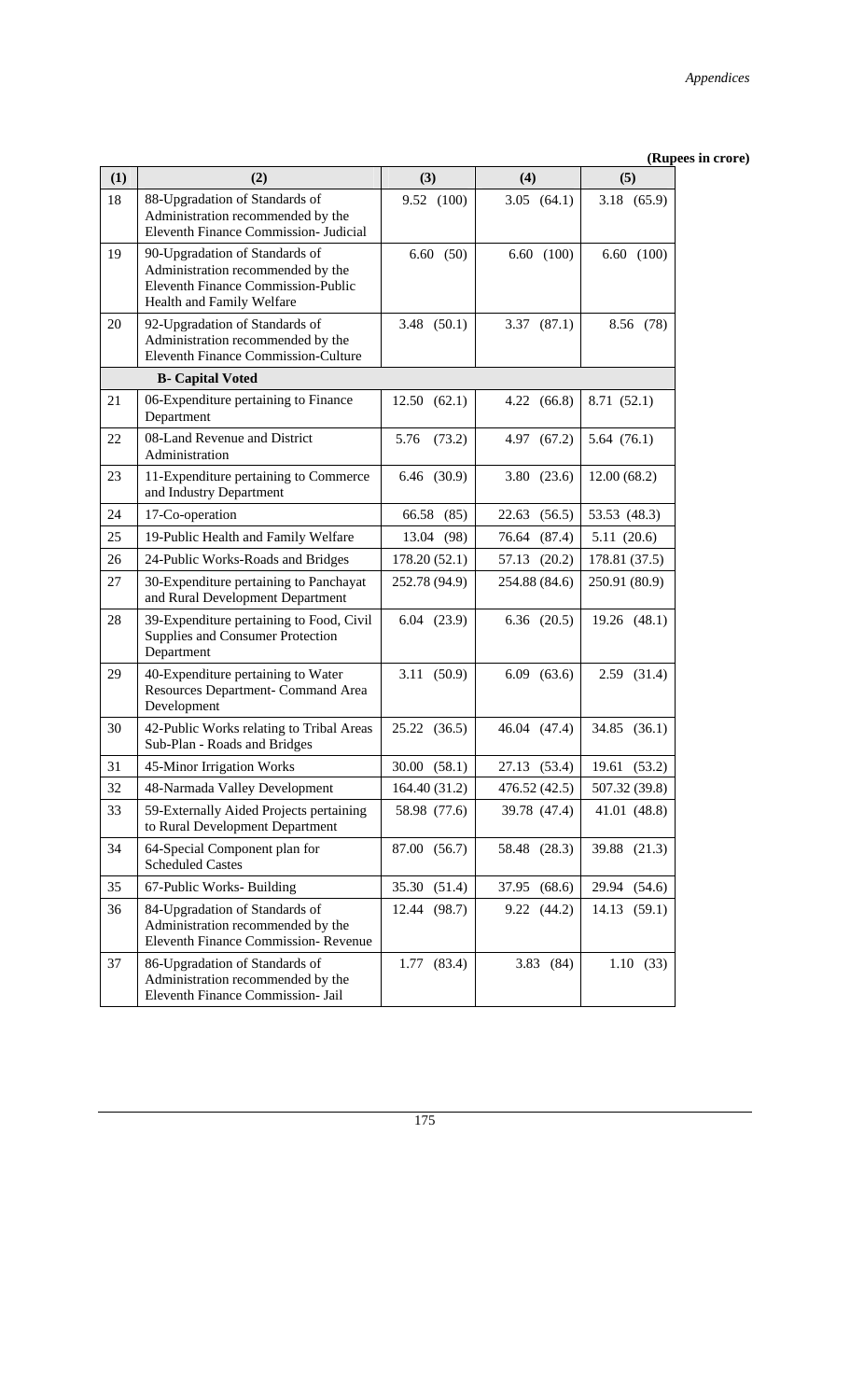## **Appendix XVII**

# **(Reference: paragraph 2.3.5, page 31)**

**Cases where supplementary provision proved unnecessary** 

| (Rupees in crore) |                                                                                                                                        |                                     |                                          |                              |               |
|-------------------|----------------------------------------------------------------------------------------------------------------------------------------|-------------------------------------|------------------------------------------|------------------------------|---------------|
| Sl.<br>No.        | Number and name of<br>grant/appropriation                                                                                              | Original<br>grant/<br>appropriation | Supplementary<br>grant/<br>appropriation | <b>Actual</b><br>expenditure | <b>Saving</b> |
| (1)               | (2)                                                                                                                                    | (3)                                 | (4)                                      | (5)                          | (6)           |
|                   | <b>A- Revenue- Voted</b>                                                                                                               |                                     |                                          |                              |               |
| 1.                | 01- General Administration                                                                                                             | 83.32                               | 1.15                                     | 66.09                        | 18.38         |
| 2.                | 03-Police                                                                                                                              | 986.21                              | 1.37                                     | 863.44                       | 124.14        |
| 3.                | 06-Expenditure pertaining to<br><b>Finance Department</b>                                                                              | 1476.24                             | 212.50                                   | 1249.91                      | 438.83        |
| 4.                | 07-Expenditure pertaining to<br><b>Commercial Tax Department</b>                                                                       | 323.55                              | 1.10                                     | 298.53                       | 26.12         |
| 5.                | 08-Land Revenue and District<br>Administration                                                                                         | 320.46                              | 0.12                                     | 265.34                       | 55.24         |
| 6.                | 10-Forest                                                                                                                              | 490.70                              | 0.10                                     | 484.81                       | 5.99          |
| $\boldsymbol{7}$  | 13-Agriculture                                                                                                                         | 310.86                              | 13.32                                    | 231.59                       | 92.59         |
| 8.                | 14-Expenditure pertaining to<br>Animal Husbandry<br>Department                                                                         | 140.96                              | 1.72                                     | 128.58                       | 14.10         |
| 9.                | 15-Financial assistance to<br>Three Tier Panchayati Raj<br><b>Institutions under Special</b><br>Component Plan for<br>Scheduled Castes | 179.37                              | 13.29                                    | 166.74                       | 25.92         |
| 10.               | 16-Fisheries                                                                                                                           | 11.41                               | 0.06                                     | 9.04                         | 2.43          |
| 11.               | 17-Co-operation                                                                                                                        | 48.91                               | 0.29                                     | 32.30                        | 16.90         |
| 12.               | 18-Labour                                                                                                                              | 47.38                               | 0.15                                     | 33.57                        | 13.96         |
| 13.               | 19-Public Health and Family<br>Welfare                                                                                                 | 556.21                              | 70.54                                    | 489.45                       | 137.30        |
| 14.               | 20-Public Health Engineering                                                                                                           | 213.92                              | 6.84                                     | 194.17                       | 26.59         |
| 15.               | 27-School Education                                                                                                                    | 1780.63                             | 22.42                                    | 1628.42                      | 174.63        |
| 16.               | 28-State Legislature                                                                                                                   | 24.04                               | 0.37                                     | 19.50                        | 4.91          |
| 17.               | 29-Administration of Justice<br>and Elections                                                                                          | 182.03                              | 3.95                                     | 125.87                       | 60.11         |
| 18.               | 36-Transport                                                                                                                           | 18.73                               | 2.04                                     | 17.97                        | 2.80          |
| 19.               | 41-Tribal areas sub-plan                                                                                                               | 545.61                              | 100.91                                   | 378.11                       | 268.41        |
| 20.               | 44-Higher Education                                                                                                                    | 318.09                              | $0.02\,$                                 | 265.50                       | 52.61         |
| 21.               | 47-Technical Education and<br>Man-Power Planning<br>Department                                                                         | 134.50                              | 2.91                                     | 103.53                       | 33.88         |
| 22.               | 55-Expenditure pertaining to<br>Women and Child Welfare                                                                                | 295.57                              | 25.69                                    | 231.52                       | 89.74         |
| 23.               | 56-Rural Industries                                                                                                                    | 22.55                               | 7.43                                     | 22.54                        | 7.44          |
| 24.               | 59-Externally Aided Projects<br>pertaining to Rural<br><b>Development Department</b>                                                   | $-Nil-$                             | 8.00                                     | -Nil-                        | 8.00          |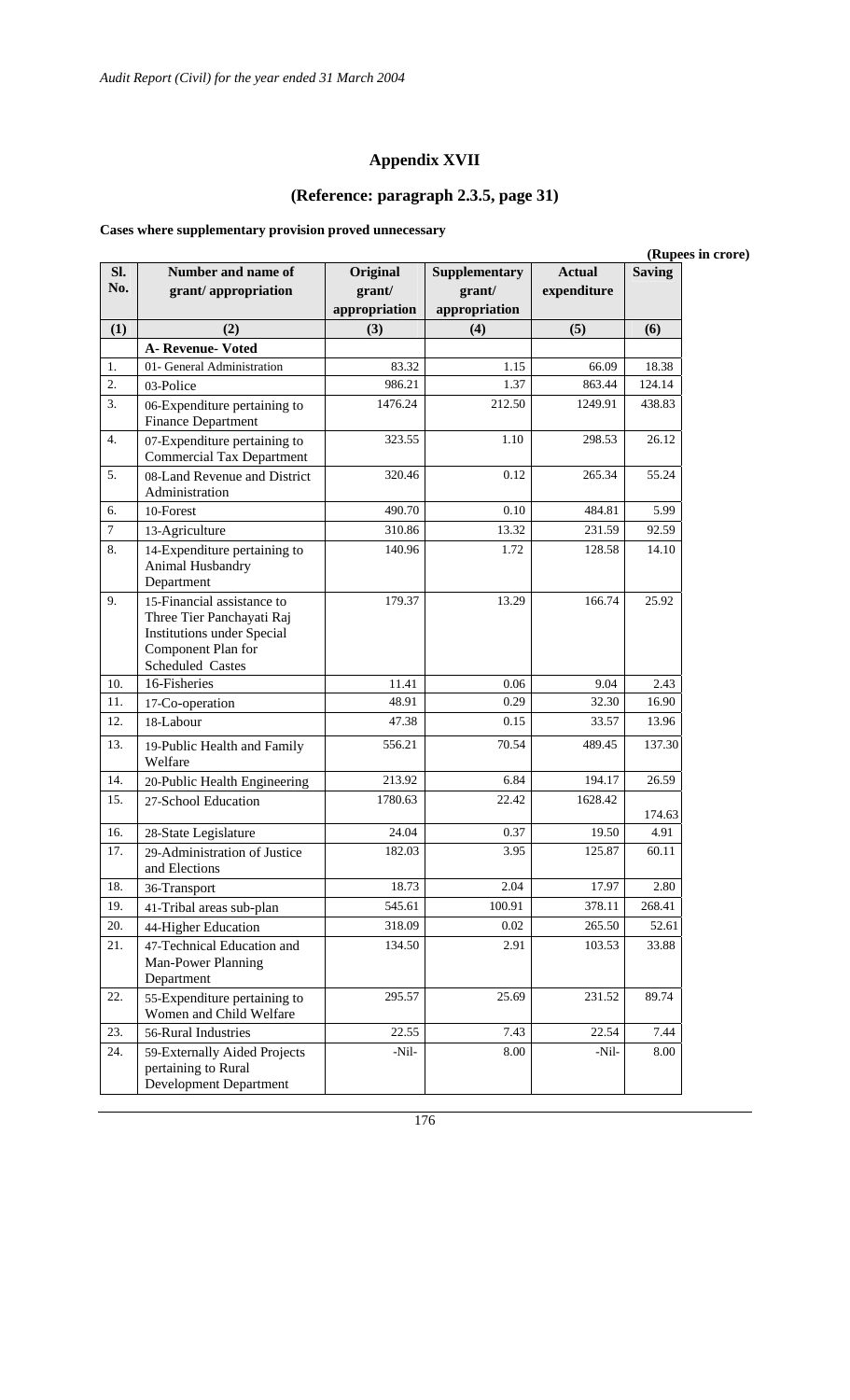|     |                                                                                                                     |          |        |         | (wahees |
|-----|---------------------------------------------------------------------------------------------------------------------|----------|--------|---------|---------|
| (1) | (2)                                                                                                                 | (3)      | (4)    | (5)     | (6)     |
| 25. | 64-Special Component Plan for<br><b>Scheduled Castes</b>                                                            | 395.12   | 6.02   | 283.08  | 118.06  |
| 26. | 65-Aviation Department                                                                                              | 24.37    | 0.63   | 23.08   | 1.92    |
| 27. | 67-Public Works- Buildings                                                                                          | 207.22   | 3.42   | 200.22  | 10.42   |
| 28  | 72-Expenditure pertaining to Gas<br><b>Tragedy Relief Works</b>                                                     | 35.65    | 3.25   | 20.58   | 18.32   |
| 29. | 77-Special Problems<br>recommended by the Eleventh<br>Finance Commission- Sports and<br>Youth Welfare               | 2.00     | 0.46   | 1.96    | 0.50    |
| 30. | 79-Expenditure pertaining to<br><b>Medical Education Department</b>                                                 | 178.12   | 1.09   | 158.99  | 20.22   |
| 31  | 80-Financial assistance to Three<br>Tier Panchayati Raj Institutions                                                | 659.77   | 58.26  | 628.06  | 89.97   |
| 32. | 82-Financial assistance to Tribal<br>Area Sub-Plan-Three Tier<br>Panchayati Raj Institutions                        | 264.90   | 35.97  | 250.43  | 50.44   |
| 33. | 85-Upgradation of Standards of<br>Administration recommended by<br>the Eleventh Finance<br><b>Commission-Police</b> | 6.76     | 0.85   | 0.47    | 7.14    |
| 34. | 86-Upgradation of Standards of<br>Administration recommended by<br>the Eleventh Finance<br>Commission- Jail         | 0.18     | 0.02   | 0.01    | 0.19    |
| 35. | 92-Upgradation of Standards of<br>Administration recommended by<br>the Eleventh Finance<br>Commission-Culture       | 8.56     | 2.42   | 2.42    | 8.56    |
|     | Total $(A)$                                                                                                         | 10293.90 | 608.68 | 8875.82 | 2026.76 |
|     | <b>B-</b> Revenue- Charged                                                                                          |          |        |         |         |
| 36  | 01- General Administration                                                                                          | 6.50     | 0.14   | 5.58    | 1.06    |
| 37  | 06-Expenditure pertaining to<br><b>Finance Department</b>                                                           | 0.21     | 1.49   | 0.20    | 1.50    |
| 38  | 19 - Public Health and Family<br>Welfare                                                                            | 0.30     | 0.10   | 0.02    | 0.38    |
|     | Total $(B)$                                                                                                         | 7.01     | 1.73   | 5.80    | 2.94    |
|     | C- Capital-Voted                                                                                                    |          |        |         |         |
| 39  | 07-Expenditure pertaining to<br><b>Commercial Tax Department</b>                                                    | 4.75     | 5.40   | 3.77    | 6.38    |
| 40  | 11-Expenditure pertaining to<br>Commerce and Industry<br>Department                                                 | 7.50     | 10.09  | 5.59    | 12.00   |
| 41  | 12-Expenditure pertaining to<br><b>Energy Department</b>                                                            | 616.00   | 120.00 | 102.81  | 633.19  |
| 42  | 20-Public Health Engineering                                                                                        | 174.40   | 3.50   | 171.66  | 6.24    |
| 43  | 21-Expenditure pertaining to<br>Housing and Environment<br>Department                                               | 13.82    | 0.35   | 11.42   | 2.75    |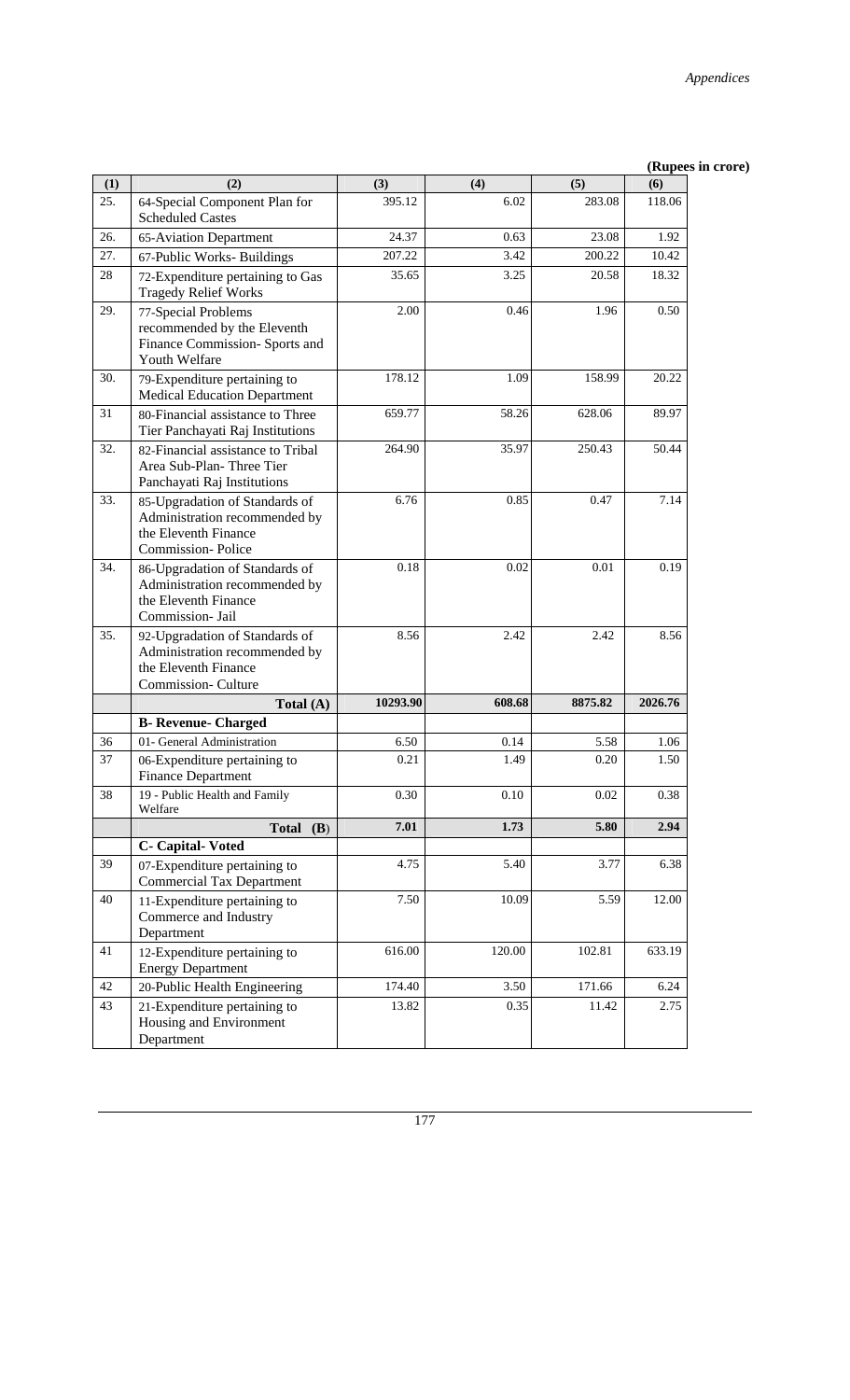| (1) | (2)                                | (3)      | (4)     | (5)      | (6)     |
|-----|------------------------------------|----------|---------|----------|---------|
| 44  | 24-Public Works-Roads and          | 422.34   | 54.00   | 297.53   | 178.81  |
|     | <b>Bridges</b>                     |          |         |          |         |
| 45  | 41-Tribal areas sub-plan           | 333.81   | 33.67   | 322.72   | 44.76   |
| 46  | 42-Public Works relating to Tribal | 92.60    | 4.00    | 61.75    | 34.85   |
|     | Areas Sub-Plan-Roads and           |          |         |          |         |
|     | <b>Bridges</b>                     |          |         |          |         |
| 47  | 48-Narmada Valley Development      | 986.19   | 287.09  | 765.96   | 507.32  |
| 48  | 56-Rural Industries                | 1.64     | 0.46    | 0.40     | 1.70    |
| 49. | 57-Externally Aided Projects       | 100.00   | 4.50    | 79.02    | 25.48   |
|     | pertaining to Water Resources      |          |         |          |         |
|     | Department                         |          |         |          |         |
| 50. | 60-Expenditure pertaining to       | 87.89    | 1.12    | 81.84    | 7.17    |
|     | <b>District Plan Schemes</b>       |          |         |          |         |
| 51. | 64-Special Component Plan for      | 186.24   | 0.56    | 146.92   | 39.88   |
|     | <b>Scheduled Castes</b>            |          |         |          |         |
| 52. | 66-Welfare of Backward Classes     | 1.20     | 0.50    | 0.63     | 1.07    |
| 53. | 67-Public Works-Buildings          | 50.34    | 4.54    | 24.94    | 29.94   |
| 54. | 75-NABARD Aided Projects           | 115.75   | 11.35   | 112.53   | 14.57   |
|     | pertaining to Water Resources      |          |         |          |         |
|     | Department                         |          |         |          |         |
|     | Total $(C)$                        | 3194.47  | 541.13  | 2189.49  | 1546.11 |
|     | Grand Total $(A+B+C)$              | 13495.38 | 1151.54 | 11071.11 | 3575.81 |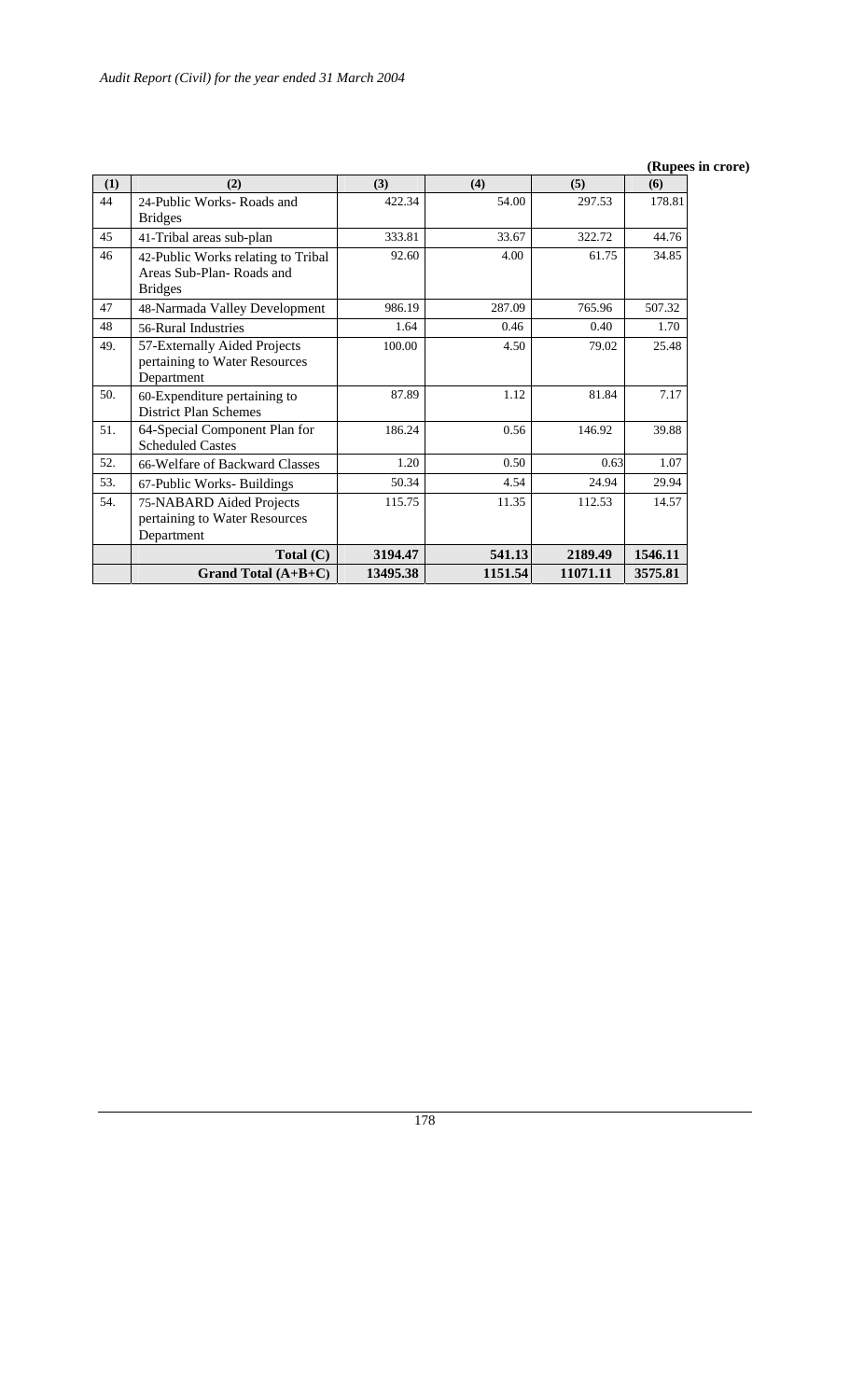# **Appendix XVIII**

# **(Reference: paragraph 2.3.5, page 31 )**

# **Cases where supplementary provision proved excessive**

|                                                                                                                              |                                         |                                                         |                                          | (Rupees in crore) |
|------------------------------------------------------------------------------------------------------------------------------|-----------------------------------------|---------------------------------------------------------|------------------------------------------|-------------------|
| SI.<br>Number and name of Grant/<br>No.<br>Appropriation                                                                     | Original<br>Grant/<br>Appropri<br>ation | <b>Supplemen</b><br>tary grant/<br><b>Appropriation</b> | <b>Actual</b><br><b>Expen-</b><br>diture | <b>Saving</b>     |
| (1)<br>(2)                                                                                                                   | (3)                                     | (4)                                                     | (5)                                      | (6)               |
| A- Revenue- Voted                                                                                                            |                                         |                                                         |                                          |                   |
| 1.<br>12-Expenditure pertaining to Energy<br>Department                                                                      | 563.69                                  | 3457.65                                                 | 3907.42                                  | 113.92            |
| 2.<br>21-Expenditure pertaining to Housing<br>and Environment Department                                                     | 27.94                                   | 24.10                                                   | 29.91                                    | 22.13             |
| 3.<br>24-Public works-Roads and bridges                                                                                      | 124,13                                  | 125.00                                                  | 168.59                                   | 80.54             |
| 4.<br>51-Religious trusts and Endowments                                                                                     | 7.64                                    | 2.45                                                    | 7.99                                     | 2.10              |
| 5.<br>58-Expenditure on relief on Account<br>of Natural Calamities and Scarcity                                              | 234.46                                  | 23.78                                                   | 255.27                                   | 2.97              |
| 66-Welfare of Backward Classes<br>6.                                                                                         | 48.97                                   | 19.81                                                   | 60.36                                    | 8.42              |
| 7.<br>81-Financial assistance to Urban<br><b>Bodies</b>                                                                      | 673.26                                  | 213.18                                                  | 726.11                                   | 160.33            |
| 94- Expenditure Pertaining to Sinhasth<br>8.<br>Mela-2004                                                                    | 2.37                                    | 45.00                                                   | 39.44                                    | 7.93              |
| Total $(A)$                                                                                                                  | 1682.46                                 | 3910.97                                                 | 5195.09                                  | 398.34            |
| <b>B-Revenue- Charged</b>                                                                                                    |                                         |                                                         |                                          |                   |
| 9.<br>---Interest Payments and Servicing of<br>Debt                                                                          | 3001.09                                 | 456.00                                                  | 3206.50                                  | 250.59            |
| Total (B)                                                                                                                    | 3001.09                                 | 456.00                                                  | 3206.50                                  | 250.59            |
| C-Capital-Voted                                                                                                              |                                         |                                                         |                                          |                   |
| 06-Expenditure pertaining to Finance<br>10<br>Department                                                                     | 5.71                                    | 11.00                                                   | 8.00                                     | 8.71              |
| 17- Co-operation<br>11                                                                                                       | 31.39                                   | 79.42                                                   | 57.28                                    | 53.53             |
| 23-Water Resources Department<br>12                                                                                          | 313.52                                  | 132.75                                                  | 362.26                                   | 84.01             |
| 44-Higher education<br>13                                                                                                    | 2.90                                    | 1.00                                                    | 3.40                                     | 0.50              |
| 86-Upgradation of Standards of<br>14<br>Administration recommended by the<br>Eleventh Finance Commission- Jail               | 0.98                                    | 2.35                                                    | 2.23                                     | 1.10              |
| 88-Upgradation of Standards of<br>15<br>Administration recommended by the<br><b>Eleventh Finance Commission-</b><br>Judicial | 0.11                                    | 0.29                                                    | 0.27                                     | 0.13              |
| Total $(C)$                                                                                                                  | 354.61                                  | 226.81                                                  | 433.44                                   | 147.98            |
| <b>D-Capital-Charged-</b>                                                                                                    |                                         |                                                         |                                          |                   |
| 16<br>--Public Debt                                                                                                          | 6158.09                                 | 3177.55                                                 | 8422.09                                  | 913.55            |
| Total (D)                                                                                                                    | 6158.09                                 | 3177.55                                                 | 8422.09                                  | 913.55            |
| Grand Total $(A+B+C+D)$                                                                                                      | 11196.25                                | 7771.33                                                 | 17257.12                                 | 1710.46           |

Additional requirement :- Rs.17257.12 crore (-) Rs. 11196.25 crore = Rs. 6060.87 crore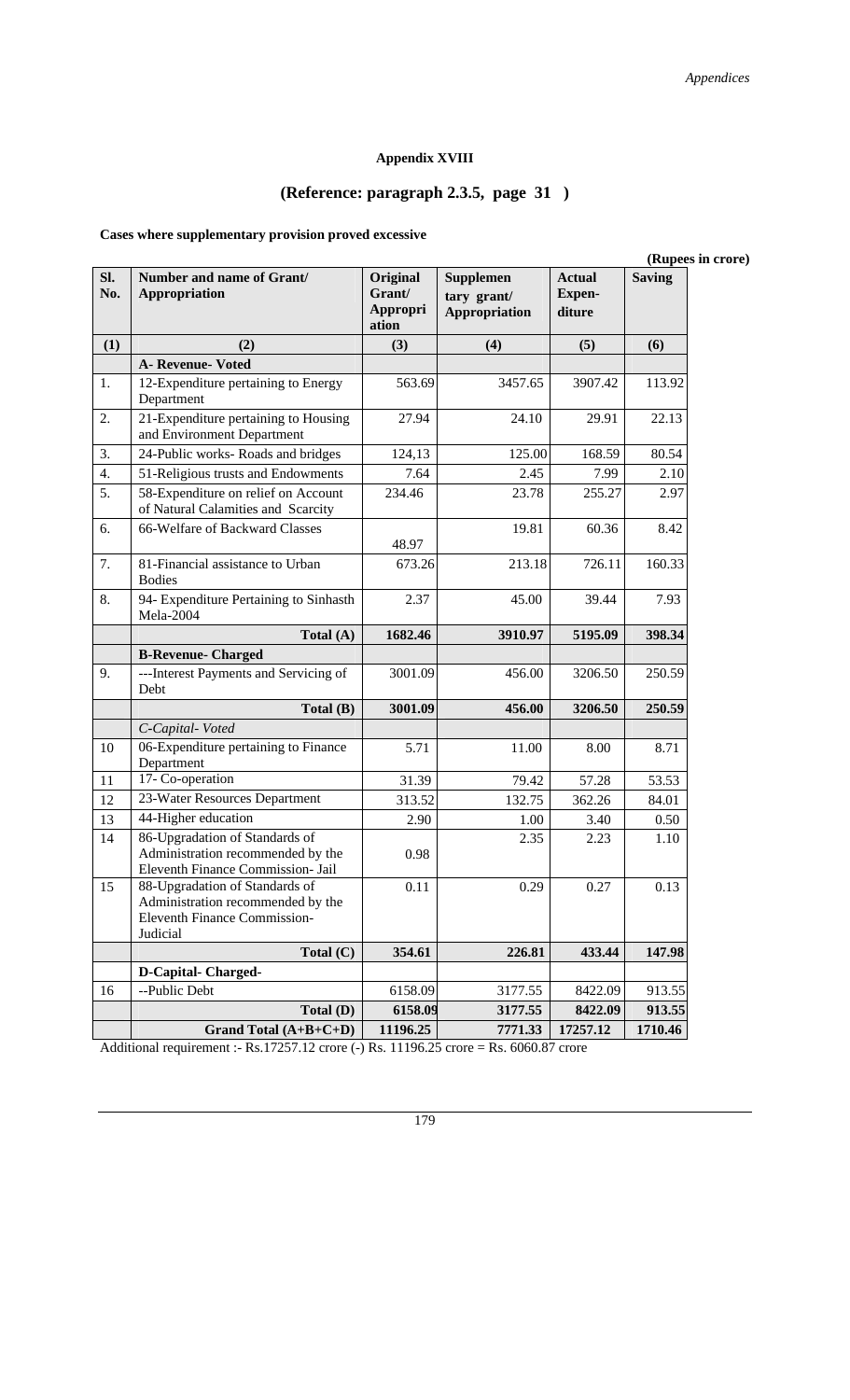# **Appendix XIX**

# **(Reference: paragraph 2.3.5, page 31 )**

# **Cases where supplementary provision was insufficient**

|                  |                                                                                                                                                 |                                                |                                          |                              | (Rupees in crore)             |
|------------------|-------------------------------------------------------------------------------------------------------------------------------------------------|------------------------------------------------|------------------------------------------|------------------------------|-------------------------------|
| SI.<br>No.       | Number and name of Grant/<br>Appropriation                                                                                                      | <b>Original Grant/</b><br><b>Appropriation</b> | Supplementary<br>Grant/<br>Appropriation | <b>Actual</b><br>expenditure | <b>Final</b><br><b>Excess</b> |
| (1)              | (2)                                                                                                                                             | (3)                                            | (4)                                      | (5)                          | (6)                           |
|                  | <b>A- Revenue Voted</b>                                                                                                                         |                                                |                                          |                              |                               |
| 1.               | 68-Upgradation of Standards of<br>Administration recommended by<br>the Eleventh Finance<br>Commission-Panchayat and<br><b>Rural Development</b> | 51.56                                          | 2.72                                     | 55.51                        | 1.23                          |
|                  | Total $(A)$                                                                                                                                     | 51.56                                          | 2.72                                     | 55.51                        | 1.23                          |
|                  | <b>B-</b> Revenue Charged                                                                                                                       |                                                |                                          |                              |                               |
| $\boldsymbol{2}$ | 67-Public Works- Building                                                                                                                       | 0.05                                           | 0.05                                     | 0.15                         | 0.05                          |
|                  | Total- $(B)$                                                                                                                                    | 0.05                                           | 0.05                                     | 0.15                         | 0.05                          |
|                  | <b>C-Capital-Voted</b>                                                                                                                          |                                                |                                          |                              |                               |
| $\mathfrak{Z}$   | 35-Rehabilitation                                                                                                                               | 0.14                                           | 0.08                                     | 0.23                         | 0.01                          |
| $\overline{4}$ . | 94- Expenditure pertaining to<br>Sinhasth Mela, 2004                                                                                            | 89.99                                          | 15.00                                    | 106.16                       | 1.17                          |
|                  | Total $(C)$                                                                                                                                     | 90.13                                          | 15.08                                    | 106.39                       | 1.18                          |
|                  | Grand Total $(A+B+C)$                                                                                                                           | 141.74                                         | 17.85                                    | 162.05                       | 2.46                          |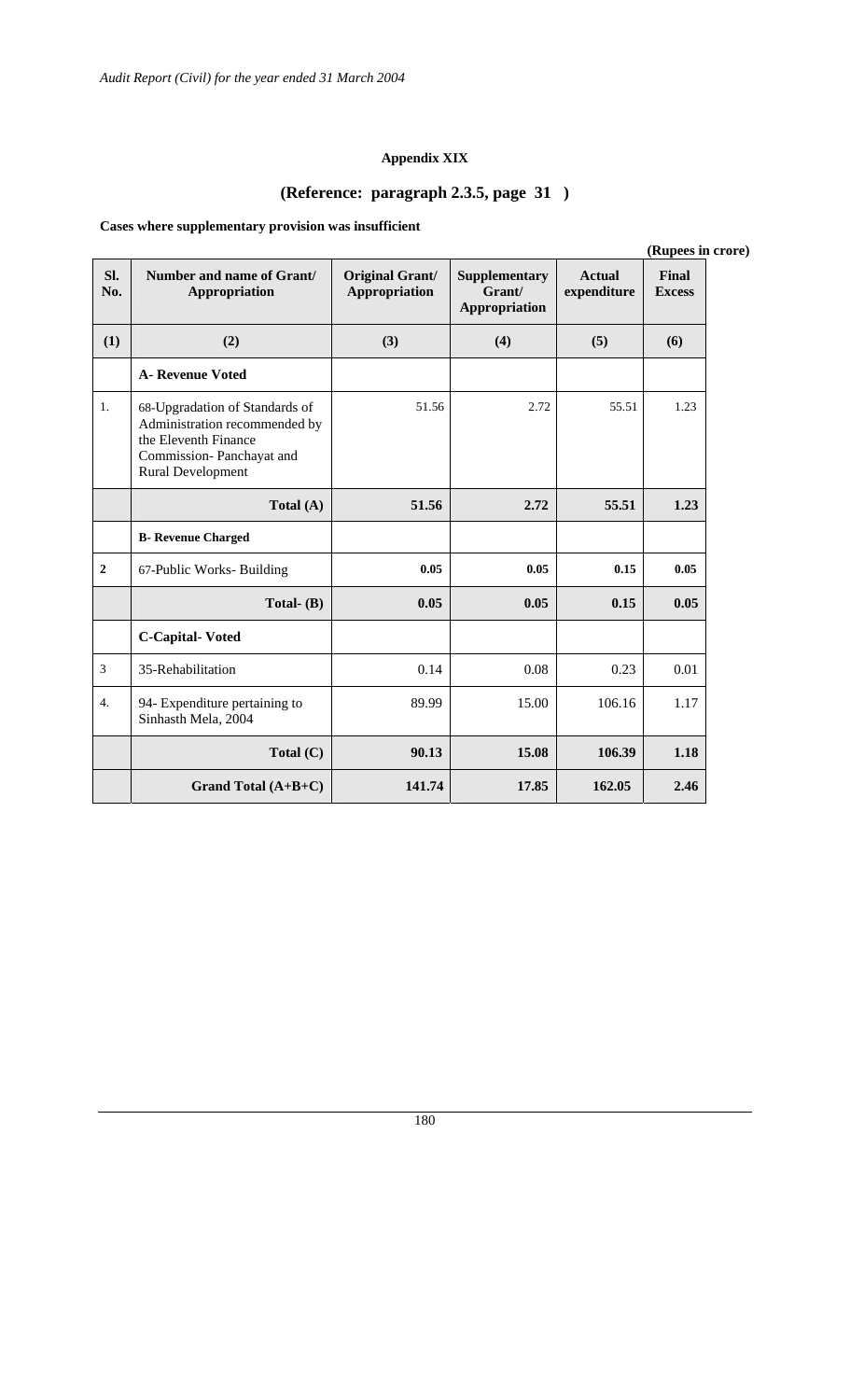#### **Appendix XX**

#### **(Reference: paragraph 2.3.7, page 32 )**

# **Injudicious/ Irregular/ Incorrect Re-appropriations/ Surrenders**

### **(a) Some of the cases in which funds were injudiciously withdrawn by re-appropriation/surrender, although accounts already showed excess over provision**

**(Rupees in crore)** 

| SI.<br>No. | <b>Description of Grant and Head of</b><br><b>Account</b>                                                         | Original<br>plus<br>supple<br>mentary<br>provision | <b>Actual</b><br>expendi<br>ture | <b>Excess</b><br>before<br>re-<br>approp<br>riation | Re-appro<br>priation/<br>surrender | Final<br>excess |
|------------|-------------------------------------------------------------------------------------------------------------------|----------------------------------------------------|----------------------------------|-----------------------------------------------------|------------------------------------|-----------------|
| (1)        | (2)                                                                                                               | (3)                                                | (4)                              | (5)                                                 | (6)                                | (7)             |
| 1          | --- Public Debt<br>6003-110-637- Ways and Means<br>Advances.                                                      | 4599.04                                            | 5063.48                          | 464.44                                              | $(-) 5.00$                         | 469.44          |
| 2.         | 23-Water Resources Department<br>2701-80-001-0101-3556-Headquarter<br>Establishment Unit-I                        | 24.00                                              | 25.53                            | 1.53                                                | $(-) 1.15$                         | 2.68            |
| 3.         | 23--Water Resources Department<br>2701-80-799-0101-9191-Stock.                                                    | 13.50                                              | 16.55                            | 3.05                                                | $(-) 9.90$                         | 12.95           |
| 4.         | 24-Public Works-Roads and Bridges<br>5054-04-800-0101-1513-Construction of<br>Major Roads of District.            | 7.37                                               | 7.62                             | 0.25                                                | $(-) 1.23$                         | 1.48            |
| 5.         | 41-Tribal areas sub-plan<br>31- Water Resources Department-<br>4702-796-800-0102-3828-Minor<br>Irrigation Scheme. | 12.52                                              | 15.15                            | 2.63                                                | $(-) 1.08$                         | 3.71            |

### **(b) Some of the cases, in which funds were withdrawn by re-appropriation/ surrender, in excess of available saving, resulting in final excess of more than Rs.5 lakh**

|                  |                                          |           |               |        |              | (Rupees in crore) |  |
|------------------|------------------------------------------|-----------|---------------|--------|--------------|-------------------|--|
| SI.              | <b>Description of Grant and Head of</b>  | Original  | <b>Actual</b> | Avail- | Reapprop     | Final             |  |
| No.              | <b>Account</b>                           | plus      | expendi       | able   | riation/     | excess            |  |
|                  |                                          | suppleme  | ture          | saving | surrender    |                   |  |
|                  |                                          | ntary     |               |        |              |                   |  |
|                  |                                          | provision |               |        |              |                   |  |
| (1)              | (2)                                      | (3)       | (4)           | (5)    | (6)          | (7)               |  |
| 1                | 01-General Administration.               | 3.99      | 2.89          | 1.10   | $(-) 1.33$   | 0.23              |  |
|                  | 2015-101-6262-State Election             |           |               |        |              |                   |  |
|                  | Commission.                              |           |               |        |              |                   |  |
| $\overline{2}$ . | $05$ -Jails                              | 65.22     | 55.56         | 9.66   | $(-)$ 10.91  | 1.25              |  |
|                  | 2056-101-938-Central and District Jails. |           |               |        |              |                   |  |
| 3.               | 12-Expenditure pertaining to Energy      | 486.00    | 240.22        | 245.78 | $(-)$ 403.36 | 157.58            |  |
|                  | Department                               |           |               |        |              |                   |  |
|                  | 2801-02-800-0101-7023-Financial          |           |               |        |              |                   |  |
|                  | Assistance to Madhya Pradesh State       |           |               |        |              |                   |  |
|                  | Electricity Board.                       |           |               |        |              |                   |  |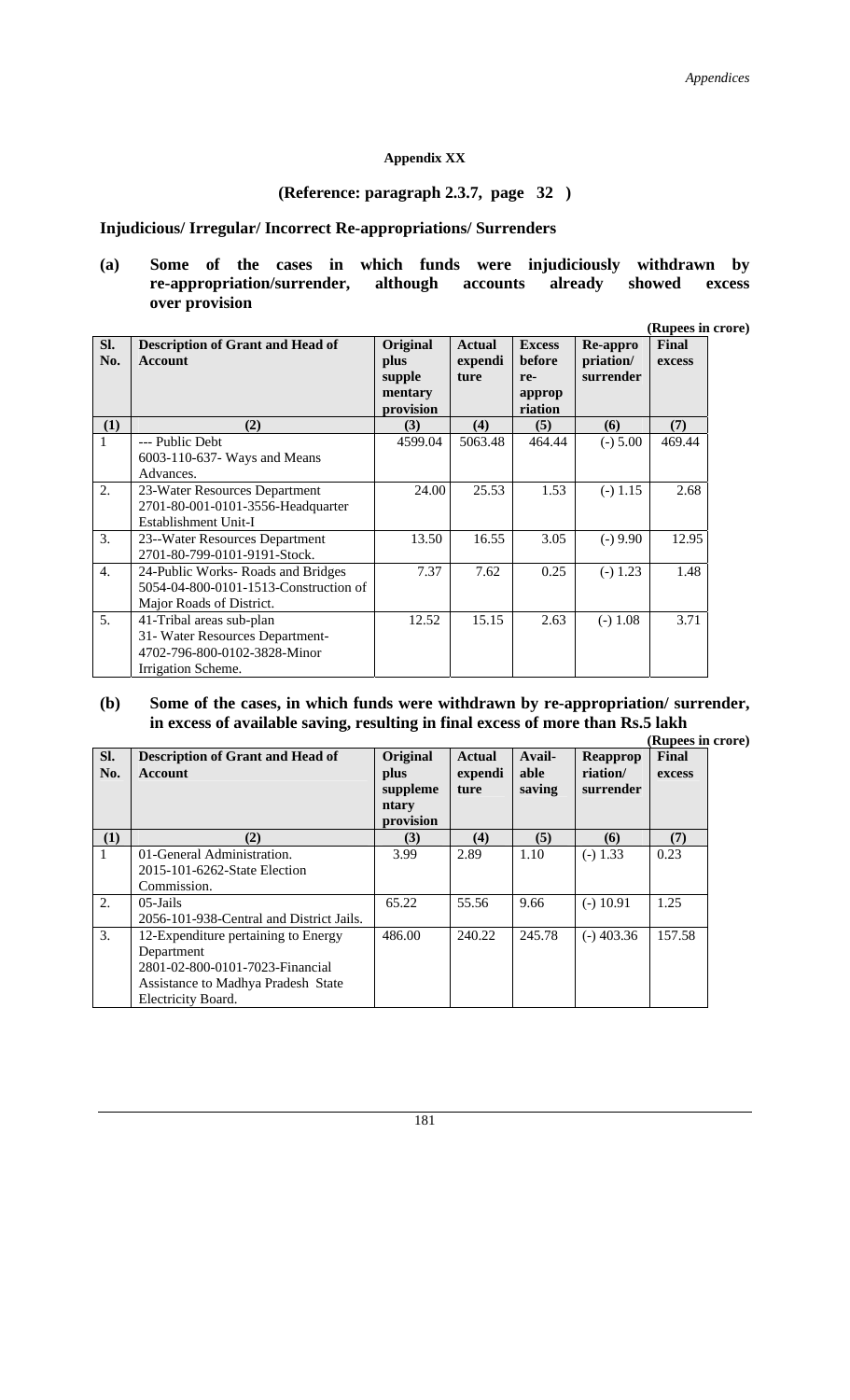|                  |                                                                                                                                                                   |        |       |       |             | (Rupees in crore) |
|------------------|-------------------------------------------------------------------------------------------------------------------------------------------------------------------|--------|-------|-------|-------------|-------------------|
| (1)              | (2)                                                                                                                                                               | (3)    | (4)   | (5)   | (6)         | (7)               |
| $\overline{4}$ . | 15-Financial assistance to Three Tier<br>Panchayati Raj Institutions under<br>Special Component Plan for Scheduled<br>Casts<br>22-Panchayat and Rural Development | 2.20   | 1.39  | 0.81  | $(-) 1.10$  | 0.29              |
|                  | Department.<br>2216-03-789-102-0803-8743-Pradhan<br>Mantri Gramodaya Yojna.                                                                                       |        |       |       |             |                   |
| 5                | 17- Co-operation.<br>2425-001-0101-123-Superintendance.                                                                                                           | 14.91  | 11.38 | 3.53  | $(-)$ 3.67  | 0.14              |
| 6.               | 21-Expenditure pertaining to Housing<br>and Environment Department<br>4217-01-051-0101-284-Non Residential<br>buildings.                                          | 3.50   | 2.55  | 0.95  | $(-) 1.23$  | 0.28              |
| 7.               | 33-Tribal Welfare<br>2225-02-277-3492-Middle Schools.                                                                                                             | 98.99  | 93.24 | 5.75  | $(-) 5.82$  | 0.07              |
| $\,8\,$          | 34-Social Welfare<br>2235-02-001-2322-Direction and<br>Administration.                                                                                            | 10.23  | 8.97  | 1.26  | $(-) 1.32$  | 0.06              |
| 9.               | 41-Tribal areas sub-plan<br>20- School Education Department.<br>2202-01-796-101-0702-8810-Sarva<br>Shiksha (Education for all) Abhiyan.                           | 135.86 | 45.31 | 90.55 | $(-) 93.14$ | 2.59              |
| 10.              | 48-Narmada Valley Development<br>2402-102-0701-7625-Supplementation-<br>Complementation of State efforts<br>through Work Plan. (Macro<br>Management)              | 7.00   | 3.10  | 3.90  | $(-)$ 3.98  | 0.08              |
| 11.              | 48-Narmada Valley Development<br>4701-01-233-0101-2433-Executive<br>Establishment.                                                                                | 5.93   | 4.98  | 0.95  | $(-) 1.80$  | 0.85              |
| 12.              | 48-Narmada Valley Development<br>4801-01-204-0101-2344- Construction<br>Works                                                                                     | 2.85   | 0.61  | 2.24  | $(-) 2.42$  | 0.18              |
| 13.              | 55-Expenditure pertaining to Women<br>and Child Welfare<br>2235-02-102-0801-5354-Integrated<br>Service Scheme (Under Externally<br>Aided Scheme)                  | 120.75 | 84.19 | 36.56 | $(-)$ 44.67 | 8.11              |
| 14.              | 55-Expenditure pertaining to Women<br>and Child Welfare<br>2235-02-103-0801-8687- Balika<br>Samriddhi Yojna.                                                      | 6.00   | 0.75  | 5.25  | $(-) 5.76$  | 0.51              |
| 15.              | 55-Expenditure pertaining to Women<br>and Child Welfare<br>4235-02-102-0701-5360-Construction of<br>Buildings for Anganwadi Centres.                              | 25.60  | 8.48  | 17.12 | $(-) 25.60$ | 8.48              |
| 16.              | 57-Externally Aided Projects pertaining<br>to Water Resources Department<br>4701-01-211-1201-541-Suspense                                                         | 2.00   | 0.34  | 1.66  | $(-) 1.81$  | 0.15              |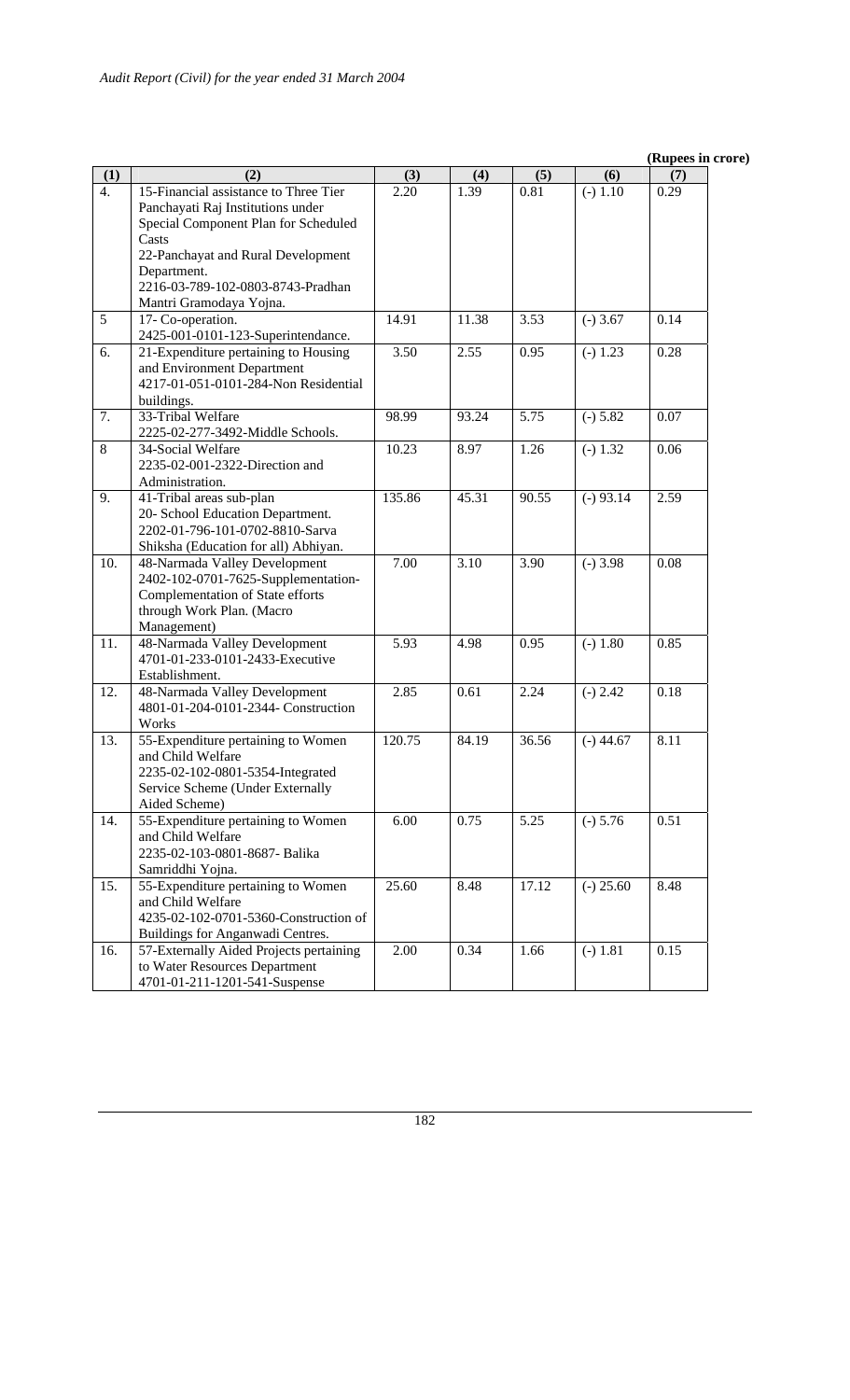|                   |                                                                                                                                                                                                                |                   |        |       |             | (Rupees in crore) |  |
|-------------------|----------------------------------------------------------------------------------------------------------------------------------------------------------------------------------------------------------------|-------------------|--------|-------|-------------|-------------------|--|
| (1)               | (2)                                                                                                                                                                                                            | (3)               | (4)    | (5)   | (6)         | (7)               |  |
| $\overline{17}$ . | 64-Special Component Plan for<br><b>Scheduled Castes</b><br>07-Revenue Department.                                                                                                                             | 1.66              | 0.81   | 0.85  | $(-) 1.40$  | 0.55              |  |
|                   | 2029-789-800-0103-8823-Grant to<br>allotees of Charnoi land for land<br>Development.                                                                                                                           |                   |        |       |             |                   |  |
| 18.               | 64-Special Component Plan for<br><b>Scheduled Castes</b><br>25- Scheduled Tribe, Scheduled Caste<br>Welfare Department.<br>2225-01-789-277-0103-4717-Scheduled<br>Caste Hostels.                               | 6.97              | 5.28   | 1.69  | $(-) 2.24$  | 0.55              |  |
| 19.               | 64-Special Component Plan for<br><b>Scheduled Castes</b><br>25- Scheduled Tribe, Scheduled Caste<br>Welfare Department.<br>2225-01-789-277-0103-8829-<br>Residential Schools for talented<br>students of SC/ST | 2.83              | 0.60   | 2.23  | $(-) 2.50$  | 0.27              |  |
| 20.               | 64-Special Component Plan for<br><b>Scheduled Castes</b><br>31-Water Resources Department.<br>4702-789-800-0103-3828-Minor<br>Irrigation Scheme.                                                               | 4.97              | 3.06   | 1.91  | $(-) 3.00$  | 1.09              |  |
| 21.               | 67-Public Works-Buildings-<br>2216-01-106-184-Other Maintenance<br>Works.                                                                                                                                      | 2.45              | 0.91   | 1.54  | $(-) 2.19$  | 0.65              |  |
| 22.               | 72-Expenditure pertaining to Gas<br><b>Tragedy Relief Works</b><br>2210-01-001-6016- Jawahar Lal Nehru<br>Hospital.                                                                                            | $\overline{5.00}$ | 4.00   | 1.00  | $(-) 1.09$  | 0.09              |  |
| 23.               | 81-Financial assistance to Urban Bodies<br>3604-107-8018-Grant in Aid to Urban<br>Local Bodies Equal to Income received<br>from Entry Tax.                                                                     | 354.71            | 308.86 | 45.85 | $(-) 56.75$ | 10.90             |  |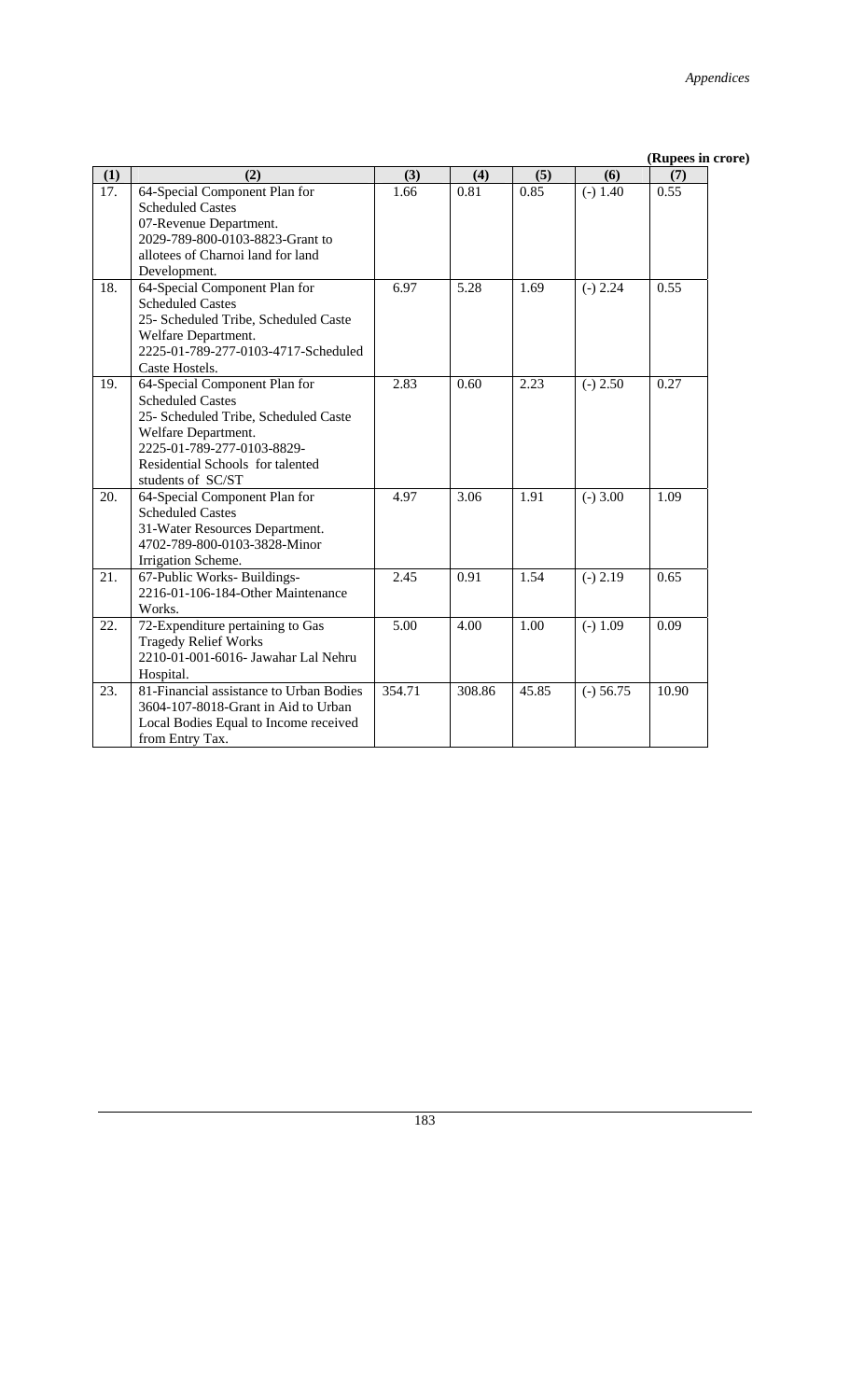|            |                                                                                                                                              |                                                  |                                   |                                 |                             | (Rupees in crore)      |  |
|------------|----------------------------------------------------------------------------------------------------------------------------------------------|--------------------------------------------------|-----------------------------------|---------------------------------|-----------------------------|------------------------|--|
| SI.<br>No. | <b>Description of Grant and Head of</b><br>account                                                                                           | Original<br>plus supple-<br>mentary<br>provision | <b>Actual</b><br>expen-<br>diture | Avail-<br>able<br><b>Saving</b> | $Re-$<br>appro-<br>priation | Final<br><b>Saving</b> |  |
| (1)        | (2)                                                                                                                                          | (3)                                              | (4)                               | (5)                             | (6)                         | (7)                    |  |
| 1.         | 03-Police<br>2055-104-4492-General Expenditure<br>(Special Police)                                                                           | 202.66                                           | 183.56                            | 19.10                           | $+3.72$                     | 22.82                  |  |
| 2.         | 03-Police<br>2055-109-4491-General Expenditure<br>(District Establishment)                                                                   | 442.00                                           | 409.37                            | 32.63                           | $+2.00$                     | 34.63                  |  |
| 3.         | 12-Expenditure pertaining to Energy<br>Department<br>2801-02-800-7023-Financial<br>Assistance to Madhya .Pradesh State<br>Electricity Board. | 856.83                                           | 807.17                            | 49.66                           | $+194.00$                   | 243.66                 |  |

# **(c) Unnecessary augmentation of funds, despite available saving.**

# **(d) Funds augmented by re-appropriation, more than the amount required to cover the excess.**

|                |                                                                                                                                                                                                      |                                                          |                                   |                                                      |                           | (Rupees in crore) |
|----------------|------------------------------------------------------------------------------------------------------------------------------------------------------------------------------------------------------|----------------------------------------------------------|-----------------------------------|------------------------------------------------------|---------------------------|-------------------|
| Sl.<br>No.     | <b>Description of Grant and Head of</b><br>account                                                                                                                                                   | Original<br>plus<br>supple-<br>mentary<br>provi-<br>sion | <b>Actual</b><br>expen-<br>diture | <b>Excess</b><br>before<br>re-<br>appro-<br>priation | Re-<br>appro-<br>priation | Final<br>saving   |
| (1)            | (2)                                                                                                                                                                                                  | (3)                                                      | (4)                               | (5)                                                  | (6)                       | (7)               |
| $\mathbf{1}$   | 12-Expenditure pertaining to Energy<br>Department<br>2801-80-101-5855-Assistance to<br>M.P.E.B. for free supply of Electricity to<br>one point connection and 5 H.P.<br>Agriculture Pumps/Threshars. | 60.00                                                    | 104.73                            | 44.73                                                | $+60.00$                  | 15.27             |
| $\overline{2}$ | 33-Tribal Welfare<br>2225-02-277-1395-Hostels.                                                                                                                                                       | 21.62                                                    | 23.89                             | 2.27                                                 | $+2.76$                   | 0.49              |
| 3              | 41-Tribal areas sub-plan<br>25- Scheduled Tribe, Scheduled Caste<br>Welfare Department.<br>2225-02-796-277-0102-2773-Primary<br>Schools.                                                             | 31.44                                                    | 36.82                             | 5.38                                                 | $+6.84$                   | 1.46              |
| $\overline{4}$ | 41-Tribal areas sub-plan<br>27- Narmada Valley Development<br>Department.<br>4701-03-796-201-0102-5223- Man<br>project (NABARD)                                                                      | 4.40                                                     | 11.65                             | 7.25                                                 | $+10.09$                  | 2.84              |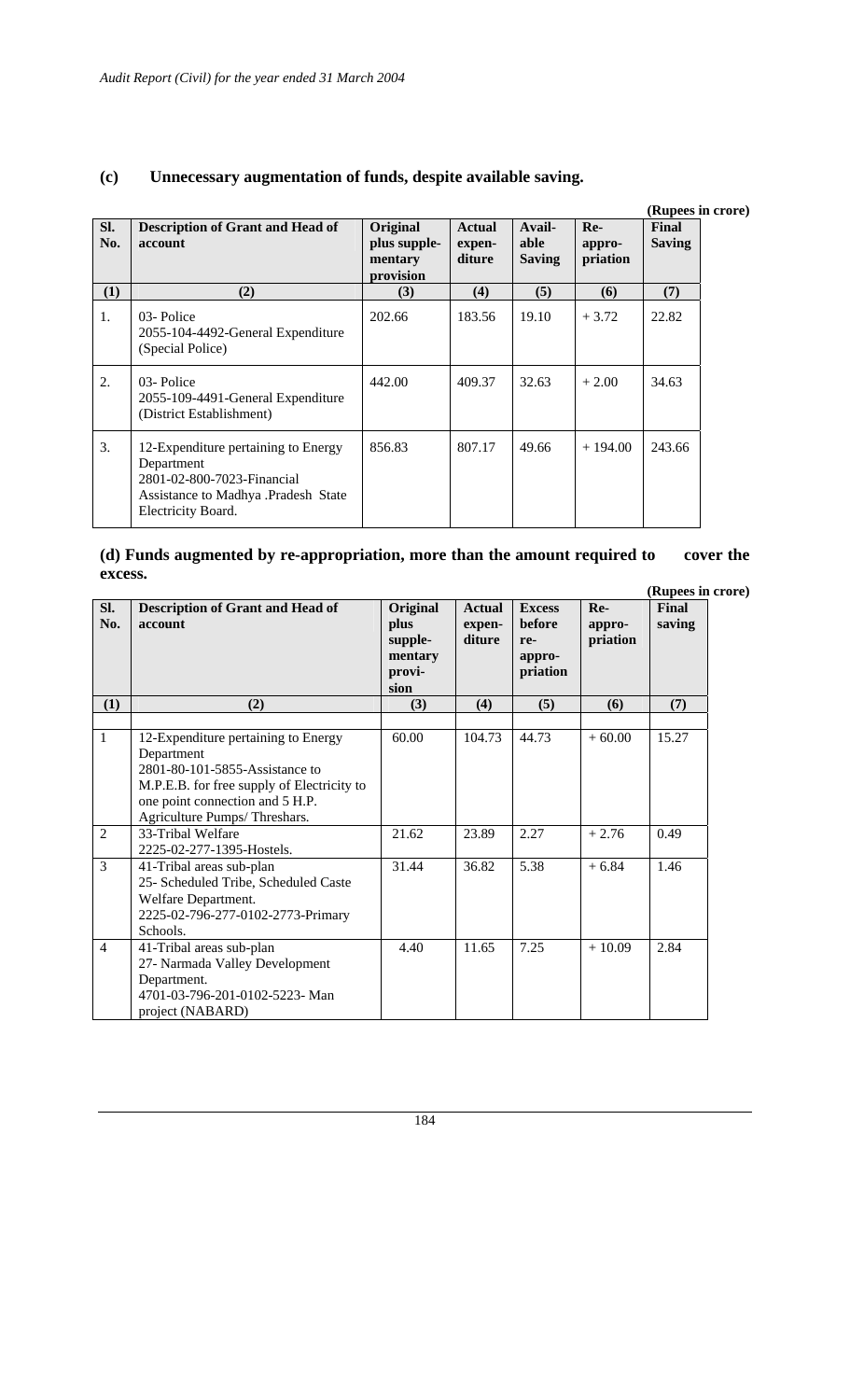|                |                                                                                                                                                                                                                   |         |       |      |         | (Rupees in crore) |
|----------------|-------------------------------------------------------------------------------------------------------------------------------------------------------------------------------------------------------------------|---------|-------|------|---------|-------------------|
| (1)            | (2)                                                                                                                                                                                                               | (3)     | (4)   | (5)  | (6)     | (7)               |
| 5              | 41-Tribal areas sub-plan<br>27- Narmada Valley Development<br>Department.<br>4701-03-796-202-0102-4647-Jobat Project<br>(NABARD)                                                                                  | 43.05   | 45.18 | 2.13 | $+3.12$ | 0.99              |
| 6              | 48-Narmada Valley Development<br>4701-01-241-0101-2428-Executive<br>Establishment Unit I and II.                                                                                                                  | 4.03    | 5.92  | 1.89 | $+9.81$ | 7.92              |
| $\overline{7}$ | 48-Narmada Valley Development<br>4801-01-206-0101-3419-Machinery and<br>Equipment.                                                                                                                                | 3.72    | 8.47  | 4.75 | $+5.81$ | 1.06              |
| $\,8\,$        | 48-Narmada Valley Development<br>4801-80-800-0101-2422-Excecutive<br>Establishment (Chief Engineer Lower<br>Narmada Project)                                                                                      | 1.00    | 1.80  | 0.80 | $+1.75$ | 0.95              |
| 9              | 55-Expenditure pertaining to Women and<br>Child Welfare<br>2235-02-102-0801-9130-Supervision of<br>Integrated Child Development Services.                                                                         | 0.59    | 2.85  | 2.26 | $+2.35$ | 0.09              |
| 10             | 64-Special Component Plan for Scheduled<br>Castes<br>25- Scheduled Tribe, Scheduled Caste<br>Welfare Department.<br>2225-01-789-800-0803-5089-Dignity<br>Scheme of Releasing and Rehabilitation of<br>Scavangers. | -Token- | 8.29  | 8.29 | $+9.29$ | 1.00              |
| 11             | 75-NABARD Aided Projects pertaining to<br><b>Water Resources Department</b><br>4701-03-243-0101-2897-Dam and<br>Appurtenant Works.                                                                                | 5.00    | 6.91  | 1.91 | $+2.00$ | 0.09              |
| 12             | 82-Financial assistance to Tribal Area Sub-<br>Plan-Three Tier Panchayati Raj Institutions<br>25- Scheduled Tribe, Scheduled Caste<br>Welfare Department.<br>2225-02-796-277-0102-1392-Scholarships/<br>Stipends. | 5.75    | 7.36  | 1.61 | $+2.61$ | 1.00              |
| 13             | 82-Financial Assistance to Tribal Area sub-<br>plan-Three Tier Panchayati Raj Institutions<br>25- Scheduled Tribe, Scheduled Caste<br>Welfare Department.<br>2225-02-796-277-0102-2773- Primary<br>Schools.       | 15.06   | 16.65 | 1.59 | $+3.21$ | 1.62              |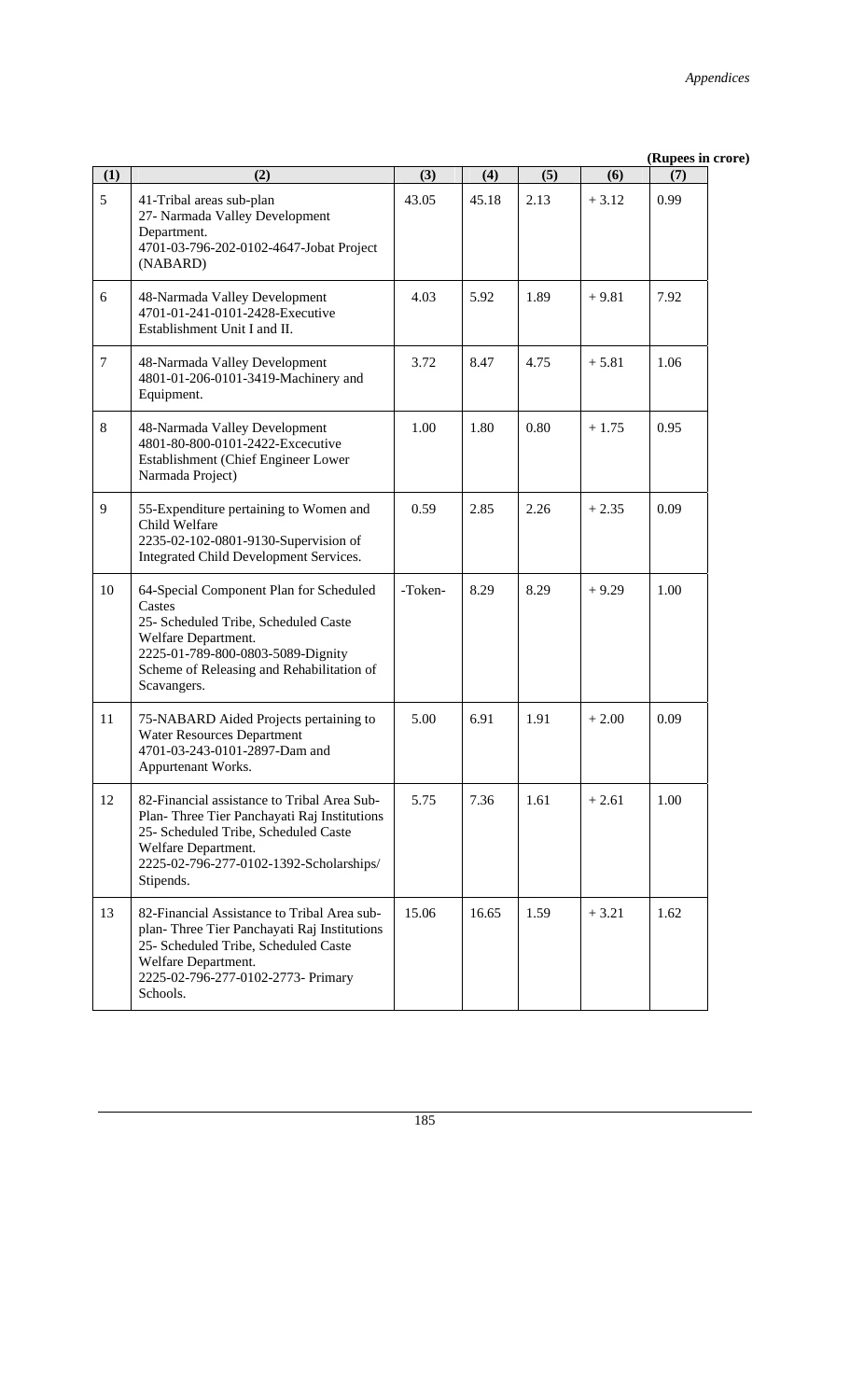#### **(Rupees in crore)**

| (1) | (2)                                                                                                                                                                                                                                      | (3)  | (4)   | (5)  | (6)     | (7)  |
|-----|------------------------------------------------------------------------------------------------------------------------------------------------------------------------------------------------------------------------------------------|------|-------|------|---------|------|
| 14  | 82-Financial Assistance to Tribal Area sub-<br>plan-Three Tier Panchayati Raj Institutions<br>25- Scheduled Tribe, Scheduled Caste<br>Welfare Department.<br>2225-02-796-277-0102-5095- Maintenance<br>and furnishing of Ashram/Hostels. | 0.90 | 5.76  | 4.86 | $+5.32$ | 0.46 |
| 15  | 82-Financial Assistance to Tribal Area sub-<br>plan-Three Tier Panchayati Raj Institutions<br>25- Scheduled Tribe, Scheduled Caste<br>Welfare Department.<br>2225-02-796-277-0102-8805-Scholarship to<br>Girls upto Primary Level.       | 9.95 | 10.79 | 0.84 | $+1.54$ | 0.70 |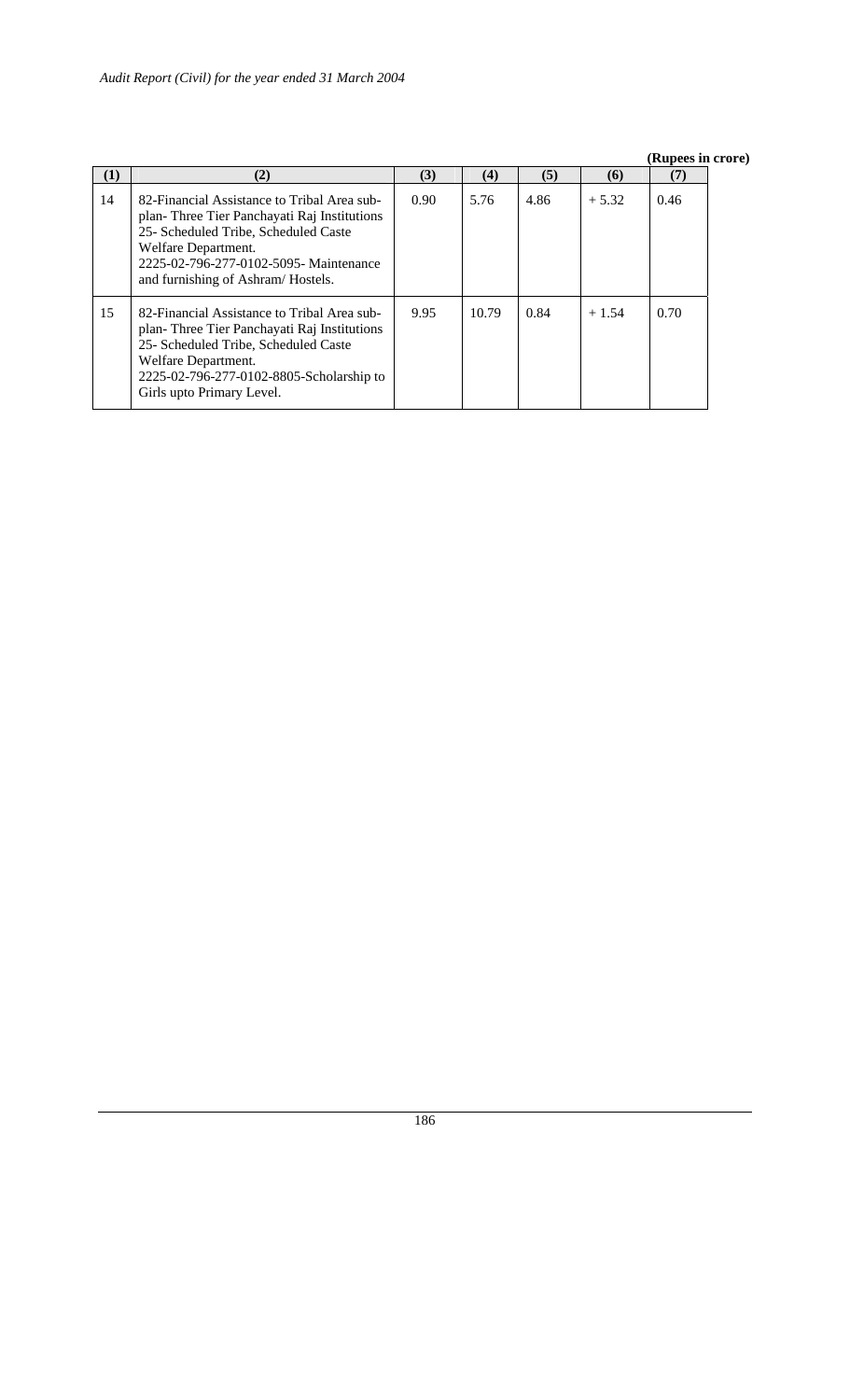# **Appendix XXI**

# **(Reference : Paragraph 2.3.8 , page 32)**

# **Non-surrender of significant savings (Rs. 5 crore and above)**

|                   |                                                                                                                            |                                     | (Rupees in crore)                                                               |
|-------------------|----------------------------------------------------------------------------------------------------------------------------|-------------------------------------|---------------------------------------------------------------------------------|
| SI.<br>No.        | Number and name of Grant/Appropriation                                                                                     | <b>Total</b><br>available<br>saving | <b>Amount not</b><br>surrendered<br>(percentage to total<br>saving in brackets) |
| (1)               | (2)                                                                                                                        | (3)                                 | (4)                                                                             |
|                   | <b>A</b> - Revenue- Voted                                                                                                  |                                     |                                                                                 |
| 1.                | 01-General Administration                                                                                                  | 18.38                               | 7.76 (42.2)                                                                     |
| $\overline{2}$ .  | 03-Police                                                                                                                  | 124.14                              | 119.47 (96.2)                                                                   |
| 3.                | 06- Expenditure pertaining to Finance<br>Department                                                                        | 438.83                              | 438.54 (99.9)                                                                   |
| 4                 | 07-Expenditure pertaining to Commercial<br>Tax Department                                                                  | 26.12                               | 13.06 (50)                                                                      |
| 5                 | 08-Land Revenue and District<br>Administration                                                                             | 55.24                               | 55.01 (99.6)                                                                    |
| 6.                | 11- Expenditure pertaining to Commerce and<br><b>Industry Department</b>                                                   | 16.12                               | 16.07(99.7)                                                                     |
| 7.                | 12-Expenditure pertaining to Energy<br>Department                                                                          | 113.92                              | 113.49 (99.6)                                                                   |
| 8.                | 13-Agriculture                                                                                                             | 92.59                               | 92.59 (100)                                                                     |
| 9                 | 14-Expenditure pertaining to Animal<br><b>Husbandry Department</b>                                                         | 14.10                               | 14.10 (100)                                                                     |
| 10                | 15- Financial Assistance to Three Tier<br>Panchayati Raj Institutions under special<br>component plan for Scheduled Castes | 25.92                               | 12.72(49.1)                                                                     |
| 11                | 18-Labour                                                                                                                  | 13.96                               | 7.48(53.6)                                                                      |
| $\overline{12}$ . | 19- Public Health and Family Welfare                                                                                       | 137.30                              | 112.20 (81.7)                                                                   |
| 13                | 20-Public Health Engineering                                                                                               | 26.58                               | 26.58 (100)                                                                     |
| 14                | 24-Public Works-Roads and Bridges                                                                                          | 80.54                               | 80.54 (100)                                                                     |
| 15                | 29-Administration of Justice and<br>Elections                                                                              | 60.11                               | 17.36(28.9)                                                                     |
| 16.               | 30-Expenditure pertaining to Panchayat and Rural<br><b>Development Department</b>                                          | 10.43                               | 6.92(66.3)                                                                      |
| 17.               | 41- Tribal Areas Sub-Plan                                                                                                  | 268.41                              | 134.62 (50.2)                                                                   |
| 18.               | 44-Higher Education                                                                                                        | 52.61                               | 52.61 (100)                                                                     |
| 19.               | 47-Technical Education and Man-Power<br><b>Planning Department</b>                                                         | 33.88                               | 11.76(34.7)                                                                     |
| 20.               | 64-Special Component Plan for Scheduled Castes                                                                             | 118.07                              | 27.54 (23.3)                                                                    |
| 21                | 66-Welfare of Backward Classes                                                                                             | 8.43                                | 8.43 (100)                                                                      |
| 22                | 67-Public Works- Buildings                                                                                                 | 10.42                               | 7.22(69.3)                                                                      |
| 23.               | 79-Expenditure pertaining to Medical Education<br>Department                                                               | 20.22                               | 20.22 (100)                                                                     |
| 24.               | 80-Financial Assistance to Three Tier Panchayati<br>Raj Institutions                                                       | 89.97                               | 48.15(53.5)                                                                     |
| 25.               | 81- Financial assistance to Urban Bodies                                                                                   | 160.33                              | 18.54 (11.6)                                                                    |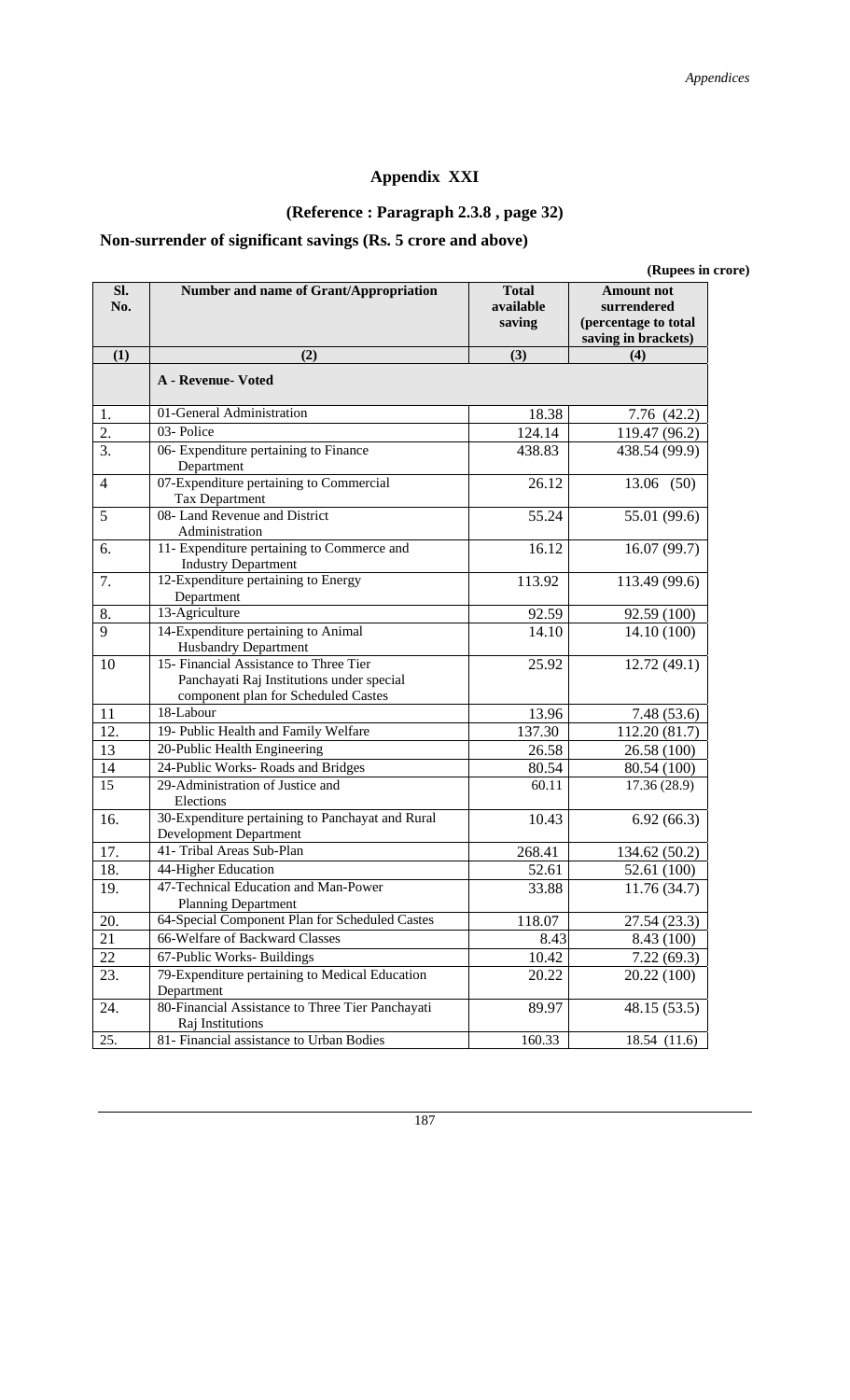#### **(Rupees in crore)**

| (1)      | (2)                                                                                                   | (3)           | (4)                      |
|----------|-------------------------------------------------------------------------------------------------------|---------------|--------------------------|
| 26.      | 82- Financial Assistance to Tribal Area Sub Plan-                                                     | 50.44         | 21.35 (42.3)             |
|          | Three Tier Panchayati Raj Institutions                                                                |               |                          |
| 27       | 85-Upgradation of Standards of Administration                                                         | 7.15          | 6.29(88)                 |
|          | recommended by the Eleventh Finance Commission-                                                       |               |                          |
|          | Police                                                                                                |               |                          |
| 28       | 93-Expenditure pertaining to Accelerated Energy                                                       | 28.98         | 28.98 (100)              |
|          | Department                                                                                            |               |                          |
| 29       | 94-Expenditure pertaining to Sinhasth Mela, 2004                                                      | 7.93          | 7.93 (100)               |
|          | Total (A)                                                                                             | 2111.12       | 1527.53                  |
|          | B- Revenue- Charged                                                                                   |               |                          |
| 30       | -- Interest Payments and Servicing of Debt.                                                           | 250.58        | 250.47 (99.9)            |
|          | Total (B)                                                                                             | 250.58        | 250.47                   |
|          | <b>C</b> - Capital-Voted                                                                              |               |                          |
| 31       | 06-Expenditure pertaining to Finance Department                                                       | 8.71          | 7.96 (91.4)              |
| 32       | 07-Expenditure pertaining to Commercial Tax                                                           | 6.38          | 6.17(96.7)               |
|          | Department                                                                                            |               |                          |
| 33       | 11-Expenditure pertaining to Commerce and Industry                                                    | 12.00         | 11.34 (94.5)             |
|          | Department                                                                                            |               |                          |
| 34.      | 12- Expenditure pertaining to Energy Department                                                       | 633.19        | 633.19 (100)             |
| 35       | 17-Co-operation                                                                                       | 53.53         | 8.36 (15.6)              |
| 36.      | 19-Public Health and Family Welfare                                                                   | 5.11          | 5.11 (100)               |
| 37       | 20-Public Health Engineering                                                                          | 6.23          | $6.23$ $(100)$           |
| 38       | 23-Water Resources Department                                                                         | 84.01         | 70.82 (84.3)             |
| 39       | 24-Public Works-Roads and Bridges                                                                     | 178.81        | 166.33 (93)              |
| 40.      | 30-Expenditure pertaining to Panchayat and Rural                                                      | 250.91        | 250.90 (99.9)            |
|          | <b>Development Department</b>                                                                         |               |                          |
| 41       | 42-Public Works relating to Tribal Areas Sub-Plan-                                                    | 34.85         | 31.61 (90.7)             |
|          | Roads and Bridges                                                                                     |               |                          |
| 42<br>43 | 45-Minor Irrigation Works                                                                             | 19.61         | 17.85 (91)               |
|          | 48-Narmada Valley Development                                                                         | 507.32        | 138.89 (27.4)            |
| 44<br>45 | 60-Expenditure pertaining to District Plan Schemes<br>64- Special Component Plan for Scheduled Castes | 7.17<br>39.88 | 7.17(100)<br>24.37(61.1) |
| 46       | 67-Public Works-Buildings                                                                             | 29.94         | 29.94 (100)              |
| 47       | 75-NABARD Aided Projects pertaining to Water                                                          | 14.57         | 13.24 (90.9)             |
|          | <b>Resources Department</b>                                                                           |               |                          |
| 48       | 84-Upgradation of Standards of Administration                                                         | 14.13         | 14.13 (100)              |
|          | recommended by the Eleventh Finance Commission-                                                       |               |                          |
|          | Revenue                                                                                               |               |                          |
| 49       | 93-Expenditure pertaining to Accelerated Energy                                                       | 28.98         | 28.98 (100)              |
|          | Development                                                                                           |               |                          |
|          | Total (C)                                                                                             | 1935.33       | 1472.59                  |
|          | D- Capital Charged                                                                                    |               |                          |
| 50       | -- Public Debt                                                                                        | 913.55        | 913.55 (100)             |
|          | Total (D)                                                                                             | 913.55        | 913.55                   |
|          | Grand Total (A+B+C)                                                                                   | 5210.58       | 4164.14                  |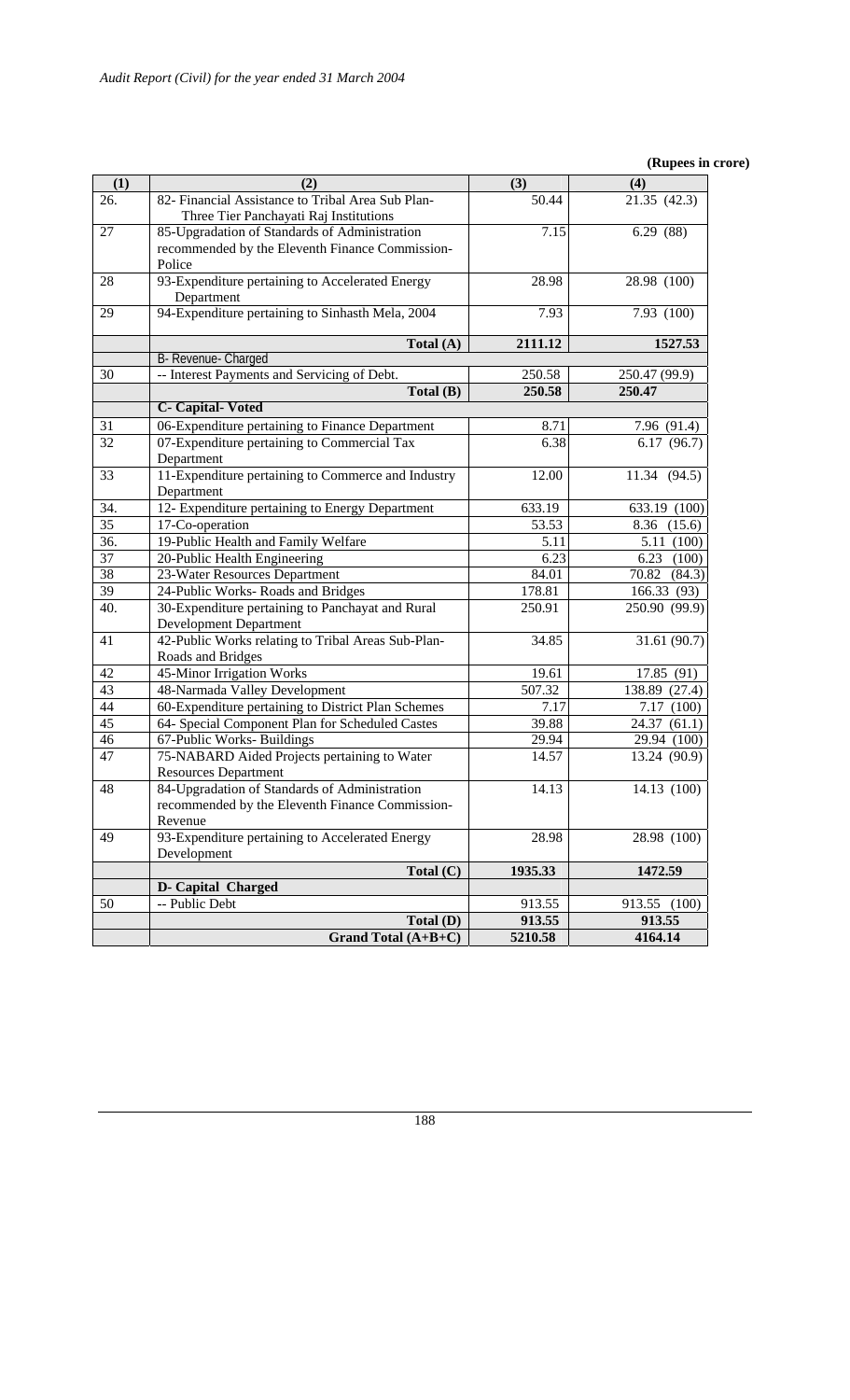# **Appendix XXII**

# **(Reference:- Paragraph 2.3.9 , page 32 )**

# *Cases of injudicious surrender*

**(Rupees in crore)** 

| Sl.            | <b>Number and name of Grant/Appropriation</b>         | <b>Available Saving</b> | <b>Amount</b>      |
|----------------|-------------------------------------------------------|-------------------------|--------------------|
| No.            |                                                       |                         | <b>Surrendered</b> |
|                | <b>A-Revenue Voted</b>                                |                         |                    |
| $\mathbf{1}$   | $05$ -Jail                                            | 10.67                   | 11.46              |
| $\overline{2}$ | 23-Water Resources Department                         | 13.89                   | 17.48              |
| $\overline{3}$ | 26-Expenditure pertaining to Culture Department       | 3.66                    | 3.80               |
| $\overline{4}$ | 27-School Education                                   | 174.63                  | 191.39             |
| $\overline{5}$ | 39-Expenditure pertaining to Food, Civil Supplies and | 171.17                  | 171.21             |
|                | <b>Consumer Protection Department</b>                 |                         |                    |
| 6              | 45-Minor Irrigation Works                             | 20.89                   | 21.12              |
| $\tau$         | 48- Narmada Valley Development                        | 3.97                    | 3.98               |
| 8              | 55-Expenditure pertaining to Women and Child          | 89.74                   | 96.75              |
|                | Welfare                                               |                         |                    |
| 9              | 56-Rural Industries                                   | 7.44                    | 8.22               |
| 10             | 61-Externally Aided Projects pertaining to Public     | 0.12                    | 0.33               |
|                | Health and Family Welfare                             |                         |                    |
| 11             | 65-Aviation Department                                | 1.92                    | 2.10               |
| 12             | 72-Expenditure pertaining to Gas Tragedy Relief       | 18.32                   | 18.42              |
|                | Works                                                 |                         |                    |
|                | Total $(A)$                                           | 516.42                  | 546.26             |
|                | <b>B-Revenue Charged</b>                              |                         |                    |
| 13             | 01-General Administration                             | 1.06                    | 1.07               |
|                | Total(B)                                              | 1.06                    | 1.07               |
|                | <b>C-Capital Voted</b>                                |                         |                    |
| 14             | 41-Tribal areas sub-plan                              | 44.76                   | 46.04              |
| 15             | 55-Expenditure pertaining to Women and Child          | 14.42                   | 25.90              |
|                | Welfare                                               |                         |                    |
|                | Total $(C)$                                           | 59.18                   | 71.94              |
|                | D-Capital-Charged                                     |                         |                    |
| 16             | 45-Minor Irrigation Works-                            | 0.01                    | 0.04               |
|                | Total (D)                                             | 0.01                    | 0.04               |
|                | Grand Total $(A+B+C+D)$                               | 576.67                  | 619.31             |

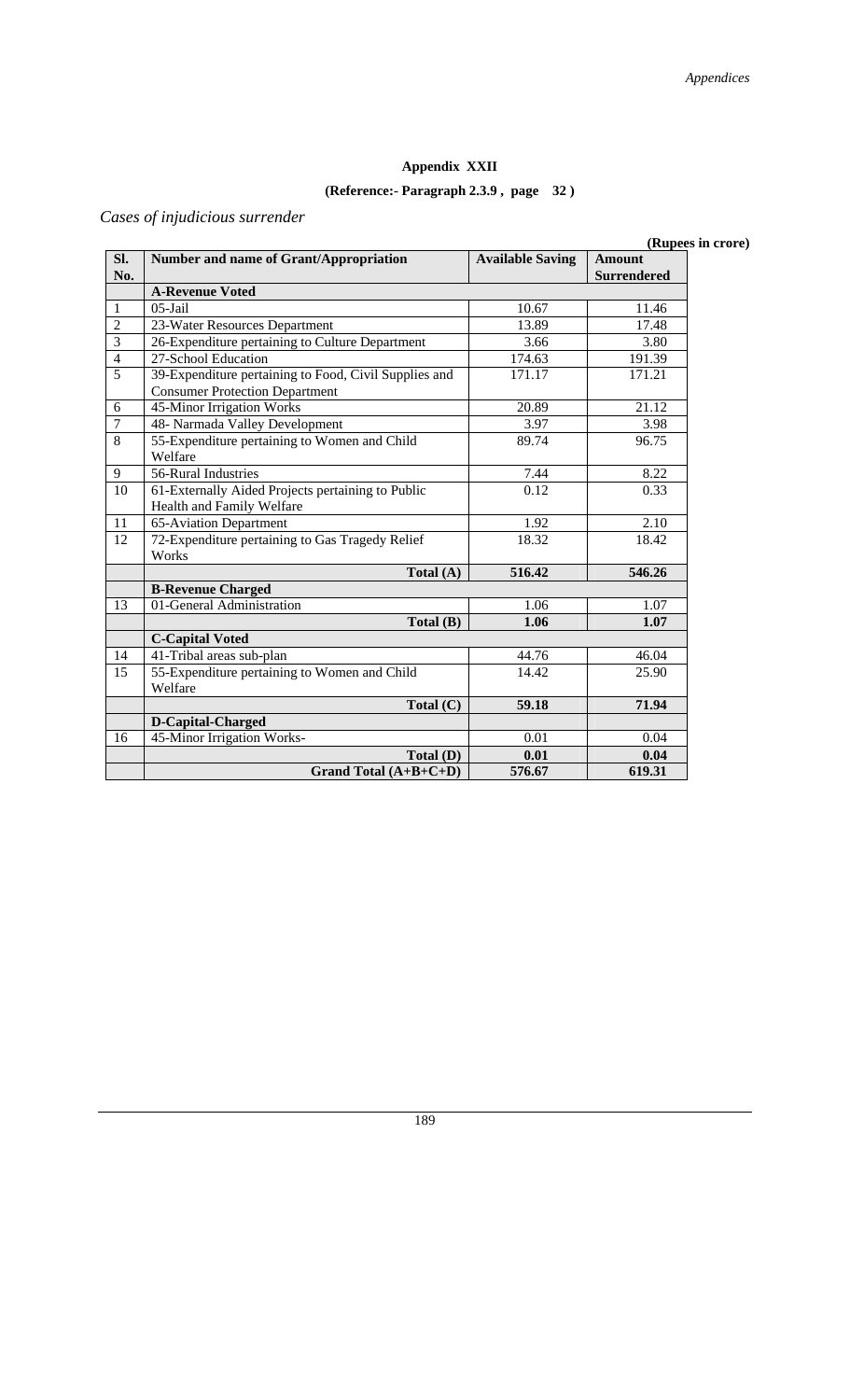# **Appendix XXIII**

# **(Reference : Paragraph 2.3.9 , page 32)**

# **Cases of injudicious/ unrealistic surrender**

|                |                                                                                                                                    |                                          |                              | (Rupees in crore) |
|----------------|------------------------------------------------------------------------------------------------------------------------------------|------------------------------------------|------------------------------|-------------------|
| Sl.<br>No.     | <b>Grant Number and Name</b>                                                                                                       | <b>Excess over</b><br><b>Expenditure</b> | Amount<br><b>Surrendered</b> |                   |
|                | <b>A-Revenue-Voted</b>                                                                                                             |                                          |                              |                   |
| 1.             | 68-Upgradation of Standards of Administration<br>recommended by the Eleventh Finance<br>Commission-Panchayat and Rural Development | 1.24                                     | 0.15                         |                   |
|                | <b>Total-A</b>                                                                                                                     | 1.24                                     | 0.15                         |                   |
|                | <b>B-Capital-Voted</b>                                                                                                             |                                          |                              |                   |
| $\mathfrak{D}$ | 35-Rehabilitation                                                                                                                  | 0.01                                     | 0.02                         |                   |
| 3              | 94-Expenditure pertaining to Simhastha Mela, 2004                                                                                  | 1.17                                     | 0.04                         |                   |
|                | <b>Total-B</b>                                                                                                                     | 1.18                                     | 0.06                         |                   |
|                | Grand Total- $(A+B)$                                                                                                               | 2.42                                     | 0.21                         |                   |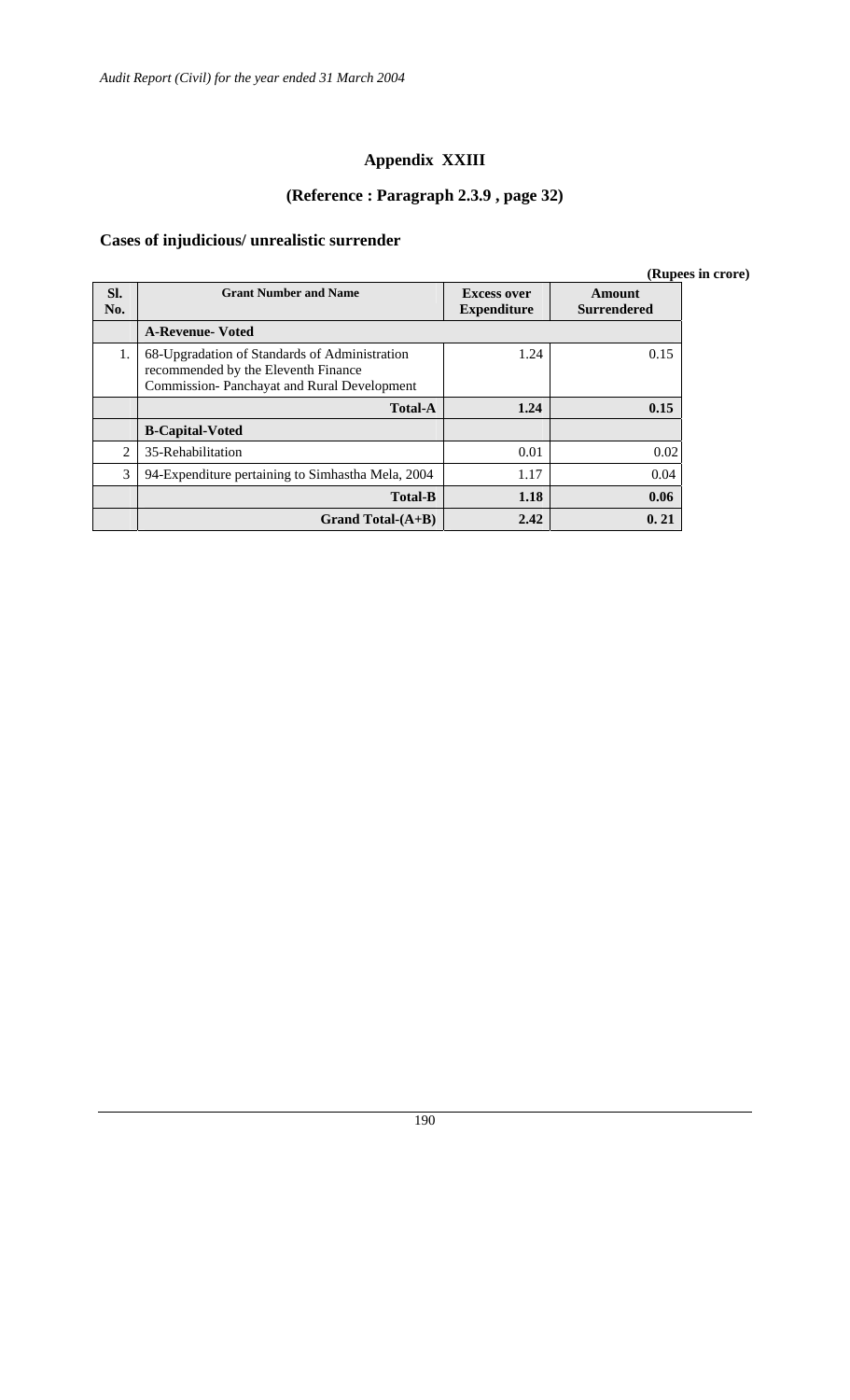# **Appendix XXIV**

# **(Reference : Paragraph 2.3.10, page 33 )**

# **Expenditure incurred without budget provision**

|                |                                                       |                                                                               | (Rupees in lakh)                |
|----------------|-------------------------------------------------------|-------------------------------------------------------------------------------|---------------------------------|
| SI.<br>No.     | No. and name of<br><b>Grant/Appropriation</b>         | <b>Head of Account</b>                                                        | <b>Amount of</b><br>expenditure |
|                | <b>A-Capital Voted</b>                                |                                                                               |                                 |
| 1              | 06-Expenditure<br>pertaining to Finance<br>Department | 7610-202-5297-Advances to other<br>Government Servants.                       | 51.57                           |
| $\mathfrak{D}$ | 06-Expenditure<br>pertaining to Finance<br>Department | 7610-203-9267-Advances for purchase of<br>other conveyances.                  | 0.46                            |
| 3              | 06-Expenditure<br>pertaining to Finance<br>Department | 7610-800-0525-Other Miscellaneous<br>Advances.                                | 17.42                           |
| $\overline{4}$ | 06-Expenditure<br>pertaining to Finance<br>Department | 7610-800-8086-Medical Advances.                                               | 0.68                            |
|                |                                                       | Total $(A)$                                                                   | 70.13                           |
|                | <b>B-Capital- Charged</b>                             |                                                                               |                                 |
| 5              | -Public Debt                                          | 6003-106-5044-Compensation and other<br>Bonds- (5% Urban Land Ceiling; 1976). | 1.75                            |
|                |                                                       | Total (B)                                                                     | 1.75                            |
|                |                                                       | <b>Grand Total (A+B)</b>                                                      | 71.88                           |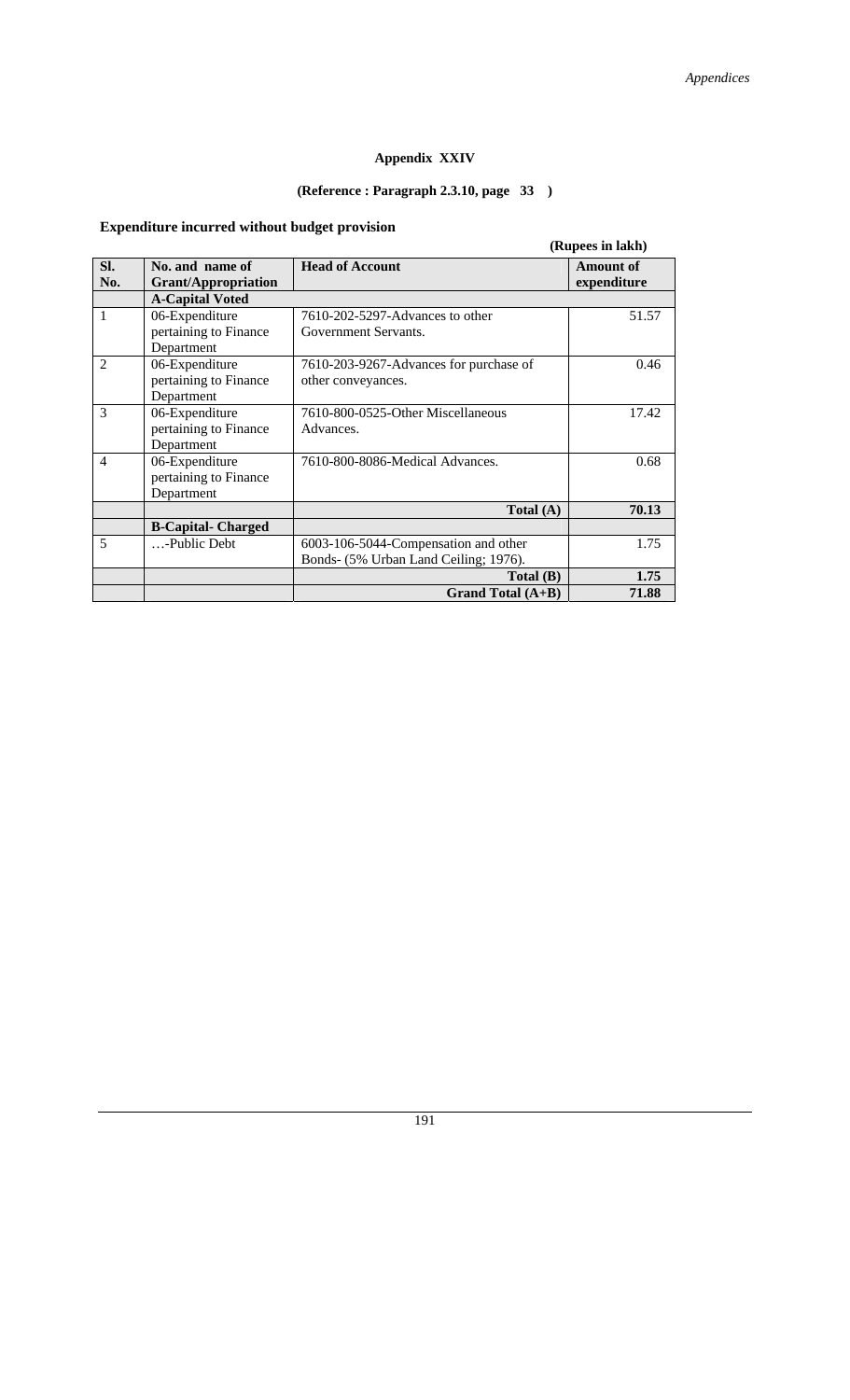#### **Appendix XXV**

# **(Reference Paragraph 2. 4, page 33 )**

# **Non-reconciliation of expenditure figures for 2003-04**

|              |                                  |                                                       |                                                                   | (Rupees in crore) |
|--------------|----------------------------------|-------------------------------------------------------|-------------------------------------------------------------------|-------------------|
| Sl.<br>No.   | <b>Head of</b><br><b>Account</b> | <b>Grant Numbers</b>                                  | <b>Amount of expenditure</b><br>not reconciled during the<br>year |                   |
| 1.           | 2.                               | 3.                                                    | 4.                                                                |                   |
| 1.           | 2030                             | 07                                                    | 60.37                                                             |                   |
| 2.           | 2053                             | 08, 50                                                | 13.53                                                             |                   |
| 3.           | 2054                             | 06, 32, 89                                            | 27.48                                                             |                   |
| 4.           | 2059                             | 01, 67                                                | 109.91                                                            |                   |
| 5.           | 2202                             | 15, 27, 32, 41, 44, 64, 67, 80, 81, 91                | 2230.32                                                           |                   |
| 6.           | 2203                             | 32, 41, 47, 64, 67, 87                                | 78.78                                                             |                   |
| 7.           | 2204                             | 27, 41, 43, 67, 77                                    | 24.81                                                             |                   |
| 8.           | 2205                             | 26, 27, 32, 41, 64, 92                                | 21.43                                                             |                   |
| 9.           | 2210                             | 15, 18, 19, 32, 41, 61, 64, 72, 79, 80, 82            | 383.24                                                            |                   |
| 10.          | 2235                             | 01, 02, 04, 15, 34, 35, 41, 55, 64, 72, 80, 81,<br>82 | 414.10                                                            |                   |
| 11           | 4202                             | 41, 44, 47, 64, 67, 92                                | 20.43                                                             |                   |
| 12           | 6202                             | 87                                                    | 1.75                                                              |                   |
| <b>Total</b> | <b>Major</b><br>Heads -12        | Grants-33                                             | 3386.15                                                           |                   |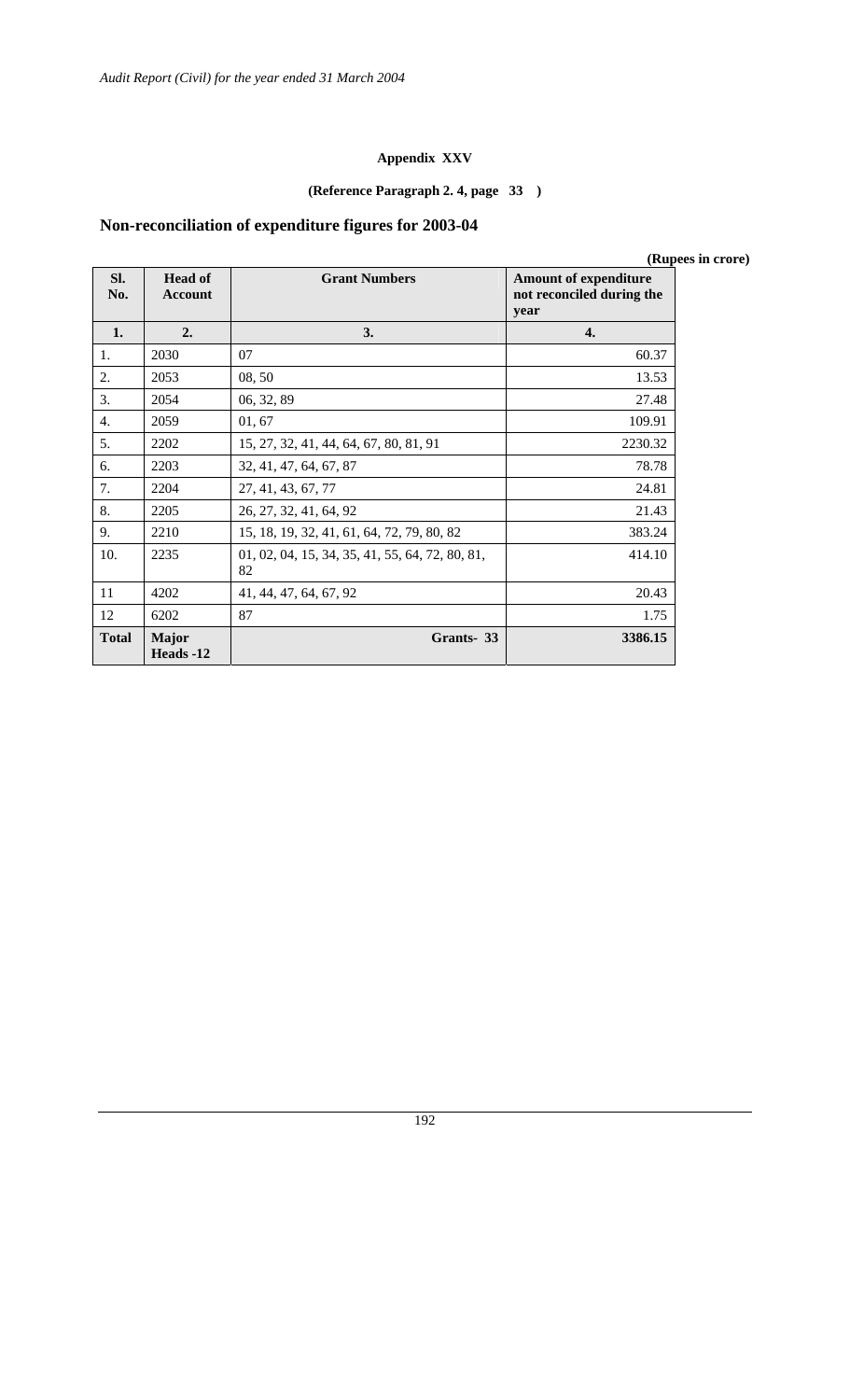# **Appendix XXVI**

# **(Reference: paragraph 2.5, page 33 )**

# **Defective sanctions for re-appropriations/ surrenders**

**(Rupees in crore)** 

| SI.<br>No.     | <b>Number</b><br>of<br>sanctions | <b>Grant No.</b>                        | <b>Amount</b> | <b>Particulars of irregularities</b>                                                                                                 |  |  |
|----------------|----------------------------------|-----------------------------------------|---------------|--------------------------------------------------------------------------------------------------------------------------------------|--|--|
| $\mathbf{1}$   | 11                               | 3, 4, 6, 39,<br>64, 84                  | 31.03         | Sanctions were issued after close of financial year<br>2003-04                                                                       |  |  |
| $\overline{2}$ | 11                               | 1, 21, 40,<br>41, 43, 51,<br>66, 77, 94 | 20.26         | Delayed receipt/non-receipt of sanctions in<br>Accountant General (A&E) office, i.e. before<br>closing and finalization of Accounts. |  |  |
| $\overline{3}$ | $\overline{4}$                   | 1, 7, 17, 41                            | 1.17          | Non-availability of provision, under the Heads from<br>which re-appropriations/ surrenders were<br>sanctioned.                       |  |  |
| $\overline{4}$ | $\overline{5}$                   | 7, 19, 41,<br>56,79                     | 1.16          | Non-furnishing of details of schemes from which<br>surrenders/re-appropriations were sanctioned.                                     |  |  |
| $\overline{5}$ | $\overline{3}$                   | $\overline{3}, 7$                       | 0.87          | Non issue of separate surrender sanction for saving<br>items and re-appropriation sanction against excess<br>items.                  |  |  |
| 6              | $\mathbf{1}$                     | $\overline{3}$                          | 0.10          | Re-appropriation from Charged to Voted.                                                                                              |  |  |
| $\overline{7}$ | $\mathbf{1}$                     | 13                                      | 0.03          | Re-appropriation from Revenue to Capital.                                                                                            |  |  |
| 8              | $\mathbf{1}$                     | 29                                      | 0.39          | Non-tally of totals of both side of re-appropriation<br>sanctions.                                                                   |  |  |
| 9              | $\mathbf{1}$                     | 29                                      | 0.15          | Lapse of re-appropriated amount due to late receipt<br>of allotment, after close of Financial Year.                                  |  |  |
| 10             | 6                                | 7,29,33,36,<br>55,66                    | 0.09          | Funds to the head "office expenses" increased by<br>reappropriations and funds reappropriated to "salary<br>and wages" heads.        |  |  |
| <b>Total</b>   | 44                               | 25                                      | 55.25         |                                                                                                                                      |  |  |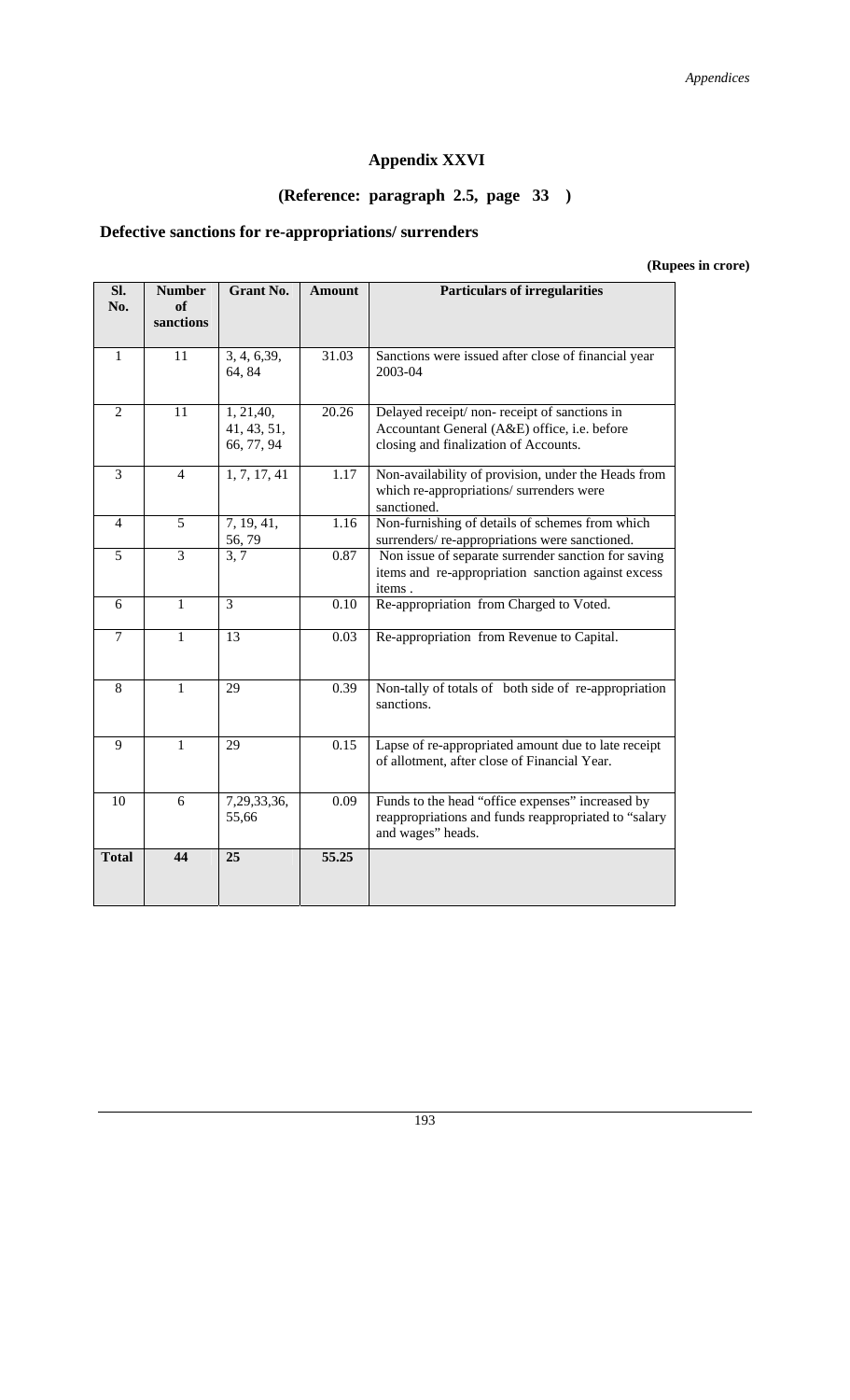#### **Appendix XXVII**

#### **(Reference: paragraph 2.6, page 33 )**

#### **Rush of expenditure during March 2004**

|                             | (Rupees in crore)                                                                                                          |                           |                                 |                          |             |                                                           |                                 |                                                |
|-----------------------------|----------------------------------------------------------------------------------------------------------------------------|---------------------------|---------------------------------|--------------------------|-------------|-----------------------------------------------------------|---------------------------------|------------------------------------------------|
| <b>SI</b><br>No.            | Number and name of<br><b>Grant/Appropriation</b>                                                                           | <b>Total</b><br>provision |                                 | <b>Expenditure up to</b> |             | <b>Total</b><br><b>Expenditure</b><br>up to March<br>2004 | Expen-<br>diture<br>in<br>March | Percentage<br>of<br>expenditure<br>in March to |
|                             |                                                                                                                            |                           | $\overline{\mathbf{6}}$<br>2003 | 9/<br>2003               | 12/<br>2003 |                                                           | 2004                            | total<br>expenditure                           |
| (1)                         | (2)                                                                                                                        | (3)                       | (4)                             | (5)                      | (6)         | (7)                                                       | (8)                             | (9)                                            |
| $\,1$                       | 17-Co-operation                                                                                                            | 160.02                    | 7.17                            | 14.44                    | 20.48       | 89.58                                                     | 68.79                           | 76.79                                          |
| $\overline{2}$              | 39-Expenditure<br>pertaining to Food,<br>Civil Supplies and<br><b>Consumer Protection</b><br>Department                    | 274.51                    | 26.96                           | 37.53                    | 42.56       | 84.05                                                     | 38.80                           | 46.16                                          |
| $\ensuremath{\mathfrak{Z}}$ | 70-Special Problems<br>recommended by the<br><b>Eleventh Finance</b><br>Commission-Tourism                                 | 11.45                     | $-$                             | 2.39                     | 6.11        | 11.36                                                     | 5.13                            | 45.16                                          |
| $\overline{4}$              | 84-Upgradation of<br>Standards of<br>Administration<br>recommended by the<br><b>Eleventh Finance</b><br>Commission-Revenue | 23.95                     | 1.08                            | 2.59                     | 4.54        | 9.87                                                      | 4.50                            | 45.59                                          |
| 5                           | 89-Upgradation of<br>Standards of<br>Administration<br>recommended by the<br><b>Eleventh Finance</b><br>Commission-Finance | 2.87                      | $-$                             |                          |             | 2.87                                                      | 2.87                            | 100                                            |
| 6                           | 92-Upgradation of<br>Standards of<br>Administration<br>recommended by the<br><b>Eleventh Finance</b><br>Commission-Culture | 20.48                     | $\overline{a}$                  | 2.32                     | 6.27        | 11.92                                                     | 5.65                            | 47.40                                          |
| $\tau$                      | 94-Expenditure<br>pertaining to Simhastha<br>Mela, 2004                                                                    | 152.36                    | 16.50                           | 29.51                    | 45.78       | 145.59                                                    | 78.09                           | 53.64                                          |

**Note**: The expenditure shown in column (7) of grant no. 89 and 92 includes amounts of Rs. 2.81 crore and Rs. 5.72 crore respectively aggregating to Rs. 8.53 crore, which were credited to the Major Head 8443 - Civil Deposits 800-Other Deposits.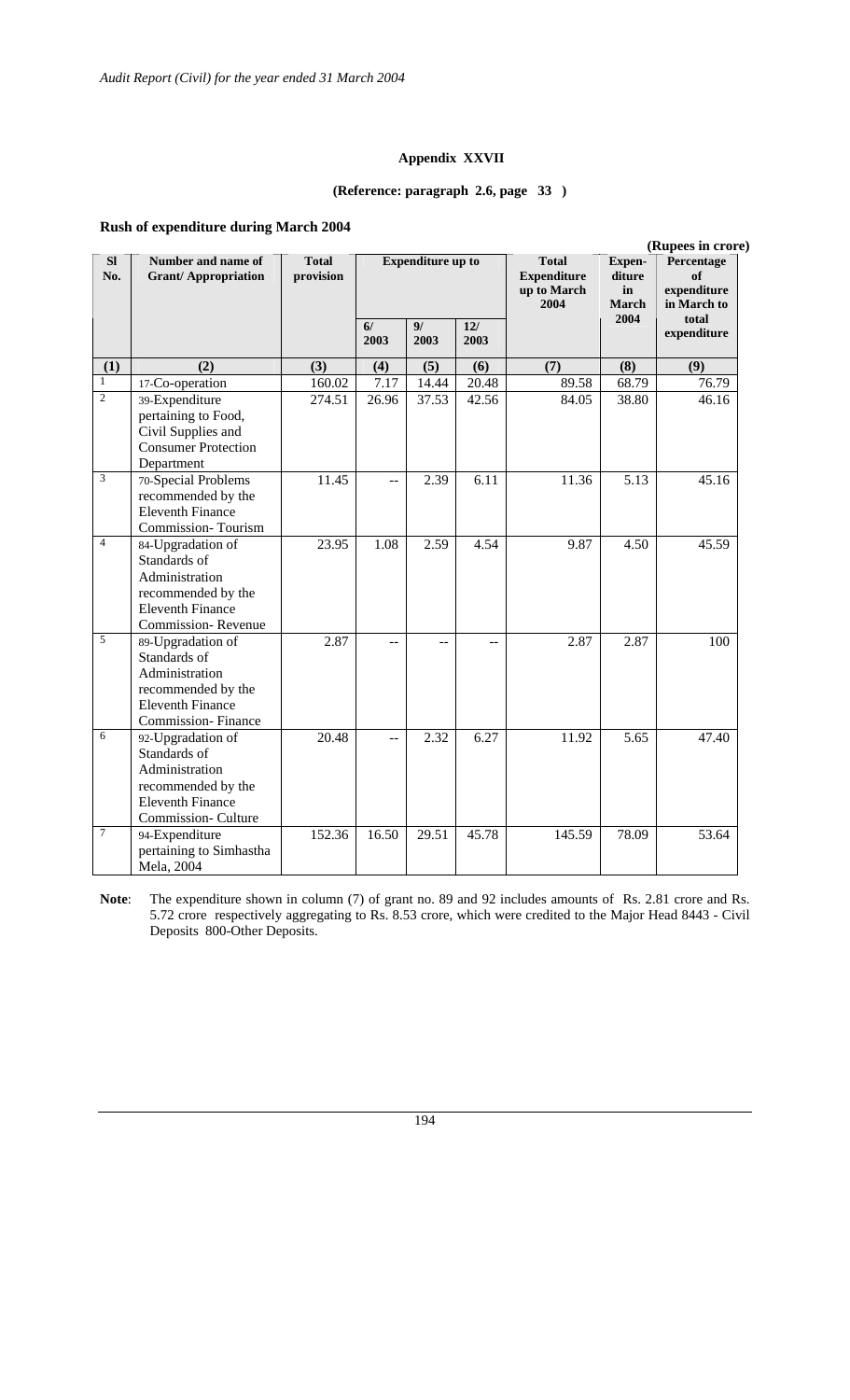# **Appendix XXVIII**

# **(Reference: Paragraph 2.7, page 34 )**

# **Substantial savings under schemes of selected grants**

|                       |                                                                                                                    |                            |                 | (Rupees in crore) |
|-----------------------|--------------------------------------------------------------------------------------------------------------------|----------------------------|-----------------|-------------------|
| Sl.<br>N <sub>0</sub> | Grant number and name of scheme                                                                                    | <b>Saving (Percentage)</b> |                 |                   |
|                       |                                                                                                                    | 2003-04                    | 2002-03         | 2001-02           |
|                       | <b>23-Water Resources Department</b>                                                                               |                            |                 |                   |
| 1.                    | 4701-01-202-0101-2897-Dam and Appurtenant Works.                                                                   | 30.36<br>(21.7)            | 12.02<br>(19.8) | 10.95<br>(21.5)   |
| 2.                    | 4701-01-214-0101-2884-Canal and Appurtenant Works                                                                  | 5.15<br>(22.5)             | 6.24<br>(20.8)  | 12.14<br>(42.6)   |
| 3.                    | 4701-01-215-0101-2884-Canal and Appurtenant Works                                                                  | 6.28<br>(83.7)             | 4.57<br>(93.8)  | 2.72<br>(90.7)    |
| 4.                    | 4701-03-800-0101-2339-Direction and Administration.                                                                | 22.04<br>(98.8)            | 22.21<br>(100)  | 18.71<br>(98.5)   |
| 5                     | 4701-03-800-0101-3368-Construction Work of Medium<br>Irrigation.                                                   | 2.42<br>(73.3)             | 3.20<br>(62.6)  | 3.18<br>(56.9)    |
|                       | 36-Transport                                                                                                       |                            |                 |                   |
| 6                     | 2041-001-7638-Smart Card Scheme.                                                                                   | 2.09<br>(29)               | 0.81<br>(18)    | 2.25<br>(100)     |
| $\overline{7}$        | 2041-101-4280-Collection Charges.                                                                                  | 2.28<br>(28.8)             | 12.29<br>(64.6) | 5.80<br>(49.6)    |
|                       | <b>45-Minor Irrigation Works</b>                                                                                   |                            |                 |                   |
| 8                     | 2702-80-800-7051-Dam Safety.                                                                                       | 22.86<br>(91.4)            |                 | --                |
| 9                     | 4702-101-0101-3803-Minor and Micro Minor Irrigation<br>Scheme.                                                     | 3.80<br>(25.8)             | Excess          | Excess            |
| 10                    | 4702-800-0101-2339-Direction and<br>Administration.                                                                | 17.97<br>(99.9)            | 16.92<br>(99.7) | $\sim$            |
|                       | 59- Externally Aided Projects pertaining to Rural<br><b>Development Department</b>                                 |                            |                 |                   |
| 11                    | 4515-800-1201-8765- D.P.I.P. Scheme.                                                                               | 41.01<br>(48.8)            | 39.78<br>(47.4) | 58.98<br>(77.6)   |
|                       | 92-Upgradation of Standards of Administration<br>Recommended by the Eleventh Finance Commission-<br><b>Culture</b> |                            |                 |                   |
| 12                    | 2205-800-1301-5062-Upgradation of Museums under<br>Eleventh Finance Commission.                                    | 8.56<br>(78)               | 3.37<br>(87)    | 3.48<br>(100)     |
|                       | 94-Expenditure pertaining to Sinhasth Mela, 2004                                                                   |                            |                 |                   |
| 13                    | 4217-60-800-0101-7400-Arrangement for Sinhasth<br>Mela.                                                            | 3.25<br>(65)               | 38.45<br>(34.8) | $-$               |
|                       | <b>Total</b>                                                                                                       | 168.07                     | 159.86          | 118.21            |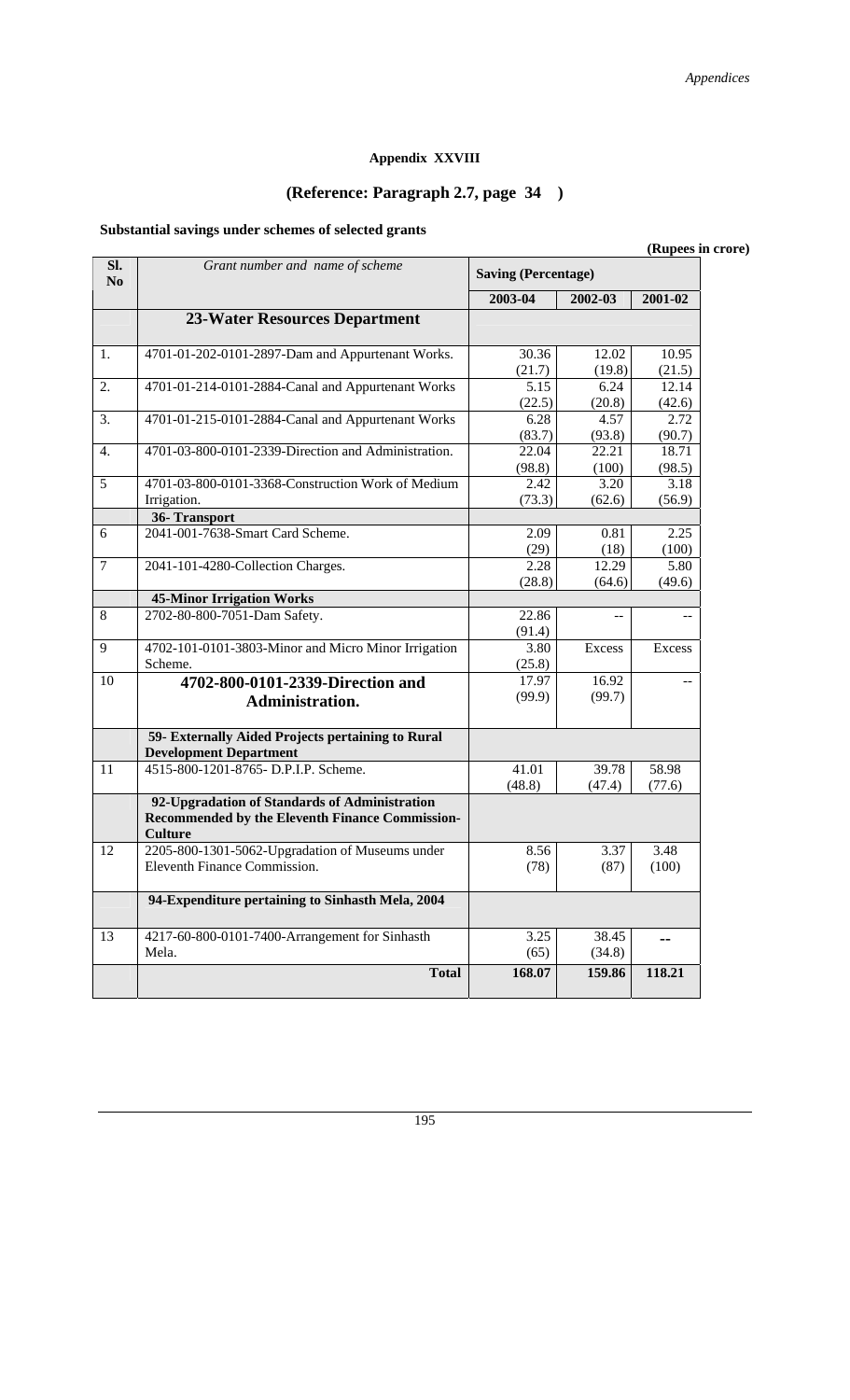# **Appendix XXIX**

# **(Reference: Paragraph 2.7, page 34 )**

# **Substantial excesses under schemes of selected grants**

|                |                                                                                                   |                                         |                    | (Rupees in crore) |  |
|----------------|---------------------------------------------------------------------------------------------------|-----------------------------------------|--------------------|-------------------|--|
| <b>Sl. No.</b> | Grant Number and name of scheme                                                                   | <b>Excess (Percentage)</b>              | 2001-02<br>2002-03 |                   |  |
|                |                                                                                                   | 2003-04                                 |                    |                   |  |
|                | <b>23-Water Resources Department</b>                                                              |                                         |                    |                   |  |
| 1.             | 4701-01-210-0101-2884-Canal and Appurtenant Works.                                                | 2.26                                    | 0.28               | 6.11              |  |
|                |                                                                                                   | (104.6)                                 | (2.4)              | (101.8)           |  |
| $\overline{2}$ | 4701-01-216-0101-2884-Canal and Appurtenant Works.                                                | 1.17                                    |                    | 22.45             |  |
|                |                                                                                                   | (1.2)                                   | Saving             | (52.2)            |  |
| 3              | 4801-01-201-0101-2897-Dam and Appurtenant Works.                                                  | 2.48                                    | Saving             | Saving            |  |
|                |                                                                                                   | (826.7)                                 |                    |                   |  |
|                | 36-Transport                                                                                      |                                         |                    |                   |  |
| $\overline{4}$ | 3055-190-6579-Special grant to M.P.S.R.T.C. for<br>recoupment of loss due to concessional passes. | 2.00<br>(against<br>token<br>provision) |                    | Saving            |  |
|                | <b>45-Minor Irrigation Works</b>                                                                  |                                         |                    |                   |  |
| 5              | 2702-80-800-207-Other Minor Irrigation Construction                                               | 2.80                                    | 1.79               | Saving            |  |
|                | work.                                                                                             | (10.6)                                  | (6.9)              |                   |  |
| 6              | 4702-800-0101-6361-Lift Irrigation Scheme.                                                        | 1.53                                    | Saving             |                   |  |
|                |                                                                                                   | (765)                                   |                    |                   |  |
|                | 94-Expenditure pertaining to Simhastha Mela, 2004                                                 |                                         |                    |                   |  |
| $\overline{7}$ | 4217-03-800-0101-7400-Arrangement for Simhastha<br>Mela.                                          | 4.42                                    |                    |                   |  |
|                |                                                                                                   | (4.4)                                   |                    |                   |  |
|                | <b>Total-</b>                                                                                     | 16.66                                   | 2.07               | 28.56             |  |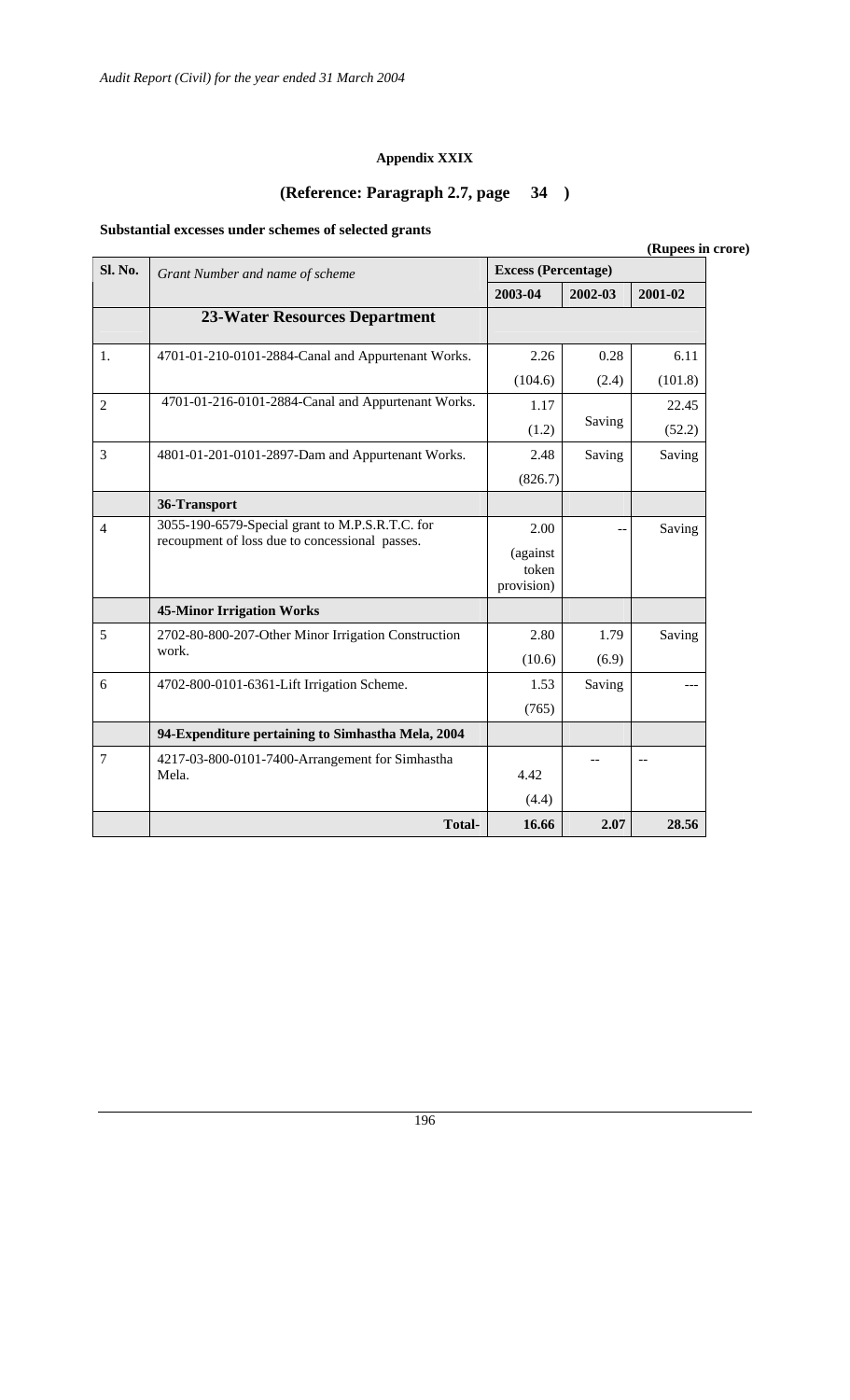#### **Appendix XXX**

# **(Reference: Paragraph 2.7, page 35 )**

#### **(A) Cases where supplementary provision under schemes proved unnecessary in respect of selected grants**

| (Rupees in crore) |  |
|-------------------|--|
|                   |  |

| Sl. No. | Description of grant and scheme                                                 | unu<br>Amount of<br>unutilized<br>supplementary |
|---------|---------------------------------------------------------------------------------|-------------------------------------------------|
| (1)     | (2)                                                                             | provision<br>(3)                                |
|         | 23-Water Resources Department                                                   |                                                 |
| 1.      | 4701-01-215-0101-2884-Canal and Appurtenant Works.                              | 2.50                                            |
|         | 36-Transport                                                                    |                                                 |
| 2.      | 2041-001-7638-Smart Card Scheme.                                                | 2.04                                            |
|         | 92-Upgradation of Standards of Administration                                   |                                                 |
|         | recommended by the Eleventh Finance Commission-                                 |                                                 |
|         | <b>Culture</b>                                                                  |                                                 |
| 3.      | 2205-800-1301-5062-Upgradation of Museums under Eleventh<br>Finance Commission. | 2.42                                            |
|         | <b>TOTAL</b>                                                                    | 6.96                                            |

#### **(B) Cases where supplementary provision proved excessive under schemes of selected grants**

|                |                                                                  |          |                      |                    | (Rupees in crore) |
|----------------|------------------------------------------------------------------|----------|----------------------|--------------------|-------------------|
| Sl. No.        | <b>Description of Grants</b>                                     | Original | <b>Supplementary</b> | <b>Expenditure</b> | <b>Saving</b>     |
|                | and Schemes.                                                     |          |                      |                    | $(-)$             |
|                | 23-Water Resources Department                                    |          |                      |                    |                   |
| 1              | 4701-01-202-0101-2897-                                           | 55.00    | 85.00                | 109.64             | $-30.36$          |
|                | Dam and Appurtenant                                              |          |                      |                    |                   |
|                | Works.                                                           |          |                      |                    |                   |
|                | 86-Upgradation of Standards of Administration recommended by the |          |                      |                    |                   |
|                | <b>Eleventh Finance Commission- Jail</b>                         |          |                      |                    |                   |
| $\mathfrak{D}$ | 4059-01-051-1301-6405-                                           | 0.98     | 2.35                 | 2.23               | $-1.10$           |
|                | Construction of Jail                                             |          |                      |                    |                   |
|                | Buildings.                                                       |          |                      |                    |                   |
|                | 94-Expenditure pertaining to Sinhasth Mela, 2004                 |          |                      |                    |                   |
| 3              | 4217-60-800-0101-7400-                                           | Nil.     | 5.00                 | 1.75               | $-3.25$           |
|                | Arrangement for Sinhasth                                         |          |                      |                    |                   |
|                | Mela.                                                            |          |                      |                    |                   |
|                | Total-                                                           | 55.98    | 92.35                | 1,13.62            | $-34.71$          |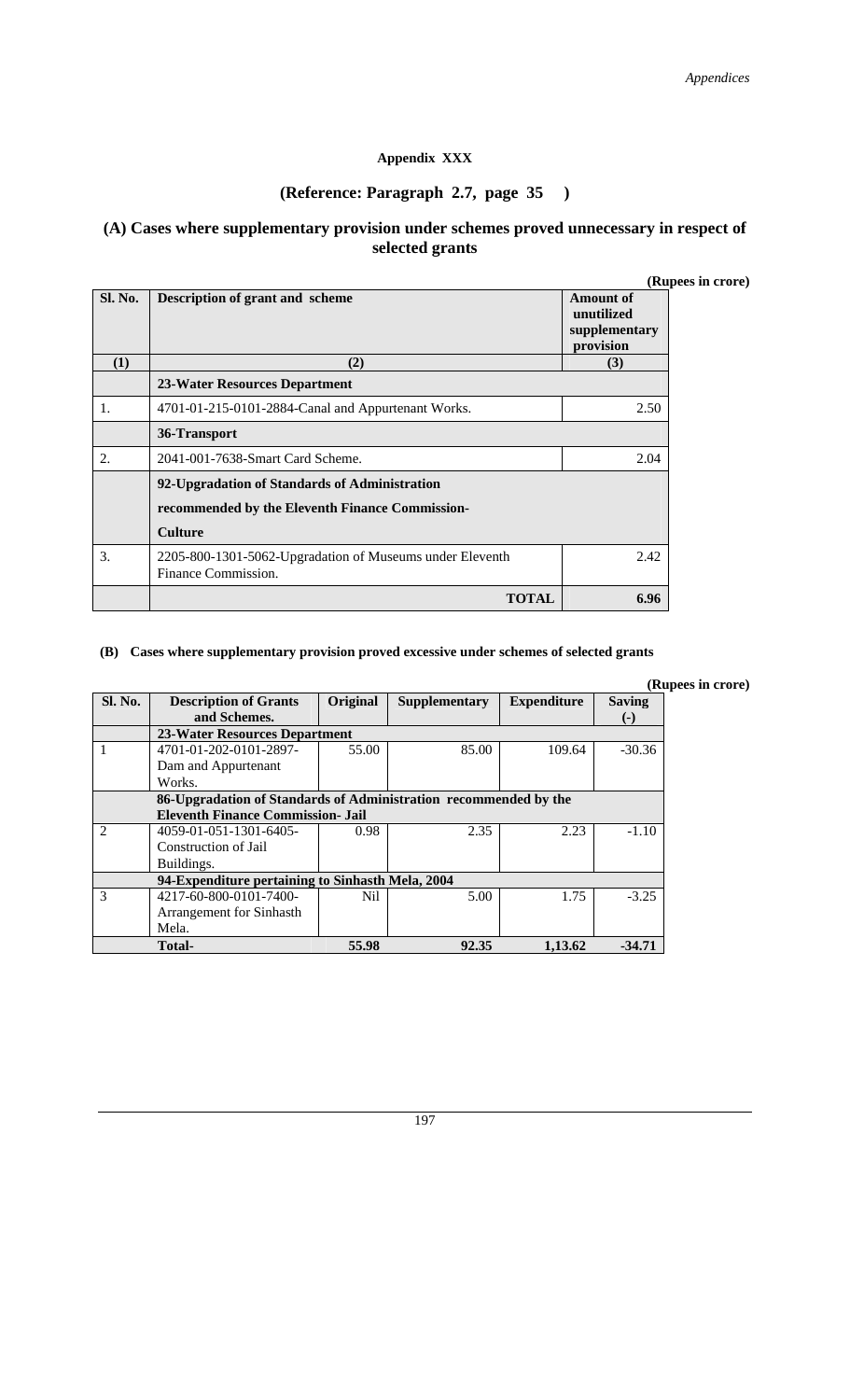# **(C) Cases where supplementary provision proved inadequate under schemes of selected grants**

|                |                                                            |          |                      |                    | (Rupees in crore)         |
|----------------|------------------------------------------------------------|----------|----------------------|--------------------|---------------------------|
| <b>Sl. No.</b> | <b>Description of Grants and</b><br>Schemes.               | Original | <b>Supplementary</b> | <b>Expenditure</b> | <b>Excess</b><br>$^{(+)}$ |
|                | 23-Water Resources<br><b>Department</b>                    |          |                      |                    |                           |
|                | 4701-01-216-0101-2884-<br>Canal and Appurtenant<br>Works.  | 80.38    | 19.75                | 101.30             | $+1.17$                   |
|                | 94-Expenditure pertaining<br>to Sinhasth Mela, 2004        |          |                      |                    |                           |
| $\mathfrak{D}$ | 4717-03-800-0101-7400-<br>Arrangement for Sinhasth<br>Mela | 89.99    | 10.00                | 104.41             | $+4.42$                   |
|                | <b>Total</b>                                               | 1,70.37  | 29.75                | 2,05.71            | $+5.59$                   |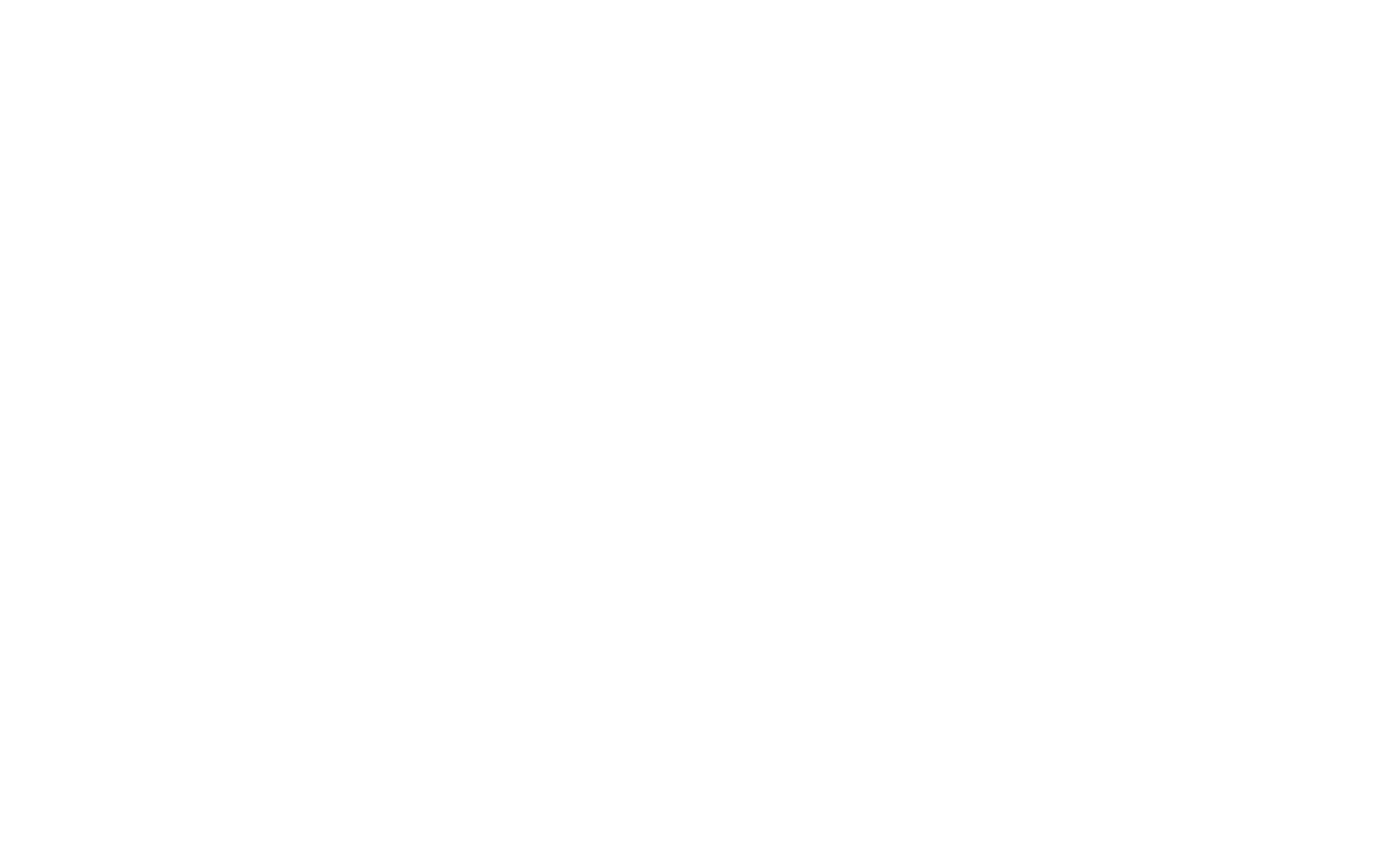# **Appendix XXXI**

#### **(Reference: paragraph 3.2.7 page ..52..)**

#### **Statement showing the position of beds sanctioned, available etc. in hospitals during 1999-2004**

| Sl.<br>No.      | Name of hospital                              | Bed<br>strength<br>sanctioned | <b>Beds</b><br>available | Percent-age of bed<br>strength<br>not<br>provided/<br>non-<br>functional | Available capacity<br>of beds in number<br>of days | Actual<br>occupancy<br>of<br>beds in number<br>of days | Percent-age of<br>available<br>capacity<br>not<br>utilised | Position of Staff as of 31 March 2004 |                         |                | Total expenditure<br>incurred<br>(Rs. in lakh) |                          |                |         |
|-----------------|-----------------------------------------------|-------------------------------|--------------------------|--------------------------------------------------------------------------|----------------------------------------------------|--------------------------------------------------------|------------------------------------------------------------|---------------------------------------|-------------------------|----------------|------------------------------------------------|--------------------------|----------------|---------|
|                 |                                               |                               |                          |                                                                          |                                                    |                                                        |                                                            |                                       | <b>Sanctioned posts</b> |                |                                                | <b>Staff</b> in position |                |         |
|                 |                                               |                               |                          |                                                                          |                                                    |                                                        |                                                            | <b>Doctors</b>                        | Para-<br>Medical        | other<br>staff | <b>Doctors</b>                                 | Para-<br>medical         | Other staff    |         |
| $\mathbf{1}$    | $\overline{\mathbf{2}}$                       | $\overline{\mathbf{3}}$       | $\overline{4}$           | $\overline{5}$                                                           | 6                                                  | $7\overline{ }$                                        | 8                                                          | 9(a)                                  | 9(b)                    | 9(c)           | 9(d)                                           | 9(e)                     | 9(f)           | 10      |
| $\mathbf{1}$    | Ayurveda, Baihar (Balaghat)                   | 30                            | Nil                      | 100                                                                      | Nil                                                | Nil                                                    | $\sim$                                                     | $\overline{\mathbf{3}}$               | $\overline{7}$          | 10             |                                                | $\overline{c}$           | $\overline{2}$ | 39.65   |
| $\overline{2}$  | Ayurveda, Betul                               | 30                            | 10                       | 67                                                                       | 18250                                              | 10232                                                  | 44                                                         | $\overline{3}$                        | $\overline{7}$          | $\mathbf{1}$   | $\overline{3}$                                 | 5                        |                | 55.30   |
| $\overline{3}$  | Ayurveda (Attached to<br>College),<br>Bhopal  | 30                            | 25                       | 17                                                                       | 45625                                              | 24266                                                  | 47                                                         | $\overline{4}$                        | $\overline{7}$          | 16             | $\overline{4}$                                 | $\overline{7}$           | 14             | 62.55   |
| $\overline{4}$  | Homoeopathy (Attached to<br>College), Bhopal  | 50                            | 25                       | 50                                                                       | 45625                                              | 9714                                                   | 79                                                         | 14                                    | 22                      | 59             | 13                                             | 12                       | 47             | 220.54  |
| $5\overline{)}$ | Homoeopathy, Navegaon<br>(Chhindwara)         | 40                            | 6                        | 85                                                                       | 10950                                              | 2470                                                   | 77                                                         | $\overline{2}$                        | $\overline{4}$          | $11\,$         | $\overline{2}$                                 | $\mathbf{1}$             | 11             | 41.58   |
| 6               | Ayurveda, Tamia<br>(Chhandwara)               | 30                            | 6                        | 80                                                                       | 10950                                              | 766                                                    | 93                                                         | $\overline{3}$                        | 5                       | 11             | $\mathbf{1}$                                   | $\mathbf{1}$             | 11             | 37.85   |
| $\overline{7}$  | Ayurveda, Damoh                               | 30                            | $\overline{4}$           | 87                                                                       | 7300                                               | 7171                                                   | $\overline{2}$                                             | $\overline{4}$                        | $\overline{7}$          | 10             | $\overline{3}$                                 | $\overline{4}$           | $\overline{7}$ | 68.82   |
| 8               | Ayurveda (Attached to<br>college),<br>Gwalior | 90                            | 48                       | 47                                                                       | 87600                                              | 27519                                                  | 69                                                         | 5                                     | 15                      | 13             | 5                                              | 14                       | 13             | 149.02  |
| 9               | Ayurveda, Hoshangabad                         | 30                            | 8                        | 73                                                                       | 14600                                              | 51                                                     | 99                                                         | $\overline{4}$                        | $\overline{7}$          | 9              | $\overline{4}$                                 | $\overline{4}$           | $\overline{9}$ | 76.16   |
| 10              | Ayurveda, Jhabua                              | 30                            | 15                       | 50                                                                       | 27375                                              | $\rm{Nil}$                                             | 100                                                        | $\overline{3}$                        | $\overline{7}$          | 12             | $\overline{3}$                                 | Nil                      | $\overline{3}$ | 46.83   |
| 11              | Ayurveda, Khargone                            | 30                            | 30                       | $\rm{Nil}$                                                               | 54750                                              | Nil                                                    | 100                                                        | $\overline{3}$                        | $\overline{7}$          | 11             | $\overline{3}$                                 | $\mathbf{1}$             | 6              | 53.95   |
| 12              | Ayurveda, Mandla                              | 30                            | 10                       | 67                                                                       | 18250                                              | 3248                                                   | 82                                                         | $\overline{4}$                        | $\overline{7}$          | $\overline{9}$ | $\mathbf{1}$                                   | $\overline{4}$           | $\mathbf{q}$   | 65.45   |
| 13              | Ayurveda, Morena                              | 30                            | 10                       | 67                                                                       | 18250                                              | 660                                                    | 96                                                         | 6                                     | $5\overline{5}$         | 12             | 6                                              | 5                        | $10\,$         | 111.02  |
| 14              | Ayurveda, Shahdol                             | 30                            | 15                       | 50                                                                       | 27375                                              | 7153                                                   | 74                                                         | $\overline{3}$                        | $\overline{7}$          | 9              | $\overline{3}$                                 | 3                        | $\mathbf{8}$   | 84.14   |
|                 | <b>Total</b>                                  | 510                           | 212                      | 58                                                                       | 386900                                             | 93250                                                  | 76                                                         | 61                                    | 114                     | 193            | 52                                             | 63                       | 151            | 1112.86 |

**NA : Not available**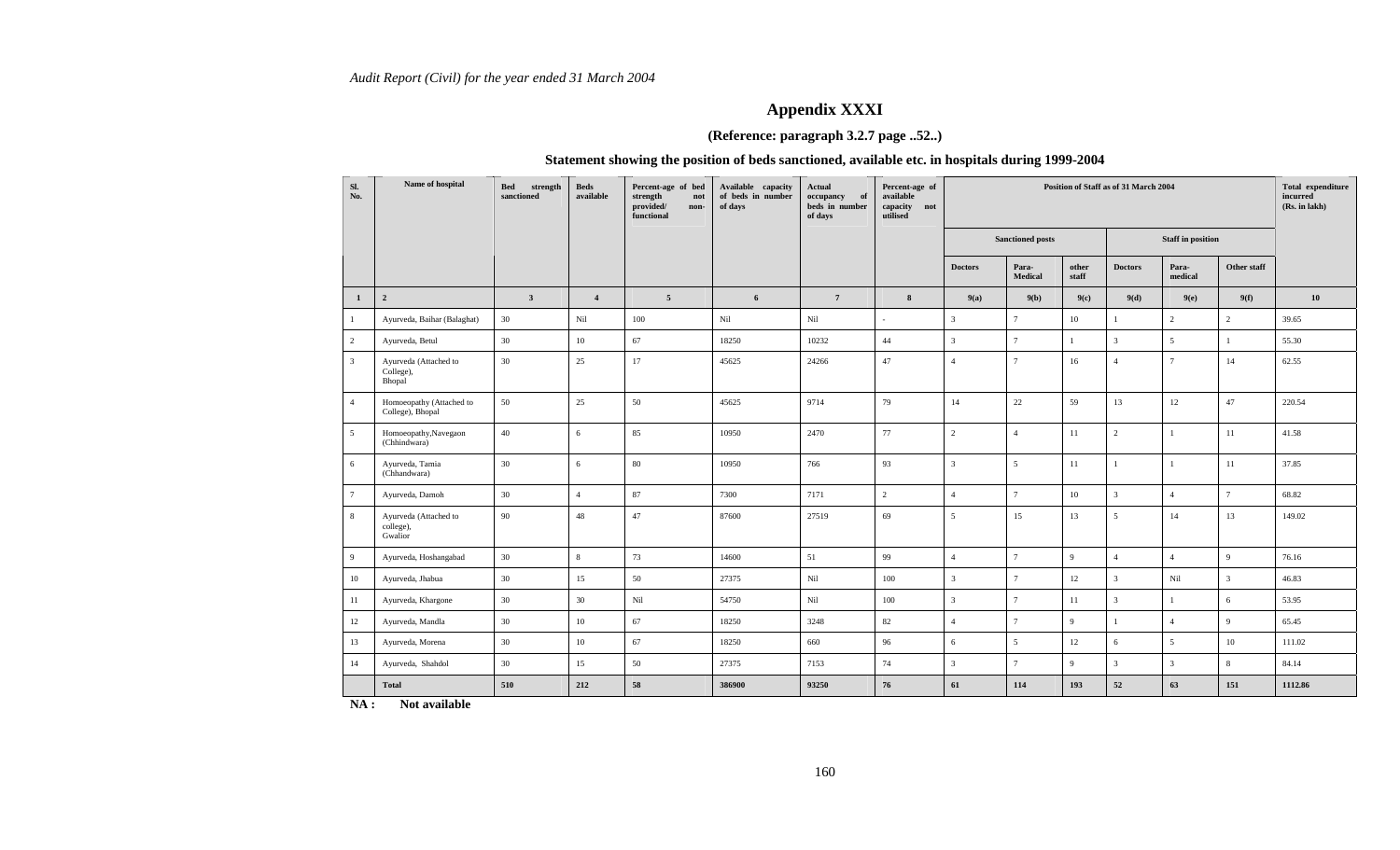#### **Appendix-XXXII**

# **(Reference: Paragraph 3.3.5 and 3.3.10, page 62 and 67)**

| <b>Schemes</b> | <b>Period</b><br><b>Fund Received</b> |                | <b>Other</b>   | <b>Total</b>    | <b>Expenditure</b> | <b>Employment</b> |                   |
|----------------|---------------------------------------|----------------|----------------|-----------------|--------------------|-------------------|-------------------|
|                |                                       | <b>Central</b> | <b>State</b>   | <b>Receipts</b> | fund               |                   | generated         |
|                |                                       | <b>Share</b>   | <b>Share</b>   |                 | <b>Available</b>   |                   | (Mandays in lakh) |
| Drought Prone  | 1999 to                               | 14.70          | 4.90           | 1.01            | 20.61              | 19.44             | NA                |
| Area           | 2004                                  |                |                |                 |                    |                   |                   |
| Programme      |                                       |                |                |                 |                    |                   |                   |
| Indira<br>Awas | 1999 to                               | 12.48          | 4.16           | 0.38            | 17.02              | 16.81             | 15.81             |
| Yojna          | 2004                                  |                |                |                 |                    |                   |                   |
| Jawahar Gram   | 1999 $to$                             | 11.08          | 3.52           | 0.02            | 14.62              | 14.61             | 13.12             |
| Samridhi       | 2002                                  |                |                |                 |                    |                   |                   |
| Yojna          |                                       |                |                |                 |                    |                   |                   |
| Rojgar         | 1999 to                               | 9.55           | 3.19           | 0.09            | 12.83              | 12.24             | 17.69             |
| Aswasan        | 2002                                  |                |                |                 |                    |                   |                   |
| Yojna          |                                       |                |                |                 |                    |                   |                   |
| Sampurna       | $2002$ to                             | 17.84          | 5.70           | 0.55            | 24.09              | 23.40             | 26.48             |
| Gramin Rojgar  | 2004                                  |                |                |                 |                    |                   |                   |
| Yojna          |                                       |                |                |                 |                    |                   |                   |
| Swarnjayanti   | 1999 $to$                             | 6.34           | 2.10           | 2.33            | 10.77              | 10.46             | --                |
| Gramin         | 2004                                  |                |                |                 |                    |                   |                   |
| Swarojgar      |                                       |                |                |                 |                    |                   |                   |
| Yojna.         |                                       |                |                |                 |                    |                   |                   |
| Pradhanmantri  | 2001 to                               | 0.87           | $\overline{a}$ | 0.00            | 0.87               | 0.84              | $-$               |
| Gramodaya      | 2004                                  |                |                |                 |                    |                   |                   |
| Yojna (Gramin  |                                       |                |                |                 |                    |                   |                   |
| Awas Yojna)    |                                       |                |                |                 |                    |                   |                   |
| <b>DRDA</b>    | 2000 to                               | 1.35           | 0.43           | 0.28            | 2.06               | 2.05              | --                |
| Establishment  | 2004                                  |                |                |                 |                    |                   |                   |
| <b>Total</b>   |                                       | 74.21          | 24.00          | 4.66            | 102.87             | 99.85             | 73.10             |

Position of receipt of funds and expenditure on rural development programmes

*(Rs. in crore)* 

**Per annum Mandays = 73.10 lakh / 87148 BPL families / 5 years = 16.77 mandays say 17 mandays BPL family.**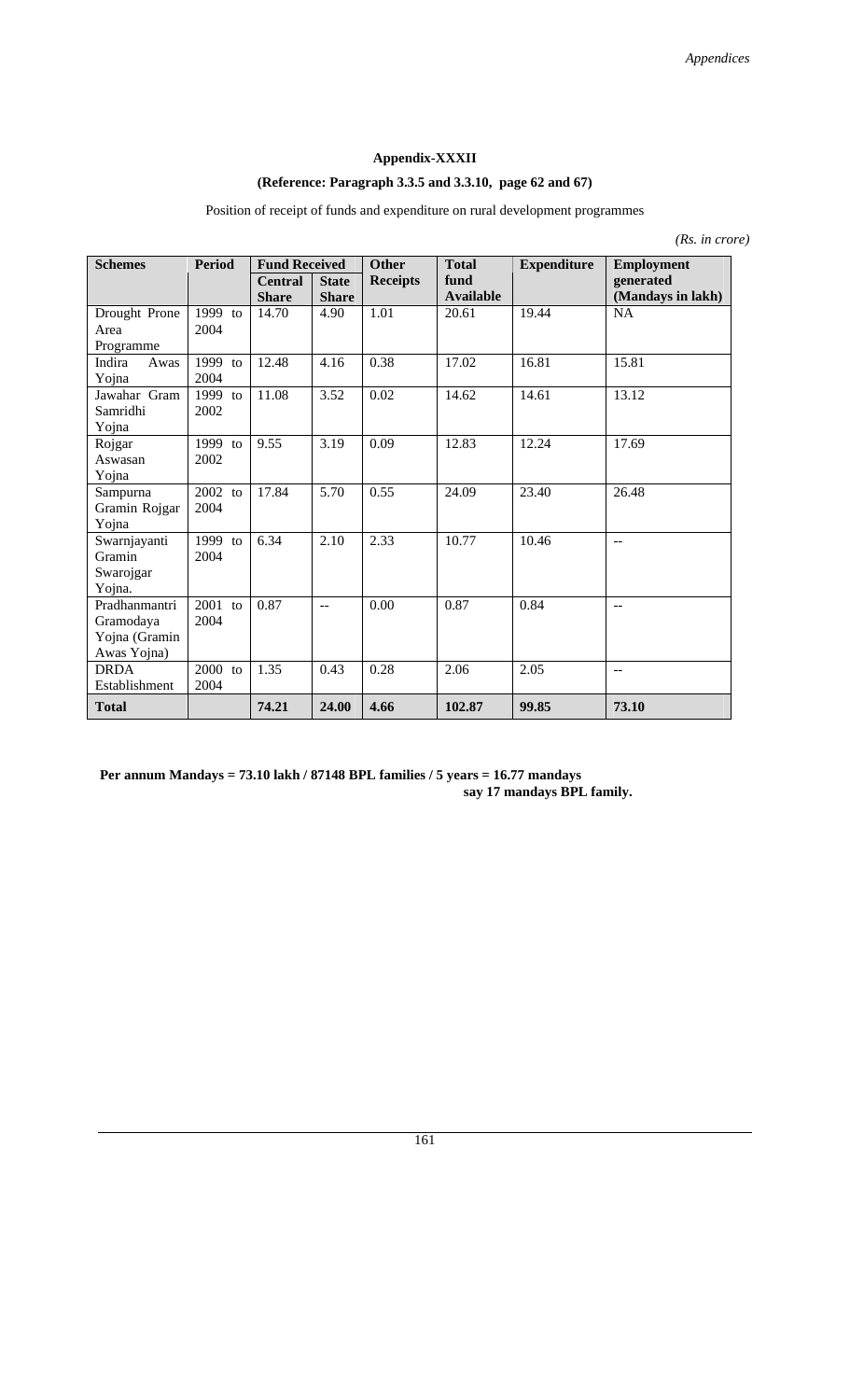#### **Appendix-XXXIII**

# **(Reference: Paragraph 3.3.6 , page ..64..)**

| SI.            | Name of posts   | Required as per              |                                       | <b>Position in 6 CHCs</b> |                | Excess/                                              |
|----------------|-----------------|------------------------------|---------------------------------------|---------------------------|----------------|------------------------------------------------------|
| No.            |                 | norms in each<br><b>CHCs</b> | <b>Required</b><br>as<br>per<br>norms | <b>Sanctioned</b>         | <b>Working</b> | <b>Shortages</b><br>with<br>reference to<br>sanction |
| 1              | $\mathbf{2}$    | 3                            | 4                                     | 5                         | 6              | 7                                                    |
|                | Nurse & midwife | 7                            | 42                                    | 25                        | 24             | $(-)1$                                               |
| $\overline{2}$ | <b>Dresser</b>  |                              | 6                                     | 12                        | 11             | $(-)1$                                               |
| $\overline{3}$ | Pharmasist /    |                              | 6                                     | 12                        | 3              | $(-)9$                                               |
|                | Compounder      |                              |                                       |                           |                |                                                      |
| $\overline{4}$ | Lab. Technician |                              | 6                                     | 18                        | 13             | $(-)5$                                               |
| 5              | Radio grapher   |                              | 6                                     | 8                         | 3              | $(-)5$                                               |
| 6              | Ward boys       | $\mathfrak{D}$               | 12                                    | 41                        | 38             | $(-)3$                                               |
| $\overline{7}$ | Dhobi           |                              | 6                                     | 6                         |                | $(-)6$                                               |
| 8              | Sweeper         | 3                            | 18                                    | 41                        | 31             | $(-)10$                                              |
| 9              | Mali            |                              | 6                                     | 3                         |                | $(-)3$                                               |
| 10             | Choukidar       |                              | 6                                     | 9                         | 6              | $(-)3$                                               |
| 11             | Aaya            |                              | 6                                     | 13                        | 9              | $(-)4$                                               |
| 12             | Peon            |                              | 6                                     | 39                        | 39             |                                                      |

# **Position of staff in six CHCs**

# **Position of post sanctioned and working in six CHCs without any norm**

| Sl. No.        | <b>Name of posts</b>   | <b>Sanctioned</b> | <b>Working</b> | <b>Excess/Shortages with</b><br>reference to sanction |
|----------------|------------------------|-------------------|----------------|-------------------------------------------------------|
| $\mathbf{1}$   | $\mathbf{2}$           | 3                 | 4              | 5                                                     |
|                | <b>Medical Officer</b> | 8                 | 8              |                                                       |
| $\overline{2}$ | Female health worker   | 10                | 10             | $- -$                                                 |
| 3              | B.E.E                  | 5                 | 3              | $(-)2$                                                |
| $\overline{4}$ | Accountant             | 7                 | 5              | $(-)2$                                                |
| 5              | Computer               | 6                 | 5              | $(-)1$                                                |
| 6              | L.H.V                  | 5                 | 5              |                                                       |
| 7              | Opthelmic Asstt.       | 6                 | 6              |                                                       |
| 8              | M.H.W.                 | 14                | 11             | $(-)3$                                                |
| 9              | Supervisor             | 11                | 8              | $(-)3$                                                |
| 10             | Dental Attendant       |                   | <b>Nil</b>     | $(-)1$                                                |
| 11             | Water man              | 16                | 15             | $(-)1$                                                |
| 12             | O T Attendant          | 3                 | 3              | --                                                    |
| 13             | Cleaner                | $\overline{2}$    | --             | $(-)2$                                                |
| 14             | D.G.S                  | 7                 | 6              | $(-)1$                                                |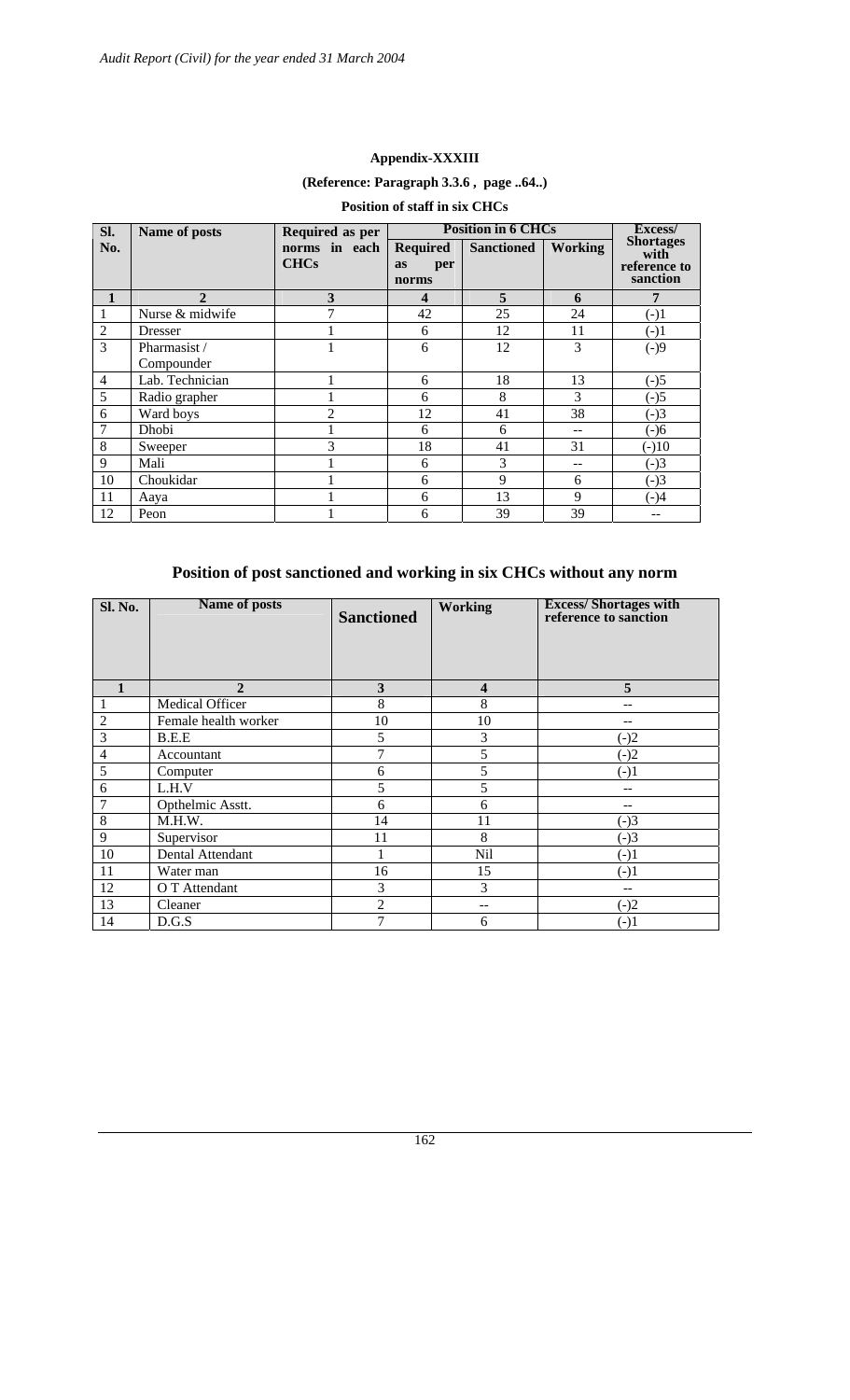# **Appendix-XXXIV**

# **(Reference: Paragraph 3.3.6, page ...64...)**

# **Position of staff in 34 Primary Health Centres**

| SI.            | <b>Name of posts</b>               | <b>Required</b><br>As     | <b>Position in 34 PHCs</b>         |                   |                | Excess/                                              |
|----------------|------------------------------------|---------------------------|------------------------------------|-------------------|----------------|------------------------------------------------------|
| No.            |                                    | per norms in<br>each PHCs | <b>Required</b><br>as<br>per norms | <b>Sanctioned</b> | <b>Working</b> | <b>Shortages</b><br>with<br>reference<br>to sanction |
| $\mathbf{1}$   | $\mathbf{2}$                       | 3                         | $\overline{\mathbf{4}}$            | 5 <sup>5</sup>    | 6              | 7                                                    |
| 1              | <b>Medical Officer</b>             |                           | 34                                 | 43                | 34             | $(-)9$                                               |
| $\overline{2}$ | Compounder/<br>Pharmacist          | 1                         | 34                                 | 31                | 15             | $(-)16$                                              |
| 3              | Nurse $(S.N)$                      | 1                         | 34                                 | 6                 | 6              | $\overline{\phantom{m}}$                             |
| $\overline{4}$ | Health Worker<br>(Female)          | 1                         | 34                                 | 10                | 10             |                                                      |
| 5              | Health<br>(Educator)<br>(BEE)      | 1                         | 34                                 | 5                 | 5              |                                                      |
| 6              | <b>Health Assistant</b><br>(Male)  | 1                         | 34                                 | 36                | 31             | $(-)5$                                               |
| $\overline{7}$ | <b>Health Assistant</b><br>(L.H.V) | 1                         | 34                                 | 47                | 39             | $(-)8$                                               |
| 8              | U.D.C/ Acctt.                      |                           | 34                                 | 6                 | $\overline{4}$ | $(-)2$                                               |
| 9              | L.D.C                              |                           | 34                                 | 13                | 13             | $\overline{\phantom{a}}$                             |
| 10             | Lab Tech.                          |                           | 34                                 | 14                | 13             | $(-)1$                                               |
| 11             | Driver                             |                           | 34                                 | N.A               | N.A            |                                                      |
| 12             | Class IV                           | 4                         | 136                                | N.A               | N.A            |                                                      |

# **Position of post sanctioned and working in PHCs without any norms**

| <b>Sl. No.</b> | Name of posts        | <b>Sanctioned</b> | <b>Working</b> | <b>Excess/Shortages with</b><br>reference to sanction |
|----------------|----------------------|-------------------|----------------|-------------------------------------------------------|
|                |                      |                   |                |                                                       |
|                | Computer             |                   |                | $(-)$ .                                               |
|                | Opthalmic Assistant. |                   |                | $(-)3$                                                |
|                | Radio grapher        |                   |                | - 1.                                                  |
|                | Dresser              | 33                |                | $(-)2$                                                |
|                | Supervisor           |                   |                | $-$ )3                                                |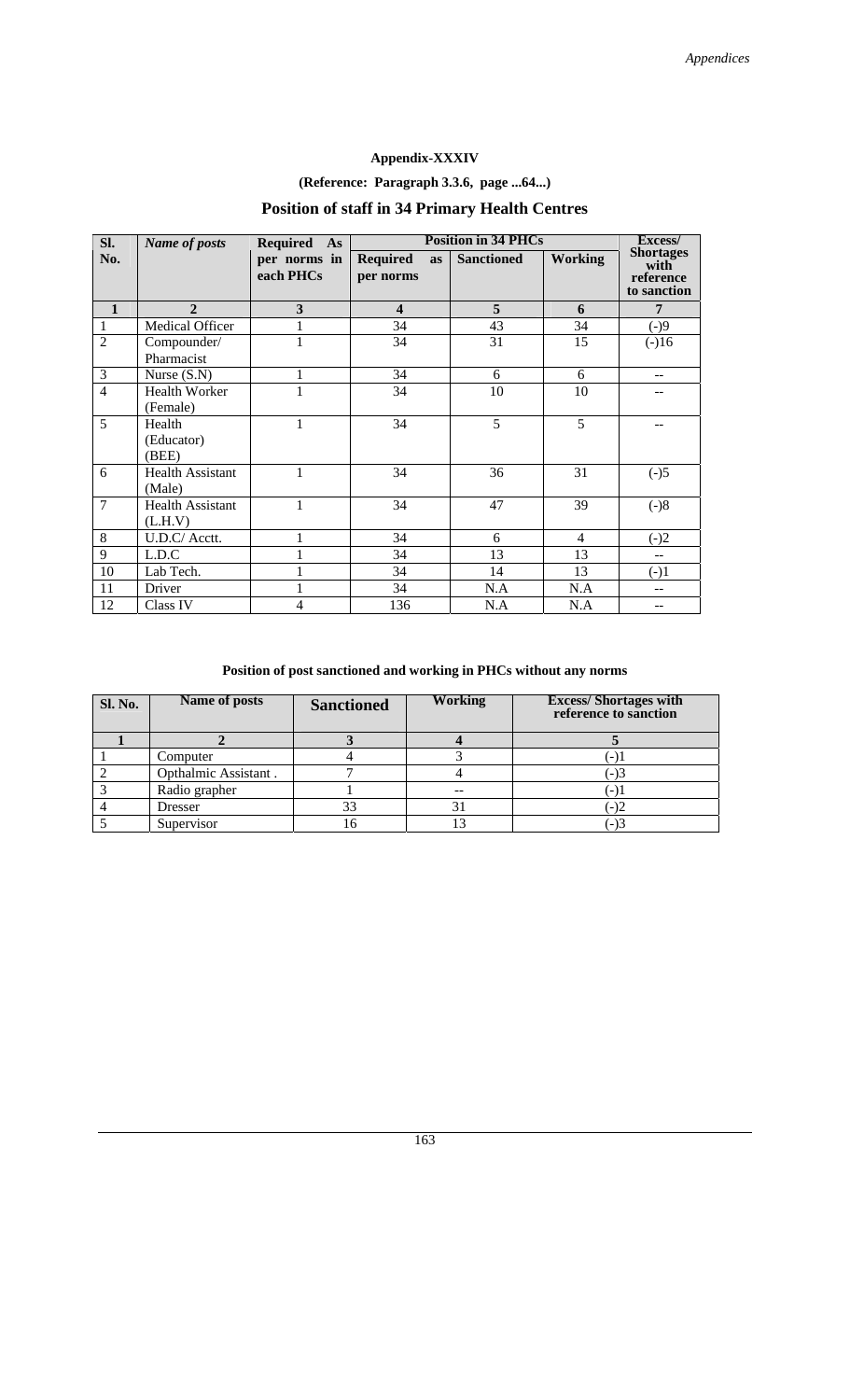# **Appendix XXXV**  *(Reference: Paragraph3.3.9, page ....66....)*  **Position of population and availability of drinking water in towns**

| <b>Sl. No.</b> | Name of town       | Population as per census |        | <b>Availability of potable</b><br>drinking water LPCD |       |
|----------------|--------------------|--------------------------|--------|-------------------------------------------------------|-------|
|                |                    | 1991                     | 2001   | 1993                                                  | 2004  |
| (1)            | (2)                | 3(a)                     | 3(b)   | 4(a)                                                  | 4(b)  |
|                | <b>Betul</b>       | 63694                    | 83524  | 38.60                                                 | 46.76 |
| $\mathfrak{D}$ | Amla               | 28245                    | 29553  | 30.20                                                 | 48.00 |
| 3              | Multai             | 19789                    | 21423  | 25.00                                                 | 21.00 |
| 4              | Bhainsdehi         | 14074                    | 15766  | 28.50                                                 | 29.50 |
| 5              | <b>Betul Bazar</b> | 9605                     | 9646   | 42.50                                                 | 68.18 |
|                | <b>Total</b>       | 135407                   | 159912 |                                                       |       |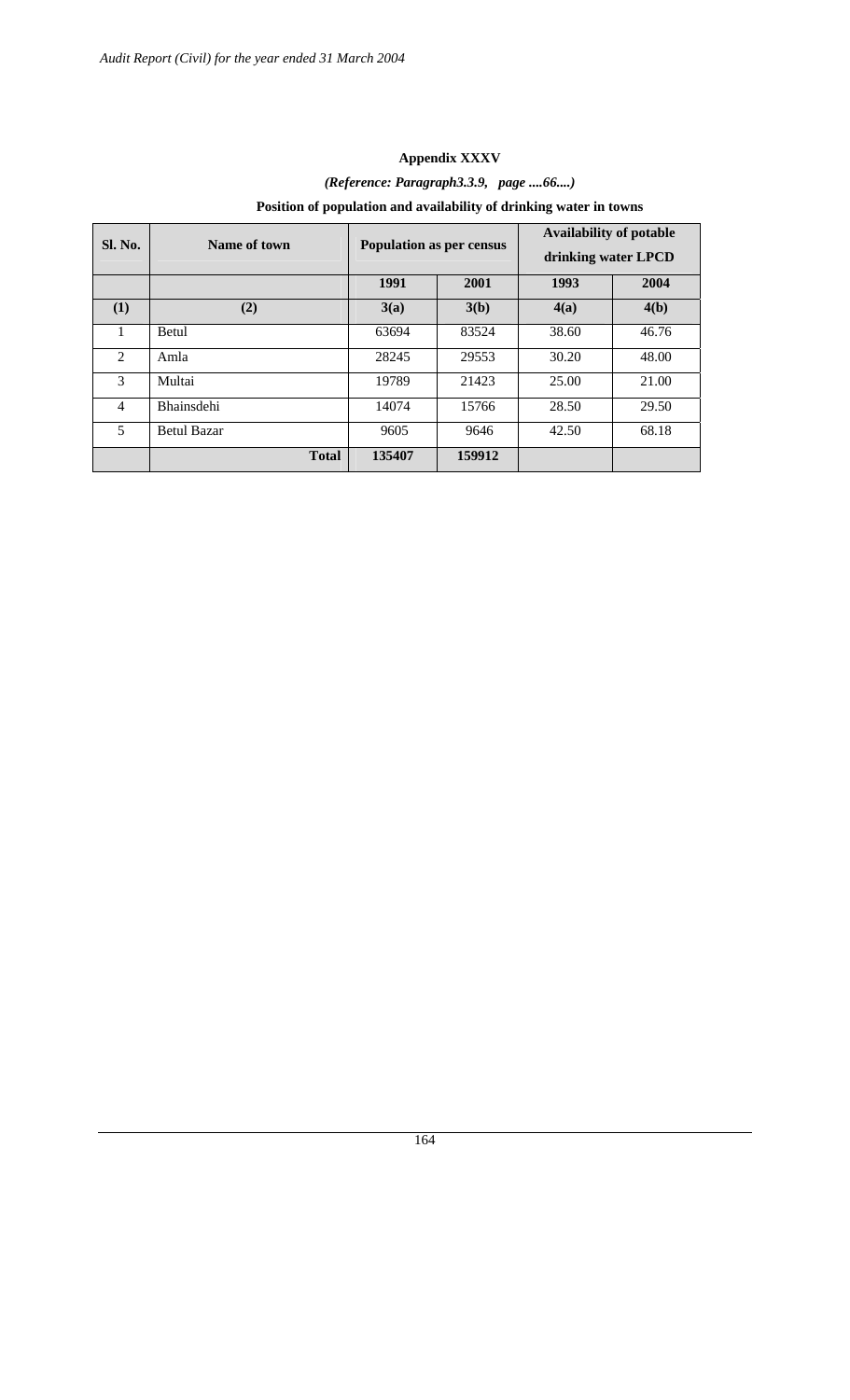# **Appendix-XXXVI**

# **(Reference : paragraph- 3.4.5 , page ..76...)**

# **Statement showing utilisation of saving of one road on other completed roads**

| (Progress report 06/2004 of PIU Sagar) |  |  |
|----------------------------------------|--|--|
|                                        |  |  |

| Package | Road                                        | PAC (in lakh) | <b>Actual</b><br>payment/cost | <b>Payment</b><br>excluding tender<br>premium | Excess $(+)/$<br>Saving $(-)$<br><b>Rs.in lakh</b> |
|---------|---------------------------------------------|---------------|-------------------------------|-----------------------------------------------|----------------------------------------------------|
| 4801    | Sagar-Rabli to Pathoriya jat                | 10.2          | 12.63                         | 11.48                                         | $(+)$ 1.28                                         |
| 10%     | sagar By pass to Bhaisa                     | 1.34          | 3.23                          | 2.94                                          | $(+)1.60$                                          |
| Above   | Sagar Rahli road to Hilgan                  | 70.42         | 65.99                         | 59.99                                         | $(-)10.43$                                         |
|         | Sagar By pass to Bamhori-<br>Rangua         | 6.07          | 8.42                          | 7.65                                          | $(+)1.58$                                          |
|         | Sh 43 to Dugarsra                           | 11.46         | 13.89                         | 12.63                                         | $(+)1.17$                                          |
|         | SH 43 to Girwar                             | 27.83         | 44.03                         | 40.03                                         | $(+)12.20$                                         |
|         | App. Road Hirapur                           | 30.3          | 41.32                         | 37.56                                         | $(+)7.26$                                          |
|         | <b>MDR</b> to Padrai                        | 7.57          | 9.75                          | 8.86                                          | $(+)1.29$                                          |
|         | MDR to Mahuakhera                           | 35.83         | 48.35                         | 43.95                                         | $(+) 8.12$                                         |
|         | MDR to Toda tarafdar                        | 113.26        | 112.16                        | 101.96                                        | $(-)11.30$                                         |
|         | Sagar Khurahi Road to                       | 82.74         | 102.98                        | 93.62                                         | $(+)10.88$                                         |
|         | Chandamau jalandhar<br>Sagar Khurai Road to | 33.78         | 31.71                         | 28.83                                         | $(-)4.95$                                          |
|         | Ishurwara                                   |               |                               |                                               |                                                    |
| 4802    | NH 26 to Madijamuniya                       | 32.18         | 17.67                         | 16.07                                         | $(-)16.11$                                         |
| 9.99%   | NH 26 to Jaitpur kachchaya                  | 55.75         | 82.29                         | 74.82                                         | $(+)19.07$                                         |
| Above   | NH 26 to Gugwara                            | 13.59         | 10.08                         | 12.36                                         | $(-)1.23$                                          |
|         | Chandpura to Anantpura                      | 31.42         | 42.26                         | 38.42                                         | $(+)7.00$                                          |
|         | NH 26 to Barkotikala                        | 18.79         | 14.62                         | 13.29                                         | $(-)5.50$                                          |
|         | MDR to patnakhurd                           | 51.75         | 48.11                         | 43.74                                         | $(-)8.01$                                          |
|         | Narayanpur to Kewlari                       | 47.56         | 54.36                         | 49.42                                         | $(+)1.86$                                          |
|         | Gunjori to Balch                            | 78.41         | 103.10                        | 93.74                                         | $(+)15.33$                                         |
|         | Chanua to Hardi                             | 40.04         | 53.21                         | 48.38                                         | $(+)8.34$                                          |
|         |                                             |               |                               |                                               |                                                    |
| 3303    | Manjla to Dhaboli                           | 28.17         | 55.00                         | 50.00                                         | $(+)21.83$                                         |
| 9.99%   | Budhakheda to Badharna                      | 179.95        | 181.00                        | 164.56                                        | $(-)15.39$                                         |
| Above   | Kirwana to Ghoogar                          | 45.68         | 42.00                         | 38.19                                         | $(-)7.49$                                          |
|         | Baratha road to Bagrohi                     | 32.00         | 35.00                         | 31.82                                         | $(-)0.18$                                          |
|         | NH-86 to Tigoda                             | 44.16         | 45.00                         | 40.91                                         | $(-)3.25$                                          |
|         | Tikamgarh road to Narua                     | 18.78         | 23.00                         | 20.91                                         | $(+)2.13$                                          |
|         | NH-86 to Papet                              | 51.69         | 57.00                         | 51.82                                         | $(+)0.13$                                          |
|         | Baratha road to Tarpoh                      | 31.79         | 33.50                         | 30.46                                         | $(-)1.33$                                          |
|         | Baratha Road to Baraj                       | 12.96         | 22.00                         | 20.00                                         | $(+)7.04$                                          |
|         |                                             |               |                               |                                               |                                                    |
| 3304    | Kanjiya to Denri                            | 73.52         | 64.00                         | 55.65                                         | $(-)17.87$                                         |
| 15%     | SH 14 to Satoriya                           | 149.31        | 195.00                        | 169.57                                        | $(+)20.26$                                         |
| Above   | Basari approach road                        | 14.99         | 14.00                         | 12.17                                         | $(-)2.82$                                          |
|         | Khurai sagar to Gadola Jagir                | 51.11         | 65.00                         | 56.52                                         | $(+)5.51$                                          |
|         | Karaiya Goojar to Katheli                   | 132.30        | 130.00                        | 113.04                                        | $(-)19.26$                                         |
| 3306    | Khurairajwas to Roda                        | 141.4         | 118.00                        | 107.28                                        | $(-)34.12$                                         |
| 9.99%   | Approach road to Altalia                    | 24.08         | 34.00                         | 30.91                                         | $(+)6.83$                                          |
| Above   | NH 26 to Sagoni                             | 136.58        | 150.00                        | 136.38                                        | $(-)0.20$                                          |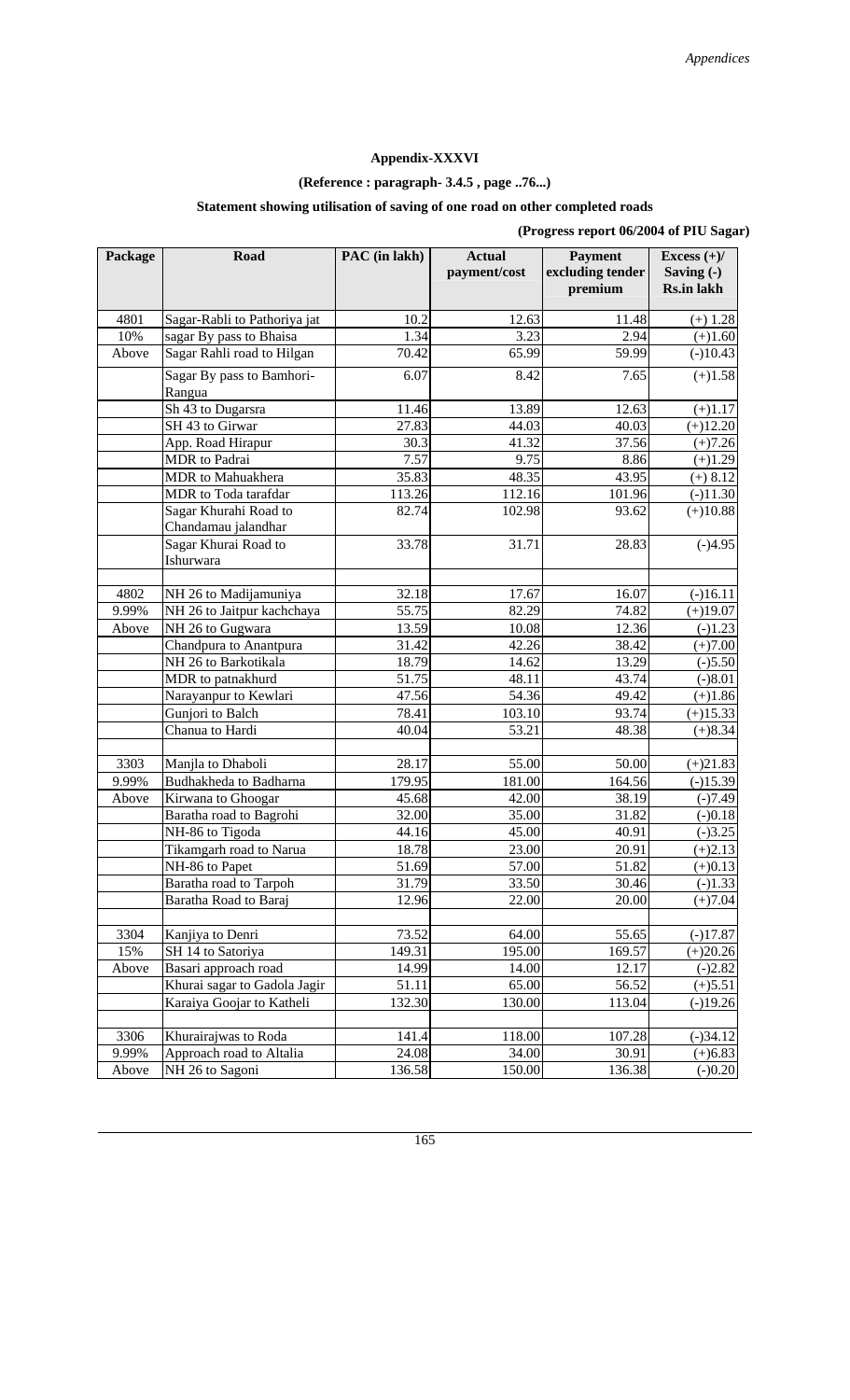| Package                | Road                                                                            | PAC (in lakh)                     | <b>Actual</b><br>payment/cost                                             | <b>Payment</b><br>excluding tender<br>premium | Excess $(+)/$<br>Saving $(-)$<br><b>Rs.in lakh</b>            |
|------------------------|---------------------------------------------------------------------------------|-----------------------------------|---------------------------------------------------------------------------|-----------------------------------------------|---------------------------------------------------------------|
| 3307                   | Deori to Binabarah                                                              | 146.541                           | 250.00                                                                    | 227.79                                        | $(+)81.17$                                                    |
| 9.79%                  | Bhusora to Barkotikala                                                          | 242.63                            | 294.00                                                                    | 267.78                                        | $(+)25.15$                                                    |
| Above                  | Tada Umrao to Gadakota                                                          | 264.48                            | 371.00                                                                    | 337.92                                        | $(+)73.44$                                                    |
| 3308<br>9.79%<br>Above | Ghoogra to Rajao<br>Mohanagujar to NH 86<br>NH 86 to Badhona<br>SH 14 to Pagara | 123.43<br>53.92<br>33.74<br>49.45 | 104.00<br>48.00<br>26.00<br>70.00                                         | 94.73<br>43.72<br>23.68<br>63.76              | $(-)28.7$<br>$(-)10.2$<br>$(-)10.06$<br>$(+)14.31$            |
|                        |                                                                                 |                                   | <b>TOTAL</b><br><b>SAVINGS</b><br><b>EXCESS</b><br><b>Number of roads</b> |                                               | $(-)$ 208.40<br>$(+)$ 354.78<br>Savings - 20<br>$Excess - 25$ |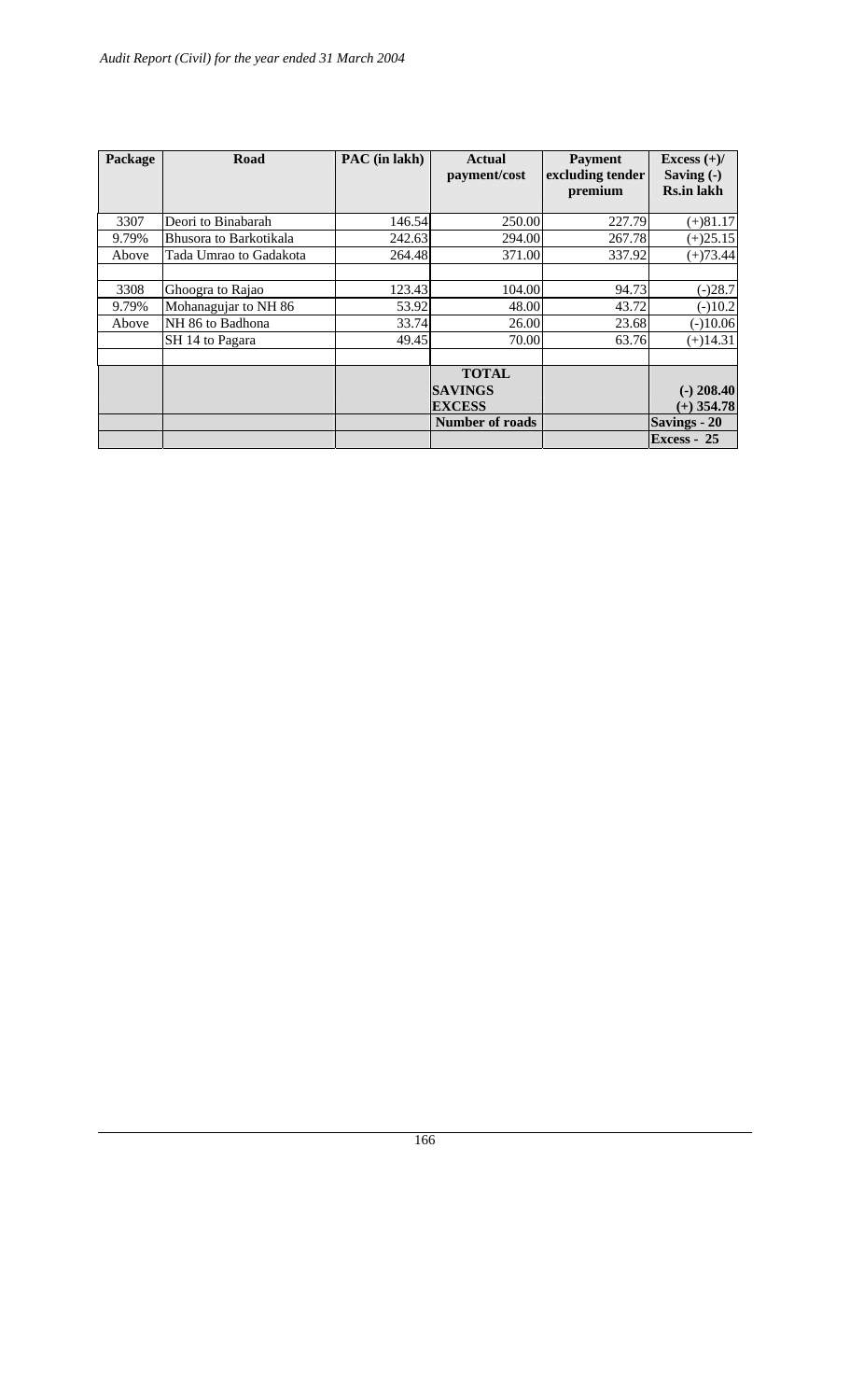# **Appendix-XXXVII**

# **(Reference: Paragraph-3.4.6 , Page-....76..)**

# **Statement showing unauthorised expenditure over sanctioned cost**

**(Rs.in lakh)** 

| PIU          | Package | <b>Approved</b><br>cost | <b>Month of</b><br>last<br>payment | <b>Expenditure</b><br>excluding<br>tender premium | <b>Unauthorised</b><br>expenditure against<br><b>ACA</b> |
|--------------|---------|-------------------------|------------------------------------|---------------------------------------------------|----------------------------------------------------------|
| Ujjain       | 4301    | 395.67                  | 01/2003                            | 419.42                                            | 23.75                                                    |
|              | 3102    | 940.23                  | 01/2004                            | 975.72                                            | 35.49                                                    |
| Dewas        | 1301    | 275.25                  | 12/2003                            | 292.86                                            | 17.61                                                    |
|              | 5502    | 448.73                  | 12/2003                            | 545.94                                            | 97.21                                                    |
|              | 3903    | 442.90                  | 09/2003                            | 452.39                                            | 9.49                                                     |
|              | 3905    | 413.03                  | 12/2003                            | 457.97                                            | 44.94                                                    |
| Hoshangabad  | 2001    | 241.31                  | 09/2003                            | 296.85                                            | 55.54                                                    |
| Biaora       | 4401    | 408.88                  | 11/2003                            | 460.25                                            | 51.37                                                    |
|              | 4504    | 362.62                  | 12/2003                            | 369.65                                            | 7.03                                                     |
| Guna         | 1801    | 268.14                  | 12/2003                            | 297.54                                            | 29.40                                                    |
|              | 1802    | 495.05                  | 12/2003                            | 549.45                                            | 54.40                                                    |
|              | 1303    | 408.19                  | 02/2004                            | 408.48                                            | 0.29                                                     |
|              | 1305    | 395.78                  | 09/2003                            | 439.26                                            | 43.48                                                    |
| Chhindwara   | 0901    | 95.39                   | 05/2003                            | 170.45                                            | 75.06                                                    |
|              | 0707    | 436.89                  | 01/2004                            | 454.23                                            | 17.34                                                    |
| Shahdol      | 6001    | 284.52                  | 04/2004                            | 337.28                                            | 52.76                                                    |
|              | 3803    | 471.65                  | 02/2004                            | 492.75                                            | 21.10                                                    |
|              | 3802    | 220.76                  | 01/2004                            | 290.04                                            | 69.28                                                    |
|              | 3804    | 301.58                  | 03/2004                            | 324.35                                            | 22.77                                                    |
|              | 4402    | 656.67                  | 01/2004                            | 697.13                                            | 40.46                                                    |
| Sagar        | 4801    | 407.40                  | 08/2003                            | 449.96                                            | 42.56                                                    |
|              | 4802    | 377.00                  | 09/2003                            | 387.04                                            | 10.04                                                    |
|              | 3307    | 331.34                  | 12/2003                            | 806.81                                            | 475.47                                                   |
| Dhar         | 1105    | 457.33                  | 07/2004                            | 492.87                                            | 35.54                                                    |
|              | 1106    | 476.78                  | 06/2004                            | 675.70                                            | 198.92                                                   |
| Jhabua       | 1903    | 561.31                  | 01/2004                            | 579.86                                            | 18.55                                                    |
| Bhopal       | 5101    | 386.22                  | 07/2004                            | 467.96                                            | 81.74                                                    |
| Shivpuri     | 5601    | 406.44                  | 06/2004                            | 471.96                                            | 65.52                                                    |
|              | 5301    | 263.03                  | 07/2004                            | 298.36                                            | 35.33                                                    |
|              | 4005    | 339.00                  | 12/2003                            | 401.77                                            | 62.77                                                    |
|              | 4007    | 246.00                  | 07/2004                            | 258.83                                            | 12.83                                                    |
|              | 4008    | 206.00                  | 07/2004                            | 207.83                                            | 1.83                                                     |
|              | 3702    | 105.65                  | 11/2004                            | 108.14                                            | 2.49                                                     |
| <b>TOTAL</b> |         | 12526.74                |                                    | 14339.1                                           | 1812.36                                                  |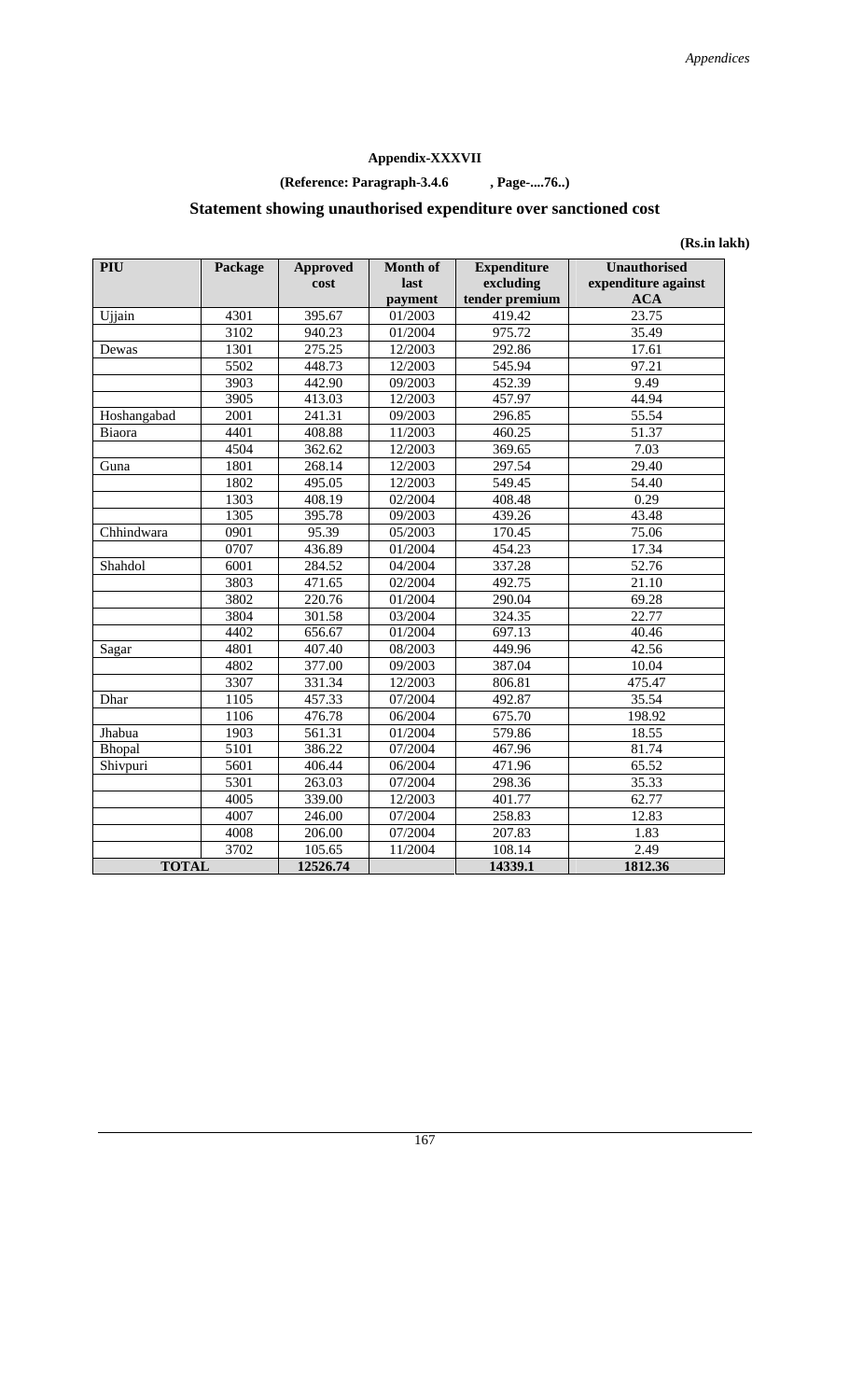#### **Appendix-XXXVIII**

# **(Reference: Paragraph- 3.4.9 page ...79....)**

# **Statement showing incorrect selection of roads**

#### **Length less than 0.5 km**

| -<br>Sl.       | <b>PIU</b> | Package No. | Road                             | <b>Actual length(km)</b> | Cost (Rs.in |  |  |
|----------------|------------|-------------|----------------------------------|--------------------------|-------------|--|--|
| No.            |            |             |                                  |                          | lakh)       |  |  |
|                | Biaora     | 4401        | Main road to Bairasiya           | 0.44                     | 7.16        |  |  |
| 2              |            |             | Main road to Mandawar            | 0.21                     | 2.90        |  |  |
| 3              |            |             | Main road to Pipaliyarasoda      | 0.18                     | 4.43        |  |  |
| $\overline{4}$ | Guna       | 1801        | Isagarh Ashok Nagar to Bamnawar  | 0.45                     | 6.28        |  |  |
| 5              | Seoni      | 3603        | Main road to Dorli chhatarpur    | 0.46                     | 13.90       |  |  |
| 6              |            | 2602        | NH 26 to Khamtara                | 0.25                     | 2.68        |  |  |
| 7              |            | 2603        | Gotegaon Jabalpur road to Konjai | 0.40                     | 3.28        |  |  |
| 8              |            | 2606        | Chinkuimania road to Rampiparia  | 0.50                     | 6.96        |  |  |
| 9              | Sagar      | 4801        | Sagar bypass to Bhaisa           | 0.13                     | 3.23        |  |  |
| <b>Total</b>   |            |             |                                  |                          |             |  |  |

#### **Roads passing through forest area**

| <b>Sl. No.</b> | PIU     | Package No. | <b>Road</b>                      | <b>Expenditure</b> |
|----------------|---------|-------------|----------------------------------|--------------------|
|                |         |             |                                  | (Rs.in lakh)       |
|                | Biaora  | 4506        | Sangul to Wardha                 | 60.79              |
|                | Guna    | 1307        | Mangauli Keria road to Madankedi | 66.32              |
| 3              |         | 1308        | Deharda-Rajghat-Mamon            | 60.18              |
|                | Sagar   | 3310        | Sevan to Bandari                 | 188.22             |
|                |         | 3313        | Khaijra Moti to Bahadurpur       | Not started        |
| 6              |         | 3315        | Madawangouri to Barodiya         | Not started        |
|                | Shahdol | 3804        | Dumar kechar to Pulbaritola      | Not started        |
|                |         |             | <b>Total</b>                     | 375.51             |

#### **Encroachment or land disputes**

| <b>Sl. No.</b> | PIU                    | Package No. | Road                             | <b>Expenditure</b><br>(Rs.in lakh) |  |  |  |  |  |  |
|----------------|------------------------|-------------|----------------------------------|------------------------------------|--|--|--|--|--|--|
|                | Sagar                  | 3309        | Todakacchi to Barodiya           | 41.06                              |  |  |  |  |  |  |
| $\overline{2}$ |                        |             | Dewal to MDR                     | 103.20                             |  |  |  |  |  |  |
| 3              |                        | 3314        | Bamhani to Patnakhurd            | 15.02                              |  |  |  |  |  |  |
| $\overline{4}$ |                        |             | Nayanagar to MDR                 | 08.70                              |  |  |  |  |  |  |
| 5              |                        | 3317        | Singpur to Bina tigadda          | 12.91                              |  |  |  |  |  |  |
| 6              |                        |             | Gadakota to Pipariya Gopal       | No payment                         |  |  |  |  |  |  |
| $\overline{7}$ | Biaora                 | 3004        | Sadhawat to mundla               | 79.25                              |  |  |  |  |  |  |
| 8              |                        | 4401        | Udankhedi to Sareli              | 55.37                              |  |  |  |  |  |  |
| 9              |                        | 3005        | Khilchipur to Chapiheda          | 34.91                              |  |  |  |  |  |  |
| 10             | Guna                   | 1307        | Tarai -Dongan                    | No payment                         |  |  |  |  |  |  |
| 11             |                        | 1310        | Makrudan - Nazirabad to Parwania | 31.46                              |  |  |  |  |  |  |
| 12             | Seoni                  | 2603        | Gotegaon to Jamunia              | 166.00                             |  |  |  |  |  |  |
| 13             | Shahdol                | 3807        | Galhatha to Balbhadrapur         | 12.09                              |  |  |  |  |  |  |
|                | 559.97<br><b>Total</b> |             |                                  |                                    |  |  |  |  |  |  |

#### **Major District Roads**

| <b>Sl. No.</b> | PIU        | Package No. | Road                                  | <b>Expenditure</b><br>(Rs.in lakh) |
|----------------|------------|-------------|---------------------------------------|------------------------------------|
|                | Chhindwara | 0714        | Nandanwadi-changoba to Kodia-Anikhapa | 164.57                             |
|                | Seoni      | 3609        | Jobaadegaon to Pahadi                 | 108.50                             |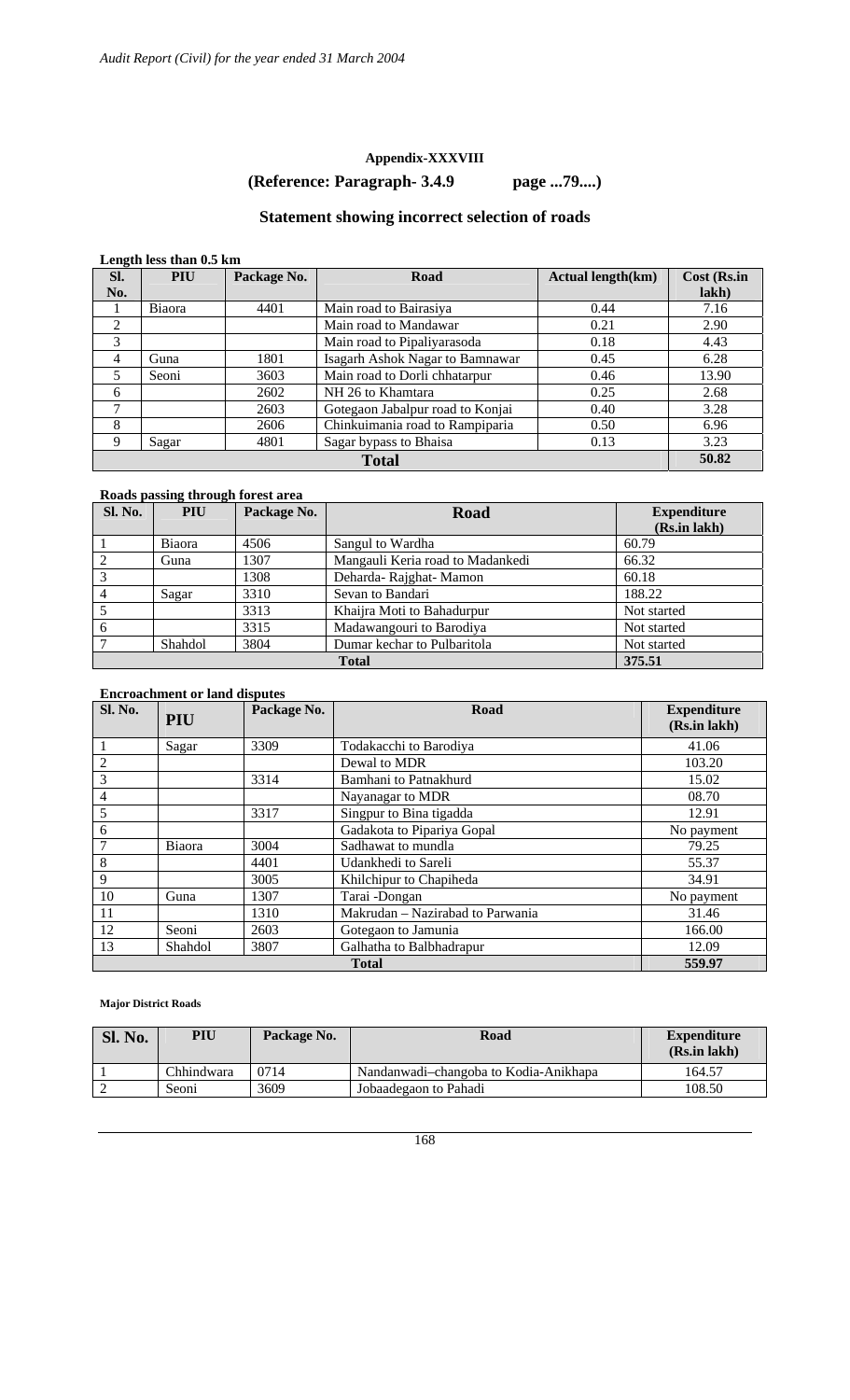|  | Shahdol | 6001 | Chandia-Akhrar road   | 223.36 |
|--|---------|------|-----------------------|--------|
|  | Sagar   | 4801 | Chandamau – Jalandhar | 102.98 |
|  |         | 3307 | Tada Umrao- Gada kota | 370.09 |
|  | 969.5   |      |                       |        |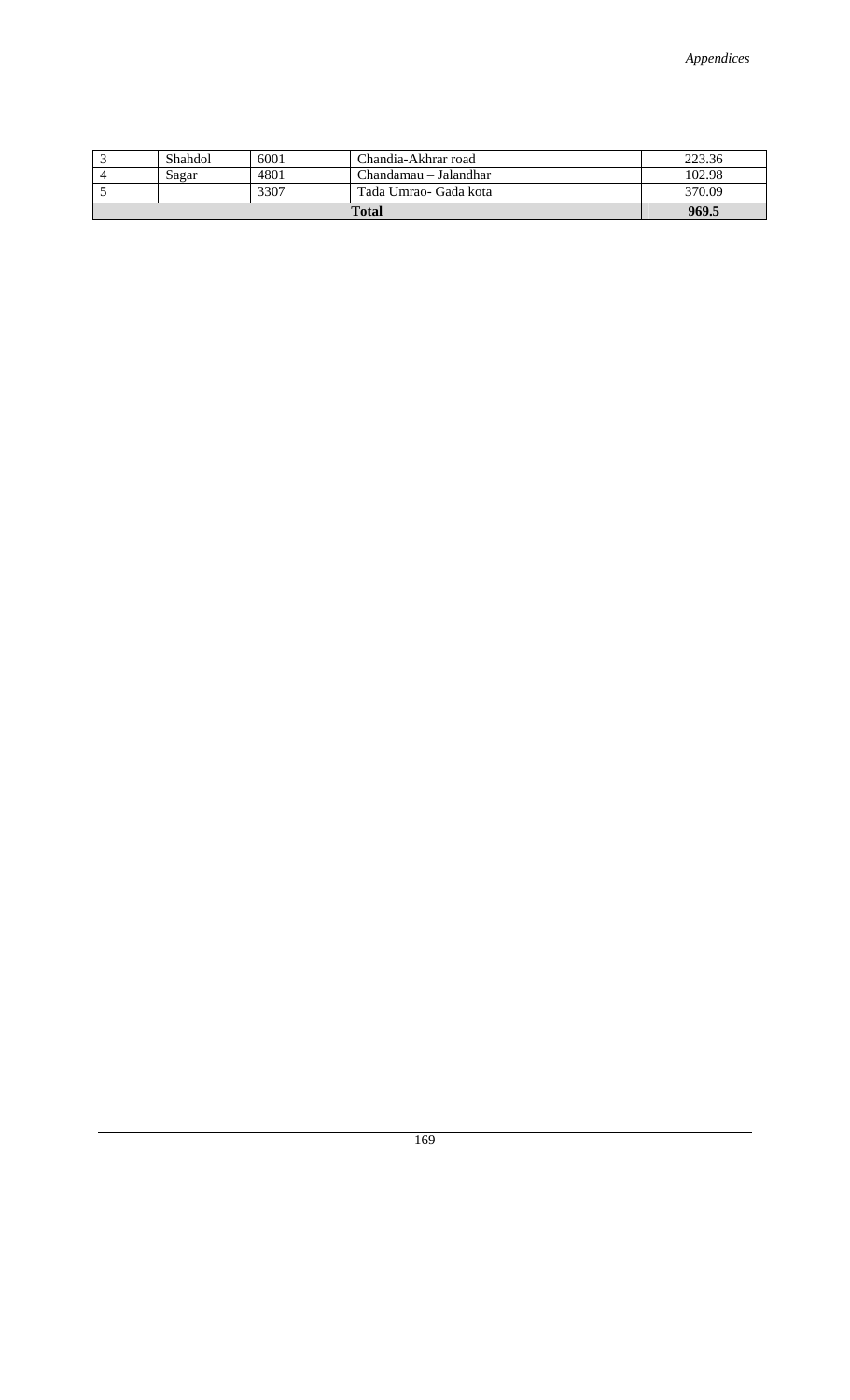#### Appendix-XXXIX

(Reference: Paragraph 3.5.5 page ..93.....)

Execution of works without obtaining Sanction of Ministerial Sub Committee

(Rupees. in crore)

| Department                                                          | xecuted by saving of<br>other works | executed without<br>provisions | budget |      |  |  |  |
|---------------------------------------------------------------------|-------------------------------------|--------------------------------|--------|------|--|--|--|
|                                                                     | orks                                | orks                           |        | brks |  |  |  |
| <b>Vorks Department Dn.I</b>                                        |                                     |                                |        |      |  |  |  |
| <b>Vorks Department</b><br>(Electricity &<br><b>Mechanical Dn.)</b> |                                     |                                |        |      |  |  |  |
| roject Dn.)                                                         |                                     |                                |        |      |  |  |  |
| al corporation Ujjain                                               |                                     |                                |        |      |  |  |  |
| desources Dn Ujjain                                                 |                                     |                                |        |      |  |  |  |
| & Health Ujjain                                                     |                                     |                                |        |      |  |  |  |
| epartment Ujjain                                                    |                                     |                                |        |      |  |  |  |
| ducation Ujjain                                                     |                                     |                                |        |      |  |  |  |
| lic college Ujjain                                                  |                                     |                                |        |      |  |  |  |
| lmn. Ujjain                                                         |                                     |                                |        |      |  |  |  |
| r Khandwa<br>(Onkareshwar))                                         |                                     |                                |        |      |  |  |  |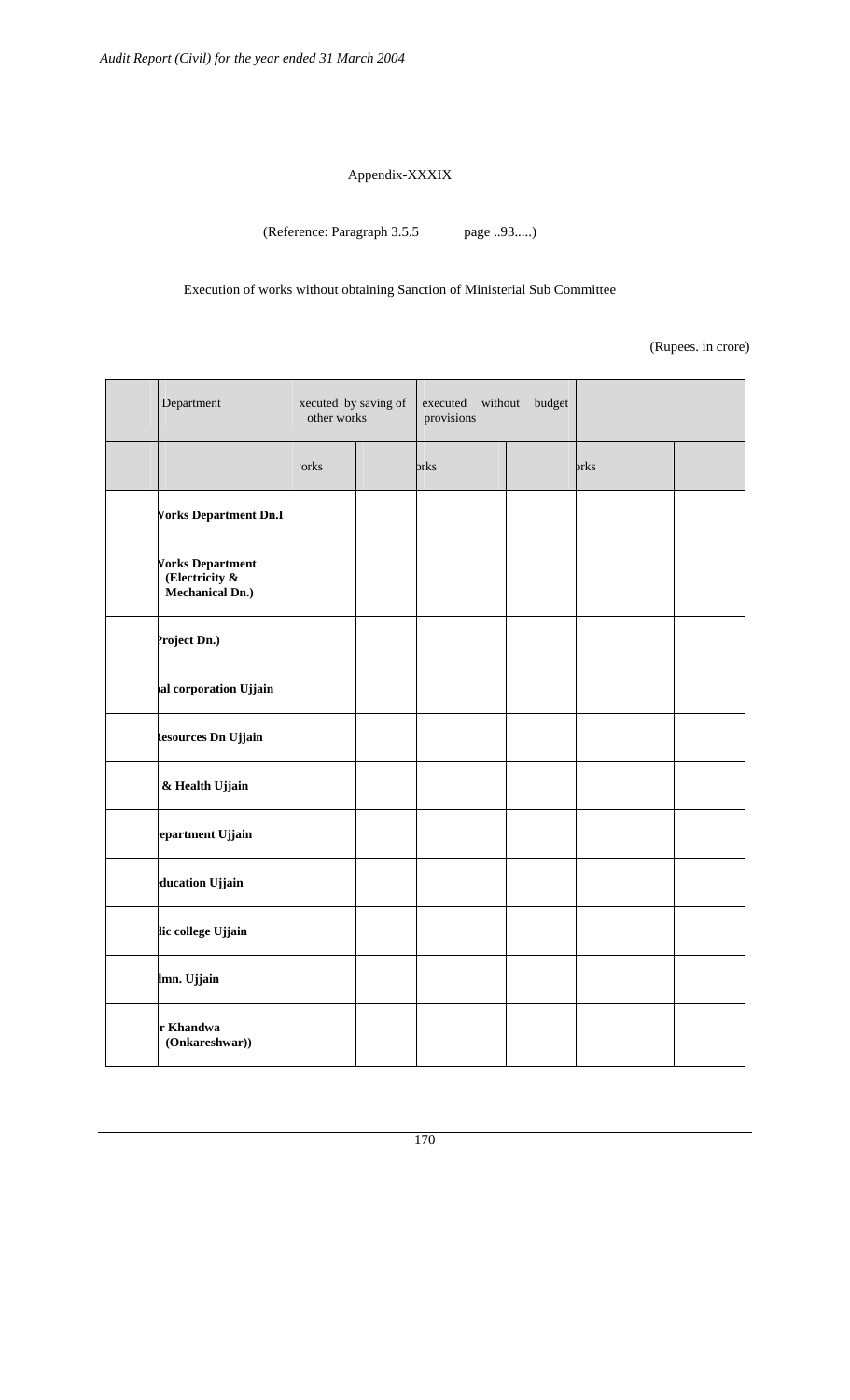| r Dewas               |  |  |  |
|-----------------------|--|--|--|
| urds Ujjain           |  |  |  |
| sva Department Ujjain |  |  |  |
| Department Ujjain     |  |  |  |
| evelopment Authority  |  |  |  |
|                       |  |  |  |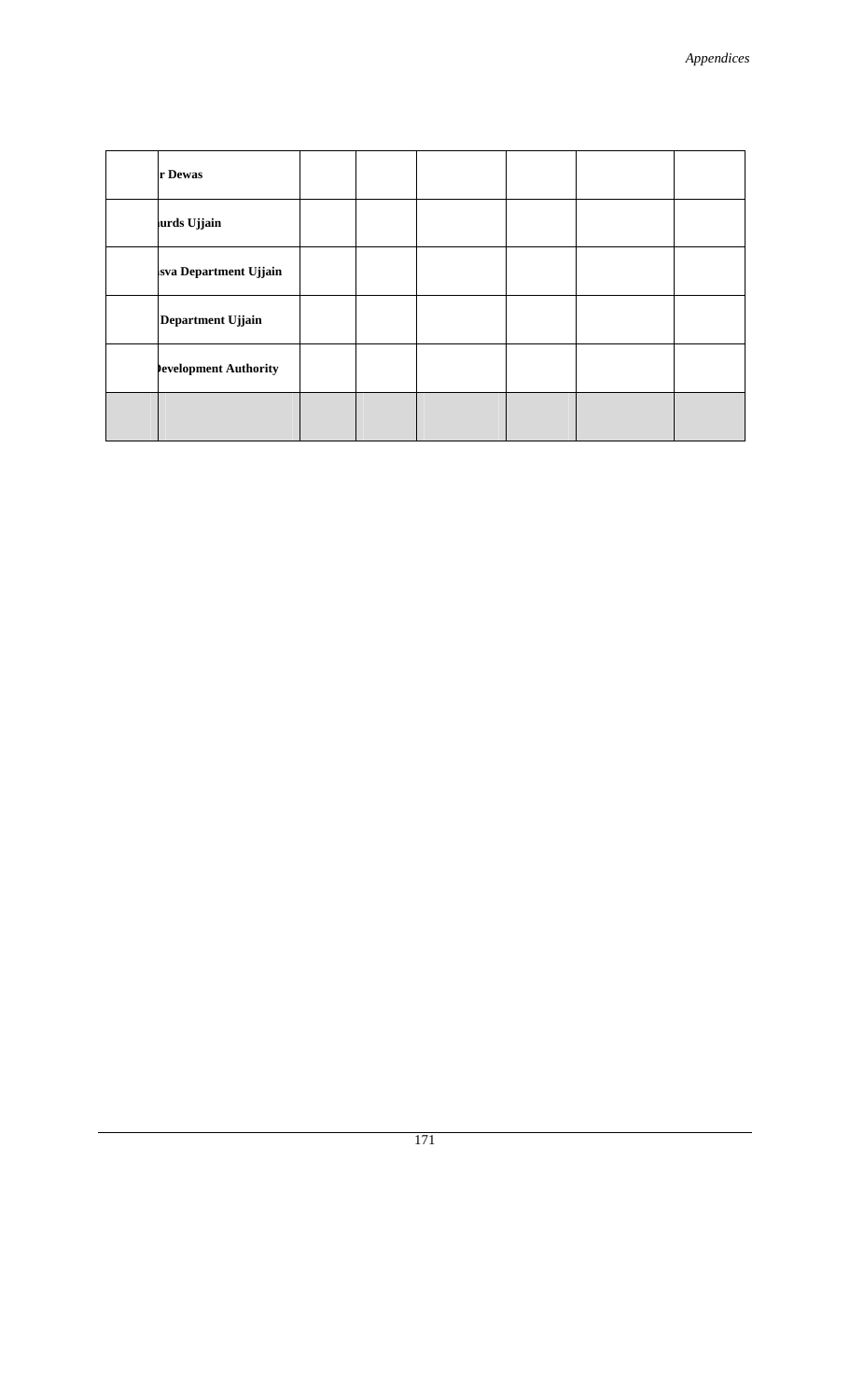#### **Appendix XL**

#### **(Reference: Paragraph 3.5.10, Page 99 )**

#### **Statement showing extra cost due to acceptance of tender at higher rates**

**(Rupees in lakh)** 

| Package No. | <b>Name of Road</b>      | <b>Agreement No.</b>     | Probable                     | <b>Contractors</b>          | Value of work done          |                             |               | Extra payment on the basis of prevailing market trend<br><b>Escalation</b><br>paid<br>10.27<br>15.47<br>12.98<br>19.73<br>23.69 |                               |
|-------------|--------------------------|--------------------------|------------------------------|-----------------------------|-----------------------------|-----------------------------|---------------|---------------------------------------------------------------------------------------------------------------------------------|-------------------------------|
|             |                          | (work order)             | Amount of<br><b>Contract</b> | <b>Percentage above SOR</b> | excluding tender<br>premium | Difference in<br>percentage | <b>Amount</b> |                                                                                                                                 | <b>Total extra</b><br>payment |
|             | Ujjain-Dewas             | $5/02-03$<br>(2/6/2002)  | 509.68                       | 9.81%                       | 520.94                      | 8.81%                       | 45.89         |                                                                                                                                 | 56.16                         |
|             | Maxi-Agar road           |                          |                              |                             |                             |                             |               |                                                                                                                                 |                               |
| II          | Ujjain -Agar and         | $1/02 - 03$<br>(4/6/02)  | 711.19                       | 9.50%                       | 812.71                      | 8.50%                       | 69.08         |                                                                                                                                 | 84.55                         |
|             | Ujjain - Unhel road      |                          |                              |                             |                             |                             |               |                                                                                                                                 |                               |
| IШ          | Barnagar-Jawasia road    | $4/02 - 03$<br>(12/6/02) | 575.35                       | 9.27%                       | 563.11                      | 8.27%                       | 46.57         |                                                                                                                                 | 59.55                         |
|             | <b>Indore-Dewas Road</b> |                          |                              |                             |                             |                             |               |                                                                                                                                 |                               |
| IV          | Inner ring road          | $2/02 - 03$<br>(4/6/02)  | 720.87                       | 9.99%                       | 828.27                      | 8.90%                       | 74.46         |                                                                                                                                 | 94.19                         |
| V           | Ujjain Maxi Road         | $3/02 - 03$<br>(4/6/02)  | 555.72                       | 9%                          | 551.86                      | 8%                          | 44.15         |                                                                                                                                 | 67.84                         |
|             |                          |                          |                              |                             |                             |                             |               |                                                                                                                                 |                               |
|             | <b>Total</b>             |                          | 3072.81                      |                             | 3276.89                     |                             | 280.15        | 82.14                                                                                                                           | 362.29                        |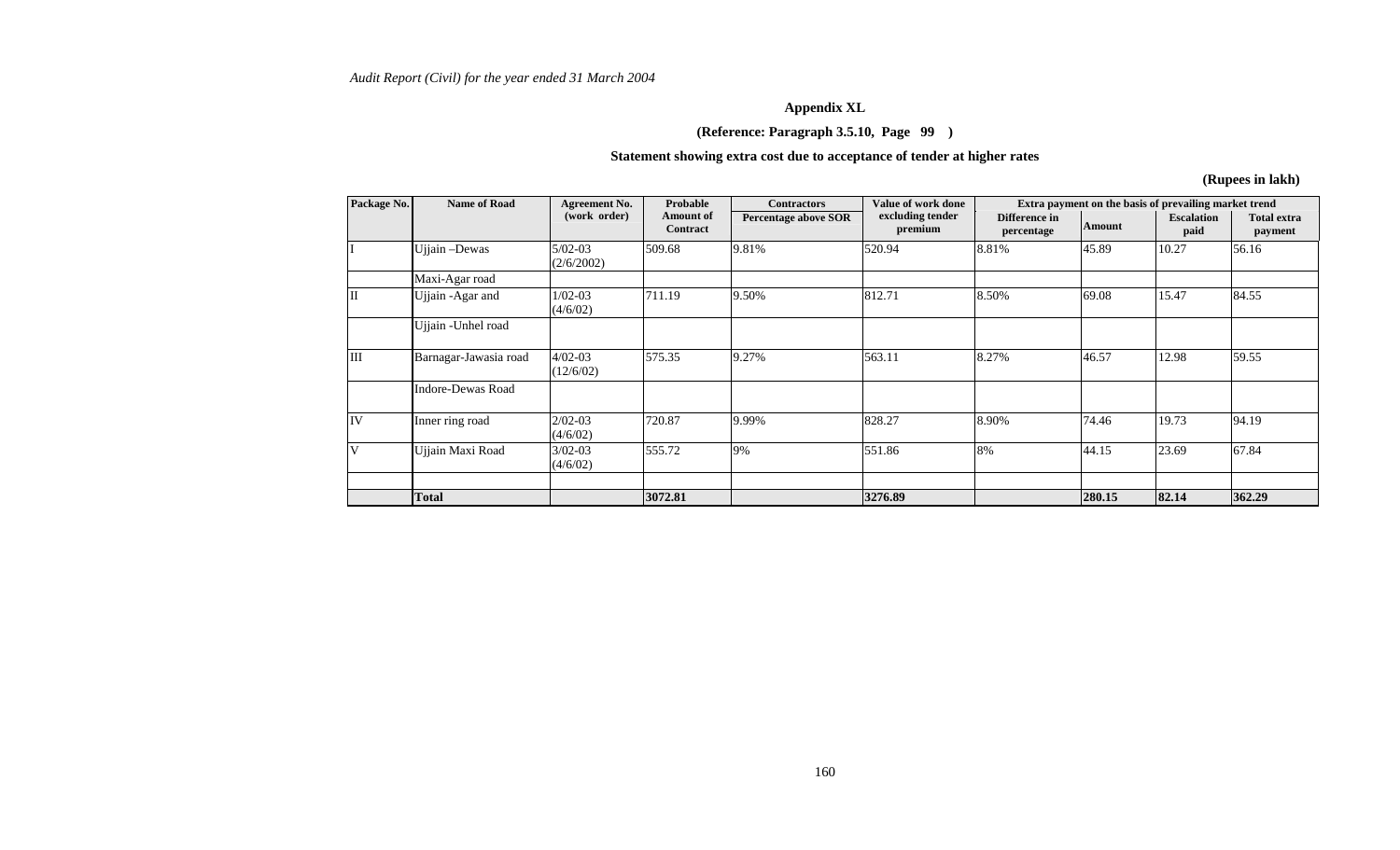# **Appendix XLI**

#### **(Reference: Paragraph 3.5.11, Page 104 )**

#### **Statement showing extra cost due to application of bitumen tack coat instead of emulsion tack coat**

| Sl.No | Name of<br><b>Division</b>  | Agree-<br>ment<br>No/Year | Name of<br>contractor                    | Name of work/<br>Package No.                     | Ref. to<br><b>Payment</b><br>Vr.No./Date | Amount<br>Paid | Details of biutmen tack coat<br>executed |                           |                                      | <b>Total Difference Amount</b> |        |                                     |                              | Add<br>contractor<br>percentage | <b>Total Amount of</b><br>extra cost |
|-------|-----------------------------|---------------------------|------------------------------------------|--------------------------------------------------|------------------------------------------|----------------|------------------------------------------|---------------------------|--------------------------------------|--------------------------------|--------|-------------------------------------|------------------------------|---------------------------------|--------------------------------------|
|       |                             |                           |                                          |                                                  |                                          |                | <b>B.T</b> Surface 5<br>$Kg/10$ sqm      | Diff. Amount<br>@ Rs.3.20 | <b>WBM</b> Surface 10<br>$Kg/10$ Sqm | Diff Amount @ Rs.7.80          |        |                                     |                              |                                 |                                      |
|       | PWD Dn<br>No.II<br>Ujjain   | $5/02 - 03$               | $\overline{M/s \space O.P \space G}$ arg | Upgradation of roads<br>(Package-I)              | 13D/31.3.04                              | 582.31         |                                          |                           | 115342                               | 899668                         |        | 899668 9.81% above/80<br>160        | 979828                       |                                 |                                      |
|       | PWD Dn<br>No.II<br>Ujjain   | $1/02 - 03$               | $M/s$ P.D<br>Agarwal                     | <b>Upgradation of roads</b><br>(Package-II)      | 3/20.5.04                                | 905.39         | 37612                                    | 120358.00                 | 140400                               | 1095120                        |        | 1215478 9.50% above/11<br>5470/8208 | 1330948                      |                                 |                                      |
|       |                             |                           |                                          |                                                  |                                          |                | 27000                                    | 86400.00                  |                                      |                                | 86400  |                                     | 94608                        |                                 |                                      |
|       | 3 PWD Dn<br>No.II<br>Ujjain | $4/02 - 03$               | M/s Shiv<br>Constn.Co.                   | <b>Upgradationof</b> roads<br>(Package-III)      | 95/31.3.04                               | 628.29         |                                          |                           | 122385                               | 954603                         |        | 954603 9.27% above/88<br>492        | 1043095                      |                                 |                                      |
|       | PWD Dn<br>No.II<br>Ujjain   | $2/02 - 03$               | M/s Prakash<br>Ashphalting               | <b>Upgradationof</b> roads<br>(Package-IV)       | 4/21.5.04                                | 930.76         | 251,102                                  | 803526.00                 | 46573                                | 363269                         |        | 1166795 9.99% above/11<br>6562/3822 | 1283357                      |                                 |                                      |
|       |                             |                           |                                          |                                                  |                                          |                | 11.955                                   | 38256.00                  |                                      |                                | 38256  |                                     | 42078                        |                                 |                                      |
|       | 5 PWD Dn<br>No.II<br>Ujjain | 10/02-03                  | M/s MDL<br>Constn.Co.                    | <b>Upgradationof</b> roads<br>(Package-VI)       | 12/30.3.04                               | 284.02         | 36417                                    | 116534.00                 | 10994                                | 85753                          |        | 202287 1% above/2023                | 204310                       |                                 |                                      |
|       | 6 PWD Dn<br>No.II<br>Ujjain | 11/02-03                  | M/s MDL<br>Constn.Co.                    | <b>Upgradationof</b> roads<br>(Package-VII)      | 96/31.3.04                               | 171.34         | 30500                                    | 97600.00                  | 2721                                 | 21224                          |        | 118824 1% below/(-)<br>1188         | 117636                       |                                 |                                      |
|       | 7 PWD Dn<br>No.I Ujjain     | $3/02 - 03$               | M/s<br>Balkrishna<br>Ramaran Goel        | Upgradation of roads 8/3.2.2004<br>(Package-V)   |                                          | 625.22         | 405100                                   | 1296320.00                |                                      |                                |        | 1296320 9% above/<br>116669         | 1412989                      |                                 |                                      |
|       | 8 PWD Dn<br>No.I Ujjain     | $41/02 - 03$              | M/s J.J Patel                            | <b>Upgradation of roads</b><br>(Package-VIII)    | 208/31.3.04                              | 480.32         | 153449                                   | 491037.00                 | 33400                                | 260520                         | 751557 | 4.92% above/37<br>052               | 788609                       |                                 |                                      |
|       | 9 PWD Dn<br>No.I Ujjain     | 56/02-03                  | M/s Deep<br>Enterprises                  | <b>Upgradation of roads</b><br>(Package-IX)      | 218/31.3.04                              | 325.55         | 145842                                   | 466694.00                 | 13959                                | 108880                         |        | 575574 7% above/<br>40290           | 615864                       |                                 |                                      |
|       | 10 PWD Dn<br>No.I Ujjain    | 43/02-03                  | M/s Tirupati<br>Constn.co.               | Upgradation of roads 151/29.3.04<br>(Package-IX) |                                          | 61.14          | 20835                                    | 66672.00                  | 17090                                | 133302                         |        | 199974 4.99% above/<br>9979         | 209953                       |                                 |                                      |
|       |                             |                           |                                          |                                                  |                                          |                |                                          |                           |                                      |                                |        | <b>Grand Total</b>                  | 8123275<br>say Rs.81.23 lakh |                                 |                                      |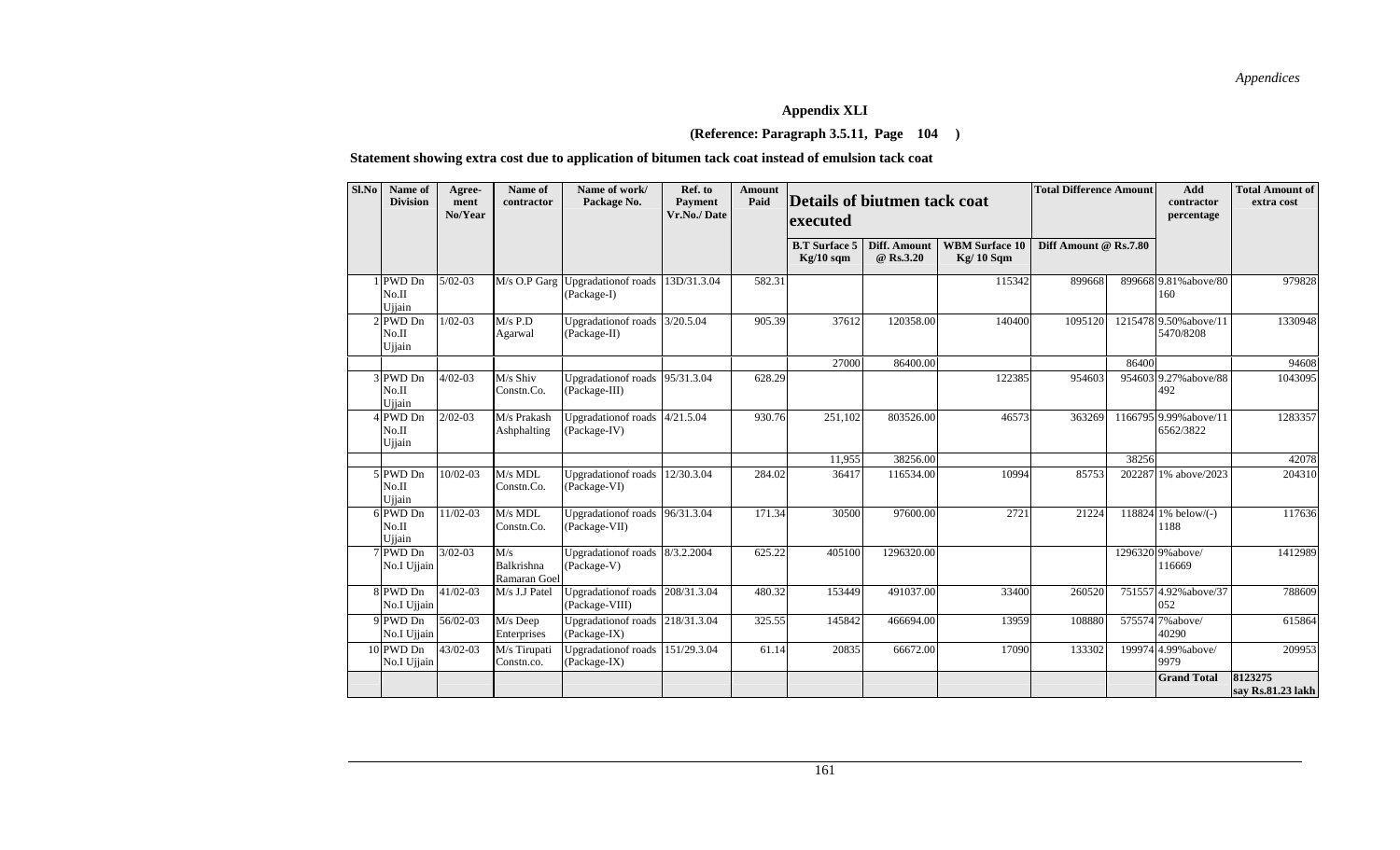# **Appendix XLII**

### **(Reference: Paragraph 3.5.11, Page 104 )**

# **Statement showing irregular grant of secured advance**

| SI.<br>No      | Package<br>No. | <b>Name of Road</b>      |                        | <b>Secured Advance on Maxphalt</b> |                          |                          |        |                                  |                      | <b>Secured Advance on metal</b> |                                 |                                 |        |                        | <b>Balance</b> |  |  |
|----------------|----------------|--------------------------|------------------------|------------------------------------|--------------------------|--------------------------|--------|----------------------------------|----------------------|---------------------------------|---------------------------------|---------------------------------|--------|------------------------|----------------|--|--|
|                |                |                          | Date                   | Qty (MT)                           | Amount<br>$(in \, lakh)$ | <b>Recovered</b><br>date | Amount | Amount<br>utilised               | <b>Date</b>          | Qty (cum)                       | <b>Amount</b><br>$(in \, lakh)$ | <b>Recovered</b><br>date        | Amount | Undue financial aid    |                |  |  |
|                | ١V             | Ujjain Maxi<br>Road      | 31.3.03                | 70.00                              | 7.22                     | 13.5.03                  | 7.22   | 43 days                          | 31.3.03              | 3500                            | 4.86                            | 13.5.03                         | 4.86   | 43 days                | <b>NIL</b>     |  |  |
| $\overline{2}$ | VIII           | Mahidpur-Maxi 31.3.03 to | 24.1.04                | 388.98                             | 37.33                    | 14.5.03 to<br>26.2.04    | 37.33  | 44 days to<br>335 days           | 13.3.03 to<br>4.6.03 | 11207                           | 21.17                           | 14.5.03 to<br>26.2.04           | 20.05  | 62 days to<br>353 days | 1.12           |  |  |
| 3              | IX             | Unhel-<br>Khachrod       | 24.10.03 to<br>28.1.04 | 314.18                             | 45.25                    | 14.11.03 to<br>31.3.04   | 43.86  | 21 days to<br>$160 \text{ days}$ | 14.5.03              | 10000                           | 20.00                           | $10.6.03$ to<br>31.3.04         | 18.16  | 20 days to<br>296 days | 1.39,<br>1.84  |  |  |
| $\overline{4}$ | VI             | Panckhoshi road 2.2.04   |                        | 70.87                              | 7.74                     | 21.2.04 to<br>5.3.04     | 7.74   |                                  | 19 days to 32 days   |                                 |                                 |                                 |        |                        |                |  |  |
|                | IV             | Inner roads              | 30.9.03<br>to31.12.03  | 1372.48                            | 156.90                   | 23.12.03 to<br>31.3.04   | 156.90 |                                  |                      |                                 |                                 |                                 |        |                        |                |  |  |
|                |                | <b>Total</b>             | 31.3.03 to<br>28.2.04  | 2302.31                            | 264.19                   | $13.5.03$ to<br>31.3.03  | 262.55 | 19 to 335<br>days                | 13.3.03 to<br>4.6.03 | 24707 cum                       | 46.03                           | $13.5.03 \text{ to}$<br>31.3.04 | 43.07  | 43 days to<br>353 days | 4.60           |  |  |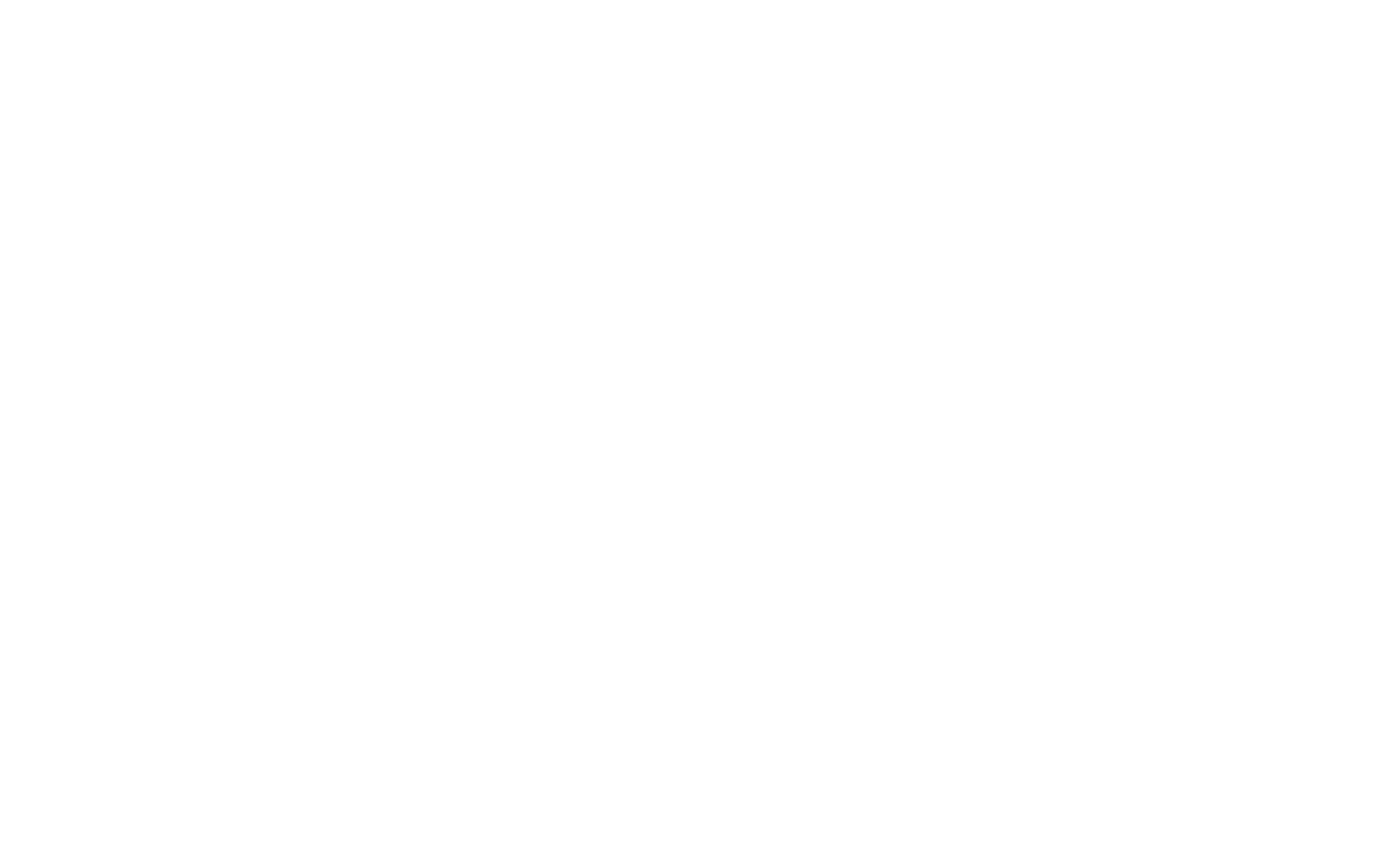# **Appendix -XLIII**

## **(Reference: Paragraph 4.3.4, page 126)**

### **Statement showing comparison in cost of work executed by Contractor 'A' with 'C' which led to extra cost**

|                |                                               |                                         |            | <b>Contractor</b><br>'A' |        |               | <b>Contractor</b><br>'C' |      |               |
|----------------|-----------------------------------------------|-----------------------------------------|------------|--------------------------|--------|---------------|--------------------------|------|---------------|
|                | Item No. Particular                           | <b>Agreemented</b><br><b>Quantities</b> | Unit       | Quantity<br>executed     | Rate   | <b>Amount</b> | Quantity<br>executed     | Rate | <b>Amount</b> |
|                | Excavation in all types of soil, hard moorum  | 177625.4 cum                            |            | 66589.49                 | 20     | 1331790       | 66589.49                 | 30   | 1997685       |
| $\overline{2}$ | Excavation in disintegrated rock, soft rocks  | 241631.86 cum                           |            | 109594.40                | 60     | 6575664       | 109594.40                | 60   | 6575664       |
| 3              | Excavation in all types of hard rock          | 56242.92 cum                            |            | 61867.21                 | 120    | 7424065       | 236240.17                | 70   | 16536812      |
|                |                                               |                                         |            | 174372.96                | 103.35 | 18021445      |                          | ÷.   | $\mathbf{0}$  |
| 4              | Line drilling with 50 mm dia holes            | 10747 Rm                                |            | 10747.00                 | 35     | 376145        | 10747.00                 | 70   | 752290        |
| 5              | Watering and compaction of earth work         | 39751 cum                               |            | 39751.00                 | 15     | 596265        | 39751.00                 | 10   | 397510        |
| 6              | Horizontal and inclined filter a) Sand        |                                         | $0.84$ cum | 0.84                     | 100    | 84            | 0.84                     | 200  | 168           |
|                | b) 40 mm metal                                |                                         | $0.84$ cum | 0.84                     | 100    | 84            | 0.84                     | 200  | 168           |
| 7              | <b>Elastomerice</b> beareings                 | 244800 cucm                             |            | 244800.00                | 0.9    | 220320        | 244800.00                | 15   | 367200        |
| 8.1            | M-10 concrete maximum size 40 mm              | 1474.57 cum                             |            | 1474.57                  | 900    | 1327113       | 1474.57                  | 1250 | 1843213       |
| 8.2            | M-10 concrete maximum size 63 mm              | 1384.11 cum                             |            | 1384.11                  | 950    | 1314905       | 1384.11                  | 1200 | 1660932       |
| 8.3            | M-10 concrete maximum size 40 mm              | $266.91$ cum                            |            | 266.91                   | 1000   | 266910        | 266.91                   | 1700 | 453747        |
| 8.4            | M-15 concrete maximum size 20 mm              | 36.77 cum                               |            | 36.77                    | 1500   | 55155         | 36.77                    | 1700 | 62509         |
| 8.5            | M-15 concrete maximum size 40 mm              | 1065.78 cum                             |            | 1065.78                  | 1100   | 1172358       | 1065.78                  | 1700 | 1811826       |
| 8.6            | M-15 concrete maximum size 20 mm              | 235.64 cum                              |            | 235.64                   | 1700   | 400588        | 235.64                   | 1800 | 424152        |
| 8.7            | M-20 concrete maximum size 20 mm              | 1416.57 cum                             |            | 1416.57                  | 1800   | 2549826       | 1416.57                  | 2000 | 2833140       |
| 8.8            | M-15 concrete maximum size 20 mm              | $60.47$ cum                             |            | 60.47                    | 1500   | 90705         | 60.47                    | 1700 | 102799        |
| 8.9            | M-15 concrete maximum size 63 mm              | 566.45 cum                              |            | 566.45                   | 1400   | 793030        | 566.45                   | 1800 | 1019610       |
| 8.10           | M-25 concrete                                 |                                         | 22 cum     | 22.00                    | 2200   | 48400         | 22.00                    | 2400 | 52800         |
| 9              | Steel rainforecement bars (a) Mild steel bars | 131457.63 kg                            |            | 131457.63                | 20     | 2629153       | 131457.63                | 26   | 3417898       |
|                | (b) Cold worked steel high strength bars      | 52436 kg                                |            | 52436.00                 | 20     | 1048720       | 52436.00                 | 26.5 | 1389554       |
| 10             | 25 mm dia mild steel dowel bars               |                                         | 586 Nos    | 586.00                   | 400    | 234400        | 586.00                   | 150  | 87900         |
| 11             | 12 mm thick premoulded filters                | 299.05 sqm                              |            | 299.05                   | 500    | 149525        | 299.05                   | 200  | 59810         |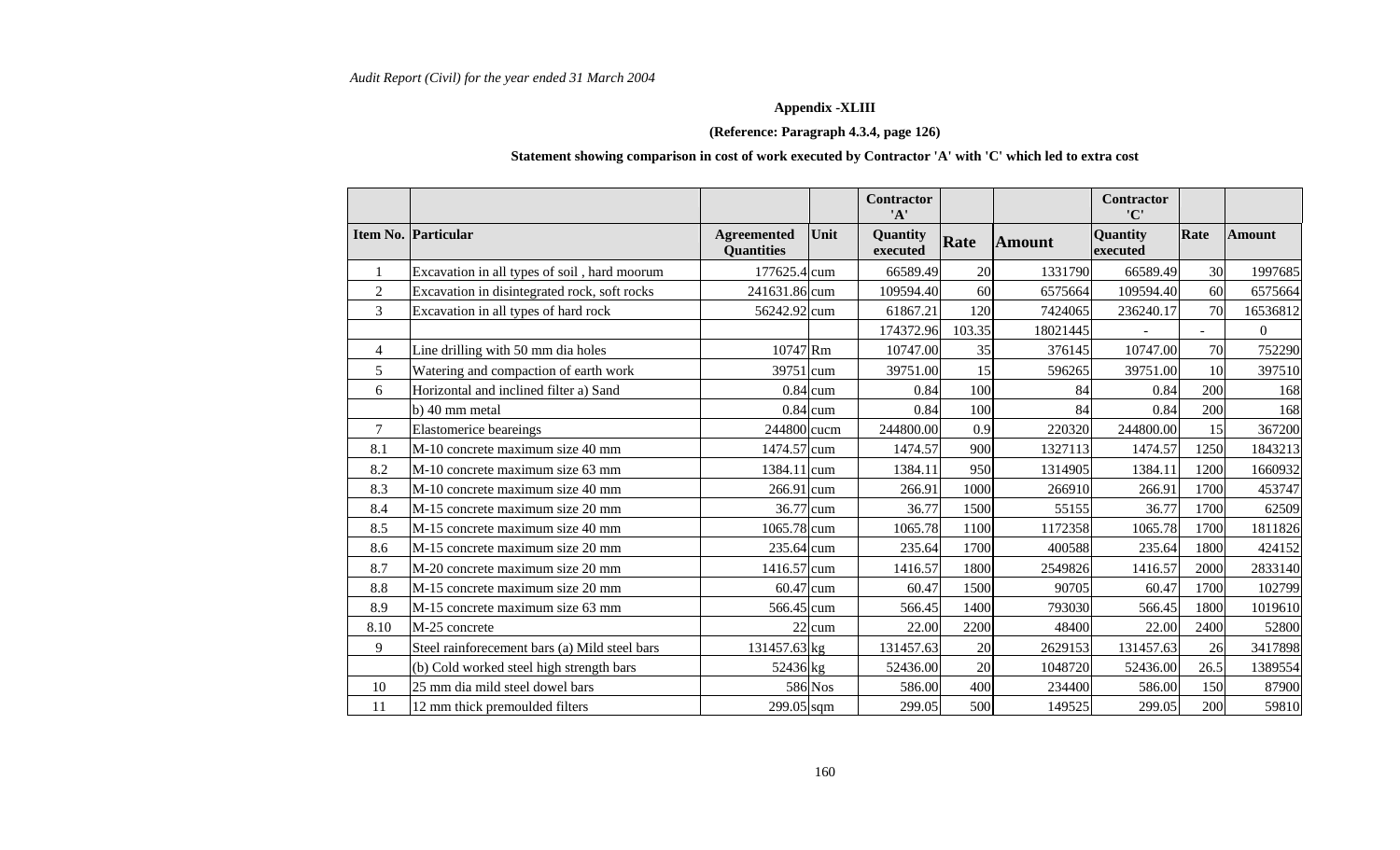|          |                                             |                                         |            | <b>Contractor</b><br>'A' |        |               | <b>Contractor</b><br>'C' |       |               |
|----------|---------------------------------------------|-----------------------------------------|------------|--------------------------|--------|---------------|--------------------------|-------|---------------|
| Item No. | Particular                                  | <b>Agreemented</b><br><b>Quantities</b> | Unit       | Quantity<br>executed     | Rate   | <b>Amount</b> | Quantity<br>executed     | Rate  | <b>Amount</b> |
| 12       | PVC water joints 225 mm wide                | 163.05 Rm                               |            | 163.05                   | 500    | 81525         | 163.05                   | 60    | 9783          |
| 13       | AC pipe 100 mm dia                          | 507.31 Rm                               |            | 507.31                   | 70     | 35512         | 507.31                   | 90    | 45658         |
| 14       | 150mm dia AC pipe for water spurts          |                                         | $24$ Nos   | 24.00                    | 120    | 2880          | 24.00                    | 150   | 3600          |
| 15       | filling foundations with CC 1:5:8           | $19.99$ cum                             |            | 19.99                    | 700    | 13993         | 19.99                    | 1200  | 23988         |
| 16       | Filling foundations from spoils             | 1871.9 cum                              |            | 1871.90                  | 20     | 37438         | 1871.19                  | 50    | 93560         |
| 17       | 30 Cm thick hand packed stone pitching      | $112.82$ sqm                            |            | 112.82                   | 120    | 13538         | 112.82                   | 40    | 4513          |
| 18       | steel work in single section                | $210.98$ kg                             |            | 210.98                   | 20     | 4220          | 210.98                   | 20    | 4220          |
| 19       | Galvanized mild steel tubes                 |                                         | 18 Rm      | 18.00                    | 180    | 3240          | 18.00                    | 35    | 630           |
| 20       | 1 m high pipe railing complete              | $8.25$ <sub>Rm</sub>                    |            | 8.25                     | 400    | 3300          | 8.25                     | 600   | 4950          |
| 21       | FRP canal gate of size 1250 mm X 1000 mm    |                                         | <b>Nos</b> | 1.00                     | 180000 | 180000        | 1.00                     | 30000 | 30000         |
| 22       | Copper sealing strips in contraction joints | $62.9$ Rm                               |            | 62.90                    | 700    | 44030         | 62.90                    | 600   | 37740         |
| 23       | Filling foundation with picked up boulders  |                                         | $34.2$ cum | 34.20                    | 80     | 2736          | 34.20                    | 50    | 1710          |
|          |                                             |                                         |            |                          |        | 47049061      |                          |       | 42107737      |

 **Extra Cost = Rs.470.49 lakh – Rs.421.08 lakh = Rs.49.41 lakh**